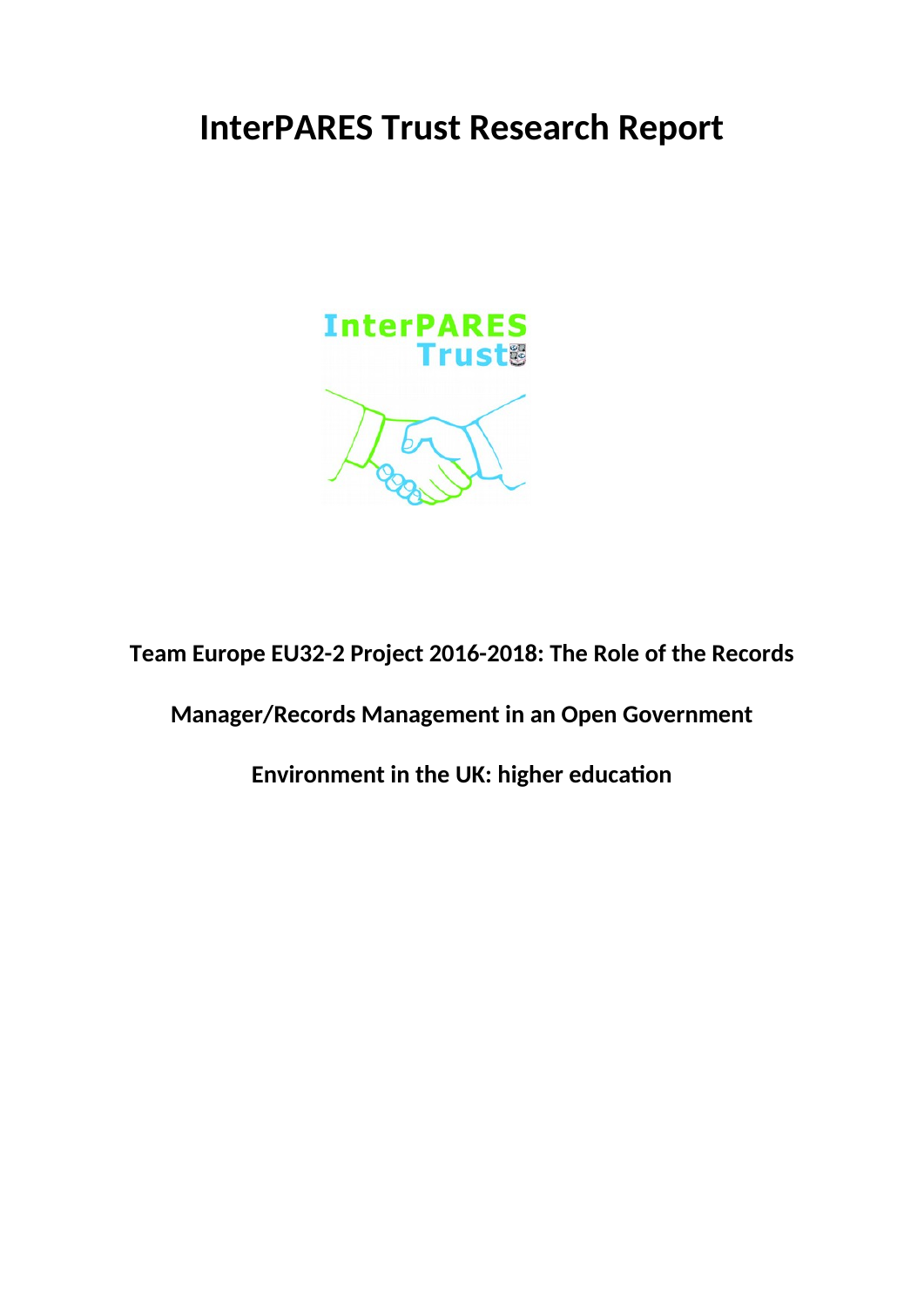# **Does one size fit all? Exploring records management in the UK Higher Education sector**

**Ceri Lumley 2019**

2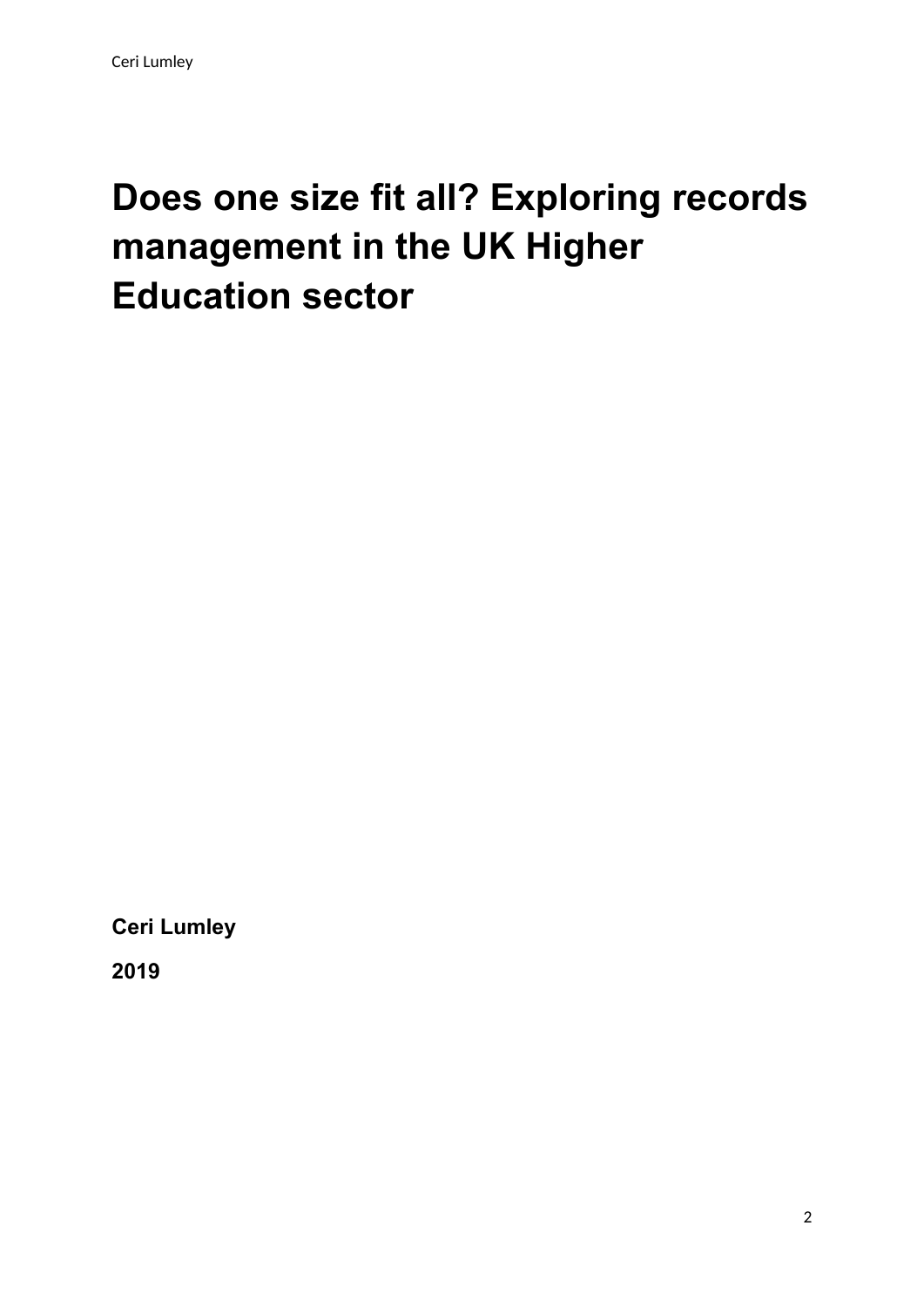# **ABSTRACT**

# **Purpose**

The purpose of this research is to understand the drivers behind, and practice of, records management (RM) within Higher Education (HE) institutions. This thesis will explore the areas of legislation, and the role of the records manager in the unique context of the HE sector.

# **Design/Methodology/Approach**

This research was conducted using semi-structured/guided interviews with four HE institutions of varying sizes, ages and geographic locations. The interviews were conducted in person and over the phone. The interviews were fully transcribed, and the data analysed using the Grounded Theory techniques of open and axial coding to draw conclusions across the four participants.

#### **Findings**

Electronic recordkeeping presents the biggest challenge in the HE sector. Records professionals are facing obstacles in the organisational culture and structure, resource and engagement from the wider staff as well as the exponential increase in the numbers of systems used by the institutions and the amount of digital information created. Institutions adapt their approaches to both paper and electronic records management, utilising sector guidance as a foundation. The current sector guidance is outdated and not fit-for purpose in its current iteration and a review would be welcomed by the sector. External drivers still play the biggest part in providing resource to move records management in HE forward. High-profile information access legislation, including the new General Data Protection Regulation (GDPR), presents opportunities to capitalise on awareness at all levels of the organisation to push for changes and investment in records management. The role of the records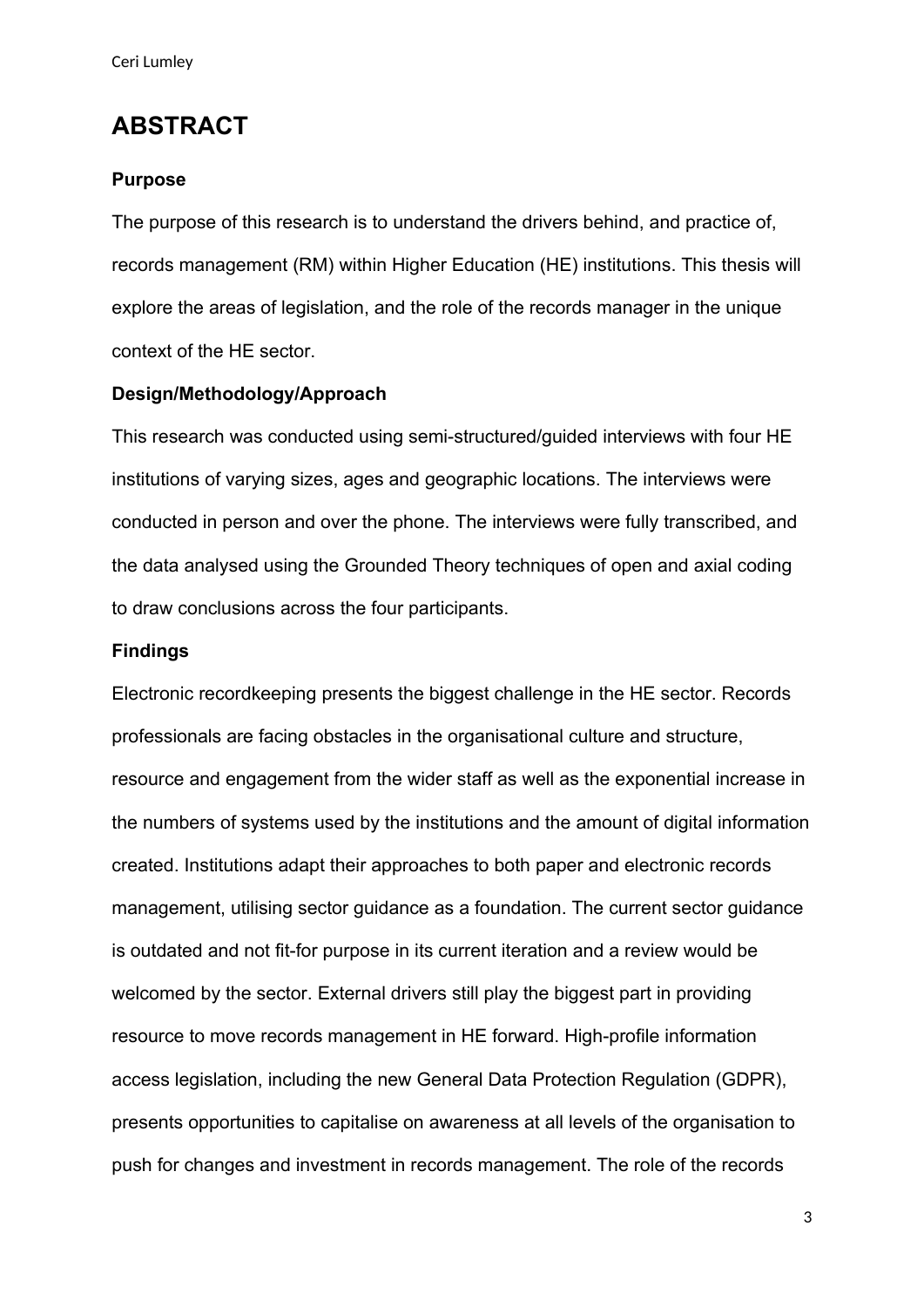professional continues to evolve and adapt to absorb new information compliance work ensuring ongoing relevance in the changing environment of HE. Records professionals need to continue to develop their digital skills to face the everincreasing requirements around electronic recordkeeping.

# **Research limitations/implications**

This study was an exploratory piece of work to create a discussion around RM in HE and generate possible areas of further study. The study was small and as result the findings are difficult to generalise. The study was only focused on the UK but links to other countries are referenced in the literature review. RDM was not a focus although the question was asked in the interviews to gain a general understanding of attitudes of participants.

# **Originality**

This study builds on two key pieces of research completed in the Higher Education sector in the UK in relation to records management. The research adds to a picture of records management in HE and aims to provide an updated, holistic overview of the current situation in this area.

# **Keywords**

Records management; Higher Education; Education; Legislation; Information management; Electronic records, Information systems, Information governance, Information compliance, Records lifecycle, Public-sector.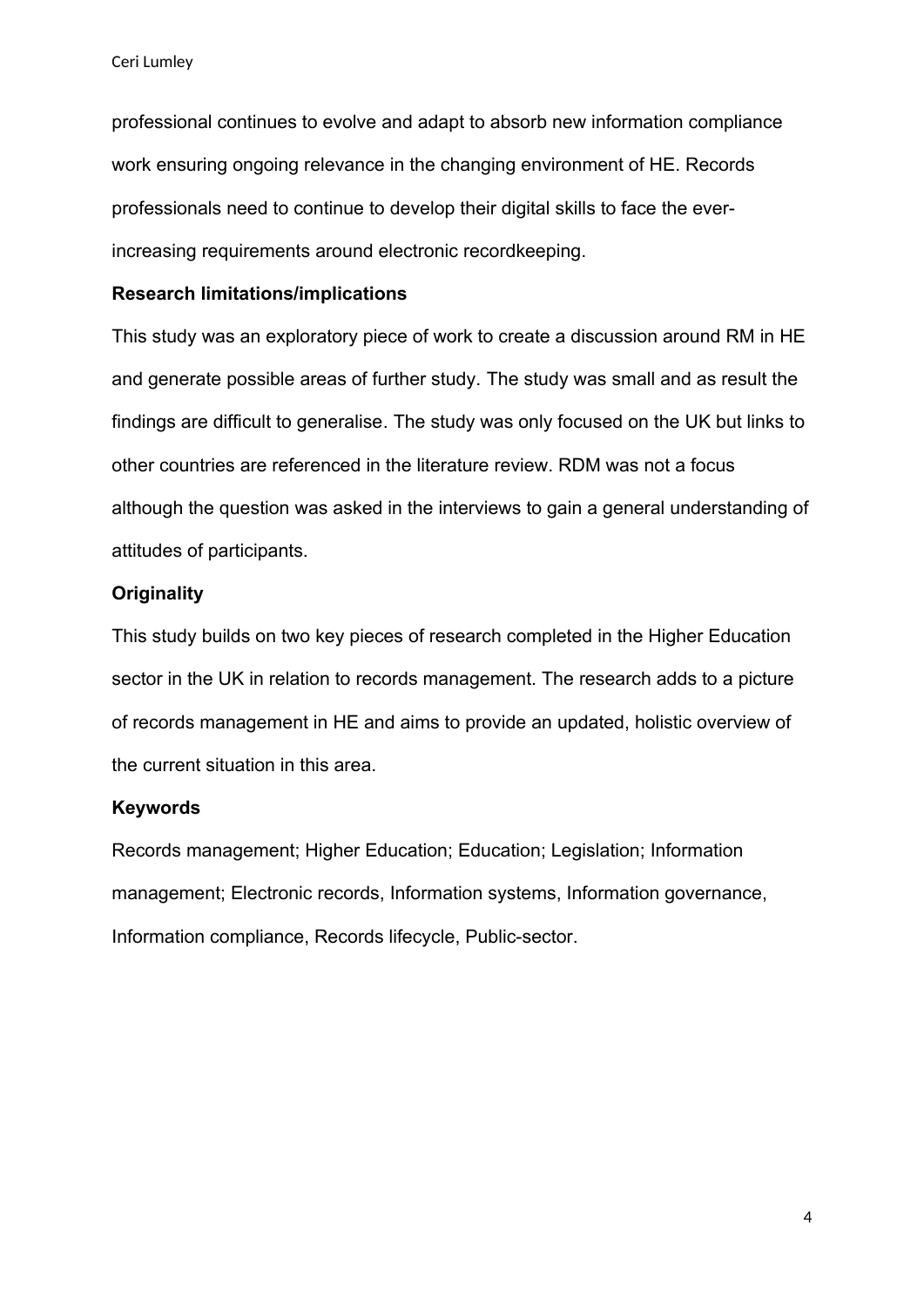# **Acknowledgements**

I would like to thank Elizabeth Lomas for her support and encouragement, similarly, Professor Elizabeth Shepherd. The participating HEIs, including Matthew Stephenson, without whose help and contributions this research would not be possible. My family for their unfaltering support throughout my Master's course which formed the foundation for this study. Ralphy, for keeping my fingers warm during the long months of typing up. And finally, Jonathan, thank you for everything.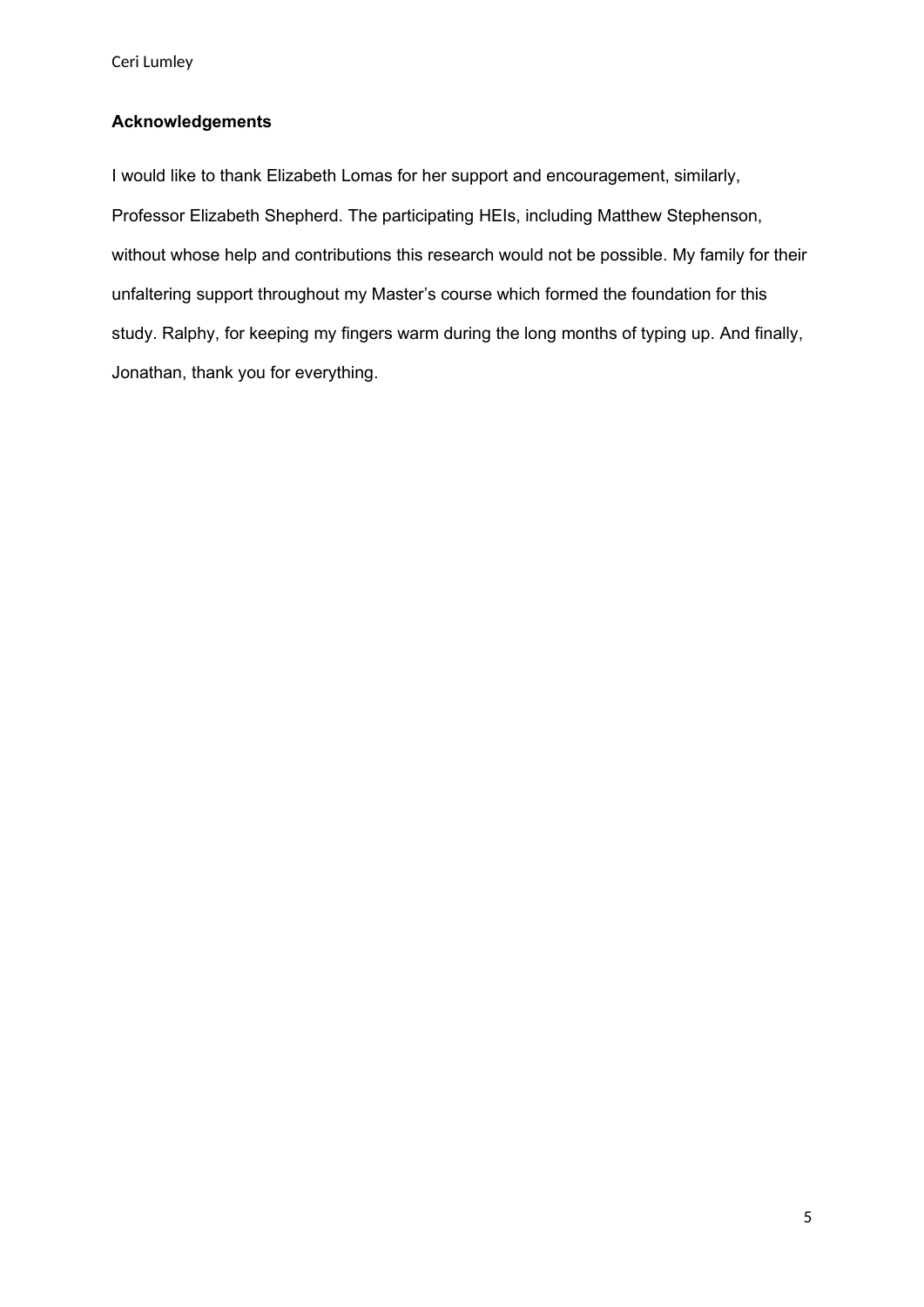# **Table of Contents**

| <b>Abstract</b>                      |                                    |                                                                    | $\mathbf 2$ |
|--------------------------------------|------------------------------------|--------------------------------------------------------------------|-------------|
|                                      | List of abbreviations and acronyms |                                                                    |             |
|                                      | <b>Chapter 1 – Introduction</b>    |                                                                    |             |
|                                      |                                    | Methodology                                                        | 9           |
|                                      | $\overline{\phantom{a}}$           | Research aim                                                       | 9           |
|                                      |                                    | Literature review                                                  | 9           |
|                                      | $\qquad \qquad \blacksquare$       | Desk-based research, qualitative interviews and data analysis      | 10          |
|                                      | $\qquad \qquad \blacksquare$       | <b>Research ethics</b>                                             | 11          |
| <b>Chapter 2 - Literature review</b> |                                    |                                                                    | 12          |
|                                      | $\overline{\phantom{0}}$           | Records management in UK universities                              | 12          |
|                                      | $\blacksquare$                     | Records Management in Higher Education and the Wider Public Sector | 15          |
|                                      | $\overline{\phantom{a}}$           | Jisc and the practical tools                                       | 24          |
|                                      |                                    | Digital recordkeeping in Higher Education institutions             | 27          |
|                                      |                                    | The role of the Records Manager in Higher Education                | 33          |
|                                      | <b>Chapter 3 – Findings</b>        |                                                                    |             |
| <b>Chapter 4 - Discussion</b>        |                                    |                                                                    | 51          |
|                                      | $\qquad \qquad -$                  | The impact of digital                                              | 51          |
|                                      | $\overline{\phantom{a}}$           | The impact of legislation                                          | 59          |
|                                      | $\blacksquare$                     | Guidance, Jisc and the Higher Education sector                     | 62          |
|                                      |                                    | Conclusions                                                        | 66          |
|                                      | <b>Chapter 5 - Conclusion</b>      |                                                                    |             |
|                                      | <b>Bibliography</b>                |                                                                    |             |
| <b>Appendices</b>                    |                                    | 78                                                                 |             |
|                                      |                                    | A) List of search terms used for the literature review             | 78          |
|                                      |                                    | <b>B) Full list of interview questions</b>                         | 79          |
|                                      |                                    | C) Example consent form                                            | 82          |
|                                      |                                    | D) Example project information sheet                               | 85          |
|                                      |                                    | E) Example email text confirming anonymisation                     | 87          |
|                                      |                                    | F) Transcriptions of interviews with open coding                   | 78          |
|                                      |                                    | G) Example of axial coding                                         | 106         |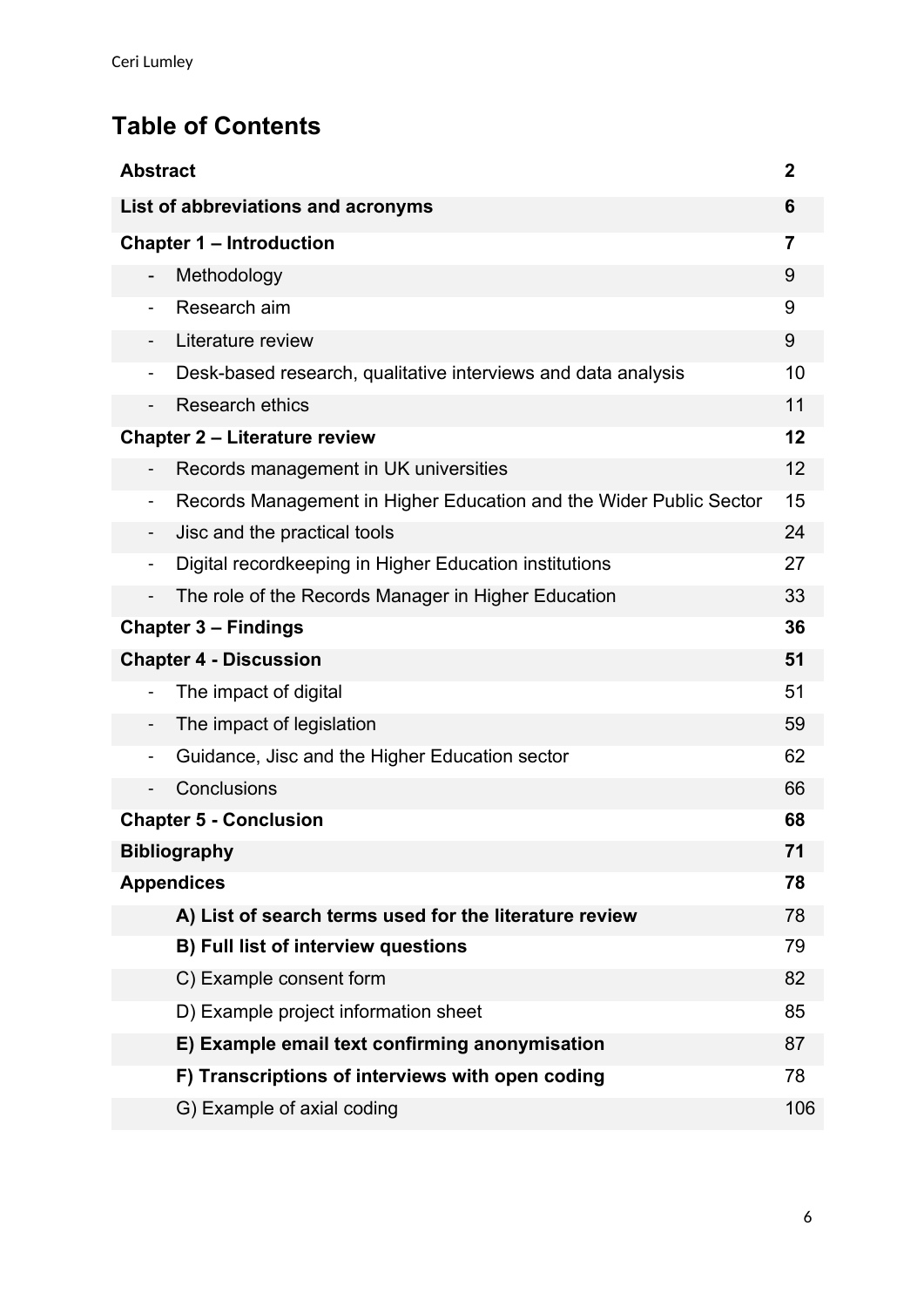# **List of abbreviations and acronyms**

- BCS Business Classification Scheme
- DP Data Protection
- EDRMS Electronic Document and Record Management System
- ERM Electronic Records Management
- FoI Freedom of Information
- HE/HEI Higher Education/Higher Education Institution
- HESA Higher Education Statistics Agency
- IM Information Management
- Jisc Joint Information Systems Committee
- RDM Research Data Management
- RM Records Management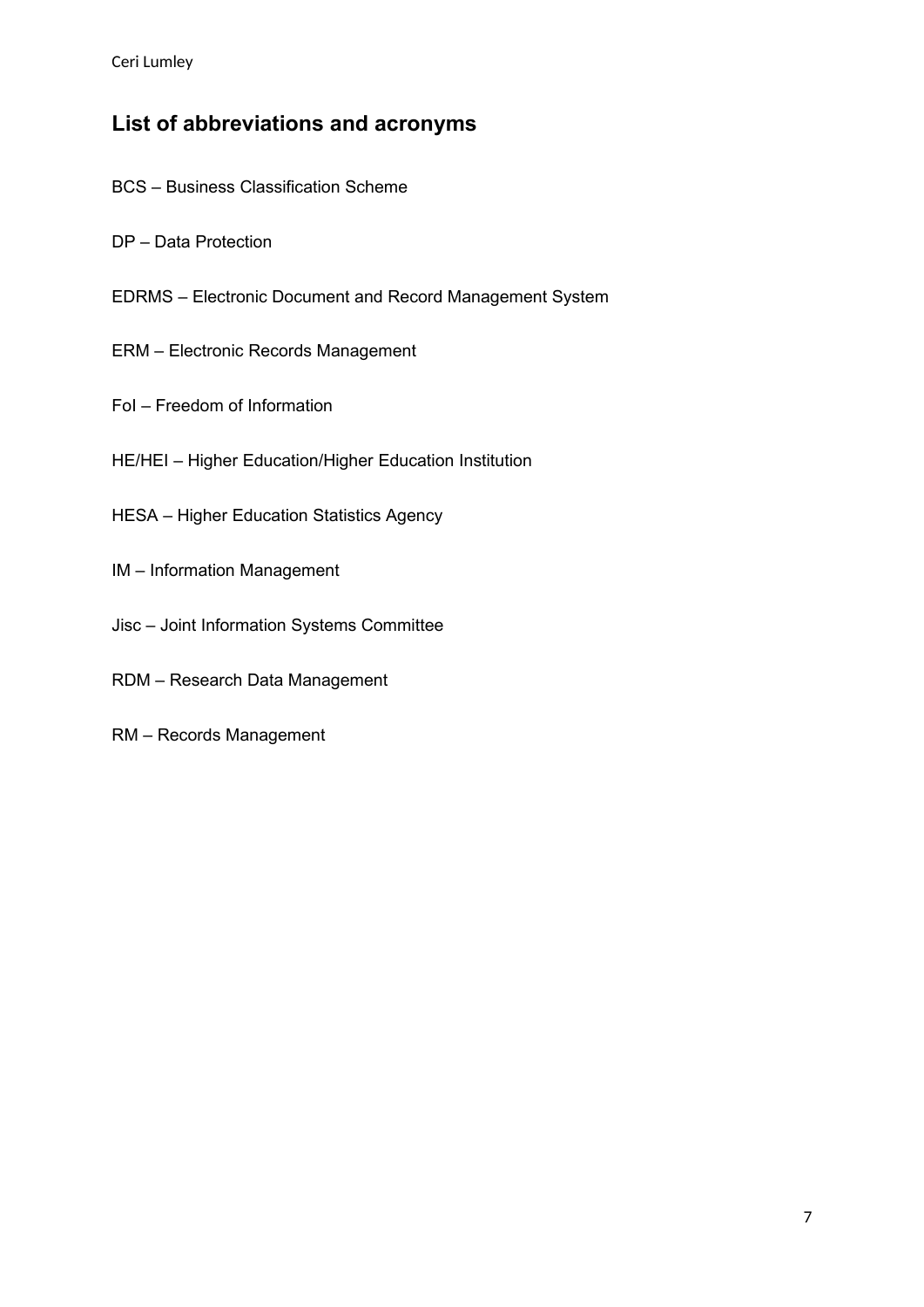# **Chapter 1 – Introduction**

It has been forty years since Bott and Edwards completed their initial survey of records management in UK universities and almost seventeen years since Margaret Procter, when reviewing records management practices, stated that 'the possibility of uniform good practice throughout the [Higher Education] sector now appears a realistic prospect'.<sup>[1](#page-7-0)</sup> Bott and Edwards conducted their study shortly after the expansion in numbers of UK universities during the period known as 'plateglass universities' around the time of the Robbins Report in the 1960s. $2$  The UK higher education sector has seen such increases again following the passing of the Further and Higher Education Act 1992 and in the second wave of these new universities in the 2000s.<sup>[3](#page-7-2)</sup> Drawing on some of the issues raised by Procter in 2002 and building on Bott and Edwards' survey, this study aims to gain the perspectives of those with responsibility for implementing and maintaining records management programmes in UK Higher Education (HE) institutions.

The unique situation in which UK Higher Education institutions (HEIs) find themselves establishes this sector as one worthy of further research. A report published in 2017 by Universities UK states that "UK universities, together with their international students and visitors, generated £95 billion of gross output in the economy in 201[4](#page-7-3)-15" along with providing international and domestic research links.<sup>4</sup> Procter describes universities as "decentralised, loose, and often monolithic

<span id="page-7-0"></span><sup>1</sup> Michael. Bott and J. A. Edwards, *Records Management in British Universities : A Survey with Some Suggestions* (The Library, University of Reading, 1978); Margaret Procter, "One Size Does Not Fit All: Developing Records Management in Higher Education," *Records Management Journal* 12, no. 2 (2002): 53, https://doi.org/10.1108/0956569021044291760.

<span id="page-7-1"></span><sup>2</sup> The term was coined by Michael Beloff in his 1970 book 'The Plateglass Universities'.

<span id="page-7-2"></span> $^{\rm 3}$  Need a reference that's not wikipedia

<span id="page-7-3"></span><sup>4</sup> Andy Logan, "The Economic Impact of Universities in 2014-15 Report for Universities Uk," *Oxford Economics*, 2017, 1, https://www.universitiesuk.ac.uk/policy-and-analysis/reports/Documents/2017/the-economicimpact-of-universities.pdf.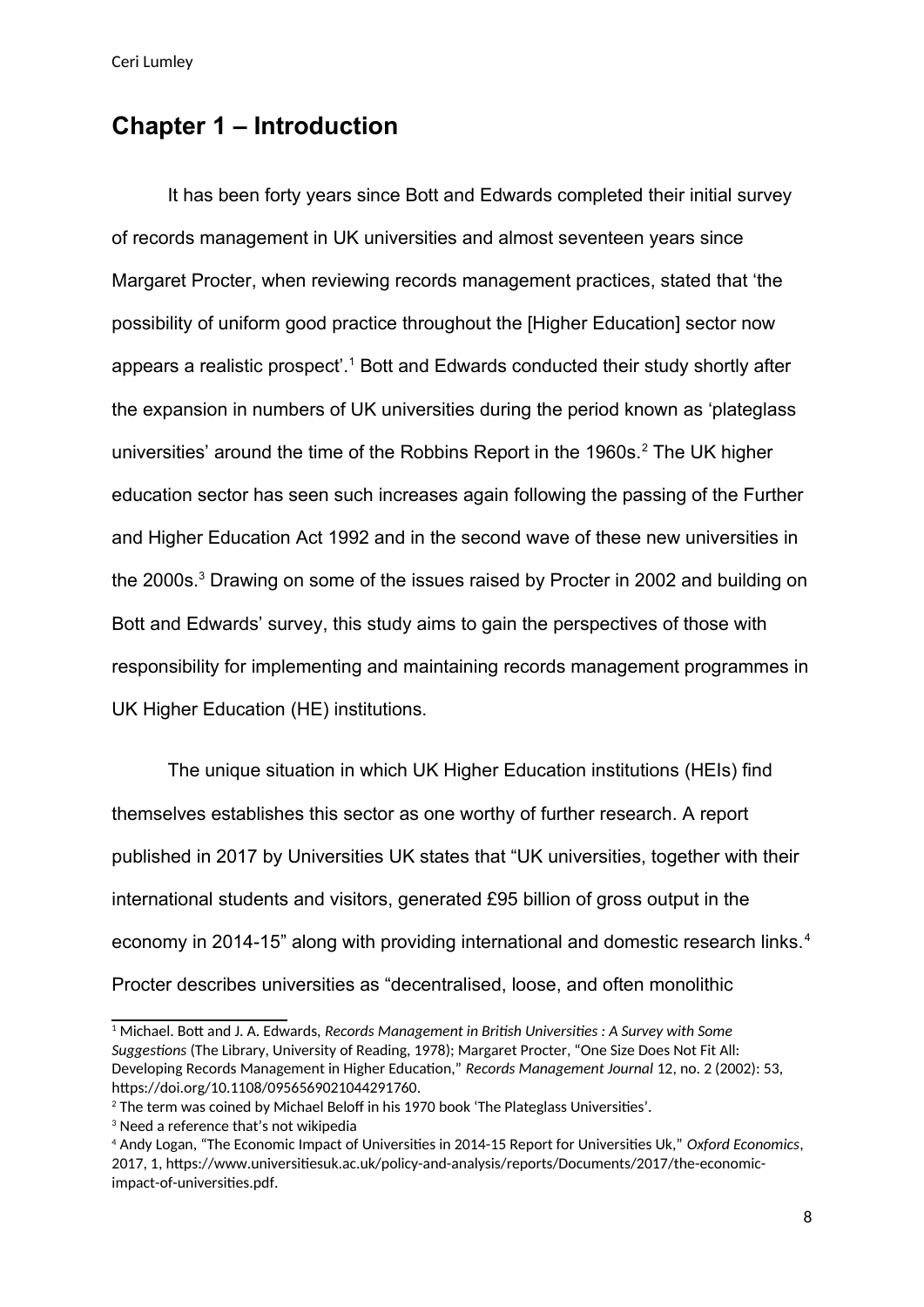structures".<sup>[5](#page-8-0)</sup> Common characteristics within the HE sector, as outlined in Procter's 2002 article, include geography, individual academic freedom, the lack of professionals in records management (RM) posts, the legislation which mandates them and the practical tools in development at the time of her writing.<sup>[6](#page-8-1)</sup> There is little mention of digital records in the article outside of the use of electronic document management systems (EDRMS) and a growing, but still marginal, acknowledgement of the need to manage electronic records and media.<sup>[7](#page-8-2)</sup> These core issues are reflected in the available literature on records management in UK HEIs and around the world, although contributions to academic journals about records management in countries such as Canada and Turkey, Nigeria and Malaysia have been noticeably higher than in the UK over the past fifteen years.<sup>[8](#page-8-3)</sup>

Procter's article remains one of the few comprehensive sources on the subject of RM specifically in the HE sector. Whilst the HE sector has a public sector profile, it operates under different funding frameworks and with differing focuses and mandates, for example research data management. The more general concerns of the public sector around access legislation, as identified by Shepherd in local government, are applicable in HE but do not provide detailed insight into the unique

https://doi.org/10.1108/02640470510603741//doi.org/10.1108/09565690310485315%22%3Ehttps://; Eze Asogwa Brendan, "The Readiness of Universities in Managing Electronic Records: A Study of Three Federal Universities in Nigeria," *The Electronic Library* 31, no. 6 (2013): 792–807, https://doi.org/10.1108/EL-04-2012- 0037; Shah Jahan Miah and Ahmad Zam Hariro Samsudin, "EDRMS for Academic Records Management: A Design Study in a Malaysian University," *Education Information Technology2* 22 (2017): 1895–1910, doi:10.1007/s10639-016-9525-6; Ozgur Kulku, "Records Management Practices in Universities : A Comparative Study of Exampies in Canada and Turkey," *La Revue Canadienne Des Sciences de l'information et de Bibliothéconomie* 33, no. 1/2 (2009): 85–107; Guillermo Eduardo Fiebelkorn, "Why Does It Take So Long? Implementing Electronic Records Programs at Universities" 2012,

<span id="page-8-0"></span><sup>5</sup> Procter, "One Size Does Not Fit All: Developing Records Management in Higher Education," 53.

<span id="page-8-1"></span><sup>6</sup> Procter, "One Size Does Not Fit All: Developing Records Management in Higher Education."

<span id="page-8-2"></span><sup>7</sup> Procter, "One Size Does Not Fit All: Developing Records Management in Higher Education," 51.

<span id="page-8-3"></span><sup>8</sup> Enemute Basil Iwhiwhu, "Management of Records in Nigerian Universities: Problems and Prospects," *The Electronic Library* 23, no. 3 (2005): 345–55,

https://search.proquest.com/docview/1314798816?fromunauthdoc=true.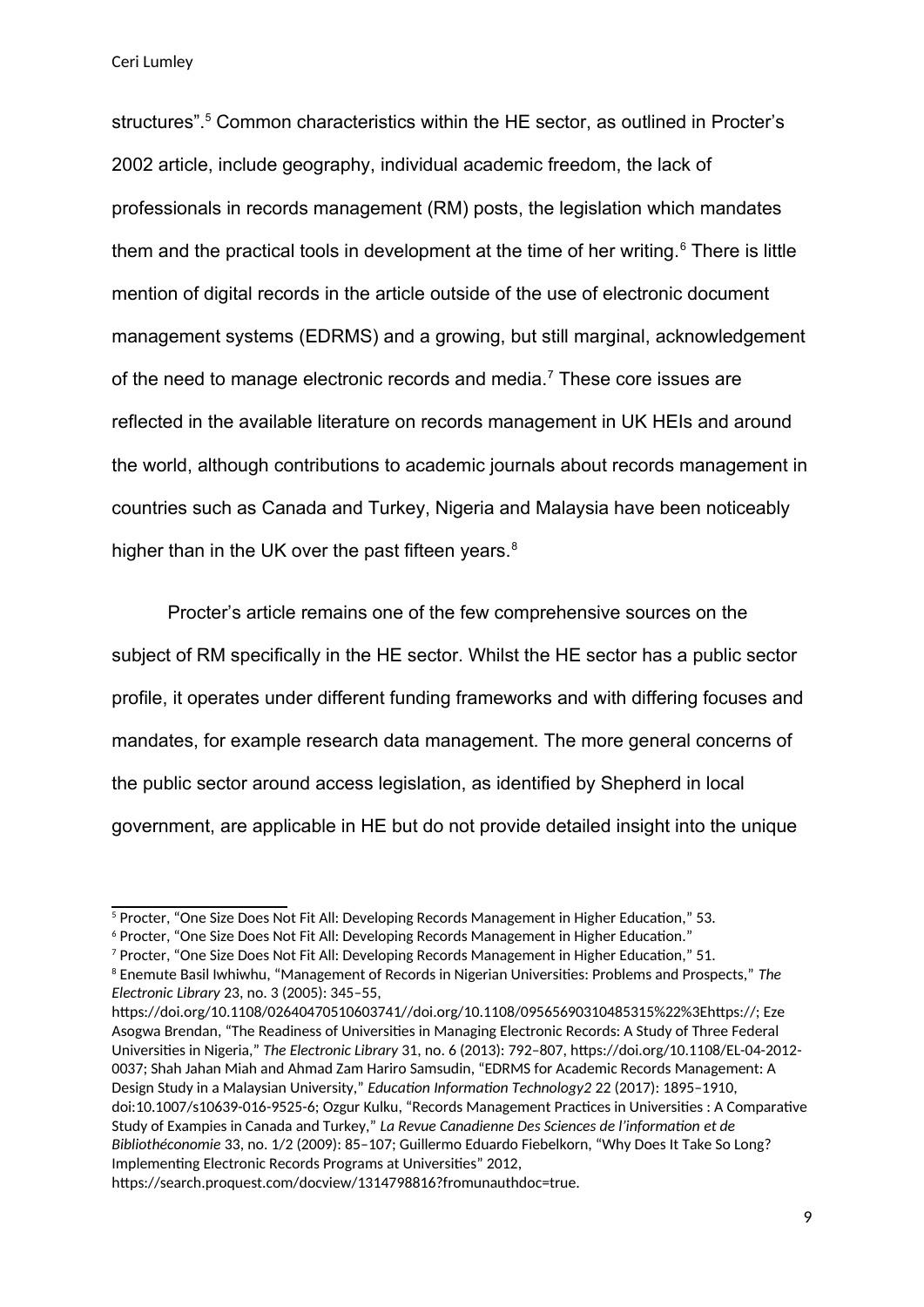situation highlighted above.<sup>[9](#page-9-0)</sup> This study aims to investigate the concerns within the UK HE sector today, providing at least comparative qualitative data which will situate HE as a separate concern within the wider public sector debate.

# Methodology

# Research aim

This research aims to explore the drivers behind and practice of records management within HE institutions (HEIs). Underpinning the research aim the objectives of this research are:

- to investigate the current records management situation within HE including who is undertaking the role of Records Manager.
- To seek to understand how the records management function is delivered in practice day-to-day.
- To identify what the key drivers are behind the function.
- The research also aims to scope future opportunities in records management within HE as perceived by the practitioners.

# Literature review

A literature review was undertaken to frame the research and confirm prior work in the area. An appendix of literature search terms and journals can be found at the end of the study (appendix A). Search terms were modified as the searching progressed to ensure the capture of all possible sources. Bibliographies of consulted sources were also checked for additional items. The University College London library database was used and the primary journals searched were the Records

<span id="page-9-0"></span><sup>9</sup> Elizabeth Shepherd, Alice Stevenson, and Andrew Flinn, "Records Management in English Local Government: The Effect of Freedom of Information," *Records Management Journal* 21, no. 2 (2011): 122–34, doi:10.1108/09565691111152053.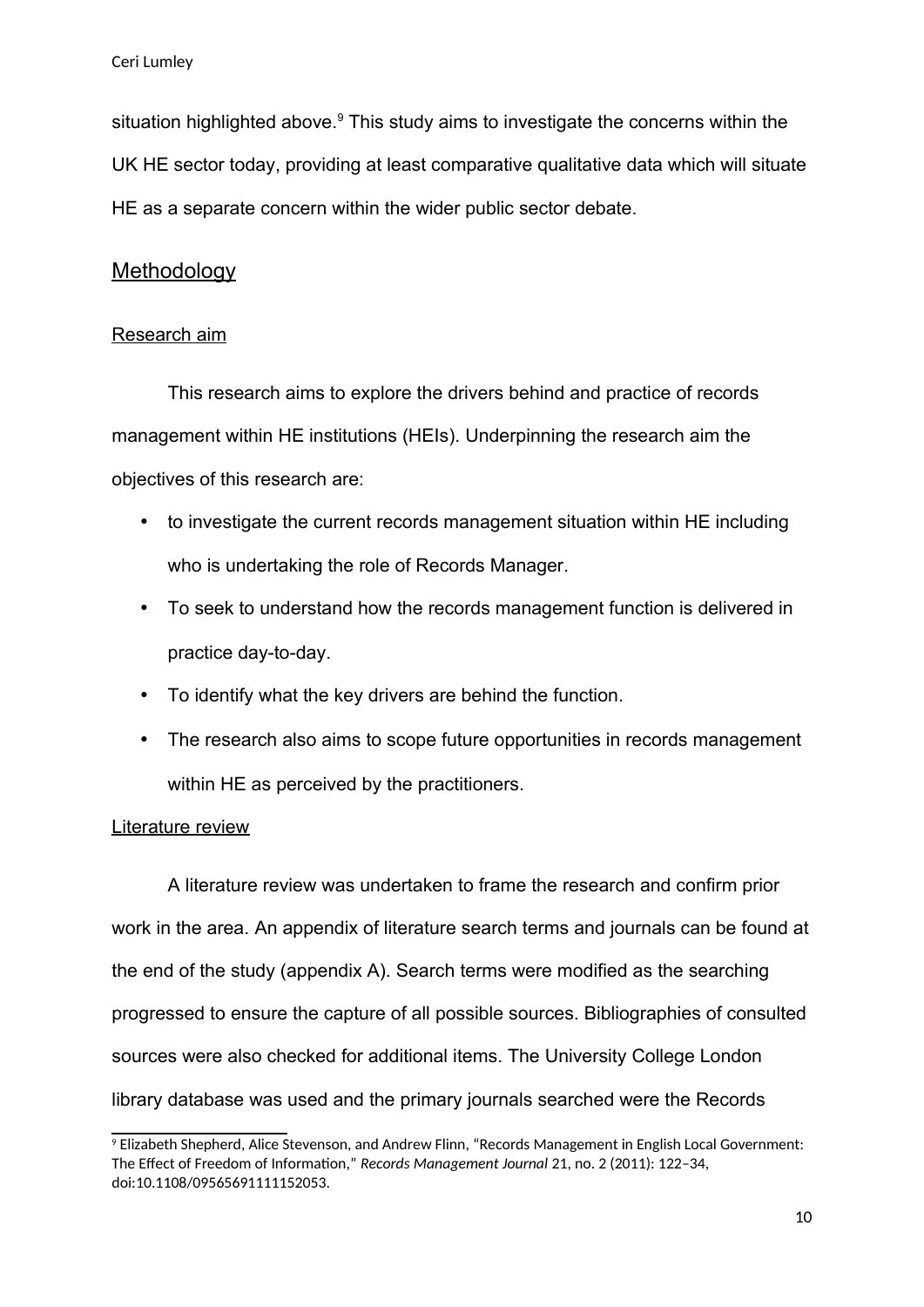Management Journal, The Information Management Journal and The International Journal of Information Management. Practical sources identified in the academic literature were followed up, and searches of Jisc's online resource database were conducted for HE specific resources.

## Desk-based research, qualitative interviews and data analysis

Searches were conducted of the records and information policies on the websites for universities listed on the HESA website. Available information from the institution's website about the current records management function was recorded on a spreadsheet. This information included the regional location of the institution, institution population, whether they have records management documentation publicly available on their website, where the RM programme (if it exists) sits within the organisation, whether they have an RM policy, a retention schedule or part of a retention schedule, if the available documents mention Jisc, and whether the institution has an archive or special collections service. The Complete University Guide's population brackets were then used to identify the small, medium, large and largest institutions.<sup>[10](#page-10-0)</sup> Data collection was primarily carried out by means of semistructured/guided interviews. Potential institutions were identified from purposeful, priori criteria sampling using the HESA lists of institutions to give structure to choosing participants, however, institutions were also identified from secondary literature and from contacts through the UCL course.<sup>[11](#page-10-1)</sup> Criteria used for sampling was institutions of varying sizes, geographical locations and ages. This approach addressed the fact that within the specific sector culture of academic freedom, and

<span id="page-10-0"></span><sup>&</sup>lt;sup>10</sup> "University of Cambridge - Complete University Guide," accessed November 6, 2018, https://www.thecompleteuniversityguide.co.uk/cambridge/.

<span id="page-10-1"></span><sup>11</sup> Alison Jane Pickard, *Research Methods in Information* (London: London : Facet, 2007), 64-67.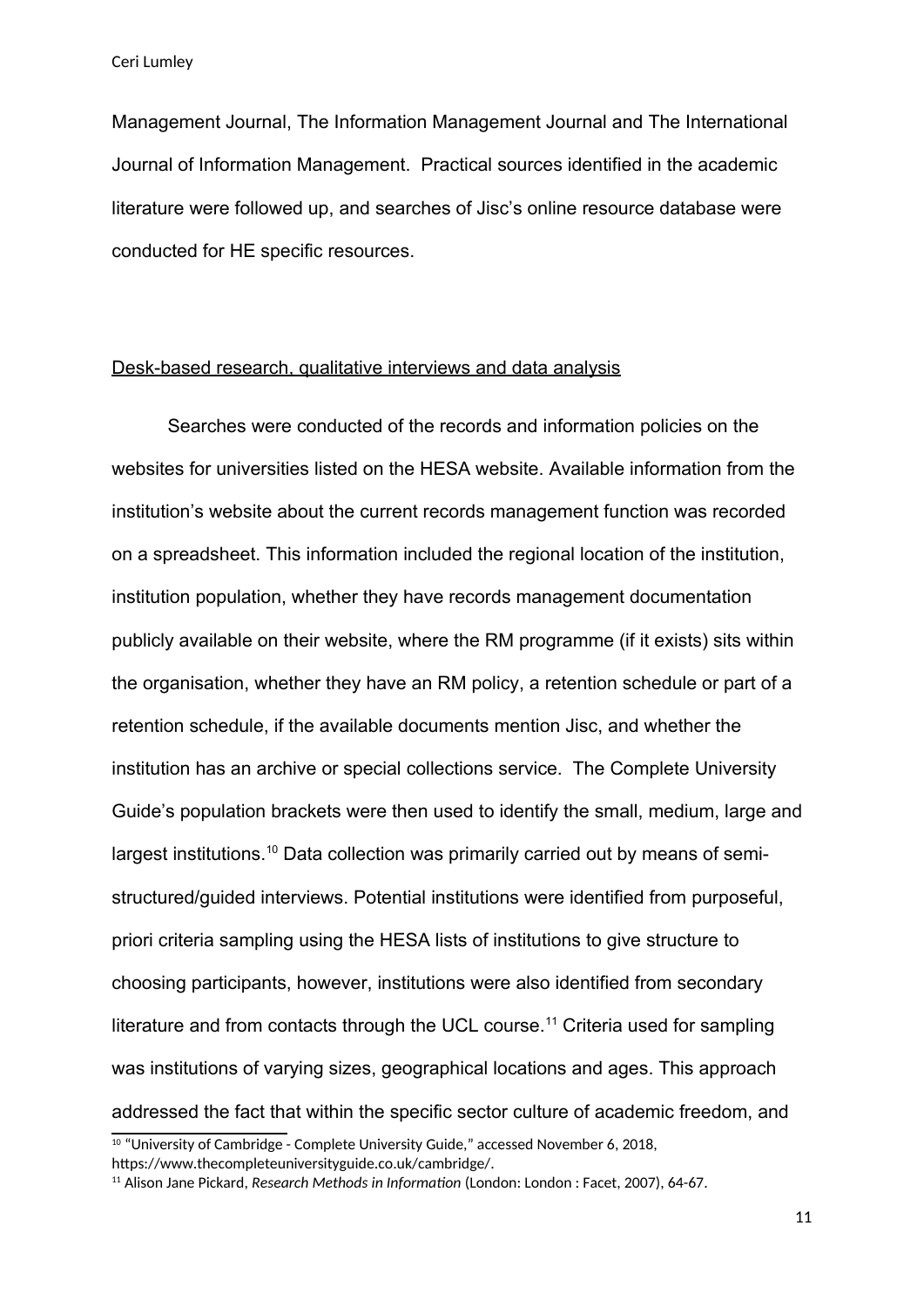democratic organisational structure, there exist local differences which merit their own consideration. Initial contact was via the email address found on the website of the institution or provided by a contact at the institution itself. Interviews were conducted both in person and over the phone. Where the interview was conducted over the phone this has been made apparent in the title of the transcript included in the appendix to address any impact this may have had on the responses given. The use of semi-structured interviews enabled participants to "tell their own story in their own words" whilst ensuring "all relevant areas of the topic are covered".[12](#page-11-0) Prompt questions were asked if there was a particularly interesting idea raised or if a specific area wasn't discussed as much. Transcribed interviews were analysed using Grounded Theory open coding to ensure rigorous analysis and deconstruction of the raw data, and axial coding to allow links to naturally evolve across the categories.<sup>[13](#page-11-1)</sup>

Questions for the interview were loosely based around those of the original survey conducted by Bott and Edwards in 1978. A full list of interview questions is included as appendix B.

#### Research ethics

I am currently working in a HE institution and at the time of writing was studying at one. I made a conscious decision to address the potential impact of bias on the study. There is also an inherent bias towards the southern institutions owing to the location of the researcher and the available time to complete the study

<span id="page-11-0"></span><sup>12</sup> Pickard, *Research Methods in Information,* 199-200.

<span id="page-11-1"></span><sup>13</sup> Graham R. Gibbs, *Grounded Theory - Line-by-Line Coding - YouTube*, accessed August 26, 2018, https://www.youtube.com/watch?v=Dfd\_U-24egg; Graham R. Gibbs, *Grounded Theory - Open Coding Part 2 - YouTube*, accessed August 12, 2018, https://www.youtube.com/watch?v=vi5B7Zo0\_OE; Tiffany Gallicano, "An Example of How to Perform Open Coding, Axial Coding and Selective Coding," *The PR Post*, 2013, https://prpost.wordpress.com/2013/07/22/an-example-of-how-to-perform-open-coding-axial-coding-andselective-coding/; Lucia Benaquisto, "Open Coding," *The SAGE Encyclopedia of Qualitative Research Methods*, 2012, doi:10.4135/9781412963909; Pickard, *Research Methods in Information,* 269-277.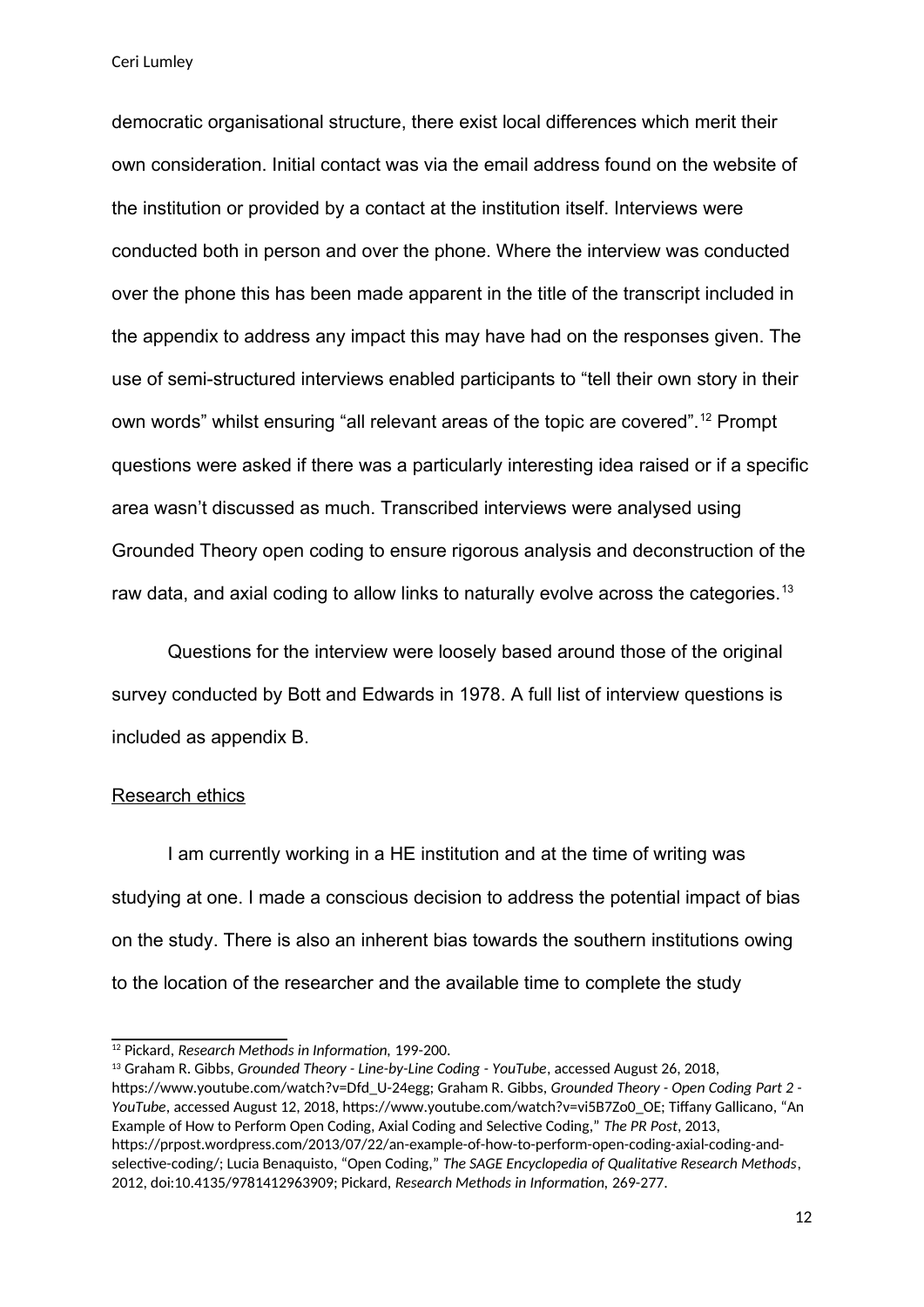Prior consent was sought from participants before interviews were conducted. An information sheet and consent form were provided to the participant to confirm that they had understood and consented to all aspects of the interview process. Participants were given a choice of either acknowledgement or anonymity. The transcripts were anonymised both by removing the name and the identifiable institutional context and participants described as 'they' and a copy was sent to the participant to check the anonymisation and for clarification and minor amendments. Individuals interviewed were assigned a random unique number which was used to reference both the participant and their institution. Discourse markers were removed from the full transcripts and quotes for ease of reading. Despite references in the findings section, the transcript for Institution 4 has not been included in full as an appendix at the request of the participant.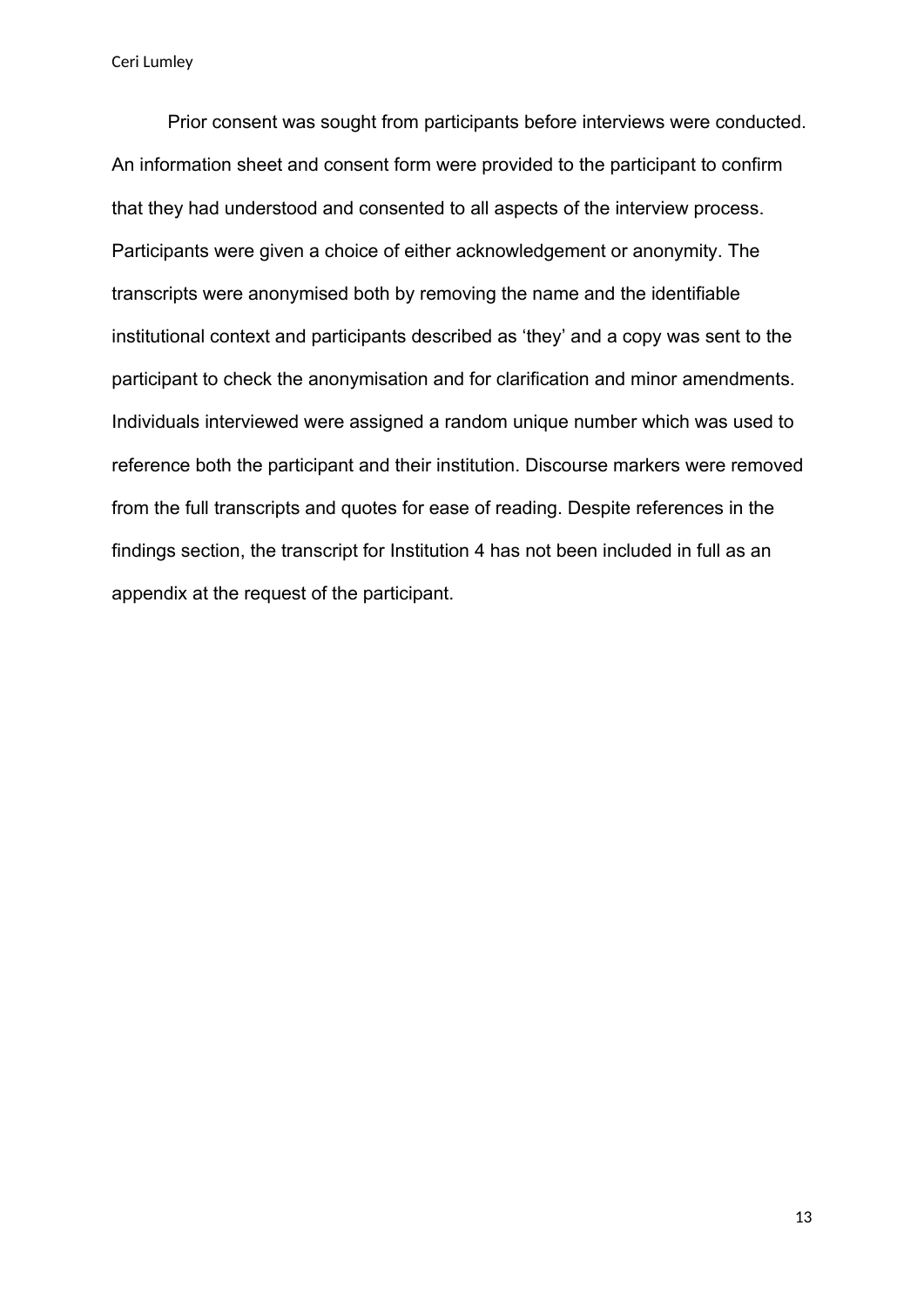# **Chapter 2 – Literature Review**

# Records Management in UK Universities

Margaret Procter's 2002 article entitled 'One size does not fit all' is arguably one of the last holistic pieces of academic research focused on records management within the Higher Education sector in the UK in the last fifteen years.<sup>[14](#page-13-0)</sup> There is a lack of recent comprehensive research in the UK in this area despite the unique organisational culture and economic profitability this sector holds. Procter's article highlights what could be considered the first concerted effort to draw a conclusion on the overall state of the records management function in UK universities, a survey by Bott and Edwards of the University of Reading in 1978.[15](#page-13-1) Following this, despite work done by SCONUL, the dearth of research during the last decade and a half is difficult to explain considering the significant changes in how we create, manage and keep records and information. This void is particularly interesting considering developments in the digital landscape, and in the impact this has on data, privacy and research for which this sector is particularly important.

Despite the wave of work done during the introductory years of UK access legislation one of the core studies about records management in this area was done before access legislation became a key component. Bott and Edwards of the University of Reading completed and published a 'survey with some suggestions' in 1978 in which they stressed the importance of having dedicated staff to oversee the function, the need to assess costs, the need for resource and the position of the staff within the institution carrying out the function.<sup>[16](#page-13-2)</sup> They also emphasised the need for

<span id="page-13-0"></span><sup>&</sup>lt;sup>14</sup> Procter, "One Size Does Not Fit All: Developing Records Management in Higher Education."

<span id="page-13-1"></span><sup>15</sup> Bott and Edwards, *Records Management in British Universities : A Survey with Some Suggestions*.

<span id="page-13-2"></span><sup>&</sup>lt;sup>16</sup> Bott and Edwards, *Records Management in British Universities* : A Survey with Some Suggestions, 1-22.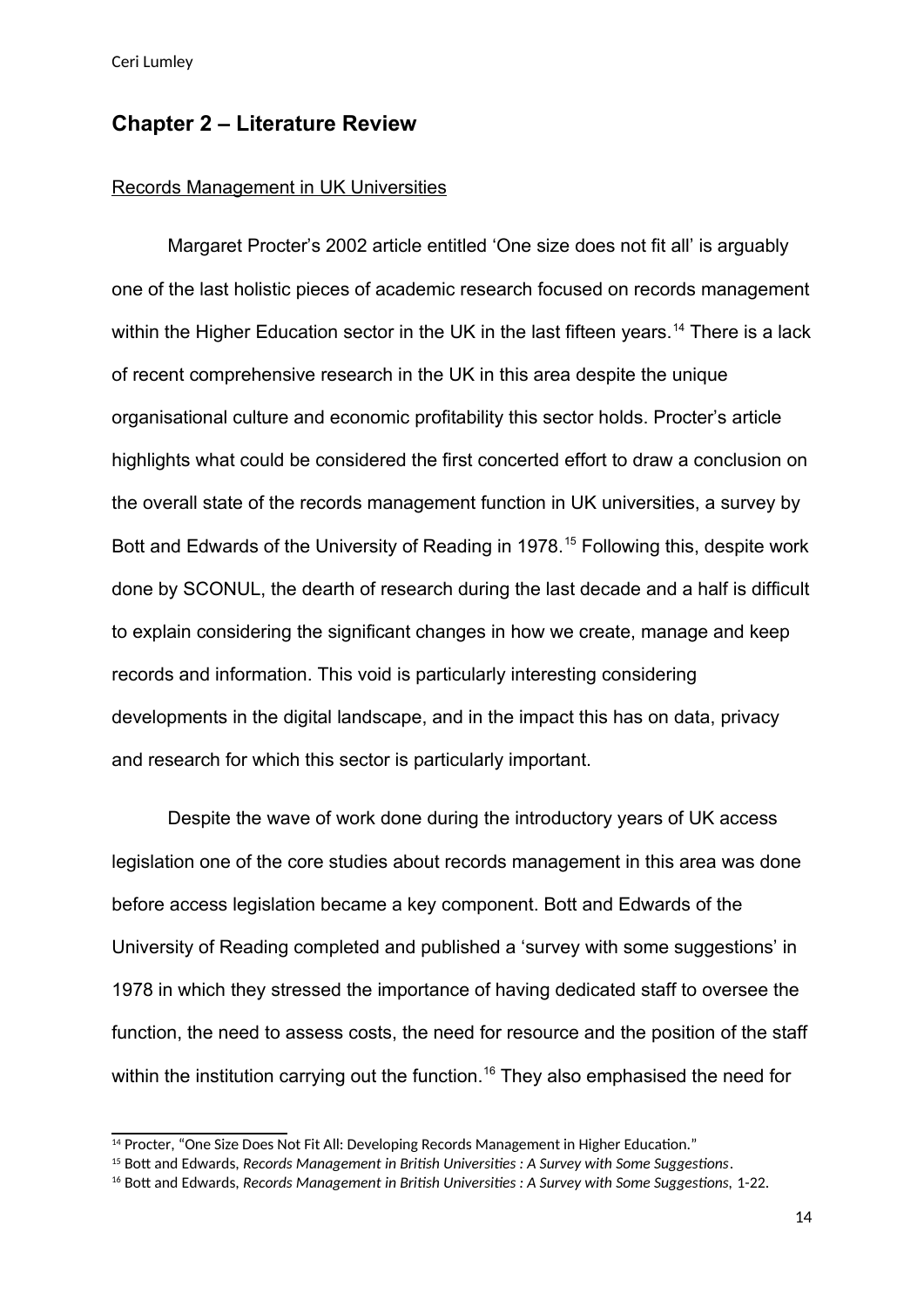disposal of records and were ahead of their time in the division of a sector specific retention schedule.[17](#page-14-0) Top-management buy-in and support is not only stressed in their introduction to the survey but is evident in the support of the Vice-Chancellor of Reading at the time in his written preface.<sup>[18](#page-14-1)</sup>

Some of the origins of the survey, beginning with the drivers and institutional support required to implement a records management function are much the same in the more recent literature as they were then, for example, this need for high-level support is shared by Shepherd and Ennion and Screene.<sup>[19](#page-14-2)</sup>

 Procter highlights that, other than the work completed by SCONUL a decade later in 1989, Bott and Edwards' study is the only truly comprehensive work of its kind.[20](#page-14-3) Bott and Edwards work was a survey of fifty-six SCONUL university members during a time when records management was considered a reasonably new concept, influenced by developments in North America. $21$  The records survey was echoed later in 1990 by Skemer and Williams in the US.<sup>[22](#page-14-5)</sup> Compliance was still a driver contextually and the schedule still addressed financial and legal legislation whilst ensuring that records important to building both the corporate memory and historical picture of the institution were kept. However, Bott and Edwards' survey outlines the issues unique to the organisational culture of the Higher Education sector referencing academic freedom and autonomy, a democratic structure and a focus on

<span id="page-14-0"></span><sup>&</sup>lt;sup>17</sup> Bott and Edwards, *Records Management in British Universities* : A Survey with Some Suggestions, 27-32.

<span id="page-14-2"></span><span id="page-14-1"></span><sup>&</sup>lt;sup>18</sup> Bott and Edwards, *Records Management in British Universities* : A Survey with Some Suggestions, 1-2, 27. <sup>19</sup> Elizabeth Shepherd and Elizabeth Ennion, "How Has the Implementation of the UK Freedom of Information Act 2000 Affected Archives and Records Management Services?," *Records Management Journal* 17, no. 1 (2007): 38-39, doi:10.1108/09565690710730688; Lorraine Screene, "How Prepared Are Public Bodies for the Implementation of the UK Freedom of Information Act, in January 2005?," *Records Management Journal* 15, no. 1 (2005): 35-36, doi:10.1108/09565690510585411.

<span id="page-14-3"></span><sup>&</sup>lt;sup>20</sup> Procter, "One Size Does Not Fit All: Developing Records Management in Higher Education," 49.

<span id="page-14-5"></span><span id="page-14-4"></span><sup>21</sup> Bott and Edwards, *Records Management in British Universities : A Survey with Some Suggestions, 1-3*. <sup>22</sup> Don C Skemer and Geoffrey P Williams, "Managing the Records of Higher Education: The State of Records Management in American Colleges and Universities," *Source: The American Archivist American Archivist* 53, no. 53 (1990): 532–47, http://www.jstor.org/stable/40293495.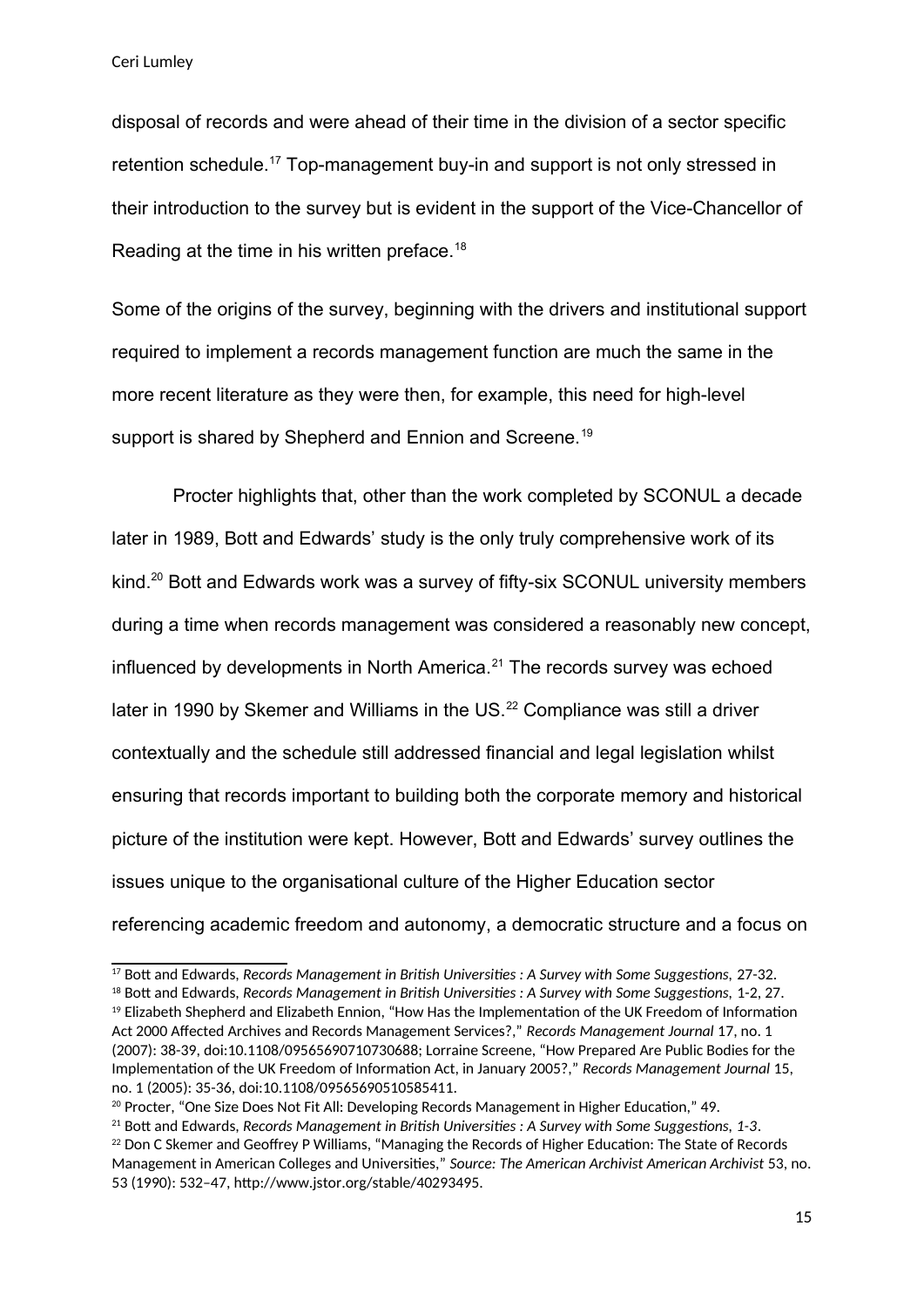research.<sup>[23](#page-15-0)</sup> This culture is highlighted again by Procter and McLeod and Lappin.<sup>[24](#page-15-1)</sup> Several studies, including some recent work in the UK and around the world, have been done to identify the effect organisational culture has on records and information management.[25](#page-15-2)

## Records Management in Higher Education and the Wider Public Sector

In the literature, Higher Education institutions are often discussed and researched under the same umbrella as other public-sector institutions. The shared information legislation context, not present in the time of Bott and Edwards, often means that research which is applicable to the wider public sector is extended to include the Higher Education sector. However, the difference in approach towards access legislation compliance and wider initiatives for health and governmental organisations, particularly around digital working, implies that the Higher Education sector should be a separate concern and presents research opportunities of its

own.[26](#page-15-3)

<span id="page-15-1"></span><span id="page-15-0"></span><sup>23</sup> Bott and Edwards, *Records Management in British Universities : A Survey with Some Suggestions, 3, 9-10*. <sup>24</sup> Procter, "One Size Does Not Fit All: Developing Records Management in Higher Education," 52; James Lappin and Julie Mcleod, "Investigation into the Use of Microsoft SharePoint in Higher Education Institutions Final Report," 2010, 3, http://www.northumbria.ac.uk/sharepoint\_study; James Lappin and Julie McLeod, "Investigation into the Use of Microsoft SharePoint in Higher Education Institutions: Literature Review," 2009, 8.

<span id="page-15-2"></span><sup>25</sup> Lynne Bowker and César Villamizar, "Embedding a Records Manager as a Strategy for Helping to Positively Influence an Organization's Records Management Culture," *Records Management Journal* 27, no. 1 (2017): 57– 68, doi:10.1108/RMJ-02-2016-0005; Gillian Oliver and Fiorella Foscarini, *Records Management and Information Culture : Tackling the People Problem* (London: London : Facet Pub., 2014); Liia Lauri, Mati Heidmets, and Sirje Virkus, "The Information Culture of Higher Education Institutions: The Estonian Case," *Information Research* 21, no. 3 (2016), http://www.informationr.net/ir/21-3/paper722.html#.Wc1JUciGPIU; Anneli Sundqvist and Proscovia Svärd, "Information Culture and Records Management: A Suitable Match? Conceptualizations of Information Culture and Their Application on Records Management," *International Journal of Information Management* 36, no. 1 (2016): 9–15, doi:10.1016/j.ijinfomgt.2015.08.004; Gillian Oliver, "Information Culture: Exploration of Differing Values and Attitudes to Information in Organisations," *Journal of Documentation* 64, no. 3 (2008): 363–85, doi:10.1108/09565691311325004; Gillian Oliver, *Organisational Culture for Information Managers* (Oxford: Oxford : Chandos Pub., 2011).

<span id="page-15-3"></span><sup>&</sup>lt;sup>26</sup> Elizabeth Shepherd, Alice Stevenson, and Andrew Flinn, "Records Management in English Local Government: The Effect of Freedom of Information," *Records Management Journal* 21, no. 2 (2011): 122–34, https://doi.org/ 10.1108/09565691111152053; Diane Bedford and Jeff Morelli, "Introducing Information Management into the Workplace: A Case Study in the Implementation of Business Classification File Plans from the Sector Skills Development Agency," *Records Management Journal* 16, no. 3 (2006): 169–75,

https://doi.org/10.1108/09565690610713228; Keith Gregory, "Implementing an Electronic Records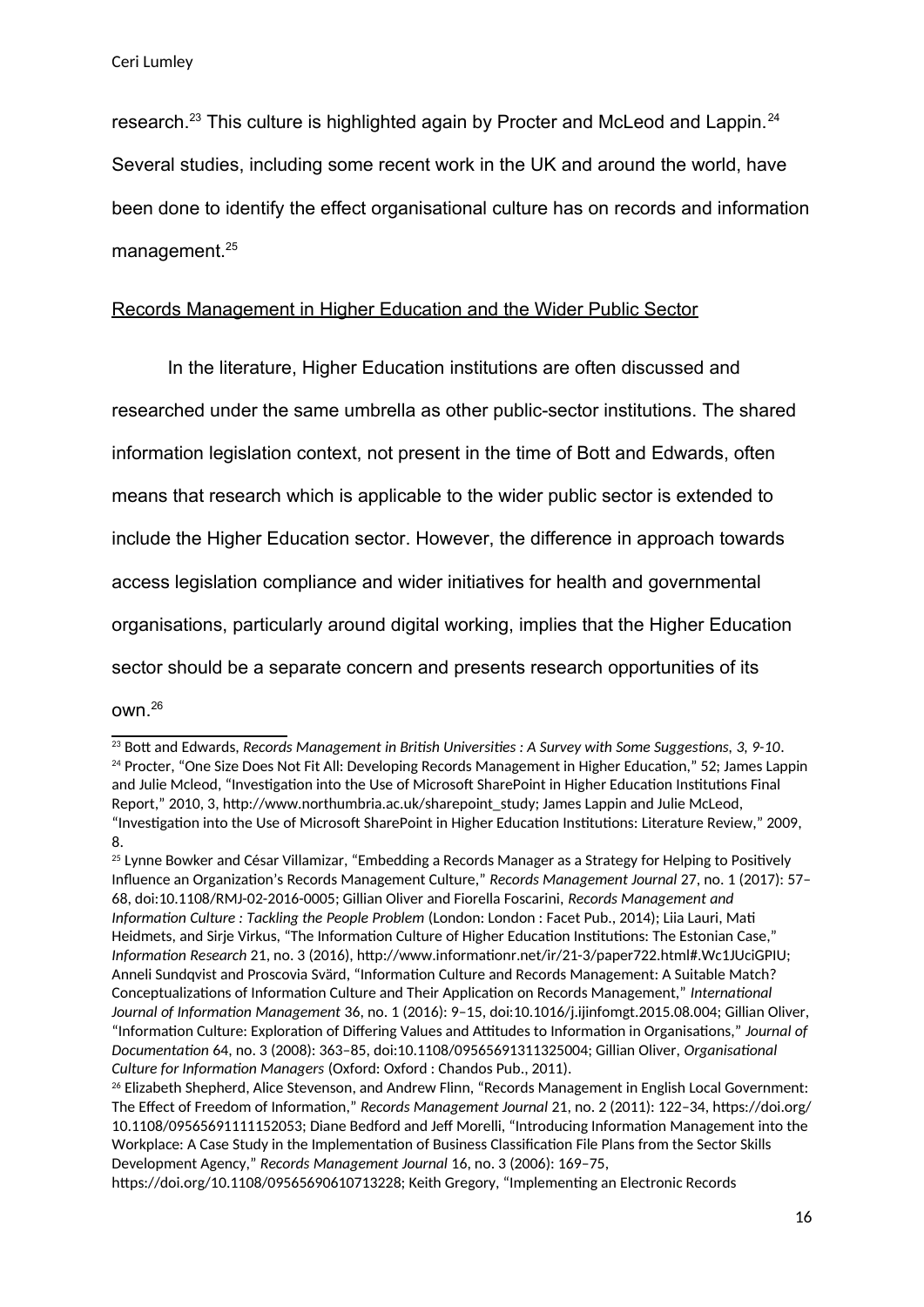There was a marked increase in research on records management in Higher Education in the UK around the introduction of access legislation in the early 2000s. The impact of Data Protection (DP) was less evident in the available literature than Freedom of Information (FoI). During the time between the passing of the Freedom of Information Act and its implementation, a wave of funded projects based on practical experience produced guidelines and tools to implement records management within a HE organisation.<sup>[27](#page-16-0)</sup> Procter's article is written in the midst of this period of optimism stating that "records, their effective management and exploitation, and the legislative framework being constructed around them, are heightening awareness of the importance of such good practice as never before. Within such an environment there can only be positive results".<sup>[28](#page-16-1)</sup> McLeod and Edward's article on FoI in further education colleges sets up Freedom of Information legislation as a driving force behind much of the work done subsequently in the sector. Considering the impact GDPR was expected to have on organisations across the board, it is interesting that there has been a lack of literature on the possible impact of records professionals. It may be too soon to tell but there is also a lack of literature available around the Data Protection Act, 2018, despite reference to its high-profile nature.<sup>[29](#page-16-2)</sup>

Most of the literature from the UK points to a specific organisational culture found in Higher Education institutions. Bott and Edwards state that no university's experience can be generalised to the whole sector.<sup>[30](#page-16-3)</sup> The organisational culture highlighted by Bott and Edwards centres around a separation of the administrative

Management System: A Public Sector Case Study," *Records Management Journal* 15, no. 2 (2005): 80–85, https://doi.org/10.1108/09565690510614229//.

<span id="page-16-0"></span> $27$  Jisc, "Revision of the Study of the Records Lifecycle," accessed August 26, 2018,

http://webarchive.nationalarchives.gov.uk/20140702153427/http://www.jisc.ac.uk/whatwedo/programmes/ preservation/lifecyclerevision.aspx.

<span id="page-16-1"></span><sup>&</sup>lt;sup>28</sup> Procter, "One Size Does Not Fit All: Developing Records Management in Higher Education," 54.

<span id="page-16-2"></span><sup>&</sup>lt;sup>29</sup> Sheila Edward and Julie Mcleod, "Is the Freedom of Information Act Driving Records Management in Further Education Colleges?," *Records Management Journal* 14, no. 1 (2004): 40–50.

<span id="page-16-3"></span><sup>30</sup> Bott and Edwards, *Records Management in British Universities : A Survey with Some Suggestions,* 1.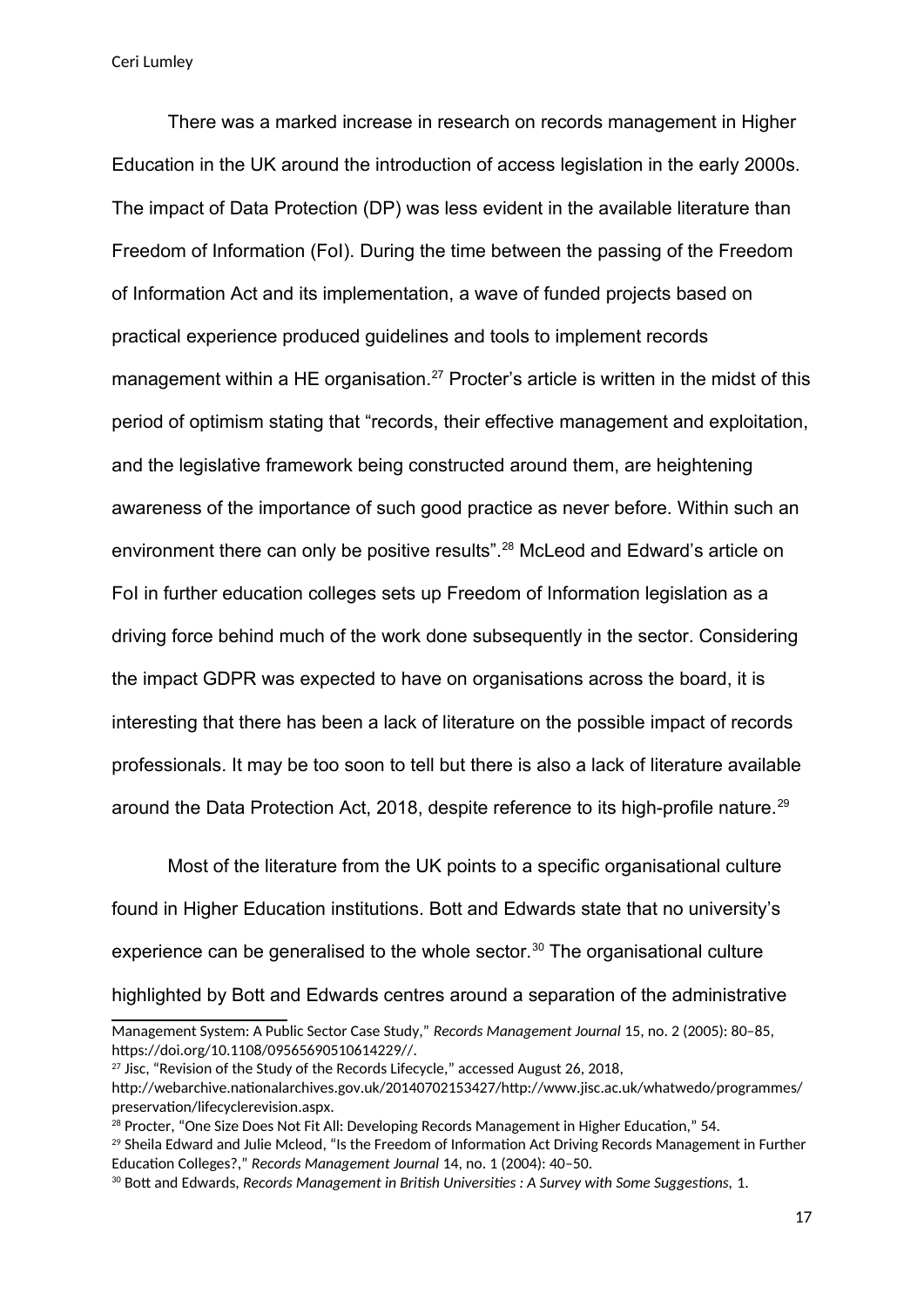and teaching functions. They state that "any attempt to dictate records management to teaching Departments might well be resented in the interests of 'academic freedom'".[31](#page-17-0) This divide coupled with a democratic political structure formed around committees and working groups results in records being dispersed and decentralised.[32](#page-17-1) This culture is reiterated by Procter and again by McLeod and Lappin who state "HEIs tend to be more federal in nature, with faculties expecting some degree of flexibility and independence".<sup>[33](#page-17-2)</sup>

Procter was writing around the time of great legislative change during a period of professionalisation of records management and its acceptance as an academic discipline.[34](#page-17-3) It was first included within the Higher Education Funding Council Research Assessment Exercise (RAE) in 2001.<sup>[35](#page-17-4)</sup> The publishing of the ISO 15489 standard along with the recent recognition of RM as an academic discipline brought the work and importance of records management to the fore.<sup>[36](#page-17-5)</sup> The consideration of records management as its own discipline is a marked change from the time of Bott and Edwards who claim that 'it is important that no one should suppose that he or she is unqualified for records management by some presumed lack of "training".<sup>[37](#page-17-6)</sup> Bott and Edwards were operating during a time where "almost twice as many trained librarians as trained archivists serve as custodians of records," something which the

<span id="page-17-0"></span><sup>31</sup> Bott and Edwards, *Records Management in British Universities : A Survey with Some Suggestions,* 10.

<span id="page-17-1"></span><sup>32</sup> Bott and Edwards, *Records Management in British Universities : A Survey with Some Suggestions,* 9.

<span id="page-17-2"></span><sup>33</sup> Procter, "One Size Does Not Fit All: Developing Records Management in Higher Education," 53; Lappin and Mcleod, "Investigation into the Use of Microsoft SharePoint in Higher Education Institutions Final Report," 3. <sup>34</sup> Elizabeth Shepherd, *Archives and Archivists in 20th Century England* (Farnham: Farnham : Ashgate, 2009), 200-210.

<span id="page-17-4"></span><span id="page-17-3"></span><sup>35</sup> Caroline Williams, "The Research Imperative and the Responsible Recordkeeping Professional," *Records Management Journal* 17, no. 3 (2007): 151, https://doi.org/10.1108/09565690710833053; Judith Elkin, "Assessing Research in the United Kingdom: The Research Assessment Exercise 2001," *Records Management Journal* 9, no. 3 (1999): 209, http://dx.doi.org/10.1108/EUM0000000007251%5Cr.

<span id="page-17-5"></span><sup>&</sup>lt;sup>36</sup> Margaret Procter, "On the Crest of a Wave or Swimming Against the Tide? Professional Education in an Information-Conscious Society," *Journal of the Society of Archivists* 26, no. 1 (2007): 55–73, doi:10.1080/00039810500047433org/10.1080/00039810500047433.

<span id="page-17-6"></span><sup>37</sup> Bott and Edwards, *Records Management in British Universities : A Survey with Some Suggestions,* 7.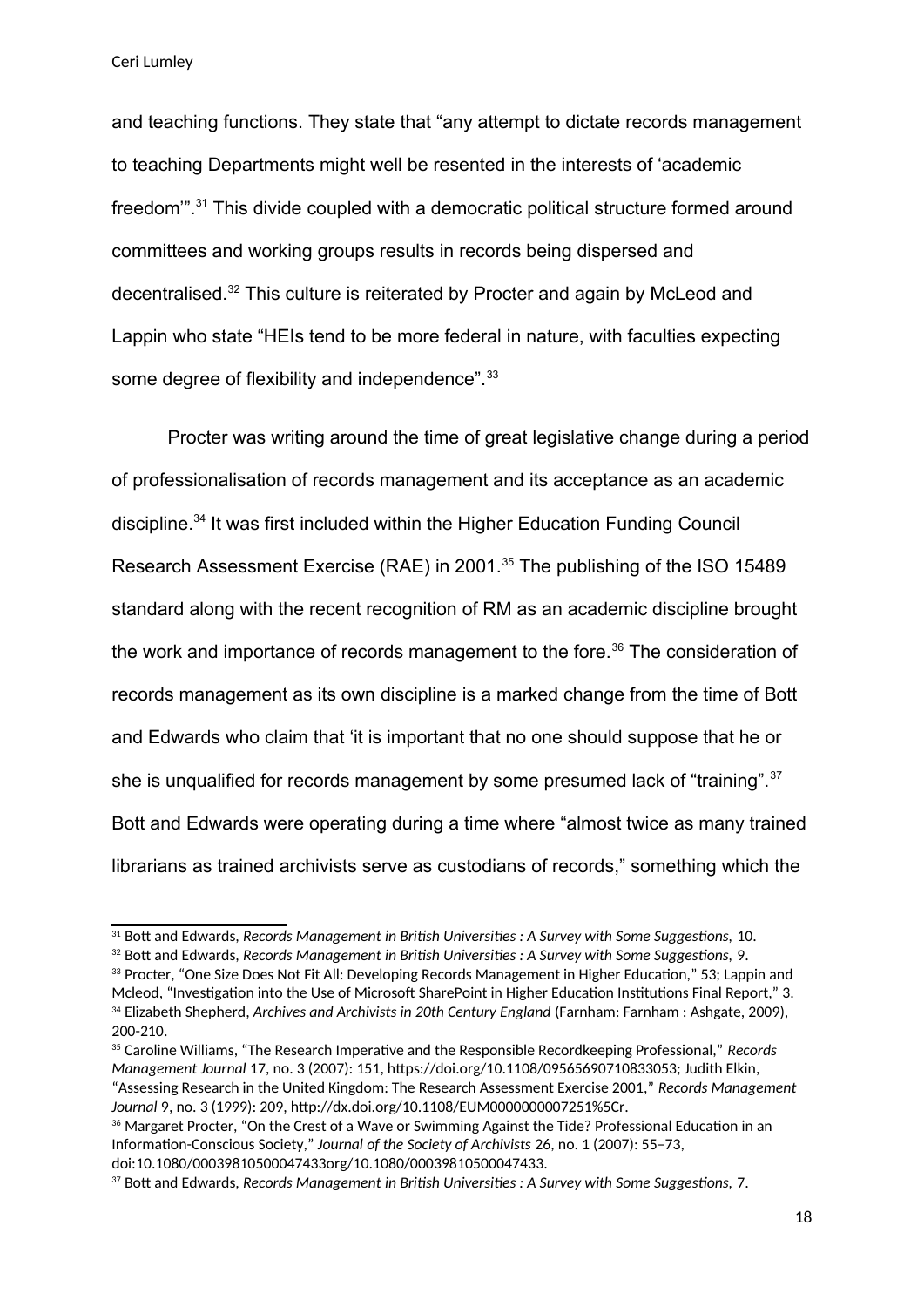professionalisation of records management has gone some way to change in the last two and a half decades. $38$ 

Despite its age, Procter's article could be considered the most holistic work in this sector since Bott and Edwards and in the time since it was written. Since Procter's article, the proliferation of records management work as a result of Jisc, the NFF, the Freedom of Information white paper published by the HMSO and Section 46, laid the groundwork for records management in the HE sector.<sup>[39](#page-18-1)</sup> Procter 2002 article 'One size does not fit all' charts the development of the guidance.<sup>[40](#page-18-2)</sup> However, there has been a lack of review work done. Procter is inherently optimistic in her hopes for the potential new directions and opportunities afforded by access legislation and the new compliance landscape, particularly around the recognition and promotion of the work of records professionals.<sup>[41](#page-18-3)</sup> Procter herself was well placed having been part of the working group on the Jisc 'Study of the Records Lifecycle' project and seizes the opportunity through this article to promote both the role of the records manager and the guidance put forward as a result of the above project whilst also advocating for the recognition and promotion of the work of records professionals. Procter's practical involvement coupled with her professional role as lecturer at Liverpool University within Liverpool University Centre for Archive Studies. Procter's professional role at Liverpool University and her involvement with Jisc and the Public Records Office, now The National Archives, work on model action plans including one for the HE sector. This bridging of theory and practice is interesting

<span id="page-18-1"></span><span id="page-18-0"></span><sup>&</sup>lt;sup>38</sup> Bott and Edwards, *Records Management in British Universities* : A Survey with Some Suggestions, 7. <sup>39</sup> Jisc, "Revision of the Study of the Records Lifecycle"; Procter, "One Size Does Not Fit All: Developing Records Management in Higher Education"; HMSO, "Your Right to Know: The Government's Proposals for a Freedom of Information Act," 1997; Lord Chancellor, "Lord Chancellor's Code of Practice on the Management of Records Issued under Section 46 of the Freedom of Information Act 2000," 2009, http://www.nationalarchives.gov.uk/ documents/information-management/foi-section-46-code-of-practice.pdf.

<span id="page-18-2"></span><sup>40</sup> Procter, "One Size Does Not Fit All: Developing Records Management in Higher Education."

<span id="page-18-3"></span><sup>41</sup> Procter, "One Size Does Not Fit All: Developing Records Management in Higher Education," 53-54.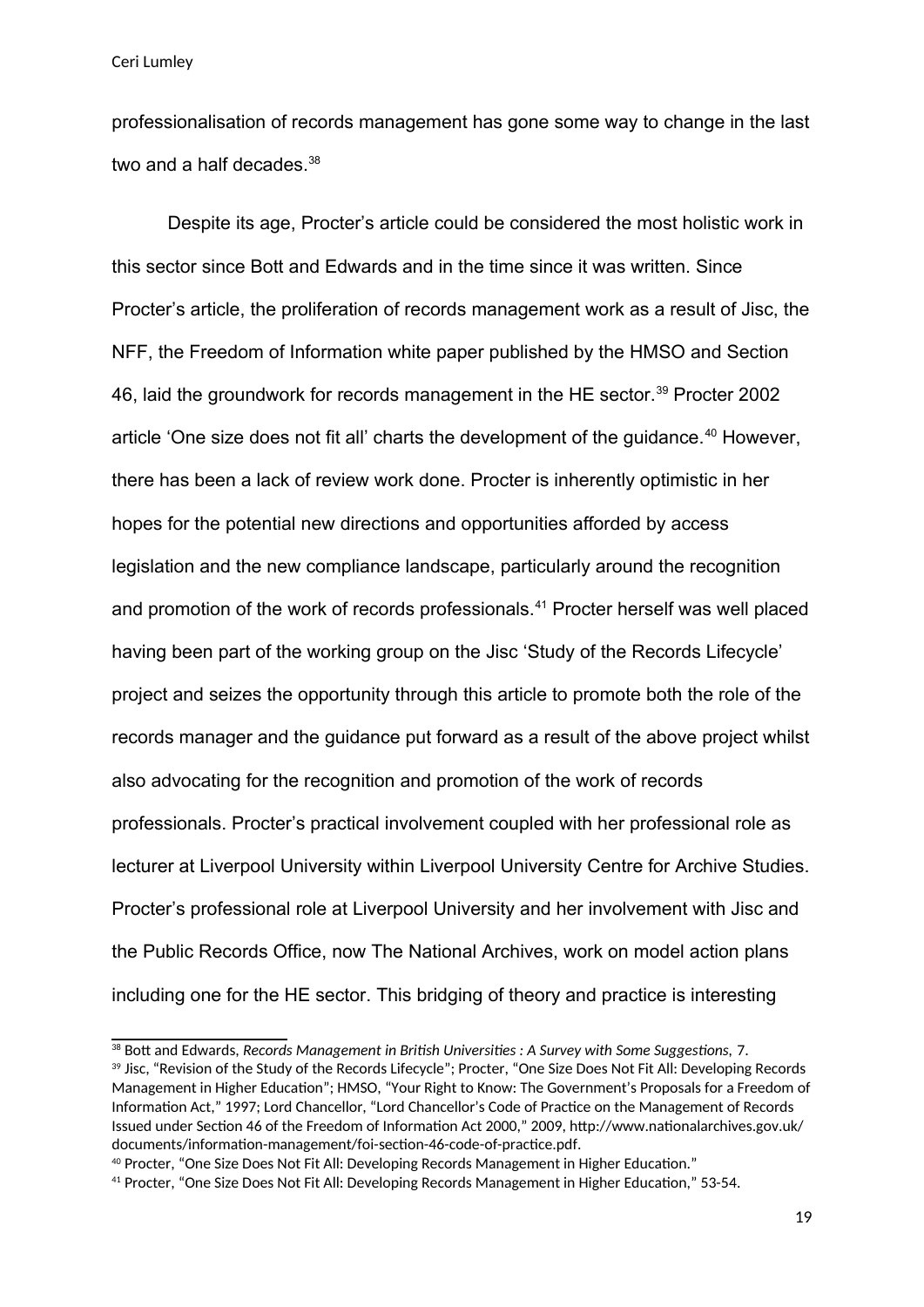when considering most journal and publication contributors often have a practical focus to their work. No reference is made to the international standard being developed at the same time that Procter was writing, but this could suggest the inherently practical needs of those who found themselves responsible for records management.

For Bott and Edwards professional training is not deemed essential to be able to carry out the duties of a records management function. It is acknowledged that a dedicated records manager is not always possible and not always advisable in a university context and that day-to-day management of records should be conducted by the institutions staff or by an administrator or clerk.<sup>[42](#page-19-0)</sup> The responsibility for carrying out records management has not altered much since the 1970s with the strategic responsibility falling to a higher member of staff and the day-to-day activities devolved to the individual departments and staff, something which Procter highlights in her own article.<sup>[43](#page-19-1)</sup>

Part of the formalisation of the role of a records manager ran parallel to the development of an open data agenda in the UK.<sup>[44](#page-19-2)</sup> Screene highlights the development by The National Archives in the UK of a legislated Code of Practice for records managers in response to FoI which was never passed.<sup>[45](#page-19-3)</sup> The Data Protection Act in 1998 and the Freedom of Information Act in 2000 became hooks from which to hang much of the practical guidance which developed out of the sector specific body, Jisc, over the turn of the 21<sup>st</sup> century. Section 46 of the Lord Chancellor's Code of Practice on the management of records is often cited in

<span id="page-19-0"></span><sup>&</sup>lt;sup>42</sup> Bott and Edwards, *Records Management in British Universities* : A Survey with Some Suggestions, 14-16.

<span id="page-19-1"></span><sup>43</sup> Procter, "One Size Does Not Fit All: Developing Records Management in Higher Education," 53.

<span id="page-19-3"></span><span id="page-19-2"></span><sup>44</sup> Julie McLeod, "Thoughts on the Opportunities for Records Professionals of the Open Access, Open Data Agenda," *Records Management Journal* 22, no. 2 (2012): 92–97, https://doi.org/10.1108/09565691211268711. <sup>45</sup> Screene, "How Prepared Are Public Bodies for the Implementation of the UK Freedom of Information Act, in January 2005?" 42.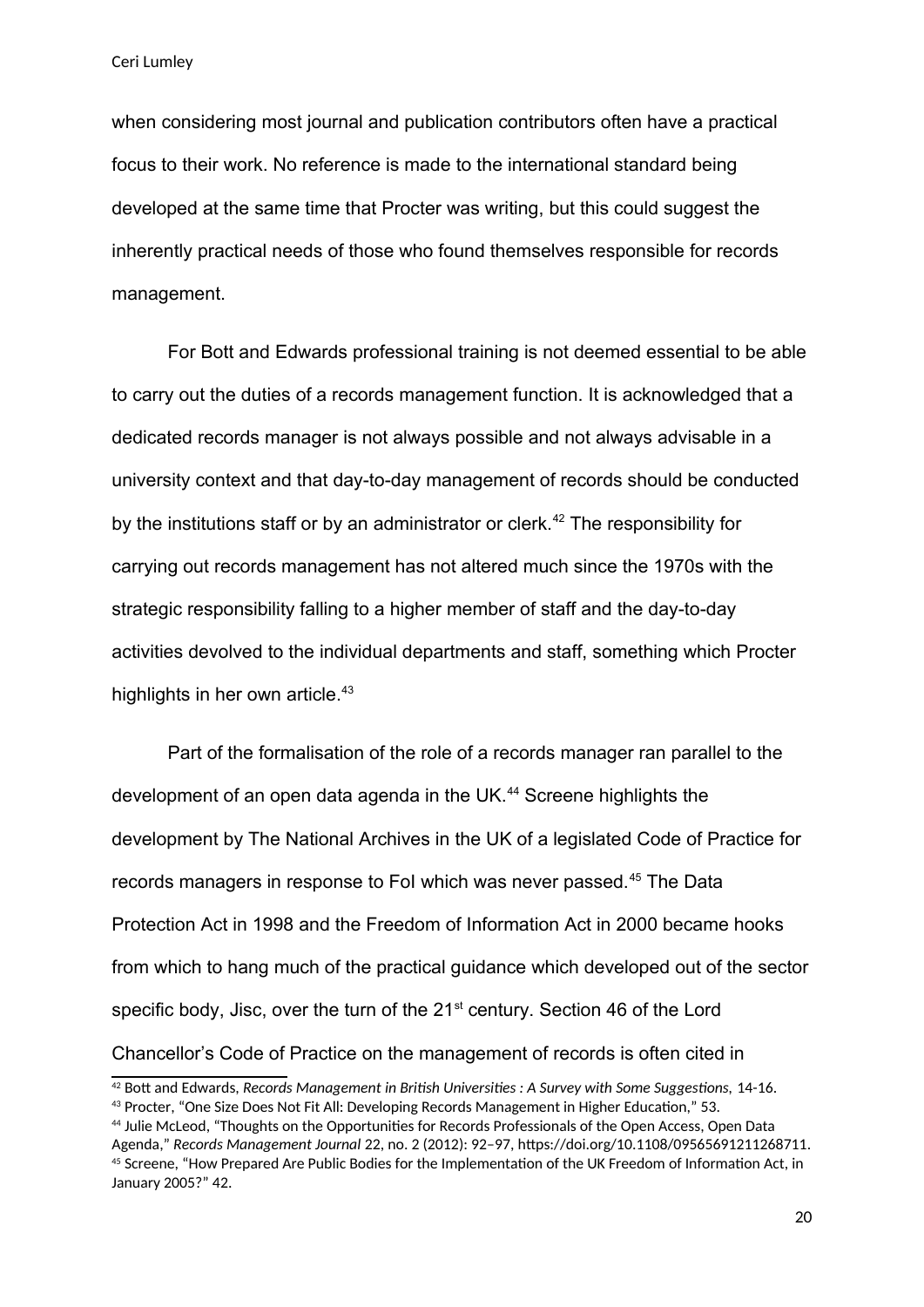guidance as a driver behind records management for the public bodies to which it applies.[46](#page-20-0) Section 46 states that "Freedom of information legislation is only as good as the quality of the records and other information to which it provides access".<sup>[47](#page-20-1)</sup> The Study of the Records Lifecycle and the Model Action Plans devised from this project still form the basis for the available practical guidance, including the Jisc records retention schedule and business classification scheme created for the sector by Emmerson Consulting.[48](#page-20-2)

The inclusion of a university in Lorraine Screene's article on the preparedness of public bodies for FoI's implementation is interesting and highlights the lack of leadership support found in the University case study, where FoI was simply added onto the role of another member of staff.<sup>[49](#page-20-3)</sup> The article highlights the key areas around the implementation of FoI which could affect the ability of public sector organisations to fulfil their obligations. These areas include leadership, training, records management, the importance of customer rights, and the systems and procedures in place.<sup>[50](#page-20-4)</sup> One of the most interesting points made by Screene is around the promotion of the retention and disposal seen as central to the policy statement but which exists without the infrastructure to enforce it. The idea of having available guidance without the means to implement it is a shared concern which

<span id="page-20-0"></span><sup>46</sup> Jisc infoNet, "Higher Education Business Classification Scheme and Records Retention Schedules," 2012, http://bcs.jiscinfonet.ac.uk/he/default.asp; Jisc infoNet, "Guidance Notes for the Records Management Maturity Model," 2009, www.jiscinfonet.ac.uk/records-management/measuring-impact/maturity-model; Jisc, "Revision of the Study of the Records Lifecycle"; Patricia Methven, "Study of Records Lifecycle Foreword 2" (Jisc, 2002), https://www.webarchive.org.uk/wayback/archive/20130607124124/http://www.jisc.ac.uk/ publications/generalpublications/2002/recordssrlstructure/fwd2kingscoll.aspx.

<span id="page-20-1"></span><sup>47</sup> Lord Chancellor, "Lord Chancellor's Code of Practice on the Management of Records Issued under Section 46 of the Freedom of Information Act 2000," 4.

<span id="page-20-2"></span><sup>48</sup> Jisc infoNet, "Higher Education Business Classification Scheme and Records Retention Schedules."

<span id="page-20-3"></span><sup>49</sup> Screene, "How Prepared Are Public Bodies for the Implementation of the UK Freedom of Information Act, in January 2005?" 34.

<span id="page-20-4"></span><sup>50</sup> Screene, "How Prepared Are Public Bodies for the Implementation of the UK Freedom of Information Act, in January 2005?"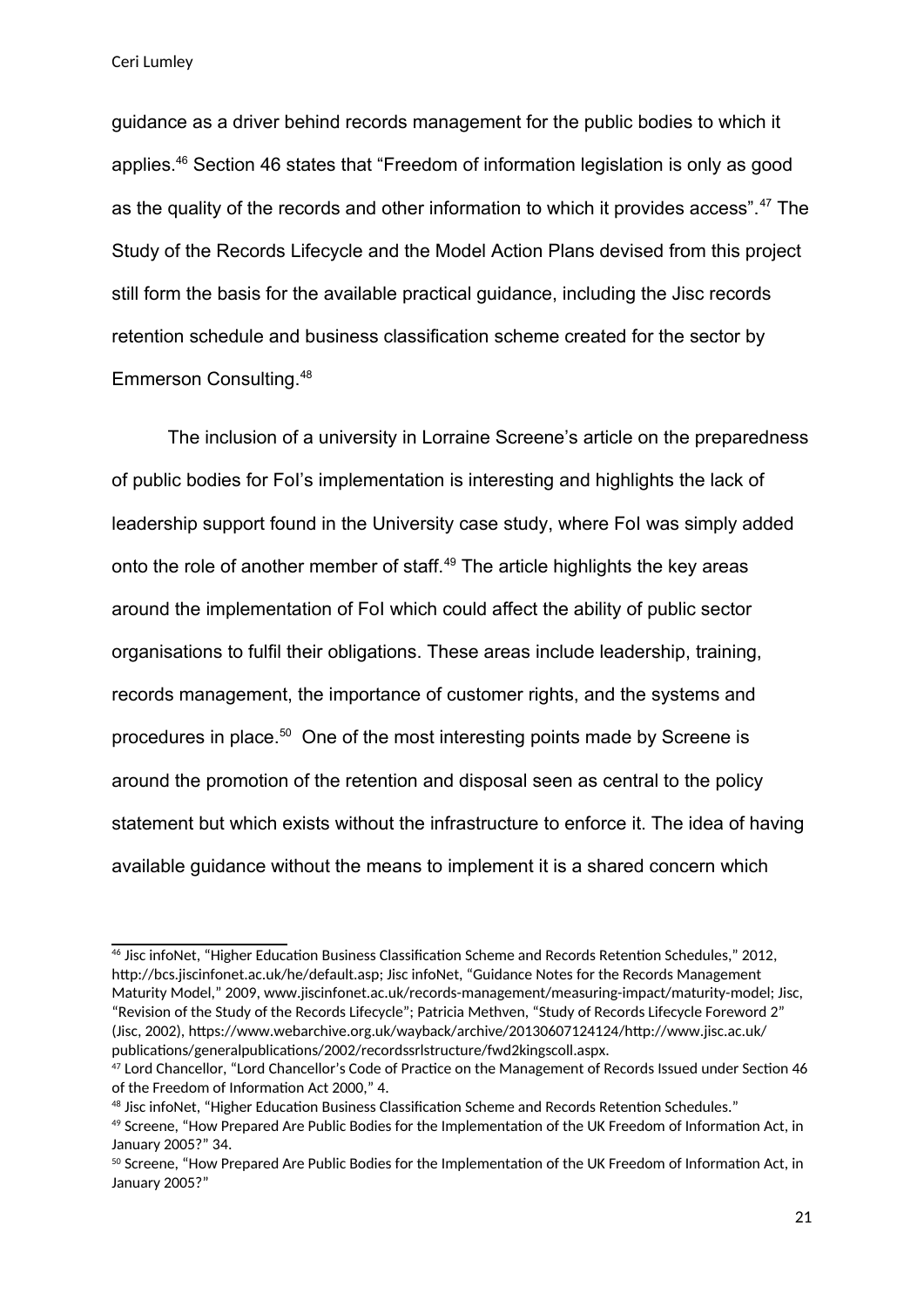emerged from the study conducted in further education by Edward and McLeod.<sup>[51](#page-21-0)</sup> The potentially cumbersome nature of the Jisc retention schedule and the difficulties outlined by McLeod and Lappin around file classification suggest an awful lot of input in devising appropriately customised versions of these documents with no guarantee that the resource will be available to see them implemented.<sup>[52](#page-21-1)</sup>

The article concludes that the minimum had been done to enable organisations to carry out a basic FoI function.<sup>[53](#page-21-2)</sup> It is reasonable to argue that although FoI has done much to raise the profile of both the records management function and the role of the records managers within it, as Screene highlights without additional resource and senior management buy-in records management, those responsible for it can only do the bare minimum.[54](#page-21-3)

The study conducted by Shepherd and Ennion in 2007 used Screene's study as a foundation to review the impact of FoI and reinforced some of the same concerns around the readiness of public sector bodies to comply with the legislation.<sup>[55](#page-21-4)</sup> The research by Shepherd and Ennion found that, whilst organisations coped with the requests they had received under FoI, had the numbers been higher the basic procedures and systems put in place would not have managed.<sup>[56](#page-21-5)</sup> The study also highlights that after the flurry of activity in preparation for the act, once

<span id="page-21-0"></span><sup>51</sup> Sheila Edward and Julie McLeod, "Is the Freedom of Information Act Driving Records Management in Further Education Colleges?," *Records Management Journal* 14, no. 1 (April 2004): 40–50, doi:10.1108/09565690410528938.

<span id="page-21-1"></span><sup>52</sup> Lappin and McLeod, "Investigation into the Use of Microsoft SharePoint in Higher Education Institutions"; "JISC InfoNet - Higher Education Business Classification Scheme and Records Retention Schedules," accessed September 13, 2017, http://bcs.jiscinfonet.ac.uk/he/default.asp.

<span id="page-21-2"></span><sup>53</sup> Screene, "How Prepared Are Public Bodies for the Implementation of the UK Freedom of Information Act, in January 2005?" 40-42.

<span id="page-21-3"></span><sup>54</sup> Screene, "How Prepared Are Public Bodies for the Implementation of the UK Freedom of Information Act, in January 2005?" 41-42.

<span id="page-21-4"></span><sup>55</sup> Elizabeth Shepherd and Elizabeth Ennion, "How Has the Implementation of the UK Freedom of Information Act 2000 Affected Archives and Records Management Services?," *Records Management Journal* 17, no. 1 (2007): 32–51, doi:10.1108/09565690710730688.

<span id="page-21-5"></span><sup>56</sup> Shepherd and Ennion, "How Has the Implementation of the UK Freedom of Information Act 2000 Affected Archives and Records Management Services?," 2007, 39.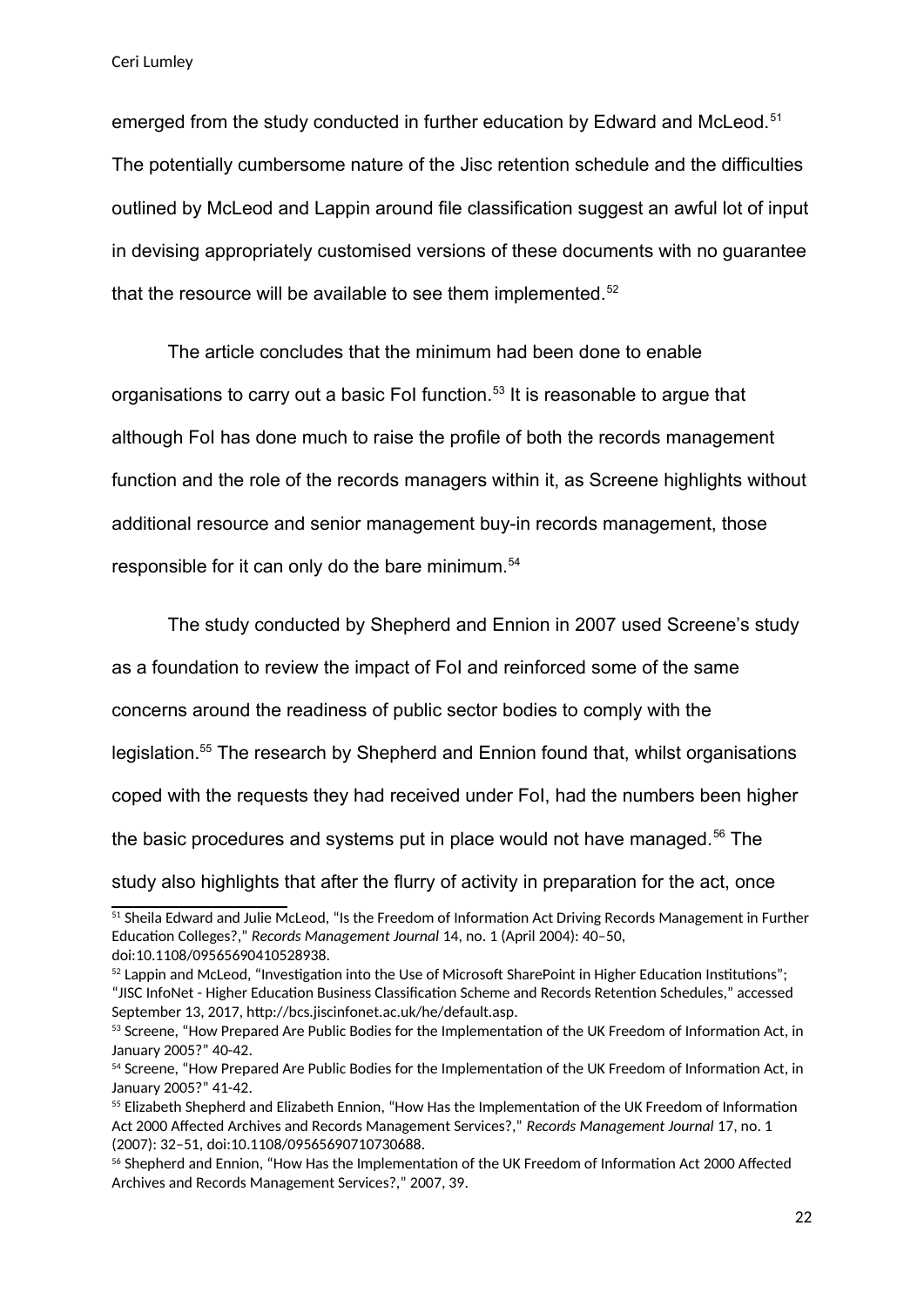organisations realised they could cope with a basic system, training, guidance, policies and procedures fell by the wayside.<sup>[57](#page-22-0)</sup> Similarly, as with electronic records and FoI, McLeod and Lappin highlight how pressure to implement EDRMS was decreased when organisations realised they could cope without one.[58](#page-22-1) The shortterm investment may not lead to long term sustainability. In 2007 the optimism felt and expressed by Margaret Procter had still not been realised. Screene hangs hope on the possible implementation of legislation put forward by The National Archives, which would have expanded information rights beyond FoI and which today has not been passed.<sup>[59](#page-22-2)</sup>

In his 2011 article, Bailey highlights the return on investment records management brings, stating that his study is the only one accessible that provides the empirical evidence presented. $60$  Storage concerns are not new and continue to be a key driver. Bailey's article focuses on the tangible and fiscal returns on investment good records management can deliver, although he agrees that measuring the benefits of records management is problematic.<sup>[61](#page-22-4)</sup> Similar practical articles have been written in the wider RM sphere on the practical benefits of toolkits by McLeod, Childs and Heaford.<sup>[62](#page-22-5)</sup>

<span id="page-22-0"></span><sup>57</sup> Shepherd and Ennion, "How Has the Implementation of the UK Freedom of Information Act 2000 Affected Archives and Records Management Services?," 2007, 44.

<span id="page-22-1"></span><sup>58</sup> James Lappin and Julie McLeod, "Investigation into the Use of Microsoft SharePoint in Higher Education Institutions: Literature Review," *Eduserv*, 2009, 8, www.northumbria.ac.uk/sharepoint\_study.

<span id="page-22-2"></span><sup>&</sup>lt;sup>59</sup> The page has been archived on TNA's website - The National Archives, "Proposed National Records and Archives Legislation: Proposals to Change the Current Legislative Provision for Records Management and Archives," 2003, www.nationalarchives.gov.uk; Screene, "How Prepared Are Public Bodies for the Implementation of the UK Freedom of Information Act, in January 2005?" 42.

<span id="page-22-5"></span><span id="page-22-4"></span><span id="page-22-3"></span><sup>60</sup> Steve Bailey, "Measuring the Impact of Records Management: Data and Discussion from the UK Higher Education Sector," *Records Management Journal* 21, no. 1 (2011): 46, doi:10.1108/09565691111125107.  $61$  Steve Bailey, "Measuring the Impact of Records Management: Data and Discussion from the UK Higher Education Sector," *Records Management Journal* 21, no. 1 (2011): 67, doi: 10.1108/09565691111125107. <sup>62</sup> Julie McLeod, Sue Childs, and Susan Heaford, "Records Management Capacity and Compliance Toolkits: A Critical Assessment," *Records Management Journal* 17, no. 1 (2007): 216–32, doi:10.1108/09565690710833116.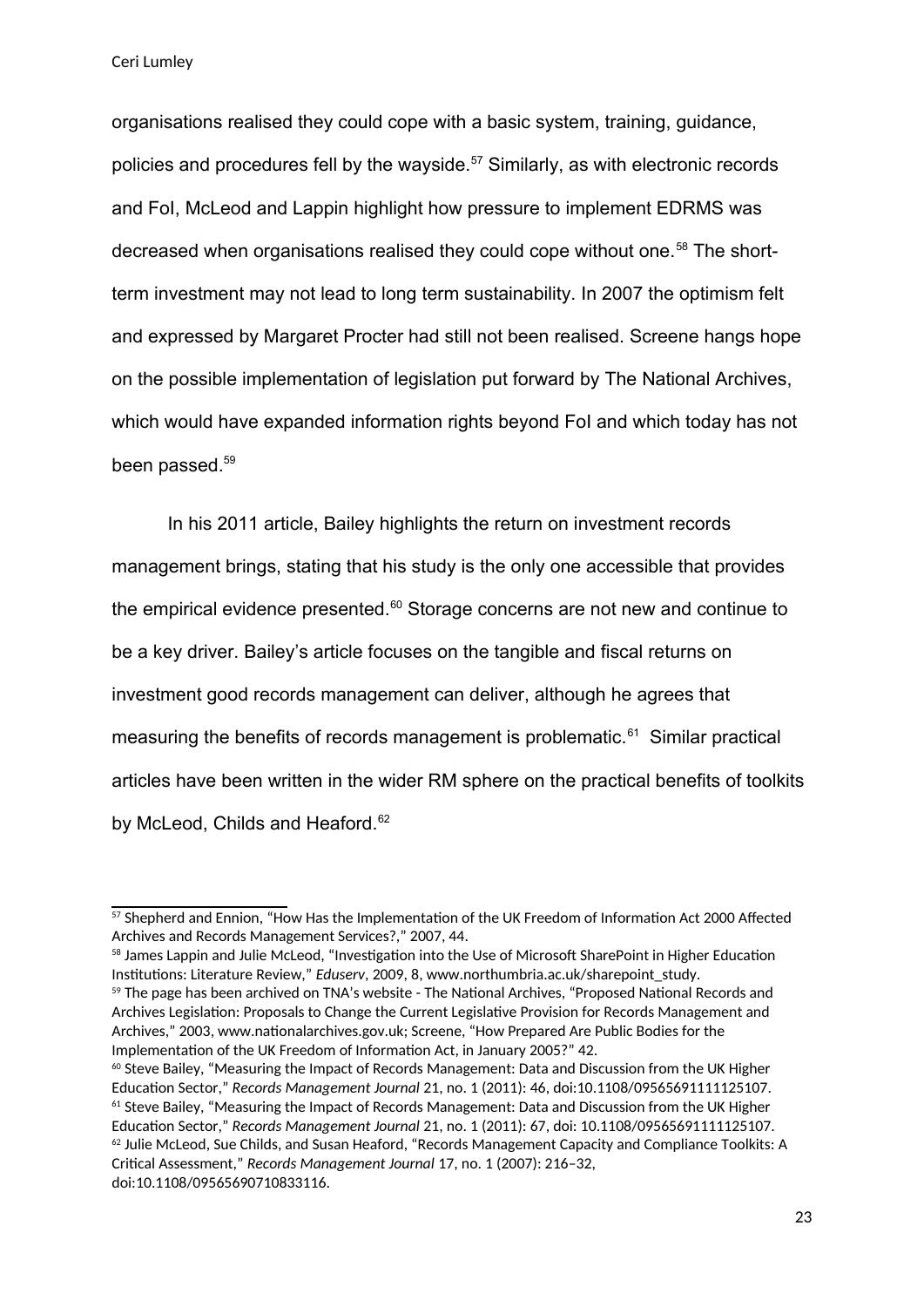Outside of the UK and the US there have been more recent developments in research and writing on the topic of records management and information management (RIM) in HE institutions, from Estonia, to Malaysia, Zimbabwe, Nigeria, Turkey, Australia and Canada.<sup>[63](#page-23-0)</sup> There is scope for further research into the reasons behind why the above countries are considering the topic of records in universities when this work has not been covered in depth in the UK. Indeed, there may be parallels in terms of the research being undertaken in the context of similar developments within the UK e.g. developments in open data or in the wake of new information legislation. $64$  In a few cases the discussion within the articles revolves around the use of systems, particularly in relation to digital and e-records. In others it is around the intersectionality of records, knowledge, information and data management where processes which may traditionally have been deemed records management are found instead within the remits of information or knowledge management.

<span id="page-23-0"></span><sup>63</sup> Mary Jane Magno-Tan et al., "Cloud-Based College Management Information System for Universities," *International Journal of Information and Education Technology* 4, no. 6 (2014): 508–12; Raja Ahmed Jamil and Muhammad Saeed Lodhi, "Role of Knowledge Management Practices for Escalating Universities' Performance in Pakistan," *Management Science Letters* 5 (2015): 945–60, doi:10.5267/j.msl.2015.8.002; Fiebelkorn, "Why Does It Take So Long? Implementing Electronic Records Programs at Universities"; Asogwa Brendan, "The Readiness of Universities in Managing Electronic Records: A Study of Three Federal Universities in Nigeria"; Miah and Samsudin, "EDRMS for Academic Records Management: A Design Study in a Malaysian University"; Özgür Külcü, "Quality Documentation and Records Management: A Survey of Turkish Universities," *Aslib Proceedings* 61, no. 5 (2009): 459–73, https://doi.org/10.1108/00012530910989616; Bola C Atulomah, "Perceived Records Management Practice and Decision Making Among University Administrators in Nigeria," *Library Philosophy and Practice*, 2011; Basil Iwhiwhu, "Management of Records in Nigerian Universities: Problems and Prospects"; Delight T Sigauke, Cathrine T Nengomasha, and Samuel Chabikwa, "Management of Email as Electronic Records in State Universities in Zimbabwe: Findings and Implications for the National Archives of Zimbabwe," *ESARBICA Journal - Journal of the Eastern and Souther Africa Regional Branch of the International Council on Archives* 35 (2016): 14–29,

https://search-proquest-com.libproxy.ucl.ac.uk/docview/1878316051?rfr\_id=info%3Axri%2Fsid%3Aprimo; Sunday O Popoola, "Organizational Commitment of Records Management Personnel in Nigerian Private Universities," *Records Management Journal* 19, no. 3 (2009): 204–17,

http://www.emeraldinsight.com.libproxy.ucl.ac.uk/doi/pdfplus/10.1108/09565690910999193; Mpho Ngoepe, "Records Management Models in the Public Sector in South Africa," *Information Development* 32, no. 3 (2016): 338–53, doi:10.1177/0266666914550492; Nathan Mnjama, "Managing University Records," *ESARBICA Journal - Journal of the Eastern and Souther Africa Regional Branch of the International Council on Archives*, n.d., 32– 41.

<span id="page-23-1"></span><sup>&</sup>lt;sup>64</sup> For example, the Freedom of Information Act became law in Nigeria in 2011.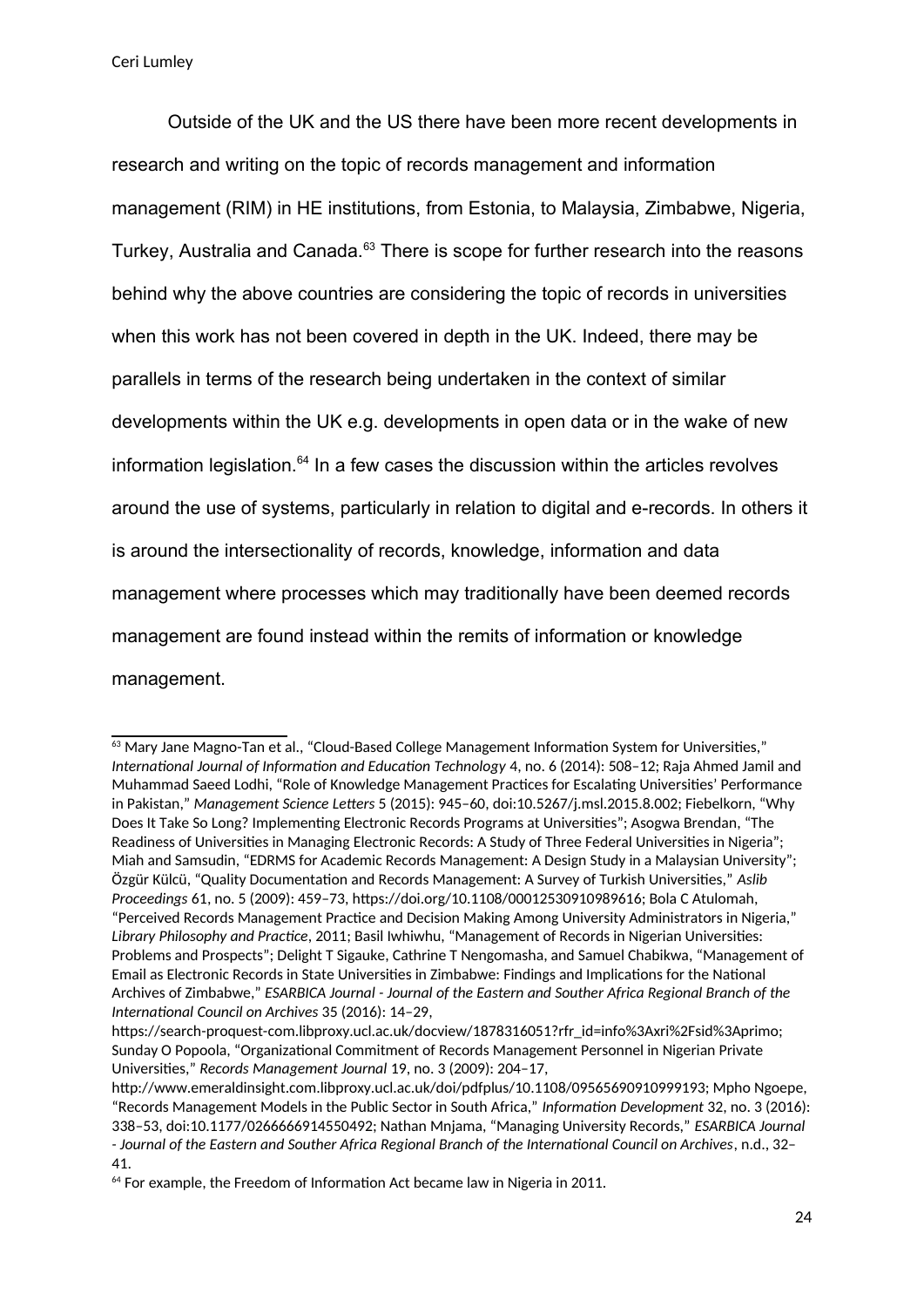#### Jisc and the practical tools

In many ways Jisc is inseparable from the access legislation which gave rise to much of the guidance in the early 2000s. Shepherd, Screene, Procter and Edward and McLeod all mention the Study of the Records Lifecycle or reference the Model Action Plans.<sup>[65](#page-24-0)</sup> Much of the literature on this subject focuses on the practical applications of tools and techniques and is written by academics and practitioners, such as Procter, as a result of projects run by Jisc. The suite of guides which accompany the Jisc infoNet retention schedule and business classification scheme for the HE/FE sector is evidence of the practical nature of the literature available for this sector.<sup>[66](#page-24-1)</sup> The two largest guides are for student records and research records emphasising the focus of HE on these two areas. The importance of student records, highlighted as 'vital records' in the Jisc guidance, has implications in terms of access legislation, predominantly in terms of data protection.<sup>[67](#page-24-2)</sup> As identified in some of the literature available on digital recordkeeping in other public sector organisations, records containing predominantly personal records, such as human resources, are often well managed through distinct systems which are operated by the department which need to manage them.<sup>[68](#page-24-3)</sup> In the case of a university student records are key evidence of the activities of one of the University's main stakeholder groups and arguably the largest group with which it has a contract. The access legislation free landscape of Bott and Edwards in their destruction schedule is somewhat echoed in the footnotes of Jisc's student record guide with a mention of permanent retention in

<span id="page-24-0"></span> $\overline{65}$  Shepherd and Ennion, "How Has the Implementation of the UK Freedom of Information Act 2000 Affected Archives and Records Management Services?," 2007, 38; Screene, "How Prepared Are Public Bodies for the Implementation of the UK Freedom of Information Act, in January 2005?" 35; Procter, "One Size Does Not Fit All: Developing Records Management in Higher Education" 51; Sheila Edward and Julie McLeod, "Is the Freedom of Information Act Driving Records Management in Further Education Colleges?," *Records Management Journal* 14, no. 1 (April 2004): 41, doi:10.1108/09565690410528938.

<span id="page-24-3"></span><span id="page-24-2"></span><span id="page-24-1"></span><sup>66</sup> Jisc infoNet, "Higher Education Business Classification Scheme and Records Retention Schedules." <sup>67</sup> Jisc, Managing student records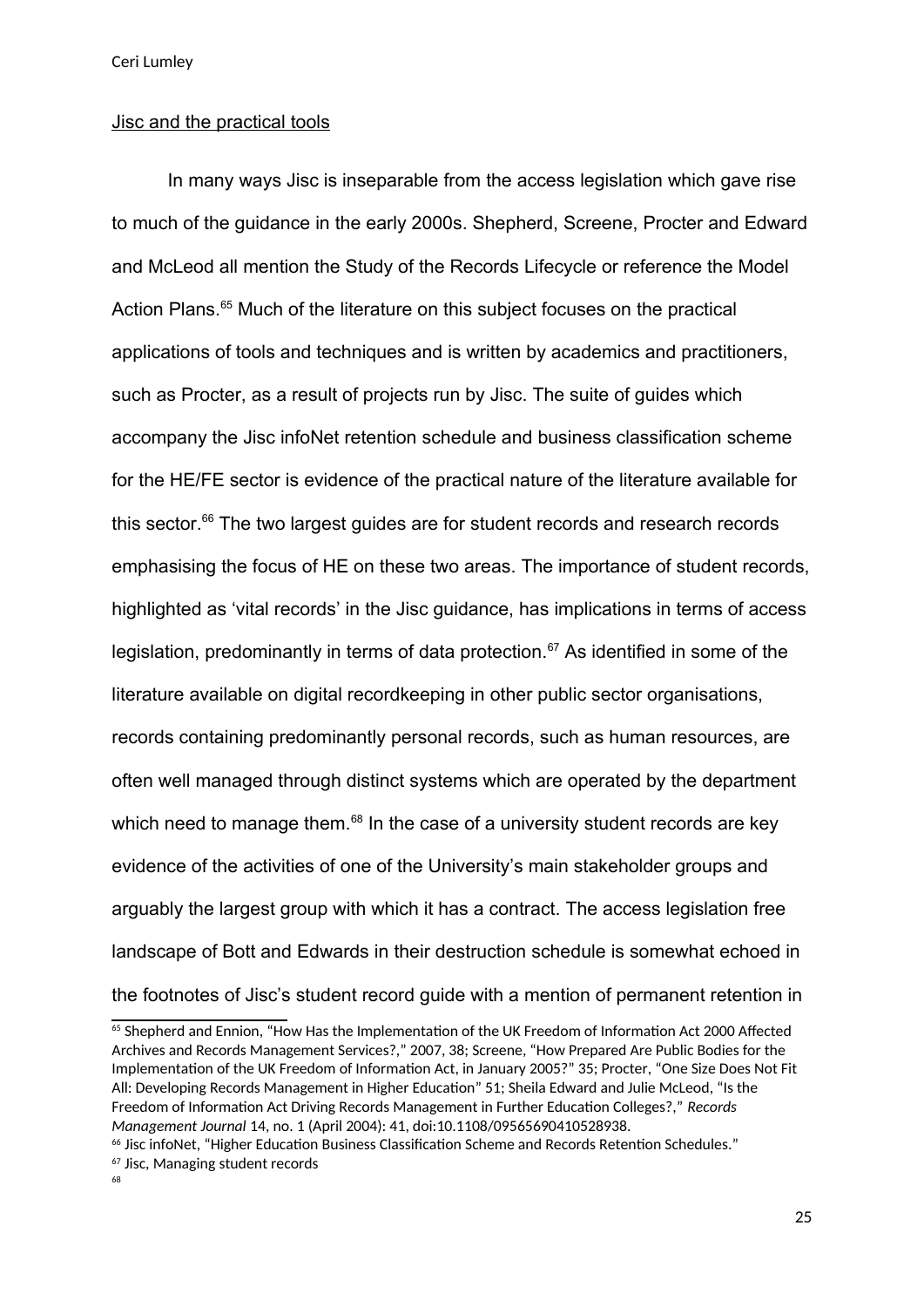the case of the records of an important or interesting student.<sup>[69](#page-25-0)</sup> This view situates University History as being of historical interest beyond simply the corporate memory of the institution, something which is alluded to in Bott and Edwards. However, this guidance would need to be considered in light of the new GDPR and DPA in relation to the right to erasure and to the increased need to make data subjects aware of why and how their data is being used and for how long.<sup>[70](#page-25-1)</sup> Permanent retention will no longer be a realistic possibility for student records in this way.

The main aim of the above guidance notes is to provide a framework within which organisations can apply the appropriate level of records management for their situation. The guides are written to be understood at a general level and they lack a depth which a professional may bring to the role. Edward and McLeod in their article examining the readiness of further education colleges for FoI may shed light on why this is. Their article shows a lack of a willingness to employ recordkeeping professionals echoing statements made by Bott and Edwards such as "only a minority of Universities feel justified in employing archivists".<sup>[71](#page-25-2)</sup> The Jisc infoNet guides provide a basic level of guidance to enable records to be kept in line with minimum requirements and in the absence of a professional. Interestingly, participants in Edward and McLeod's study identified that records which were needed to fulfil audit requirements and to support funding were believed to be well managed.<sup>[72](#page-25-3)</sup> It might therefore be true that despite siloed working, common in HE, records are being managed well but simply that there is no overarching structure to

<span id="page-25-0"></span><sup>69</sup> Jisc, Managing student records

<span id="page-25-1"></span><sup>70</sup> "Guide to the General Data Protection Regulation (GDPR)," accessed April 6, 2018, https://ico.org.uk/media/ for-organisations/guide-to-the-general-data-protection-regulation-gdpr-1-0.pdf.

<span id="page-25-2"></span> $71$  Edward and McLeod, "Is the Freedom of Information Act Driving Records Management in Further Education Colleges?" 48; Bott and Edwards, *Records Management in British Universities : A Survey with Some Suggestions,* 7.

<span id="page-25-3"></span> $72$  Edward and McLeod, "Is the Freedom of Information Act Driving Records Management in Further Education Colleges?" 43.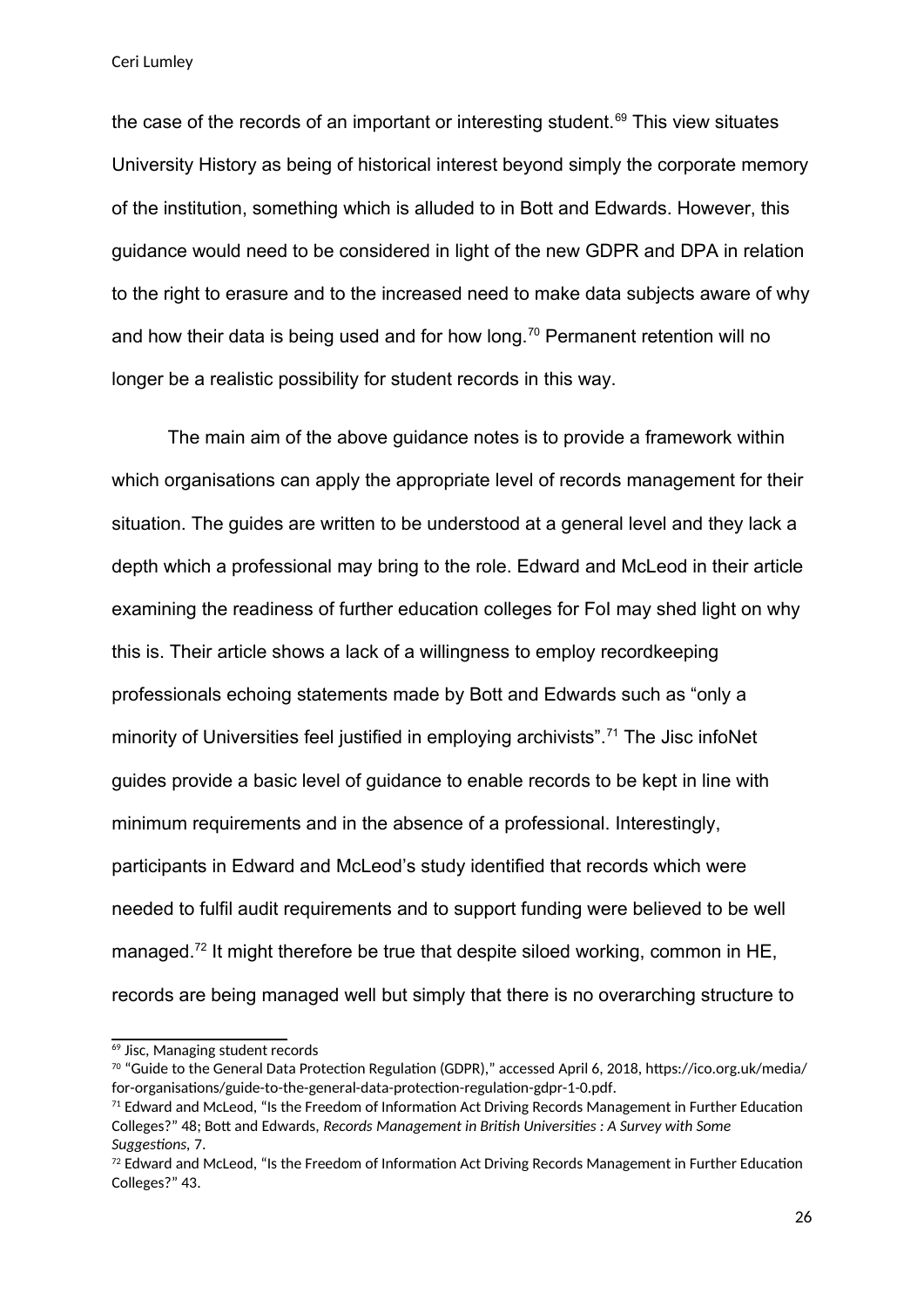the records management function. Procter cites the role of the professional in bringing this umbrella function to fruition.<sup>[73](#page-26-0)</sup>

Jisc is not without its own restrictions and limitations. The impact of funded projects and not on long term sustainability could be blamed for the stagnation in new literature being written on this subject over the last fifteen years. The availability of funding for certain projects could lead to a skewed approach to managing our institutional records and may result in day-to-day recordkeeping activities being passed over for new development. Having said this, new developments do not seem to have been covered in the area of records management either beyond the review of their existing literature in 2012.[74](#page-26-1) Records management cannot always expect to be a priority, but the rise and fall in activity around investigating issues in this sector, such as Freedom of Information, may not help the cause of records managers advocating for the implementation and development of RM maintaining functions in their everyday work. Much of the Jisc work outlined by Procter is now only available through the UK Web Archive as the projects have now concluded. This includes the only easily accessible document which are available are the central records management guide, the retention schedule and business classification scheme and the accompanying guidance mentioned above. Where the results of projects have been written up into journal articles these literature sources are easier to retrieve but there is a general unavailability of much of the preparatory work discussed by Procter, particularly around the records lifecycle.

There is no denying the importance of Jisc in the education sector. However, the lack of a recent review of the guidance is concerning when considering the dramatic

<span id="page-26-0"></span> $\frac{1}{2}$  Procter, "One Size Does Not Fit All: Developing Records Management in Higher Education," 53.

<span id="page-26-1"></span><sup>74</sup> Jisc, "Records Management," 2012, https://www.jisc.ac.uk/full-guide/records-management.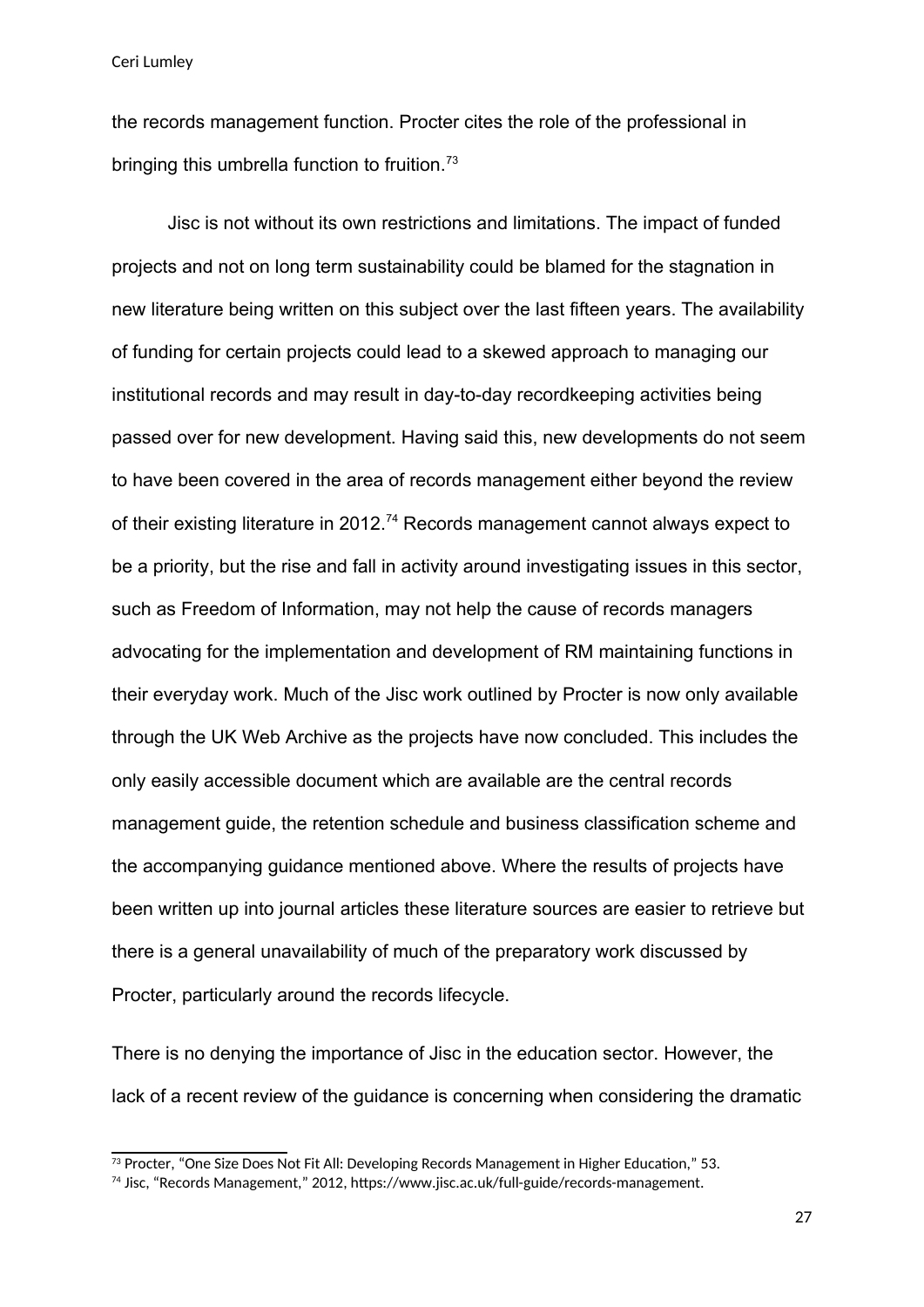changes which have occurred in electronic records management (ERM). It is difficult to believe that this guidance does not merit regular review as is stated is necessary in the 'Revision of the Records Lifecycle' study.<sup>[75](#page-27-0)</sup> The blanket approach to both paper and electronic records in the guide does not address the needs and nuances of these different record types. Nor does it provide the means for practical workflows and tools which need to be put in place to manage them.

#### Digital recordkeeping in Higher Education institutions

The divergence of HE from other public-sector organisations can be most clearly seen in the development of digital records management. The e-government drives identified by Bell in her review of EDRMS resources in the UK and Europe in 2005 do not extend to the Higher Education sector.<sup>[76](#page-27-1)</sup> Bell discusses "initiatives in egovernment which are relevant to those implementing EDRM in central or local government and public bodies" without considering those public bodies not subject to the same initiatives.[77](#page-27-2) Digital initiatives, highlighted in the *Modernizing Government*  white paper and implemented by many local government and health departments, were mandatory in the face of increased calls for accountability.<sup>[78](#page-27-3)</sup> Although accountability in Higher Education was increased, the move to digital recordkeeping and the reliance on digital systems was not wholly shared across the public sector.

Key developments in digital records are not discussed in Procter's work. The digital landscape in 2002 was much different than in 2018. In this area Jisc have funded research into the changing digital landscape with projects at the University of

<span id="page-27-0"></span> $\overline{75}$  Jisc, "Revision of the Study of the Records Lifecycle."

<span id="page-27-1"></span><sup>76</sup> Helen Bell, "A Review of EDRMS Resources in the UK and Europe," *Records Management Journal* 15, no. 3 (2005): 169, doi:10.1108/rmj.2005.28115cae.002.

<span id="page-27-2"></span><sup>77</sup> Bell, "A Review of EDRMS Resources in the UK and Europe," 169.

<span id="page-27-3"></span><sup>78</sup> Gregory, "Implementing an Electronic Records Management System: A Public Sector Case Study," 81.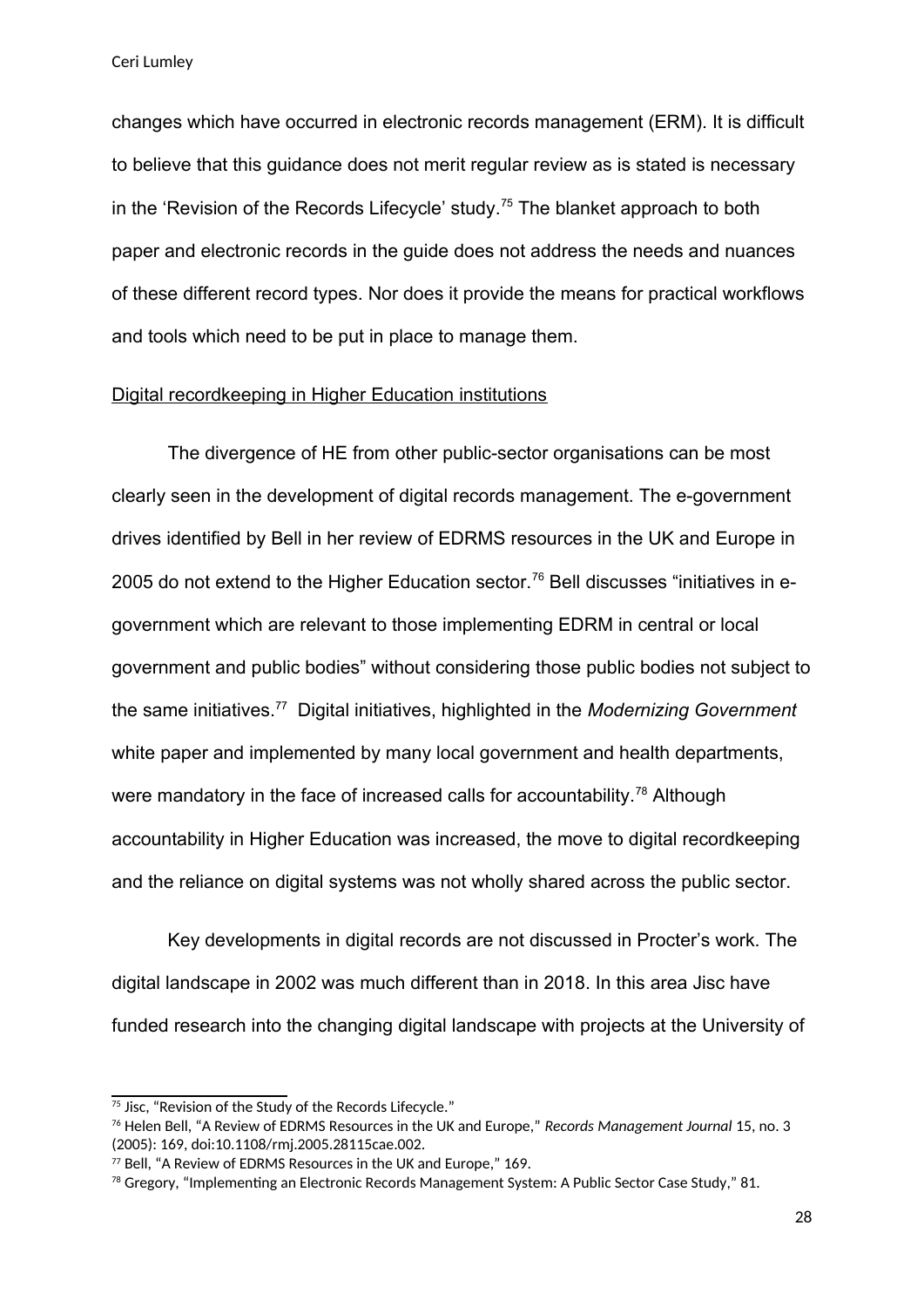Glasgow such as espida.[79](#page-28-0) The rise and fall and perpetuation of Electronic Digital Records Management Systems (EDRMS) is a key characteristic, as are developments in related fields such as information, data and knowledge management.<sup>[80](#page-28-1)</sup> Procter identifies individual freedom as characteristic of the HE sector.<sup>[81](#page-28-2)</sup> Academic freedom afforded to members of staff within the organisation will only grow with the developments in technology and the adoption of more agile ways of working. 'Bring Your Own Device' policies such as those adopted by the University of Reading, the University of Edinburgh and others. These policies are examples of such encouraged autonomy which record keepers within these organisations will have to adapt to ensure records are captured.<sup>[82](#page-28-3)</sup> The benefits highlighted by more mobile and agile patterns of work should be balanced by the need to understand what information is held by an organisation and where to fulfil legislative requirements around disclosure, retention and disposal.

The debate around records management and email has only grown in recent years. Email is considered one of the key problems facing records management in the digital world. Work has been conducted more widely in this area by the Digital Preservation Coalition, and many opinions have been voiced with suggestions for

<span id="page-28-0"></span><sup>79</sup> espida Team, "Final Report for the Project Effective Strategic Model for the Preservation and Disposal of Institutional Digital Assets (Espida)," 2007,

http://webarchive.nationalarchives.gov.uk/20140702145031/http://www.jisc.ac.uk/whatwedo/programmes/ preservation/assetmanagement/espida.aspx.

<span id="page-28-1"></span><sup>80</sup> Stephen Harries, *Reframing Records Management: Towards Knowledge Governance*, *Records Management and Knowledge Mobilisation*, 2012, doi:10.1016/B978-1-84334-653-1.50011-1; Kenneth Tombs, "Knowledge Management Is Dead: Long Live Records Management," *Records Management Journal* 14, no. 2 (2004): 90–93, doi:10.1108/09565690410546145; Bedford and Morelli, "Introducing Information Management into the Workplace: A Case Study in the Implementation of Business Classification File Plans from the Sector Skills Development Agency"; Gary P Johnston and David V Bowen, "The Benefits of Electronic Records Management Systems: A General Review of Published and Some Unpublished Cases," *Records Management Journal* 15, no. 3 (2005): 131–40, doi:10.1108/09565690510632319; Paul Sutcliffe, "Building the Corporate Memory in the E-Environment," *Records Management Journal* 13, no. 2 (2003): 51–53, doi:10.1108/09565690310485261. 81 Procter, "One Size Does Not Fit All: Developing Records Management in Higher Education."

<span id="page-28-3"></span><span id="page-28-2"></span><sup>82</sup> University of Reading, "Bring Your Own Device," 2017,

https://www.reading.ac.uk/web/files/imps/Bring\_Your\_Own\_Device\_Policy\_V.1.0\_2017\_05\_08.pdf; University of Edinburgh, "BYOD Policy: Use of Personally Owned Devices for University Work," 2015, https://www.ed.ac.uk/files/imports/fileManager/BYODPolicy.pdf.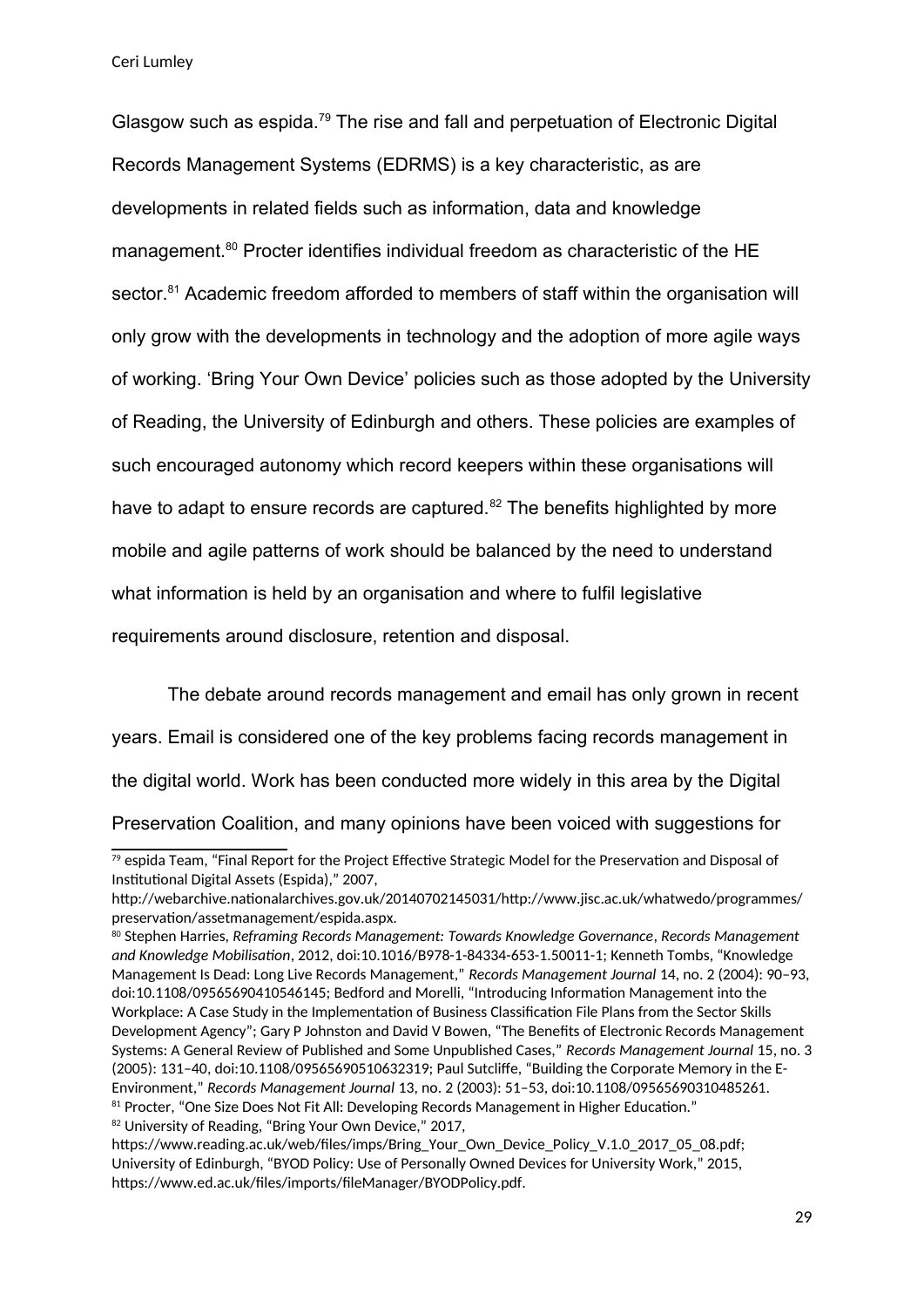tackling the issue including by James Lappin.<sup>[83](#page-29-0)</sup> The HE sector is no different in its need to manage the mountainous issue of email records which as Lappin points out contain important business decisions.<sup>[84](#page-29-1)</sup>

The 2003 Jisc funded project undertaken at Loughborough University, entitled 'Institutional Records Management and E-mail', which was presented at the EUNIS conference in 2007 highlights issues which are core to the email record debate but which may have wider implications in the realm of digital records management.<sup>[85](#page-29-2)</sup> The project had four aims, to 'examine current working practices, develop policies for the retention and disposal of email, evaluate technical options for archiving email and to inform Loughborough University and UK HE sector of the findings'.<sup>[86](#page-29-3)</sup> The surveys of IT practices in other universities provides a useful foundation for this study, despite the relatively low response rate and the difference in institutions who replied with each review.<sup>[87](#page-29-4)</sup> Perhaps a sense of ownership cited by Booth et al is more unsurprising within a HE context.<sup>[88](#page-29-5)</sup> Within a sprawling HE structure staff interact with information systems in a much more personal manner.<sup>[89](#page-29-6)</sup> The study highlighted that "users see e-mail in particular as an informal method of correspondence, and their own personal property".[90](#page-29-7) Overcoming this sense of ownership is one of the main hurdles for those operating in such devolved organisations as universities. The

knowledge of FoI was far less in this study than DP.<sup>[91](#page-29-8)</sup> The relatability of DP

<span id="page-29-3"></span>86 Booth, Fowler, and Thomas, "E-Mail Archiving for Records Management," 1.

<span id="page-29-5"></span>88 Booth, Fowler, and Thomas, "E-Mail Archiving for Records Management," 2, 4.

<span id="page-29-7"></span><sup>90</sup> Booth, Fowler, and Thomas, "E-Mail Archiving for Records Management," 2.

<span id="page-29-0"></span><sup>83</sup> Christopher J. Prom, "Preserving Email," *Technology Watch Reports*, no. December (2011): 57, doi:http://dx.doi.org/10.7207/twr11-01; Digital Preservation Coalition, "Email Preservation: How Hard Can It Be?," 2017, http://www.dpconline.org/events/past-events/email-preservation-2017; James Lappin, "Solutions to the Email Problem," *Thinking Records – James Lappin's Records Management Blog*, 2017, https://thinkingrecords.co.uk/.

<span id="page-29-1"></span><sup>84</sup> Lappin, "Solutions to the Email Problem."

<span id="page-29-2"></span><sup>85</sup> Garry Booth, Graeme Fowler, and Carys Thomas, "E-Mail Archiving for Records Management," in *EUNIS 2007*, 2007, https://dspace.lboro.ac.uk/dspace-jspui/bitstream/2134/3091/1/eunis2007-110.pdf.

<span id="page-29-4"></span><sup>87</sup> Booth, Fowler, and Thomas, "E-Mail Archiving for Records Management."

<span id="page-29-6"></span><sup>89</sup> Booth, Fowler, and Thomas, "E-Mail Archiving for Records Management," 4.

<span id="page-29-8"></span><sup>91</sup> Booth, Fowler, and Thomas, "E-Mail Archiving for Records Management," 2.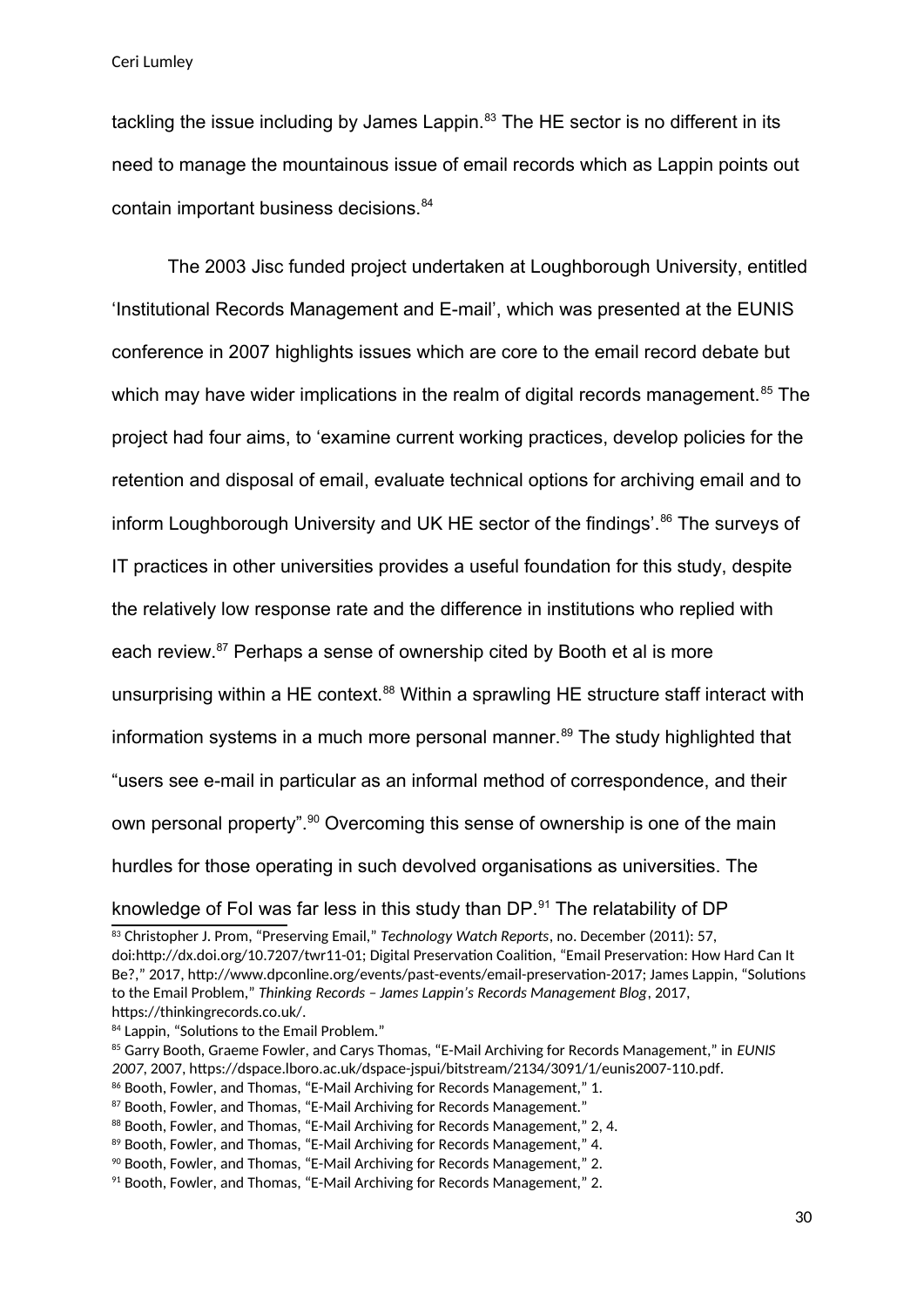legislation may be the reason why, in HE, staff are more confident in their application of the Data Protection Act. Although there are varying levels of what people may consider to be acceptable to be known about them, the data and information itself is more obvious in nature.

What is promising in the conference paper of Booth et al, is that a practical solution was found, and was based on traditional methodologies such as DIRKS using fileplans.<sup>[92](#page-30-0)</sup> The ability of the project to take into account the individuality staff felt they possessed within their work is encouraging, whilst also providing a new system for managing an ever-increasing volume of email records.<sup>[93](#page-30-1)</sup> The conclusion of the study claims that the "new storage implementation has to date been received reasonably well" and that staff are "engaging well with setting up the fileplans" which were done by the departments themselves.<sup>[94](#page-30-2)</sup> Considering the difficulties highlighted by McLeod and Lappin around the implementation of fileplans, this last point is promisingly optimistic, although the seeming lack of a review or follow-up study means the success and continuation of the project work is difficult to measure.<sup>[95](#page-30-3)</sup>

Much has been made of email as a separate concern within the digital landscape, however, the difficulties in management, appraisal and destruction of digital records should not be considered as a separate issue but requires integration around wider digital recordkeeping strategies and solutions. From 2006 the rise in literature around the development of Electronic Document Records Management Systems was evident when carrying out the database searches. In the HE sector

<span id="page-30-0"></span><sup>92</sup> NSW State Archives and Records, "DIRKS Methodology and Manual," accessed August 5, 2018, https://www.records.nsw.gov.au/recordkeeping/advice/dirks/methodology; Booth, Fowler, and Thomas, "E-Mail Archiving for Records Management," 9.

<span id="page-30-1"></span><sup>93</sup> Booth, Fowler, and Thomas, "E-Mail Archiving for Records Management," 9-10.

<span id="page-30-2"></span><sup>94</sup> Booth, Fowler, and Thomas, "E-Mail Archiving for Records Management," 10.

<span id="page-30-3"></span><sup>95</sup> Lappin and McLeod, "Investigation into the Use of Microsoft SharePoint in Higher Education Institutions: Literature Review."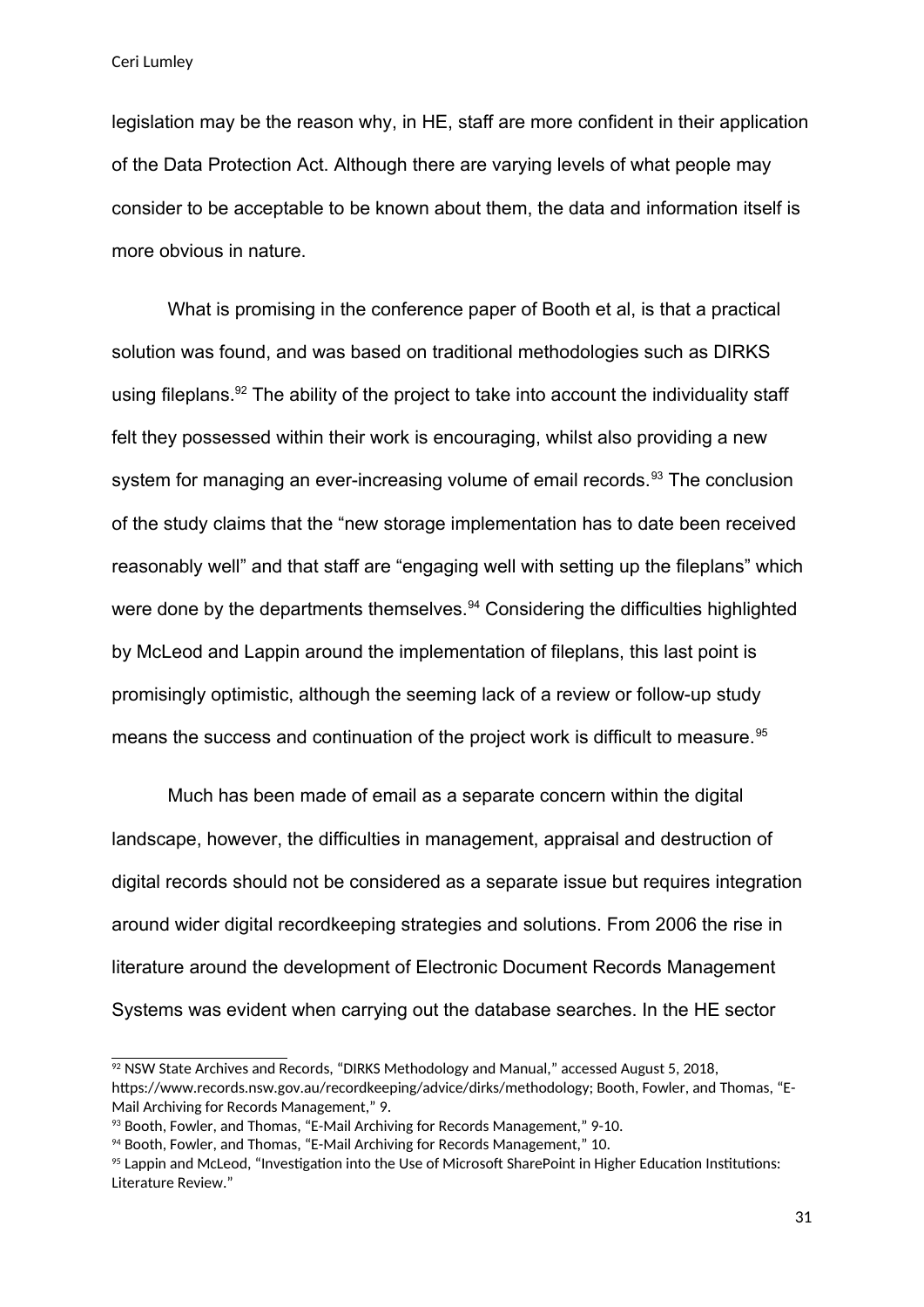SharePoint would appear to have taken a large part of the market for fulfilling some of the functionality of an EDRM.<sup>[96](#page-31-0)</sup> In their literature review McLeod and Lappin highlight how "No published examples have been identified of HEIs that have attempted to implement the full EDRM model, with a corporate business classification (based on JISC business classification scheme) and a roll out to all staff."[97](#page-31-1) McLeod and Lappin's literature is more general in its scope and goes beyond the use of SharePoint as filling an EDRM gap.<sup>[98](#page-31-2)</sup> The review analyses its use in six main areas; as a teaching and learning tool (VLE), as a research collaboration tool, as a portal to a student administration service, for "social computing" for its wiki and blog functions, as a workflow management tool and to monitor business performance over multiple platforms.<sup>[99](#page-31-3)</sup> McLeod and Lappin make the case for EDRM failing completely in HEIs which again differs them from other public-sector institutions and especially in government settings.<sup>[100](#page-31-4)</sup>

The above project was funded by Eduserv to investigate the use of SharePoint which in their words has "spread rapidly in the Higher Education (HE) sector".<sup>[101](#page-31-5)</sup> Although this project was not strictly about records management, the study makes some interesting points regarding the use of such platforms and systems as SharePoint. In fact, there has been strong scepticism around their use voiced by prominent practitioners within the sector, most notably Steve Bailey, whose address

<span id="page-31-0"></span><sup>96</sup> Lappin and Mcleod, "Investigation into the Use of Microsoft SharePoint in Higher Education Institutions Final Report," 2-3.

<span id="page-31-1"></span><sup>97</sup> Lappin and McLeod, "Investigation into the Use of Microsoft SharePoint in Higher Education Institutions: Literature Review," 9.

<span id="page-31-2"></span><sup>98</sup> Lappin and Mcleod, "Investigation into the Use of Microsoft SharePoint in Higher Education Institutions Final Report," i.

<span id="page-31-3"></span><sup>99</sup> Lappin and McLeod, "Investigation into the Use of Microsoft SharePoint in Higher Education Institutions: Literature Review," 9-25.

<span id="page-31-4"></span><sup>100</sup> Lappin and McLeod, "Investigation into the Use of Microsoft SharePoint in Higher Education Institutions: Literature Review," 8.

<span id="page-31-5"></span><sup>101</sup> Lappin and McLeod, "Investigation into the Use of Microsoft SharePoint in Higher Education Institutions: Literature Review," i.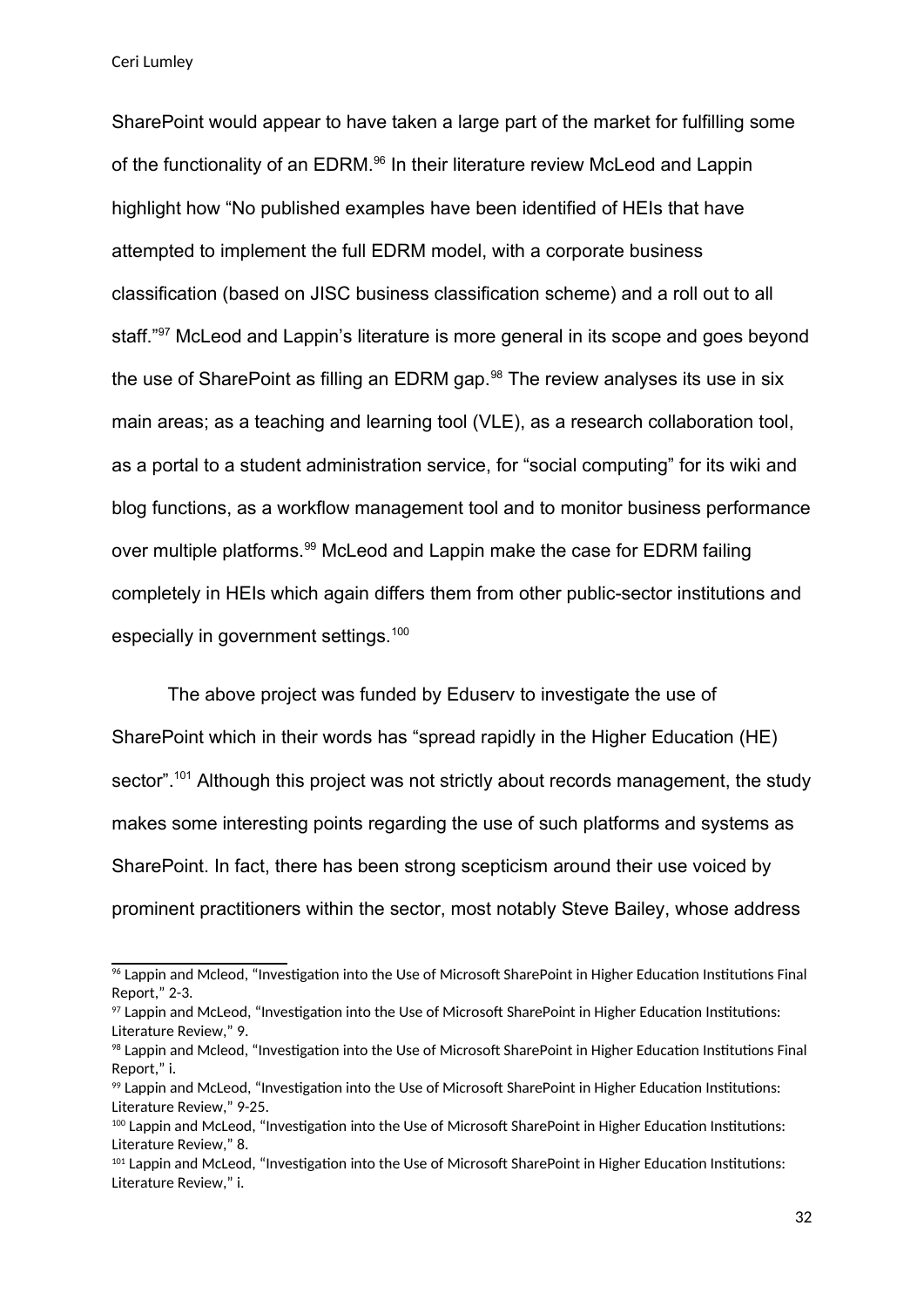to the Records Management Society Conference in 2008 is paraphrased in this article with Bailey claiming that EDRM is a "damned expensive sledgehammer to crack the nut that is the largely ephemeral contents of most network drives".<sup>[102](#page-32-0)</sup>

It seems the organisational culture of HEIs is often at odds with the corporate structure. McLeod and Lappin identify the "decentralized organisational culture with faculties, schools and departments tending to be suspicious of strong central corporate control".[103](#page-32-1) The failure of EDRM to gain a grip in the HE sector, despite initial support from Jisc between 2002 and 2004, may stem from a feeling that "rigid corporate fileplans were culturally alien" to HEIs.[104](#page-32-2) If these statements are still believed to be true of the Higher Education sector then it continues to face an uphill struggle to impose centralised control.

#### The role of the records manager in Higher Education

Procter highlights the Freedom of Information Act and its introduction as the turning point for the involvement of a records professional in the records management function within universities.<sup>[105](#page-32-3)</sup> Although this may not have been the case in further education colleges, the institutions highlighted by Procter as seeking a records manager in 2002 now have a professional in place as discovered through the preliminary desk-based research conducted for this study.<sup>[106](#page-32-4)</sup> Since Procter, the

<span id="page-32-0"></span> $102$  Bailey's address is now no longer available but was previously found here

http://rmfuturewatch.blogspot.com/2008/04/edrms-case-against.html; Lappin and McLeod, "Investigation into the Use of Microsoft SharePoint in Higher Education Institutions: Literature Review," 8.

<span id="page-32-1"></span><sup>103</sup> Lappin and McLeod, "Investigation into the Use of Microsoft SharePoint in Higher Education Institutions: Literature Review," 8.

<span id="page-32-2"></span><sup>104</sup> Lappin and McLeod, "Investigation into the Use of Microsoft SharePoint in Higher Education Institutions: Literature Review," 8.

<span id="page-32-3"></span><sup>105</sup> Procter, "One Size Does Not Fit All: Developing Records Management in Higher Education," 48.

<span id="page-32-4"></span><sup>106</sup> Edward and McLeod, "Is the Freedom of Information Act Driving Records Management in Further Education Colleges?"; Procter, "One Size Does Not Fit All: Developing Records Management in Higher Education," 53; for example, a records manager is identified in LSE and Brunel University's RM policies here

https://info.lse.ac.uk/staff/services/Policies-and-procedures/Assets/Documents/recManPol.pdf and http://www.brunel.ac.uk/about/documents/pdf/records-management-policy.pdf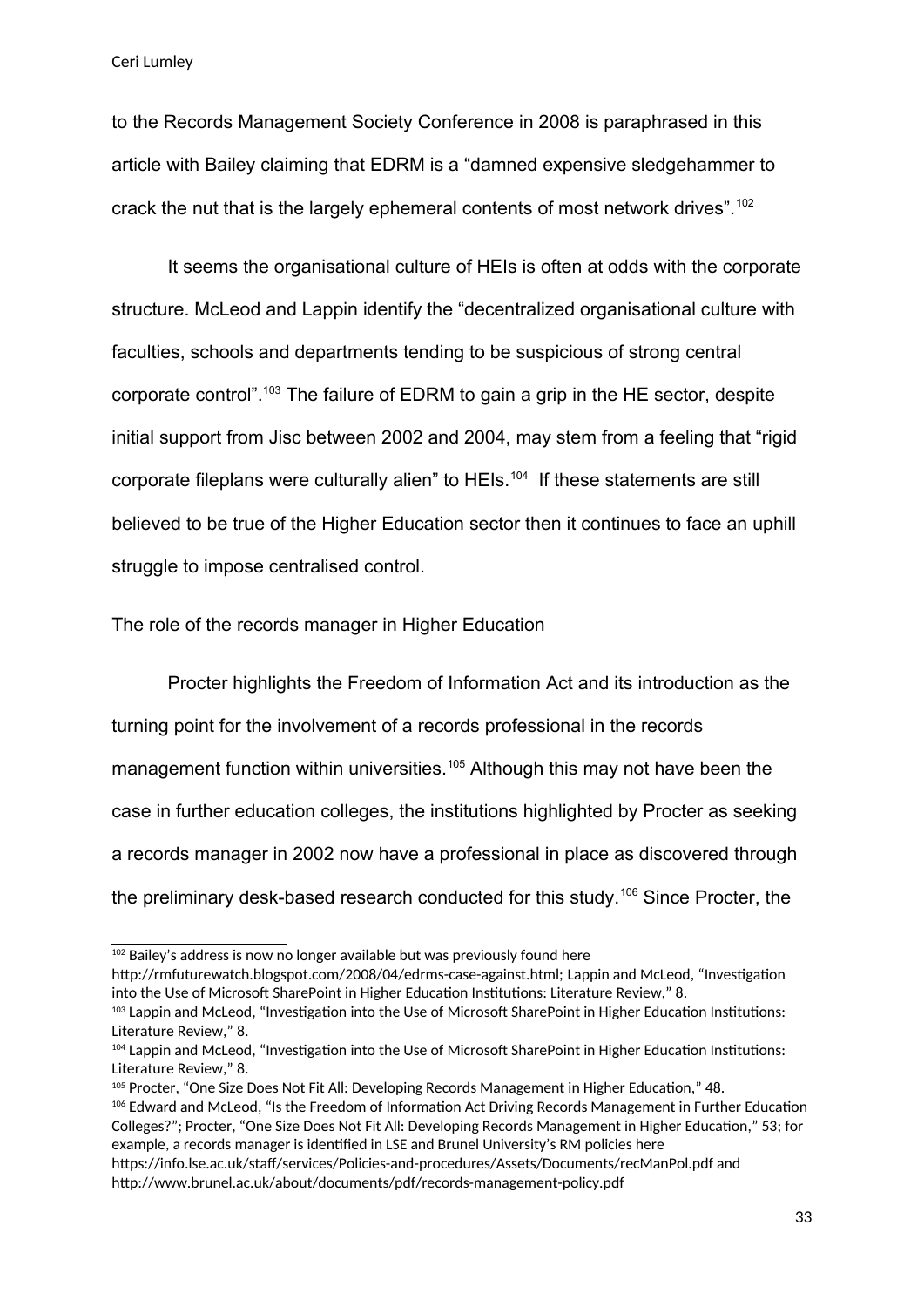ISO 15489 standard has been introduced and reviewed and records management education has been cemented within the courses offering the accredited recordkeeping qualification.

It is the external environment which is driving change and the visibility of RM programmes is increased in those cases where RIM practitioners can adapt to these changes. However, it is concerning if institutions are fulfilling records management through compliance rather than compliance being fed by good records management. The impact of the GDPR may well be seen more prominently in the changing role of the records manager than in the generation of literature. The fact that many records manager roles may grow to encompass and absorb information compliance more generally should ensure both the continuing importance and relevance of records management and records managers in HEIs.<sup>[107](#page-33-0)</sup>

McLeod's article 'On being part of the solution' presents an approach which might suit the organisational culture which is suggested as having a negative effect on the ability to impose central control over records in HEIs. The opportunity for all within an organisation everyone to become a "records manager (with a lower case "r" and "m")" leaves the records manager role to take on the strategic role as Procter, and to some extent Bott and Edwards, hoped it would become.<sup>[108](#page-33-1)</sup> After all, in light of digital developments, total control of records, information, and now data, may not be possible in UK universities. The key difference between the approach outlined by

(https://www.kcl.ac.uk/governancezone/InformationPolicies/Records-and-Information-Management-Policy.aspx) and Cardiff University's in Governance and Compliance

<span id="page-33-0"></span> $107$  Institutions' websites gives some indication of where RM sits within the organisation for example, KCL's records management function appears to sit in Governance and Legal Services

<span id="page-33-1"></span><sup>(</sup>http://www.cardiff.ac.uk/\_\_data/assets/pdf\_file/0006/382551/RecordsManagementPolicyV2\_0Final.pdf). <sup>108</sup> Julie Mcleod, "On Being Part of the Solution, Not the Problem," *Records Management Journal* 22, no. 3 (2012): 191, doi:10.1108/09565691211283147; Procter, "One Size Does Not Fit All: Developing Records Management in Higher Education," 53; Bott and Edwards, *Records Management in British Universities : A Survey with Some Suggestions,* 14.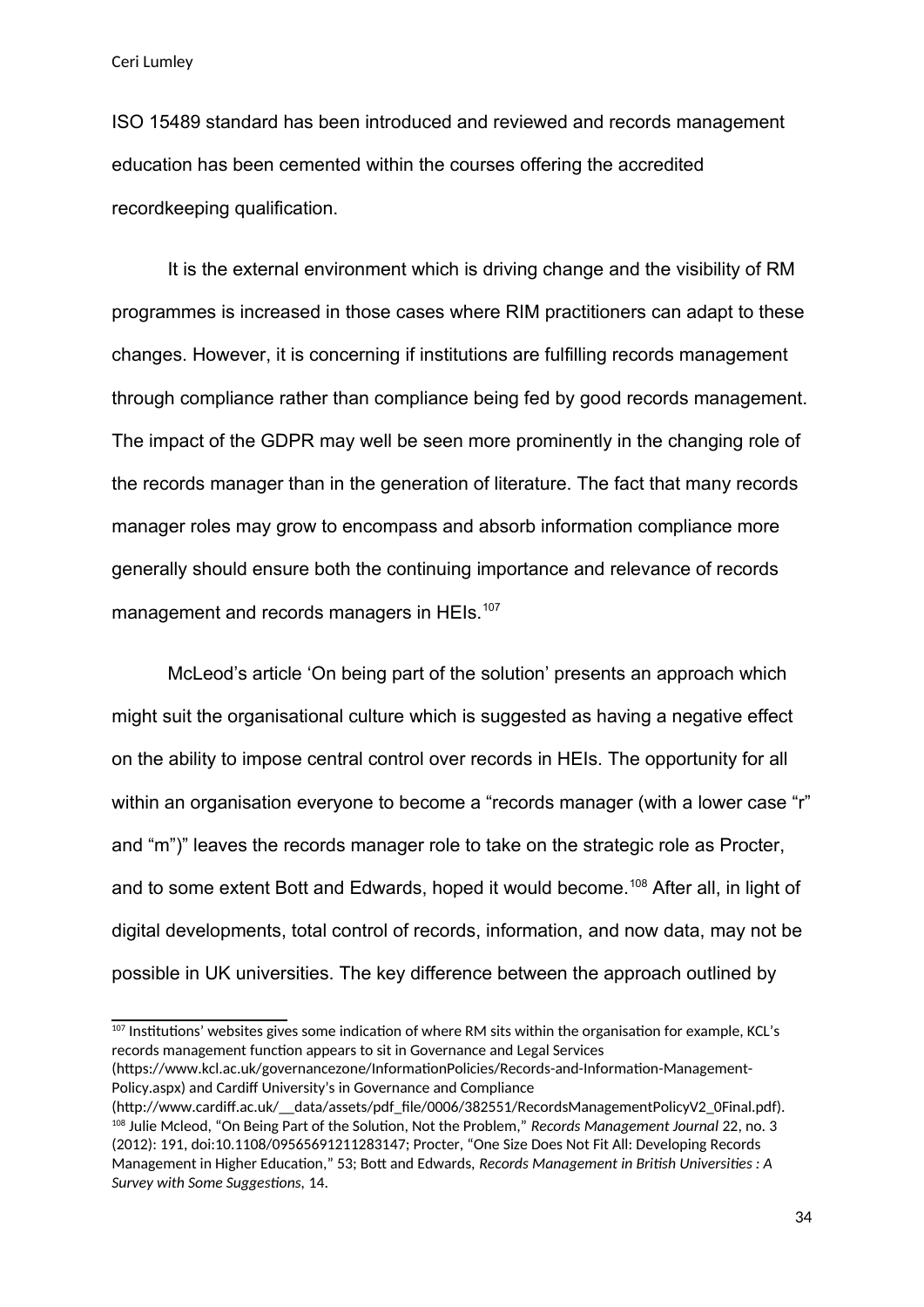McLeod and the reality of universities in the 1978 study is the employment of a qualified records manager with formal training, and the value attributed to records management education and qualifications more generally. Where theory meets practice it may be more useful for the tools to be considered loose guidance. Treading a fine line between professional conduct in carrying out our duties in line with all standards and best practice and ensuring that our approach is proportional and works for the organisation. Some may choose to take a risk-based approach, knowing which battles to fight and which to monitor. This approach can only work with a professional in charge with an intrinsic appreciation for all aspects of recordkeeping and with a solid theoretical foundation.

Records management in UK universities requires another holistic study. If the literature and the shift in the role of the records manager continues in the way it seems to be, the positive implications of further access legislation will be felt across the sector. The GDPR is understandably the biggest milestone the UK has encountered in the realm of data privacy in the last two decades and therefore provides a reasonable bookend for this study. There has been remarkably little literature or practical guidance, produced outside of the ICO, around how the changes should be managed in the records and information sector. This study will incorporate investigation into attitudes towards the new legislation to assess whether information legislation remains a key driver for RM. The available literature since the optimism of Procter in 2002 presents a mixed picture of the progress of records management within HE. It is hoped that this study may provide an updated holistic overview of the main challenges and opportunities in this area today.

# **Chapter 3 – Findings**

35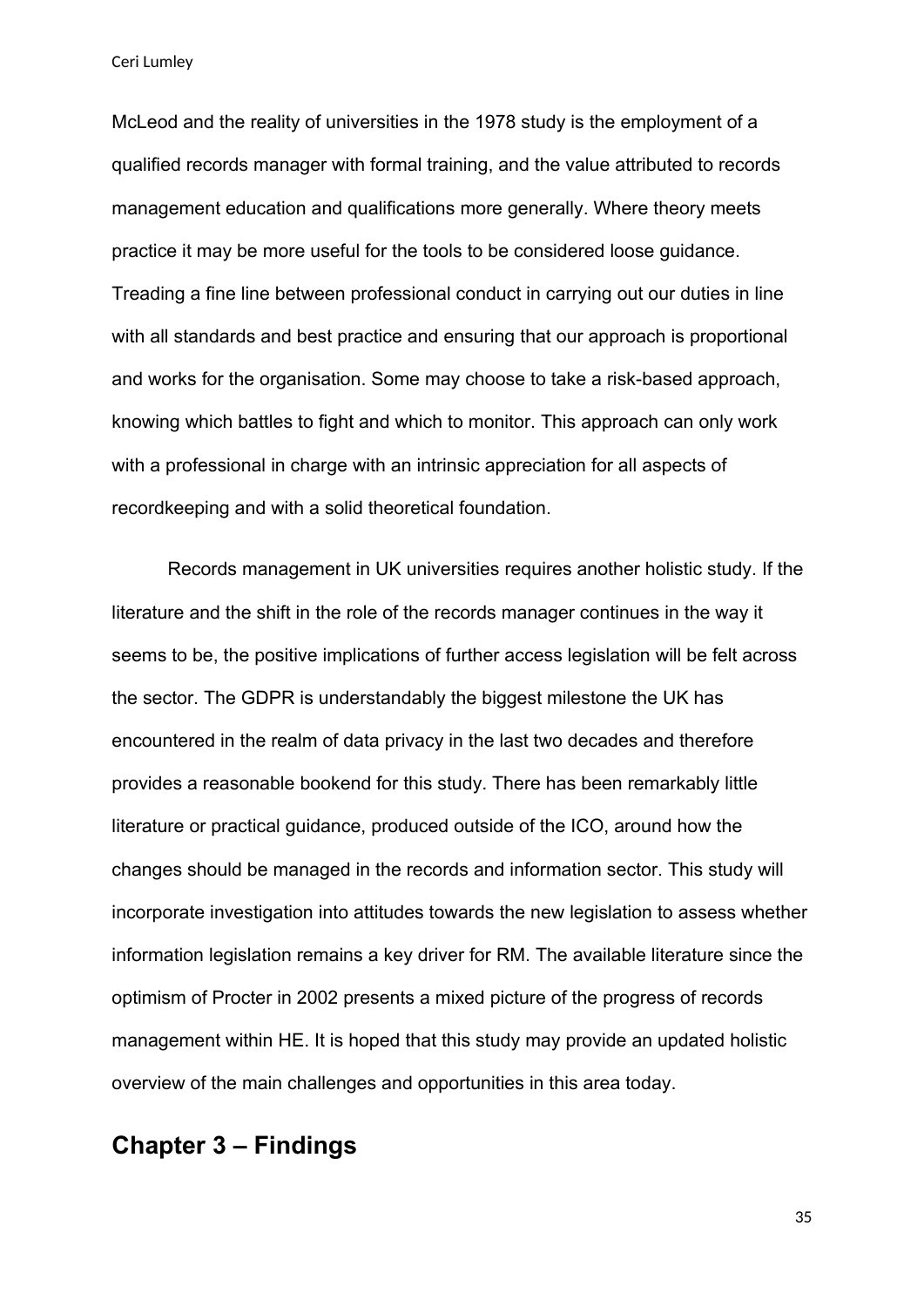The participants reflected on the overall responsibility for records management within their organisations. Three out of the four participants had responsibility for overseeing records management as well as other responsibilities around information compliance, such as freedom of information and data protection.[109](#page-35-0) Two out of the three institutions had a dedicated records manager in post and the remaining two participants had records management as an explicit responsibility within their job description. The importance of having a dedicated resource was highlighted by P2 and P3.[110](#page-35-1) The role of records manager was identified by P1 and P2 as being one of taking responsibility for final decisions, including around risk. P1 identified retention as a risk-based activity and stated that the role would be moving more towards the area of risk in the future. This is reflected in the job title of the Risk and Compliance Manager (P3) who's role included records management. P3 highlighted the benefits of having a trained professional in post stating "I've got a Master's degree in Archives and Records Management…so I know what I'm doing, I've had proper training, so I know all the theory behind what it is that I'm recommending to people."<sup>[111](#page-35-2)</sup> P3 continued highlighting the need for employing the correct professional to the appropriate role within the organisation including voicing concern over employing an IT professional to the role of Chief Information Officer when technology, not information, is their focus.<sup>[112](#page-35-3)</sup>

Explicit responsibility was identified as aiding records management across the organisation in all four institutions, whether this was through a dedicated member of staff or a network of information contacts. The allocation of roles was also an important factor in all four institutions where the organisation is devolved. P4 stated

<span id="page-35-0"></span><sup>109</sup> Interview 1: Interview 2; Interview 3.

<span id="page-35-1"></span><sup>&</sup>lt;sup>110</sup> Interview 2: Interview 3.

<span id="page-35-2"></span><sup>&</sup>lt;sup>111</sup> Interview 3.

<span id="page-35-3"></span><sup>112</sup> Interview 3.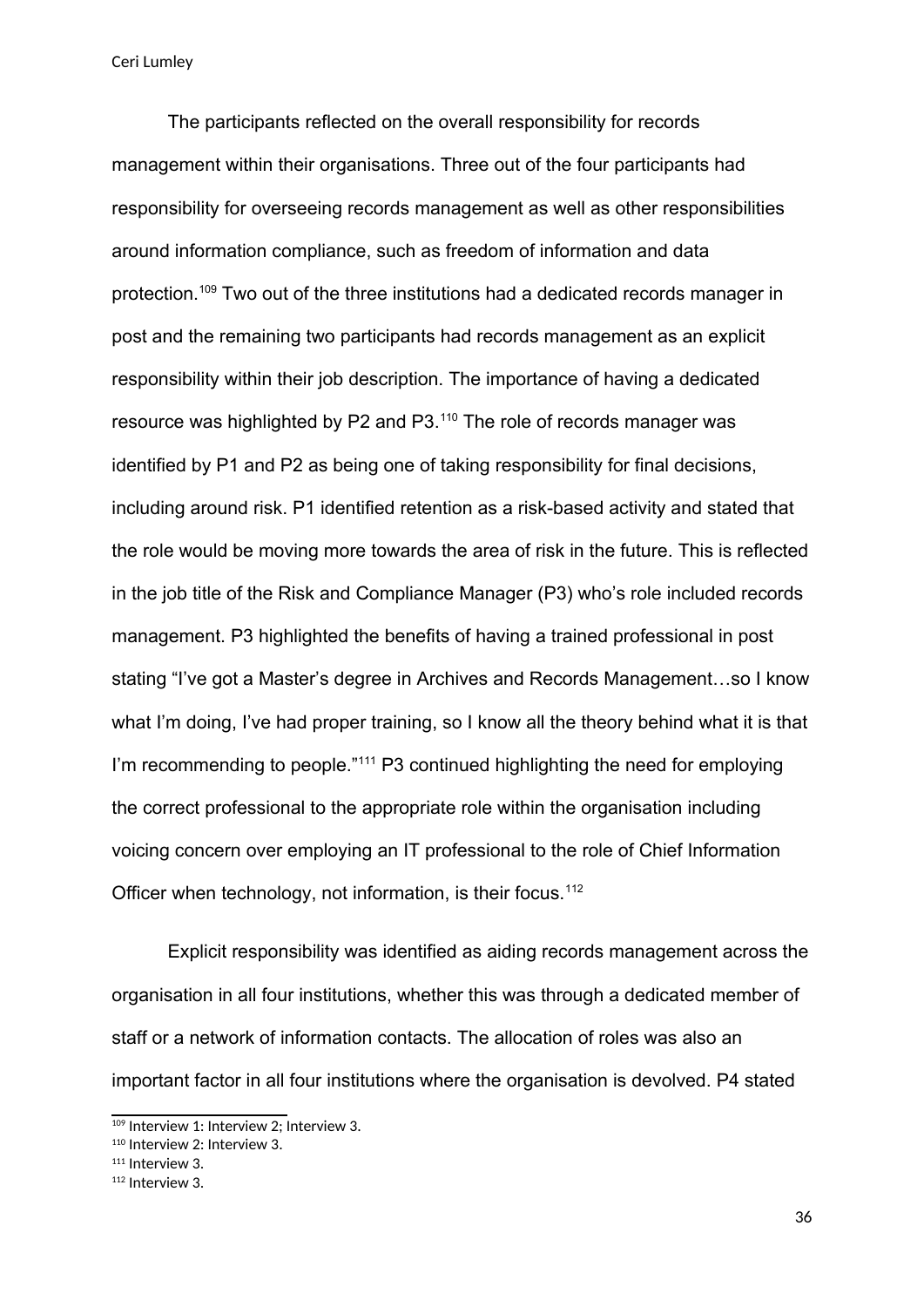that "a network of information champions where it [records management] is explicit within their job descriptions...that activity is part of their role...would have the biggest impact."[113](#page-36-0) P1 stated that their network of contacts formed a 'triage' and served as the first port of call for records management queries with issues being forwarded to the participant's team for further assistance. The network of staff necessarily had to be interested and willing to undertake devolved responsibilities around records management. P2 identified that without the engagement of these members of staff devolved responsibility did not work.<sup>[114](#page-36-1)</sup> For P2 "when I inherited the list [of contacts] there was a lot of people there who just weren't engaged…they'd been told by their teams to do it and they would never turn up, wouldn't answer emails."<sup>[115](#page-36-2)</sup> The importance of a network of champions was highlighted by P4 as being the one change that would bring the most positive impact to the organisation above all other considerations.

The demarcation of roles was different across the organisations interviewed. Particularly around research data management (RDM). In all four institutions the RDM function was undertaken by another member of staff or department. In I1, I2, and I4 there was a definite link and strong collaboration across the different aspects of the role, including around data protection in I2 and as a direct result of the GDPR in I1 and I4.[116](#page-36-3) P2 identified that there were aspects of the RDM function which fell outside of the remit of records management and that the function sat in the wrong place within their organisation.[117](#page-36-4) Being in the Library the focus was on the final outputs of the research rather than involvement from the beginning of the process.<sup>[118](#page-36-5)</sup>

<span id="page-36-0"></span> $113$  Interview 4.

<span id="page-36-1"></span><sup>&</sup>lt;sup>114</sup> Interview 2.

<span id="page-36-2"></span><sup>&</sup>lt;sup>115</sup> Interview 2.

<span id="page-36-3"></span><sup>116</sup> Interview 1: Interview 2: Interview 4.

<span id="page-36-4"></span><sup>&</sup>lt;sup>117</sup> Interview 2.

<span id="page-36-5"></span><sup>118</sup> Interview 2.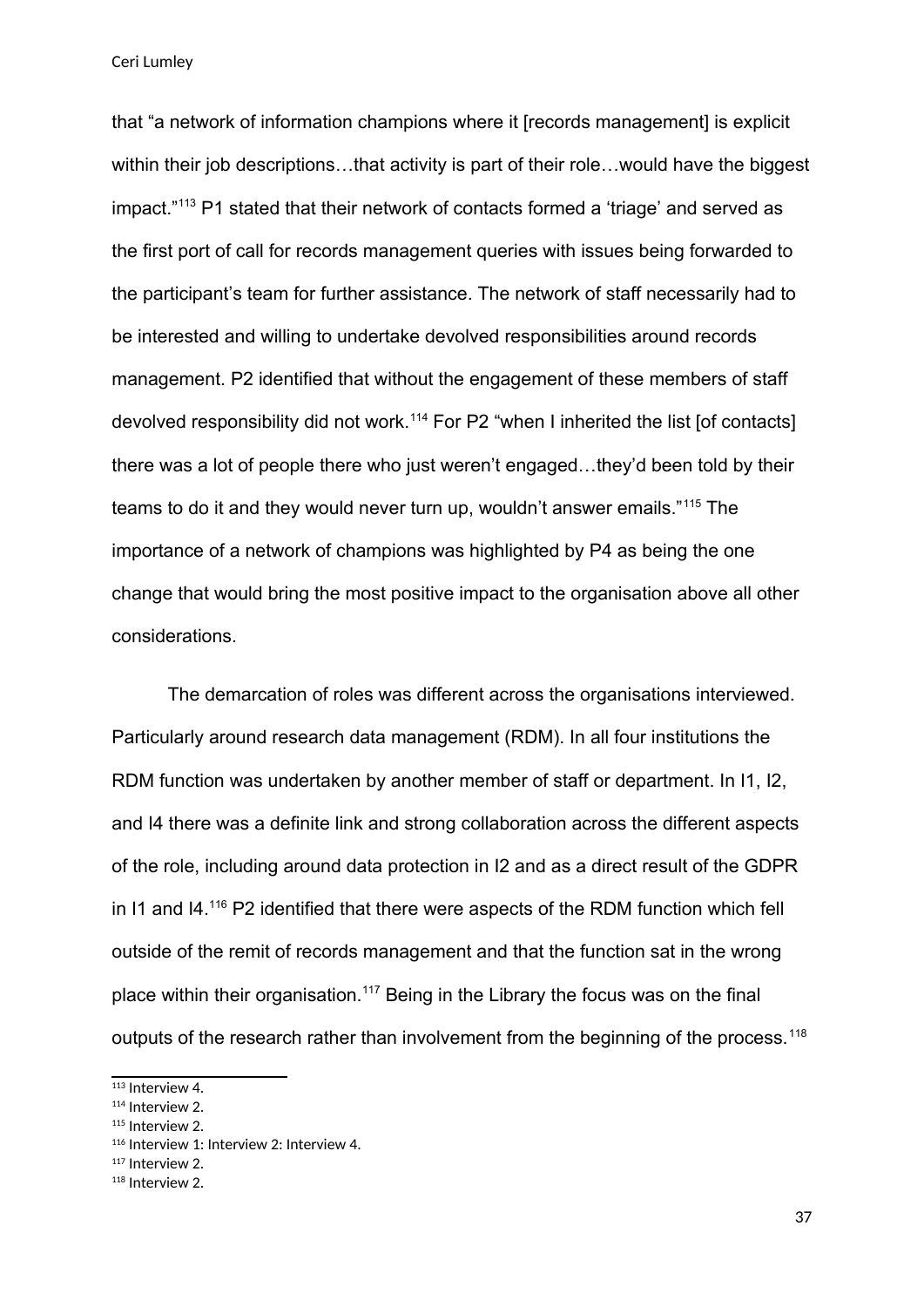There is a distinct difference between the responsibility for the overarching strategy and guidance and the hands-on practice of managing records. This was clear across all four institutions; the exception was in the management of records housed in an off-site storage facility in I2 and I4.<sup>[119](#page-37-0)</sup> All four participants were guiding rather than doing when it came to records management, although P1 discussed the ad hoc in person sessions with those areas or departments with large amounts of material which would be worked through with the participant.<sup>[120](#page-37-1)</sup> The responsibility for the management of current records was down to individual teams and members of staff within the universities. All four participants highlighted that despite devolved responsibility, professional services such as finance and HR could be relied upon to adequately carry out records management owing to their own knowledge and awareness of their compliance framework.

More general awareness of RM was felt differently across the four institutions and between high-level and general staff. Awareness and engagement was intrinsically linked to the perceived value of records. Questions about guidance and available tools asked by staff was a sign of engagement in I4 and could be seen as such in I1 and I2.<sup>[121](#page-37-2)</sup> P3 identified that in their organisation awareness was low amongst general staff, and records management was a tick-box exercise by the organisation at a higher level.<sup>[122](#page-37-3)</sup> A gap was identified in I3 between awareness and resource with recent awareness, piqued by the GDPR, increasing the resource in the appointment of a records professional.

Awareness and engagement was also different across the divide between academic and non-academic staff. Engagement was encouraged through seeking

<span id="page-37-0"></span><sup>119</sup> Interview 2: Interview 4.

<span id="page-37-1"></span><sup>&</sup>lt;sup>120</sup> Interview 1.

<span id="page-37-2"></span><sup>&</sup>lt;sup>121</sup> Interview 4; Interview 1; Interview 2.

<span id="page-37-3"></span><sup>122</sup> Interview 3.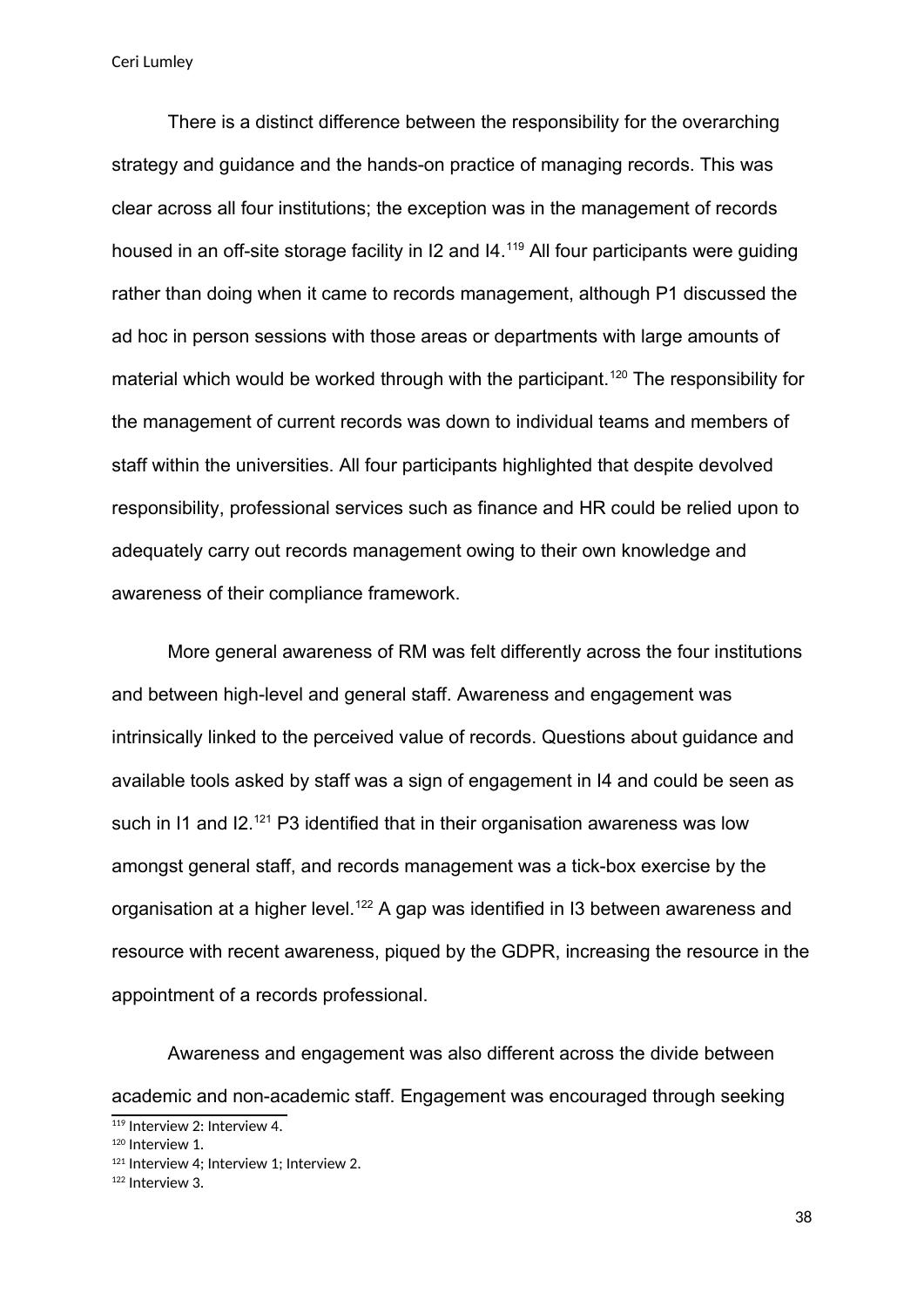tangible benefits for staff in I1 and by giving the staff the reasons behind why records management is important, particularly around retention, in I2.<sup>[123](#page-38-0)</sup> P1 stated a greater need to incentivise around practical benefits than use other more abstract arguments around compliance and RM theory to promote engagement. P1 explained how "far more putting across that good records management can reap rewards in other ways, more practical ways, that mean something to that department is often more the driver."[124](#page-38-1)

There was a shift in assignment of value attributed by P1 in their organisation depending on the level of risk associated with their retention or disposal such as personal data and research data.[125](#page-38-2) There were also other areas where records and information were identified as valuable. P3 highlighted the potential use of information and big data to drive strategy, like the use by Tesco of information on their clubcards.[126](#page-38-3) They stated that it was "a trick that's been missed" and P4 also discussed the possibilities for records and information around "impact" which they identified as being a key part of their HEI's strategy.<sup>[127](#page-38-4)</sup> P4 also identified the value of records of historical importance and outlined the position of their team as linked to that of the archives as being of an advantage.<sup>[128](#page-38-5)</sup> P4 identified the day-to-day value of records and information in the daily work of staff stating that "generally, people realise they can't do their job without them. Whether they explicitly call them records or whether they just see it as information or data, I think people do regard them as assets for the university".[129](#page-38-6) Similarly, P3 stated that it is difficult to describe exactly

39

<span id="page-38-0"></span><sup>123</sup> Interview 1; Interview 2.

<span id="page-38-1"></span><sup>&</sup>lt;sup>124</sup> Interview 1.

<span id="page-38-2"></span><sup>&</sup>lt;sup>125</sup> Interview 1.

<span id="page-38-3"></span><sup>&</sup>lt;sup>126</sup> Interview 3.

<span id="page-38-4"></span><sup>127</sup> Interview 3; Interview 4.

<span id="page-38-5"></span><sup>128</sup> Interview 4.

<span id="page-38-6"></span><sup>129</sup> Interview 4.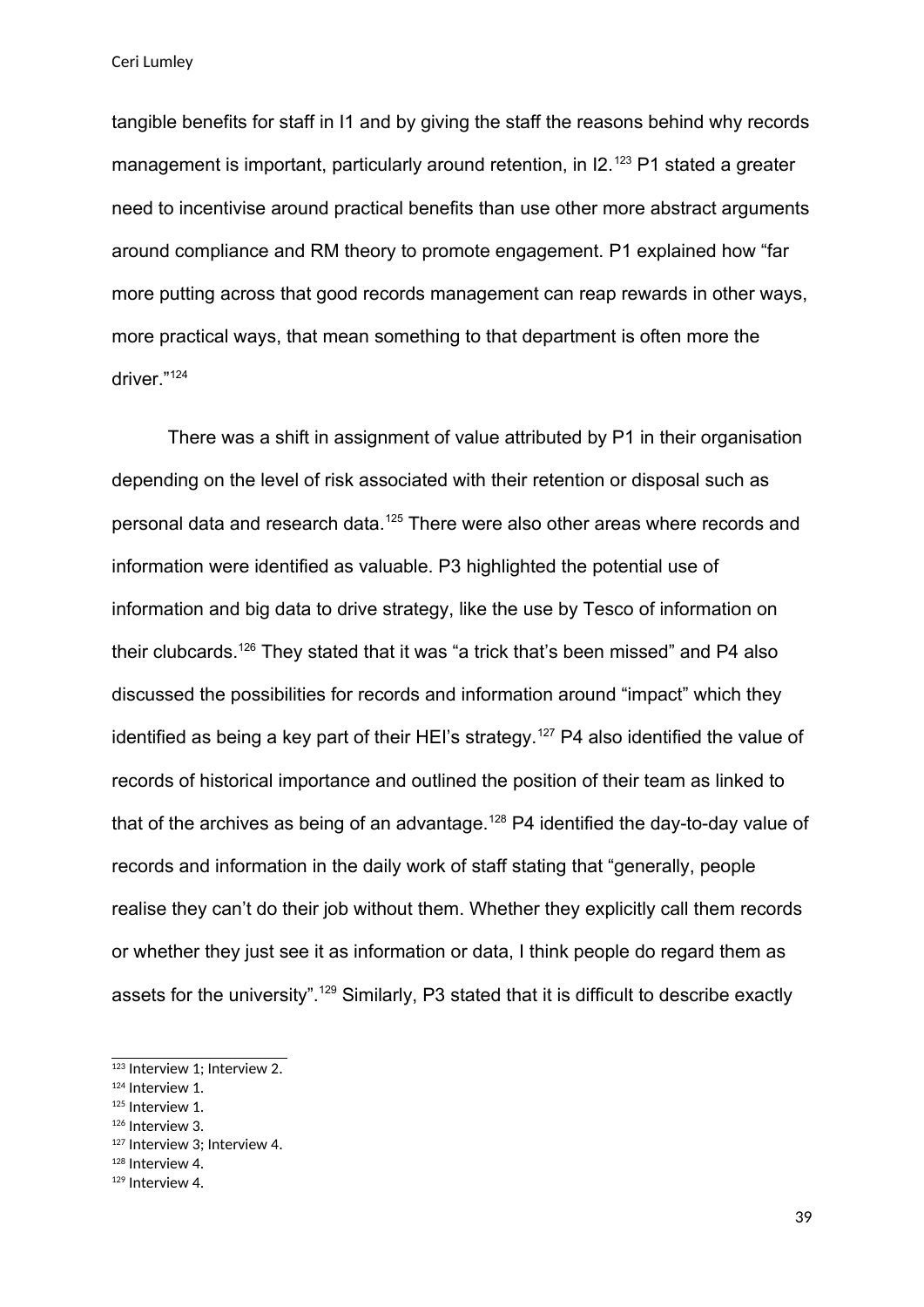what a record is in the current recordkeeping environment.<sup>[130](#page-39-0)</sup> There was a difficulty identified by P4 as to the ability to separate records, information, and data. P4 also highlighted their importance for reporting requirements of the HE sector to organisations like the HESA and the Office for Students also identified by P2.<sup>[131](#page-39-1)</sup>

The provision of guidance and training was a large part of the responsibility of the records management function at each university and was felt to be key to overcoming the organisational structure. The availability and accessibility of guidance was discussed by all four institutions. All four participants stated that their available guidance could be found online and P2 also discussed the location of the guidance on the institution's intranet. P2 and P4 made the link between transparency and the public's need to know in terms of the institution's approach to records management. Guidance was both high-level and practical. All four institutions had a records management policy in place, although P3 stated that their institution's policy was more like a retention schedule.<sup>[132](#page-39-2)</sup> The positive impact of Jisc's retention and business classification scheme was felt across all four organisations. Jisc provided a baseline for the practical tools and guidance that each institution developed. The records retention schedule was voiced by all P2, P3, and P4 to be the tool most adapted for the individual needs.<sup>[133](#page-39-3)</sup> From three out of four participants there were concerns at the complexity and detail included in the schedule and all four institutions voiced concern, expectation and suggestion, that a review of the records retention schedule was badly needed.<sup>[134](#page-39-4)</sup> The reviewing and relevance of guidance was highlighted by all four participants with I2 and I4 stating that their institutions

40

<span id="page-39-0"></span> $\overline{130}$  Interview 3.

<span id="page-39-1"></span><sup>131</sup> Interview 4; Interview 2.

<span id="page-39-2"></span><sup>132</sup> Interview 3.

<span id="page-39-3"></span><sup>&</sup>lt;sup>133</sup> Interview 2: Interview 3: Interview 4.

<span id="page-39-4"></span><sup>134</sup> Interview 1: Interview 3; Interview 4.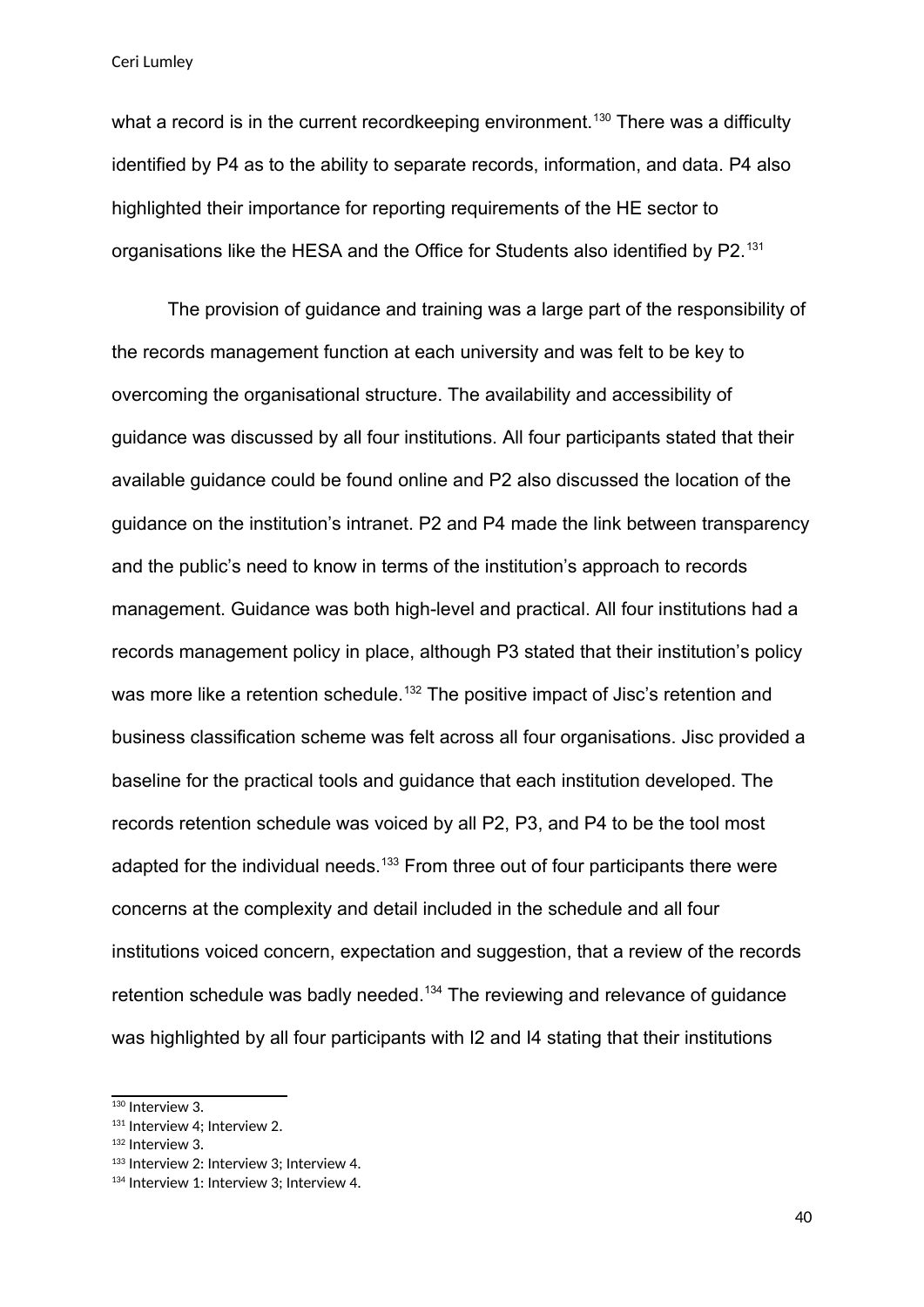periodically review their guidance.<sup>[135](#page-40-0)</sup> P3 stated that when time was more available the task of reviewing and updating the institution's quidance would be a priority.<sup>[136](#page-40-1)</sup> The age of the Jisc schedule was identified as having a negative impact on its relevance with the record types identified within the schedule not being reflected in practice in a modern university setting.<sup>[137](#page-40-2)</sup> There were also concerns raised by P1, and reflected by P2, that universities are operating in a very different context than that of the time when the Jisc retention schedule was produced.<sup>[138](#page-40-3)</sup>

Internal drivers such as space were identified in I1 and I2.[139](#page-40-4) The provision of the off-site storage service was discussed by P2 and P4, and although P1 identified space as a driver they did not mention the provision of an off-site storage facility.<sup>[140](#page-40-5)</sup> P3 established that in their organisation, space was not considered a driver.<sup>[141](#page-40-6)</sup> Staff time was the other major resource which was seen to have a negative impact on the records management function. P1, P2 and P3 all stated the need to prioritise tasks with new information compliance law taking up a large amount of the time of the professional in charge of RM.[142](#page-40-7) General resourcing and the form of financial support differed across the organisations interviewed. P1 and P4 identified project-based funding for the RM function which has limitations in its short-term nature.<sup>[143](#page-40-8)</sup> Those interviewed, particularly P2, identified opportunities to capitalise on resource from other areas of work with implications for RM, such as the GDPR.[144](#page-40-9) All four institutions highlighted inadequate resourcing as a barrier to progressing RM in their

<span id="page-40-0"></span> $135$  Interview 2; Interview 4.

<span id="page-40-1"></span><sup>&</sup>lt;sup>136</sup> Interview 3.

<span id="page-40-2"></span><sup>&</sup>lt;sup>137</sup> Interview 3.

<span id="page-40-3"></span><sup>&</sup>lt;sup>138</sup> Interview 1; Interview 2.

<span id="page-40-4"></span><sup>&</sup>lt;sup>139</sup> Interview 1: Interview 2.

<span id="page-40-5"></span><sup>140</sup> Interview 2; Interview 4.

<span id="page-40-6"></span><sup>&</sup>lt;sup>141</sup> Interview 3.

<span id="page-40-7"></span><sup>142</sup> Interview 1; Interview 2; Interview 3.

<span id="page-40-8"></span><sup>143</sup> Interview 1; Interview 4.

<span id="page-40-9"></span><sup>&</sup>lt;sup>144</sup> Interview 2.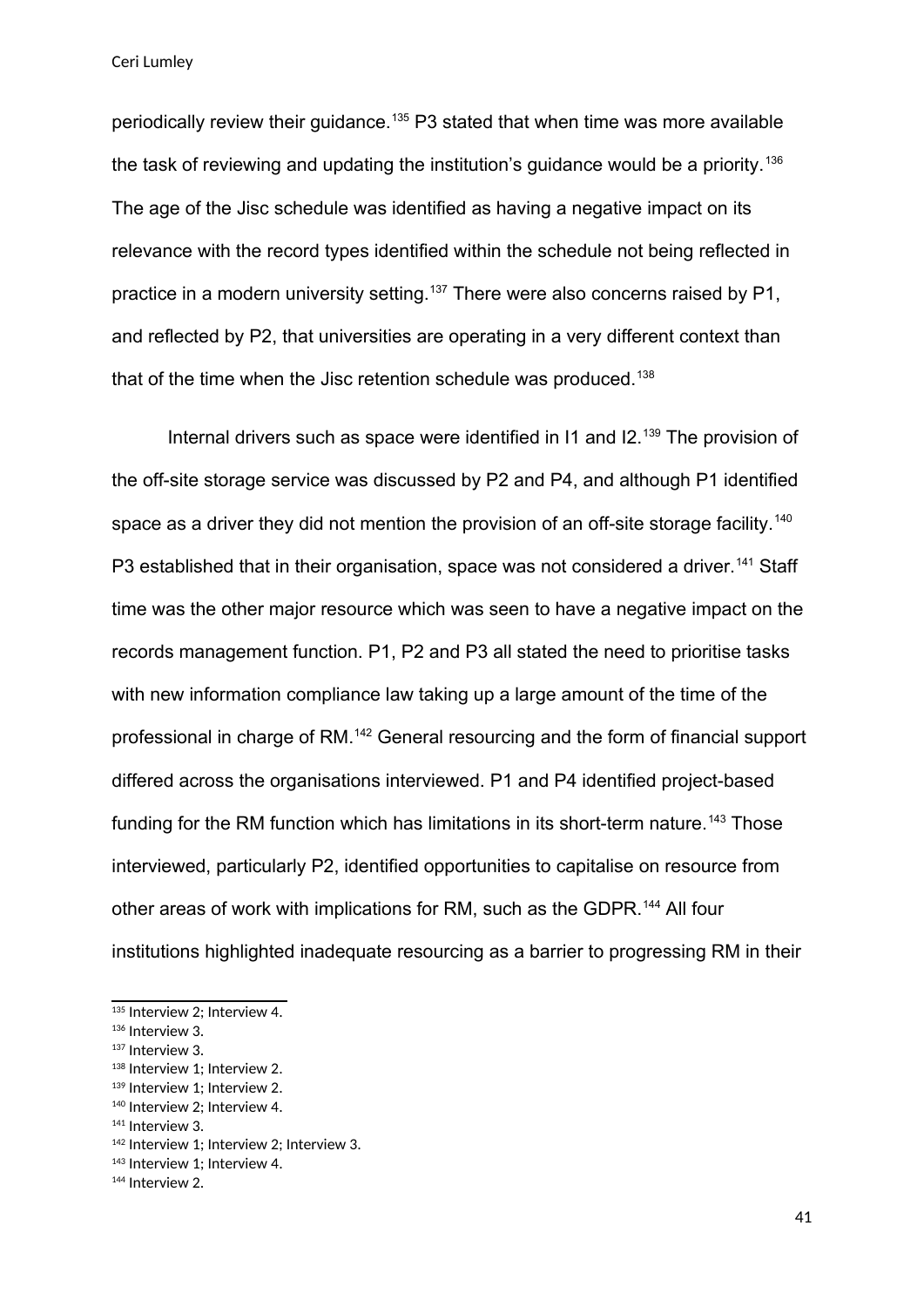organisations. P1 highlighted the inability to undertake auditing activities in their organisation owing to limited resourcing for records management more generally in the organisation.[145](#page-41-0) External consultants were understood to be too expensive for I1 and I2 outside of project specific work.<sup>[146](#page-41-1)</sup> P3 identified a lack of investment in ERM in a previous institution despite a business case being written.<sup>[147](#page-41-2)</sup>

The organisational culture in all four institutions was linked to the organisational structure. Organisational structure was seen to have an impact in the way staff approached and viewed records management. The organisational culture in all four organisations was found to be of individual freedom. RM was not stated as being mandated but rather that guidance was expected to be followed. In I2 RM was seen by staff as a burden. Duplication and siloed working was also identified in I1 and I3. A resistance to change was identified by P3 as being one of the main barriers to resourcing and embedding a records and information culture. The divide between academic and non-academic staff was clear in I1 and in I2 where work was being done to bring academic staff and professional services closer together.<sup>[148](#page-41-3)</sup> Academic staff were identified by P2 as having multiple responsibilities between teaching, research and their own admin.<sup>[149](#page-41-4)</sup> The trust and reliance in staff was paramount in universities where the organisational structure creates divides. The situation of the records management function in relation to the corporate archive was important to I2 and I4, and all four participants discussed natural links between the IT functions, as well as with the wider governance activities.<sup>[150](#page-41-5)</sup> P2 and P4 referenced staff changes and restructures as presenting problems to the long-term strategy and goals of the

<span id="page-41-0"></span><sup>&</sup>lt;sup>145</sup> Interview 1.

<span id="page-41-1"></span><sup>146</sup> Interview 1; Interview 2.

<span id="page-41-2"></span><sup>&</sup>lt;sup>147</sup> Interview 3.

<span id="page-41-3"></span><sup>&</sup>lt;sup>148</sup> Interview 1; Interview 2.

<span id="page-41-4"></span><sup>&</sup>lt;sup>149</sup> Interview 2.

<span id="page-41-5"></span><sup>&</sup>lt;sup>150</sup> Interview 2; Interview 4.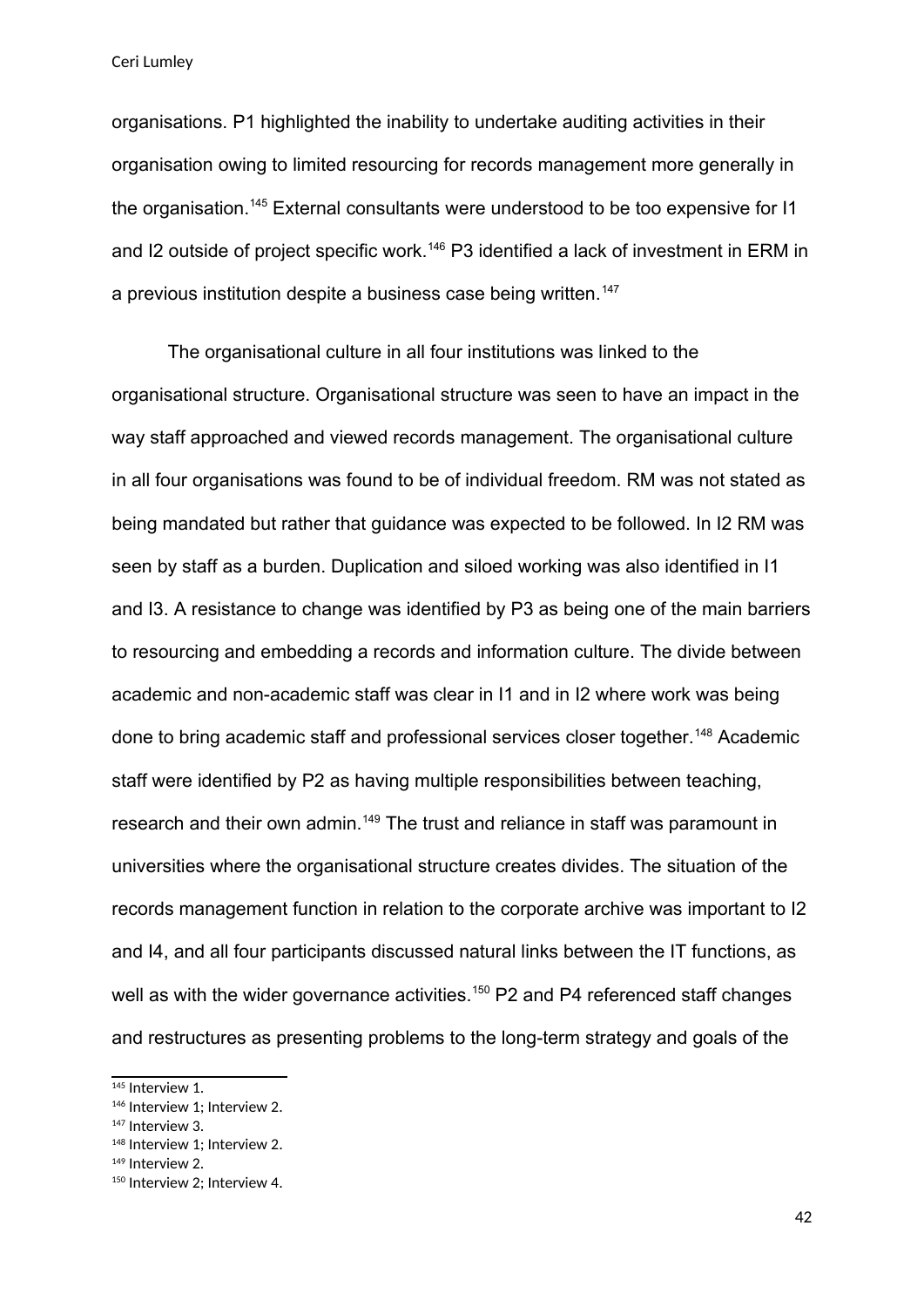records management function.<sup>[151](#page-42-0)</sup> A hierarchical structure of governance was found in I2, I3 and I4, with P4 identifying the complex, multi-layered nature of universities.<sup>[152](#page-42-1)</sup> P2 and P4 highlighted the multiple boards and committees which made up their reporting structure.[153](#page-42-2) P4 stated that the structure appeared to work for RM in their organisation, however, P3 was less optimistic stating that the situation of their role on a lower level within the organisational structure prevented opportunities to advocate.[154](#page-42-3) P2 identified the committee structure as a barrier to achieving results in the instance of the committee being able to come to a decision.<sup>[155](#page-42-4)</sup>

Differences in approaches to digital and paper records were bound up in discussions around the almost unanimous culture of digital working. Digital workflows were fully embraced within the four organisations with only P2 stating that some areas of their institution still work to a 'manual unstructured' process around print-to-paper. Paper processes were found by participants not to be applicable to electronic systems and records. The spread and multiplication of systems across the university was identified by all four participants. The proliferation of systems across the institutions was a consequence of the ubiquity of digital technologies and this was not simply a concern in Higher Education, as highlighted by P1.<sup>[156](#page-42-5)</sup> P1 and P4 highlighted a legacy of systems which the records management function had been tasked to deal with.<sup>[157](#page-42-6)</sup> A multitude of system types was also identified, with the use of department/area specific databases and of course email. All four institutions tackle these system types separately in their application of recordkeeping practices. P4

described their situation with regards to systems as being shared across multiple

43

<span id="page-42-0"></span><sup>151</sup> Interview 2; Interview 4.

<span id="page-42-1"></span><sup>&</sup>lt;sup>152</sup> Interview 2: Interview 3: Interview 4.

<span id="page-42-2"></span><sup>&</sup>lt;sup>153</sup> Interview 2; Interview 4.

<span id="page-42-3"></span><sup>&</sup>lt;sup>154</sup> Interview 4: Interview 3.

<span id="page-42-4"></span><sup>&</sup>lt;sup>155</sup> Interview 2.

<span id="page-42-5"></span><sup>&</sup>lt;sup>156</sup> Interview 1.

<span id="page-42-6"></span><sup>&</sup>lt;sup>157</sup> Interview 1; Interview 4.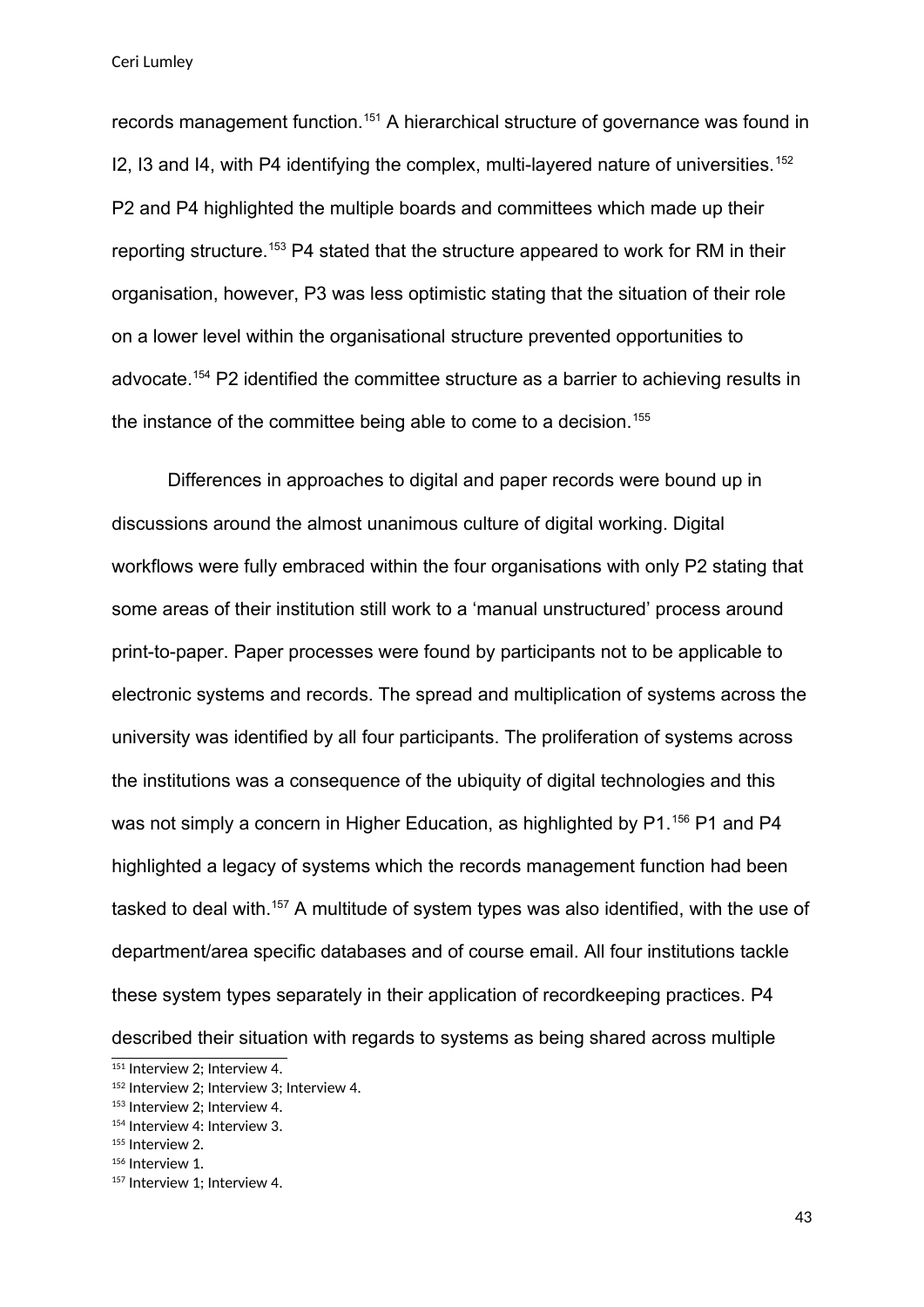institutions.[158](#page-43-0) There was an understanding of the need for individual systems to complete certain functions but with a level of control of record processes within them. P4 stated that "generally, as an institution, possibly like several others, although I think we possibly took it to a bit of an extreme, we had…what's been termed an 'ecology of systems', so, we had a lot of different systems".[159](#page-43-1)

The possibilities around technology and around systems was identified by three out of the four institutions as being the one thing which would have the biggest impact on the records management function. Only P4, who referenced technology when asked question 4.1 (see appendix B), believed addressing their institution's lack of contacts would be more valuable.<sup>[160](#page-43-2)</sup> The importance of data and the opportunities afforded by collaborative systems was voiced by P3 and P4 as being a potential opportunity for HEIs in the areas of impact aligning records management with wider organisational strategy and vision and pushing the institution beyond the more traditional areas of research and teaching, a direction identified by P1. Online tools and tools within available systems were suggested as having potential for a big impact. The use of available systems which were already embedded or used across the institution was favourable by P1, P2 and P4. $161$  Making use of already established resource and investment in these systems by the organisation was worthwhile. The limited records management capability within the available systems, particularly SharePoint, was highlighted by P2 and P3.<sup>[162](#page-43-4)</sup> However, both participants and P1 claimed that either the use of SharePoint, or the production of proper training guides to be able to utilise the records management capabilities of these systems by those

44

<span id="page-43-0"></span> $158$  Interview 4.

<span id="page-43-1"></span><sup>&</sup>lt;sup>159</sup> Interview 4.

<span id="page-43-2"></span><sup>&</sup>lt;sup>160</sup> Interview 4.

<span id="page-43-3"></span><sup>&</sup>lt;sup>161</sup> Interview 1; Interview 2; Interview 4.

<span id="page-43-4"></span><sup>&</sup>lt;sup>162</sup> Interview 2; Interview 3.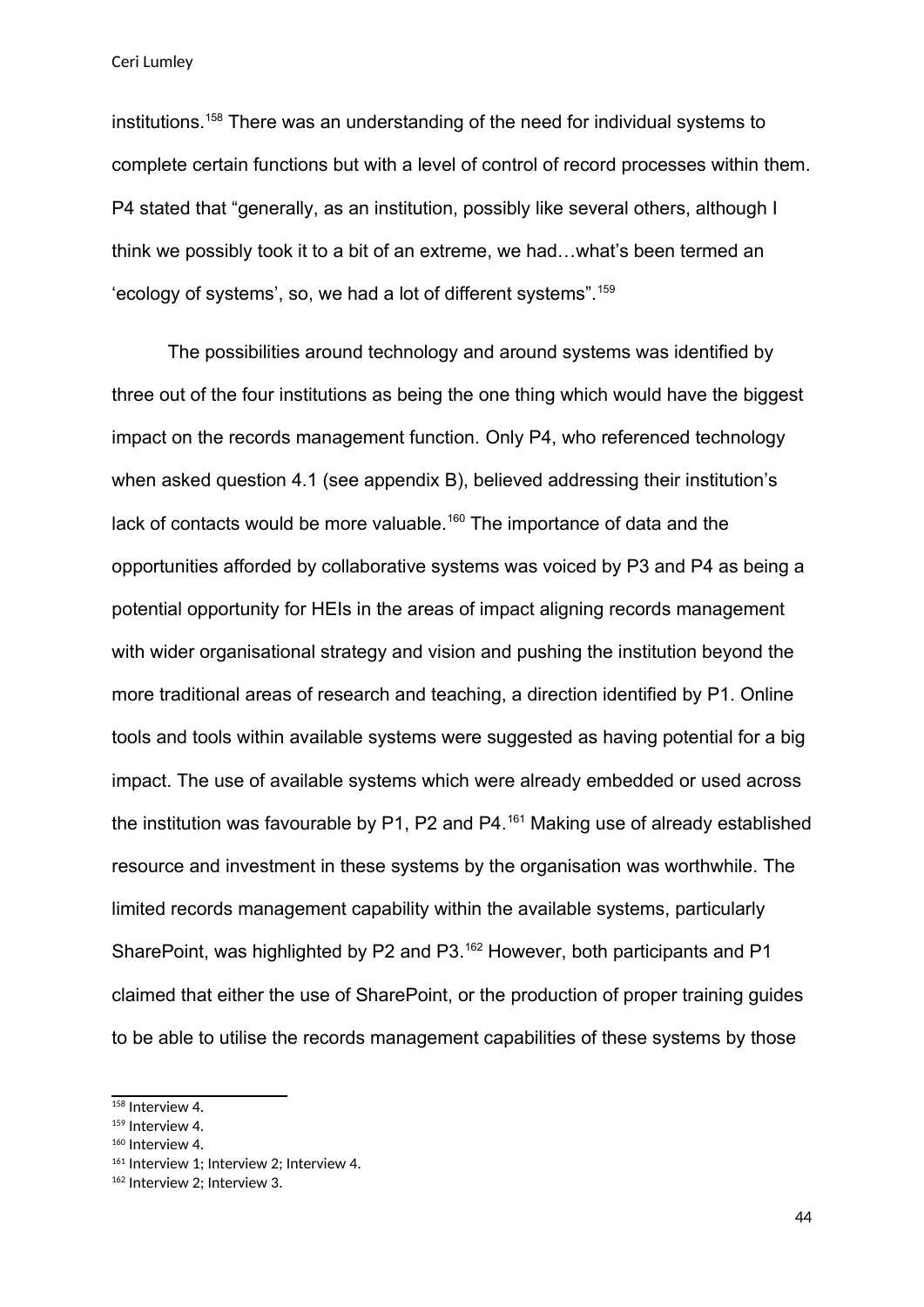with expertise in IT, would bring the most benefit.<sup>[163](#page-44-0)</sup> P2 identified the further system, RecordPoint, as being able to fill the gaps in SharePoint's functionality after stating that their institution only currently used SharePoint as a records management system where appropriate e.g. in the management of certain record types around governance and projects.[164](#page-44-1)

Control by records management practitioners over systems was also highlighted as an issue which needed addressing, particularly in their design, implementation and roll-out.<sup>[165](#page-44-2)</sup> P3 highlighted the issues of implementation and rollout when recalling an attempt to adopt an "enterprise-wide" EDRMS in a role fourteen years prior which ended in withdrawal of resource and the ultimate failure of the system.[166](#page-44-3) The involvement of those with records management responsibilities in the entire systems development process was highlighted as being of high importance by P1 and P4, particularly in relation to big systems used specifically in HEIs such as Tribal and Virtual Learning Environments (VLEs).<sup>[167](#page-44-4)</sup> Systems were also identified as being resource intensive and requiring ongoing support to ensure continued use and investment. The expertise required around their initial set up was identified as a barrier by P1 with external consultants being outside the resource the institution could provide.<sup>[168](#page-44-5)</sup> P1 stated that "there are tools out there, to assist with records management but…I don't think that they're widely used, because I think they're...quite difficult to set up, things like SharePoint".<sup>[169](#page-44-6)</sup>

<span id="page-44-0"></span><sup>&</sup>lt;sup>163</sup> Interview 1.

<span id="page-44-1"></span><sup>&</sup>lt;sup>164</sup> Interview 2.

<span id="page-44-2"></span><sup>&</sup>lt;sup>165</sup> Interview 1.

<span id="page-44-3"></span><sup>&</sup>lt;sup>166</sup> Interview 3.

<span id="page-44-4"></span><sup>&</sup>lt;sup>167</sup> Interview 1; Interview 4.

<span id="page-44-5"></span><sup>&</sup>lt;sup>168</sup> Interview 1.

<span id="page-44-6"></span><sup>&</sup>lt;sup>169</sup> Interview 1.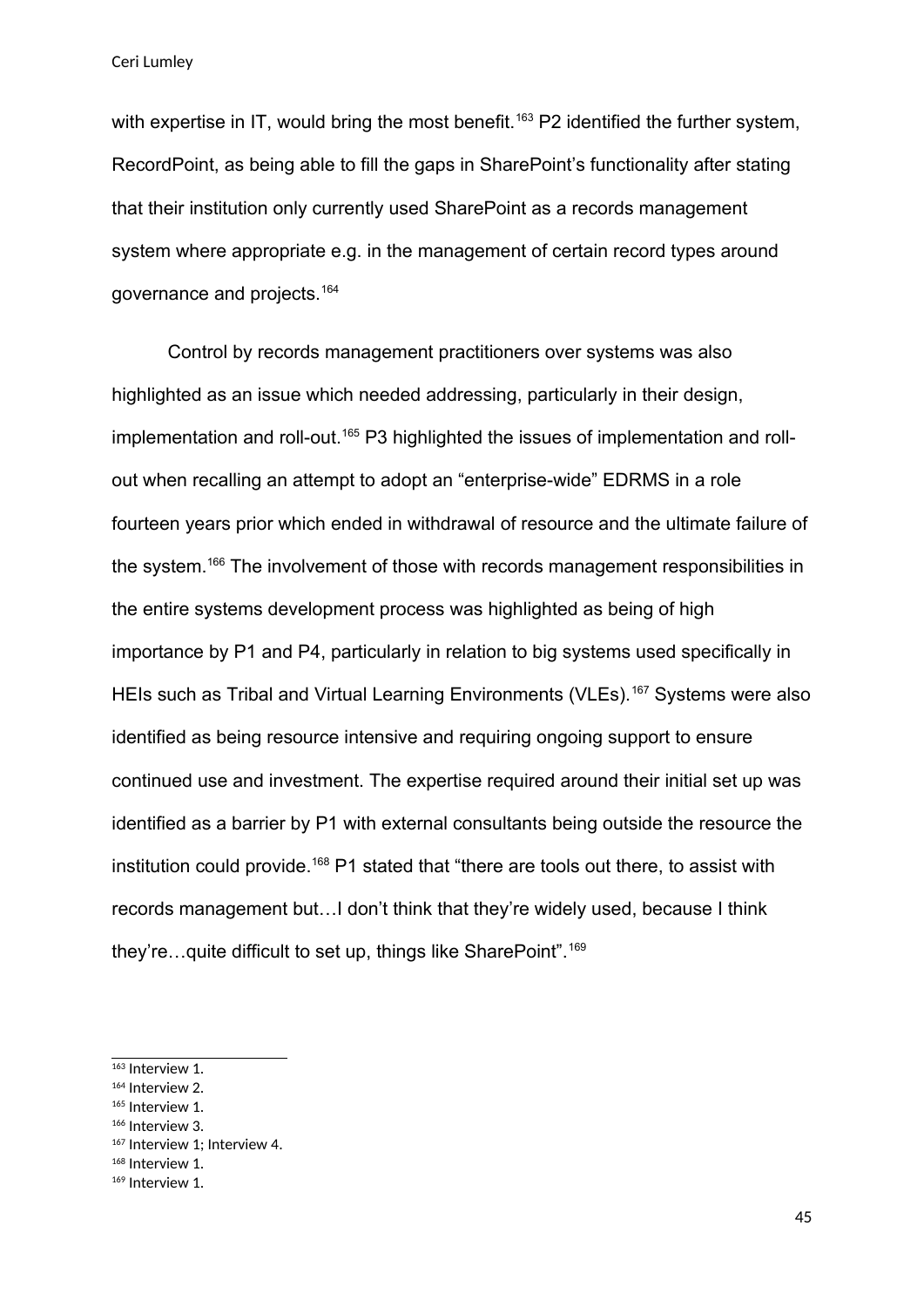The impact of compliance and compliance with information access legislation, was one area where participants differed in their approach and attitudes. The GDPR was named by each institution as having either a direct or indirect influence on the records management function. P3 highlighted that without the GDPR their current institution would not have employed a records professional.<sup>[170](#page-45-0)</sup> There was a link between the length of time the institution had dedicated resource to the role and the comprehensive nature of the guidance available. I3 had only employed a dedicated person to manage the records management function from the end of last year. I4 employed its first records manager because of Fol.<sup>[171](#page-45-1)</sup> However, compliance and its ability to drive records management varied across the four institutions. Both P2 and P4 highlighted the 'stick' like nature of GDPR as a means to drive records management on:

"on the one hand the push, so the stick of GDPR saying 'yeah, you got to do this' and then the carrot of hopefully making things a bit easier for people, improving processes, if we can use…those two approaches, then hopefully we'll get to a point where records management is fully mature." [172](#page-45-2)

This statement highlights the individual approaches taken by each organisation, perhaps necessarily to tackle their own organisational culture. There was general disagreement as to the success of compliance as a driver for RM. P4 claimed that "you use what you've got" when raising levels of awareness and engagement within the organisation. P4 also highlighted that there is often a need to use compliance as a negative push, although the success of this approach is counteracted by P1 who claimed that "*compliance* i.e. we need to do it to comply with the law, is never a great driver for many things".[173](#page-45-3) P1 stated that compliance with the law was secondary to

<span id="page-45-0"></span> $\frac{170}{170}$  Interview 3.

<span id="page-45-1"></span><sup>&</sup>lt;sup>171</sup> Interview 4.

<span id="page-45-2"></span><sup>&</sup>lt;sup>172</sup> Interview 2.

<span id="page-45-3"></span><sup>&</sup>lt;sup>173</sup> Interview 1.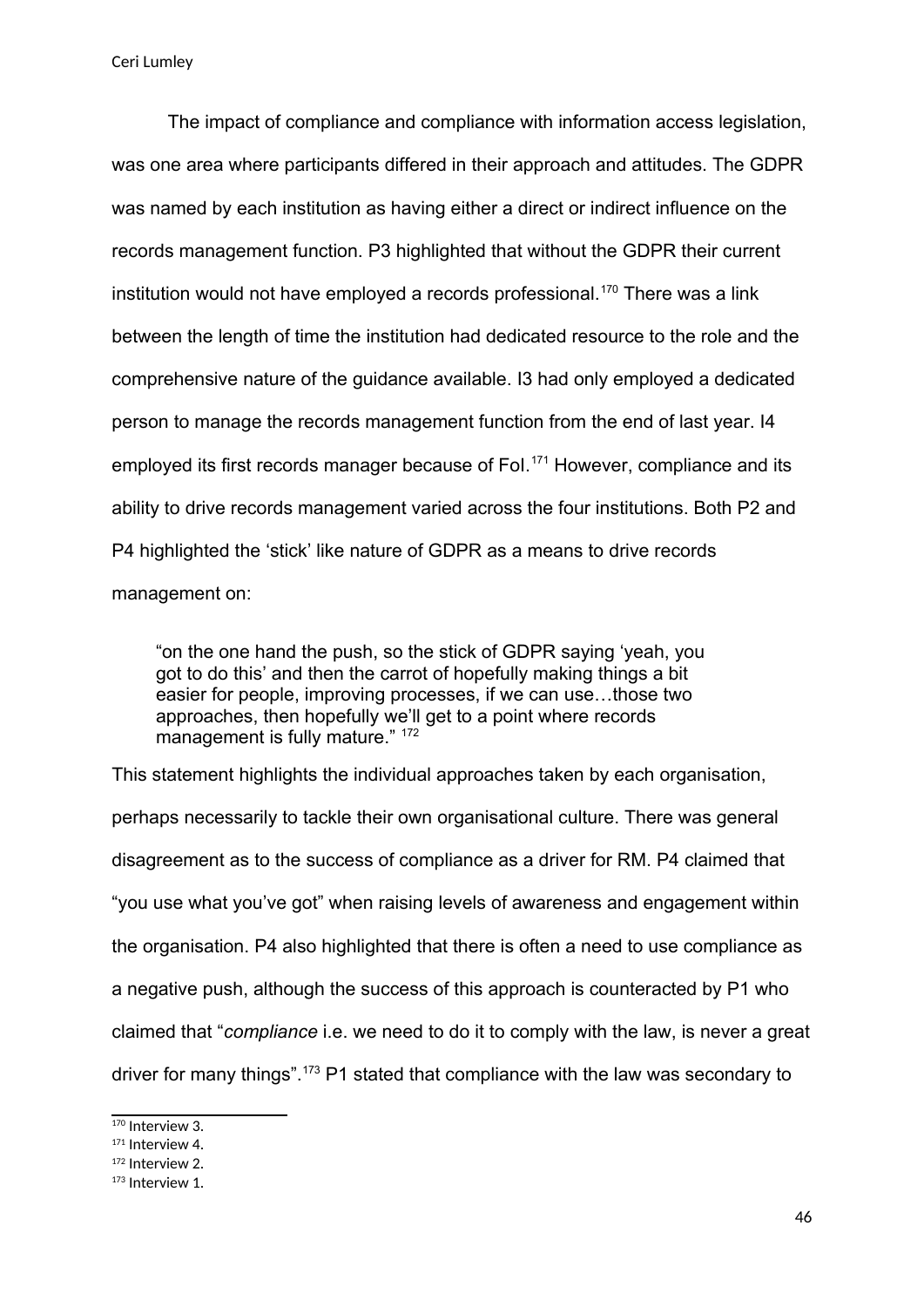the more practical and personal concerns of each department.<sup>[174](#page-46-0)</sup> All four institutions highlighted that specific professional services departments responded to their own compliance requirements but that wider staff were more influenced by visible information legislation. The publicity offered by the GDPR for the records management function was realised across all organisations. P4 stated that although staff may not be aware of the detail of the new data privacy legislation they are aware of it's grounding in information and data management and protection.<sup>[175](#page-46-1)</sup> P2 suggested the possibility of gaining extra resource to complete tasks such as process mapping would inform the work of the records manager, providing an overview of the movement of records and information around the organisation.<sup>[176](#page-46-2)</sup>

The Higher Education sector context was discussed by P1, P3 and P4 as being of huge importance to practitioners in HEIs, with all four discussing the shared concerns around records management practice and legislation.[177](#page-46-3) Links with other universities existed through working groups (P1), sector meetings (P4), or in sector specific channels of communication like the Jiscmail HE Information Compliance and Records Management mailing list (P3).<sup>[178](#page-46-4)</sup> There were also further links identified by P1 and P4 with P4 identifying the need for awareness of developments around records management within the wider public sector through the Jiscmail Archives and Records Management lists.<sup>[179](#page-46-5)</sup> The changing nature of HE was referenced by P1, P2 and P3 in the increased contractual relationships institutions entered into with retention or recordkeeping considerations within them.<sup>[180](#page-46-6)</sup> P1 stated that records management would be an increased consideration in this context owing to a need to

47

<span id="page-46-0"></span><sup>&</sup>lt;sup>174</sup> Interview 1.

<span id="page-46-1"></span><sup>&</sup>lt;sup>175</sup> Interview 4.

<span id="page-46-2"></span><sup>&</sup>lt;sup>176</sup> Interview 2.

<span id="page-46-3"></span><sup>177</sup> Interview 1; Interview 3; Interview 4.

<span id="page-46-4"></span><sup>178</sup> Interview 1; Interview 4; Interview 3.

<span id="page-46-5"></span><sup>179</sup> Interview 1; Interview 4.

<span id="page-46-6"></span><sup>180</sup> Interview 1; Interview 2; Interview 3.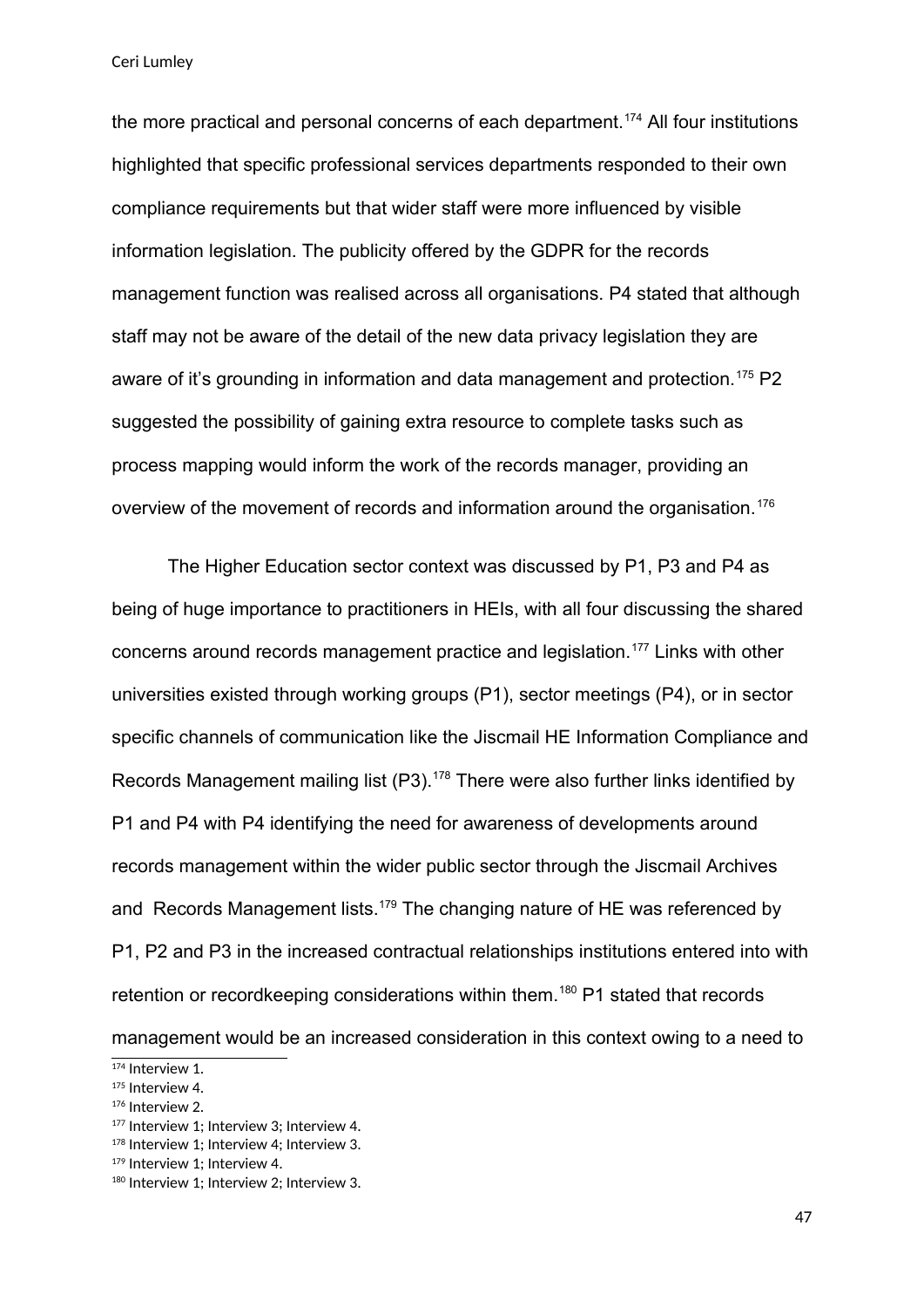prove the reputational credentials of the institution as a research or business partner.[181](#page-47-0) The financial considerations of research grants and the need to manage research data and research records was also important in I1.<sup>[182](#page-47-1)</sup> The regulatory framework in which HE sits was viewed differently across the participants. P2 and P4 differed in their view of how highly regulated the HE sector was.<sup>[183](#page-47-2)</sup> Despite citing many of the same regulatory bodies including the ICO, HESA and the Office for Students, P2 believed HE was less formally regulated, relative to other industries such as the gas or pharmaceuticals industries.<sup>[184](#page-47-3)</sup>

Specific recordkeeping activities were discussed across all four organisations. Retention and disposal were key concerns particularly in light of the new GDPR. P1 and P3 identified issues which could arise around duplication and retention of information and data across the organisation's system which could impact on subject access requests.[185](#page-47-4) There was a need for an individual approach to retention in organisations where research grants required a specific retention period for the data. The possibility of automation around some recordkeeping practices was suggested by P1, P2 and P3.[186](#page-47-5) Using a functional approach to model the records retention schedule for the organisation was undertaken in I2 providing a sustainable foundation in the face of frequent staff changes.<sup>[187](#page-47-6)</sup> P3 voiced possibilities for implementing big-bucket retention, with P1 supporting alternate methodologies to counteract resource and confidence issues around granular disposal of records.[188](#page-47-7) P2 stated the need to base recordkeeping activities on the results of data audits and

<span id="page-47-0"></span><sup>&</sup>lt;sup>181</sup> Interview 1.

<span id="page-47-1"></span><sup>182</sup> Interview 1.

<span id="page-47-2"></span><sup>&</sup>lt;sup>183</sup> Interview 2: Interview 4.

<span id="page-47-3"></span><sup>&</sup>lt;sup>184</sup> Interview 2.

<span id="page-47-4"></span><sup>&</sup>lt;sup>185</sup> Interview 1; Interview 3.

<span id="page-47-5"></span><sup>186</sup> Interview 1; Interview 2; Interview 3.

<span id="page-47-6"></span><sup>&</sup>lt;sup>187</sup> Interview 2.

<span id="page-47-7"></span><sup>&</sup>lt;sup>188</sup> Interview 3; Interview 1.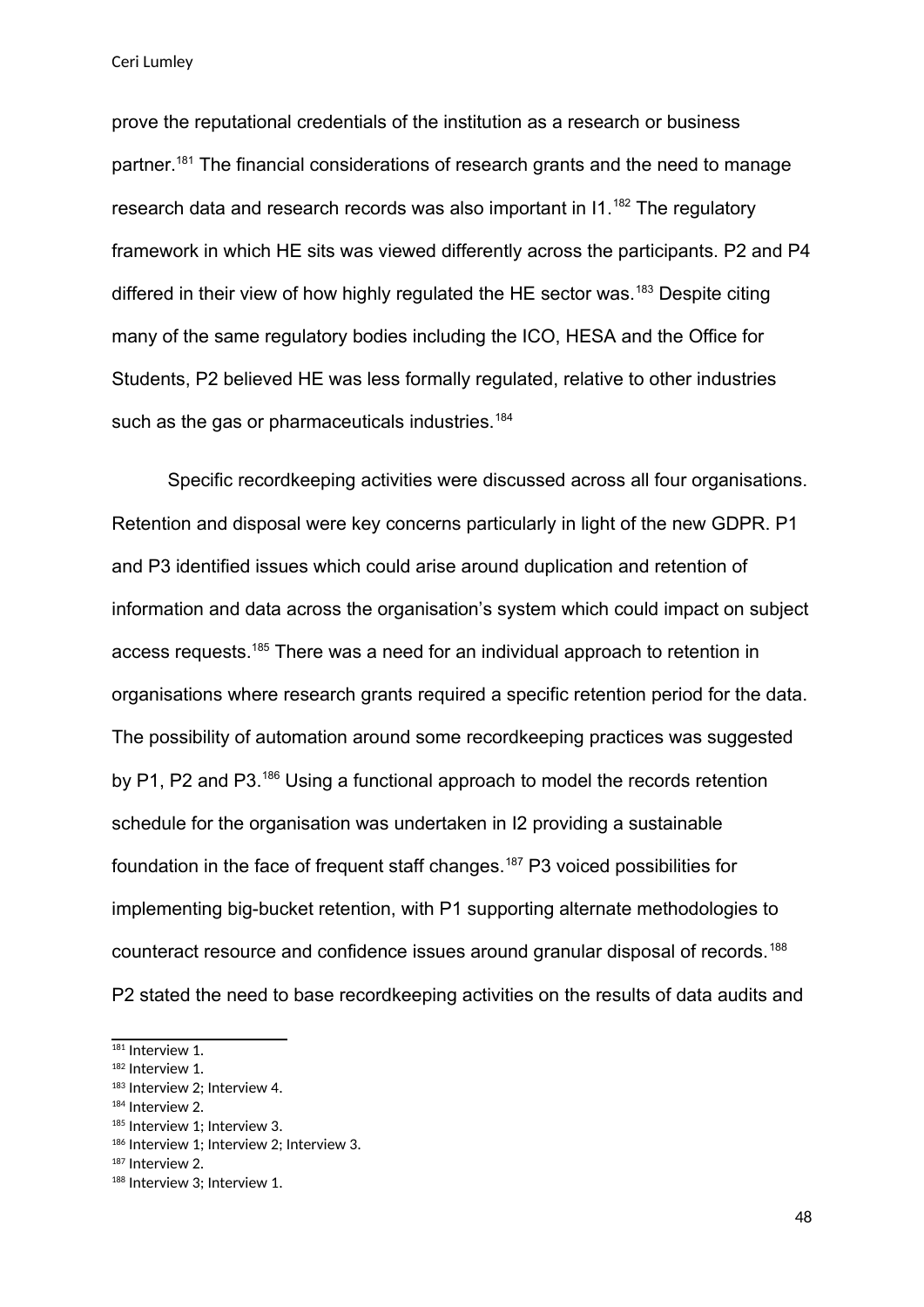surveys and the need to make informed decisions across the organisation based on record use and need.[189](#page-48-0) P3 stated that once the current resource being dedicated to the GDPR work could be redistributed they would be putting in place key tools, guidance and training in their organisation in line with traditional records management theory lines.<sup>[190](#page-48-1)</sup> P2 and P4 identified the need for holistic, lifecycle management of the records within the organisation, including their long-term preservation in the corporate archive.<sup>[191](#page-48-2)</sup> There was a lack of knowledge of recordkeeping theory identified amongst general staff, particularly by P4, but this was not identified as an issue as the staff were aware of the importance of the records and information they worked with.<sup>[192](#page-48-3)</sup> The need for the records professional in I2, I3 and I4 to understand the theory and implement guidance around it, was an important factor.<sup>[193](#page-48-4)</sup>

<span id="page-48-0"></span> $189$  Interview 2.

<span id="page-48-1"></span><sup>&</sup>lt;sup>190</sup> Interview 3.

<span id="page-48-2"></span><sup>&</sup>lt;sup>191</sup> Interview 2; Interview 4.

<span id="page-48-3"></span><sup>192</sup> Interview 4.

<span id="page-48-4"></span><sup>193</sup> Interview 2; Interview 3; Interview 4.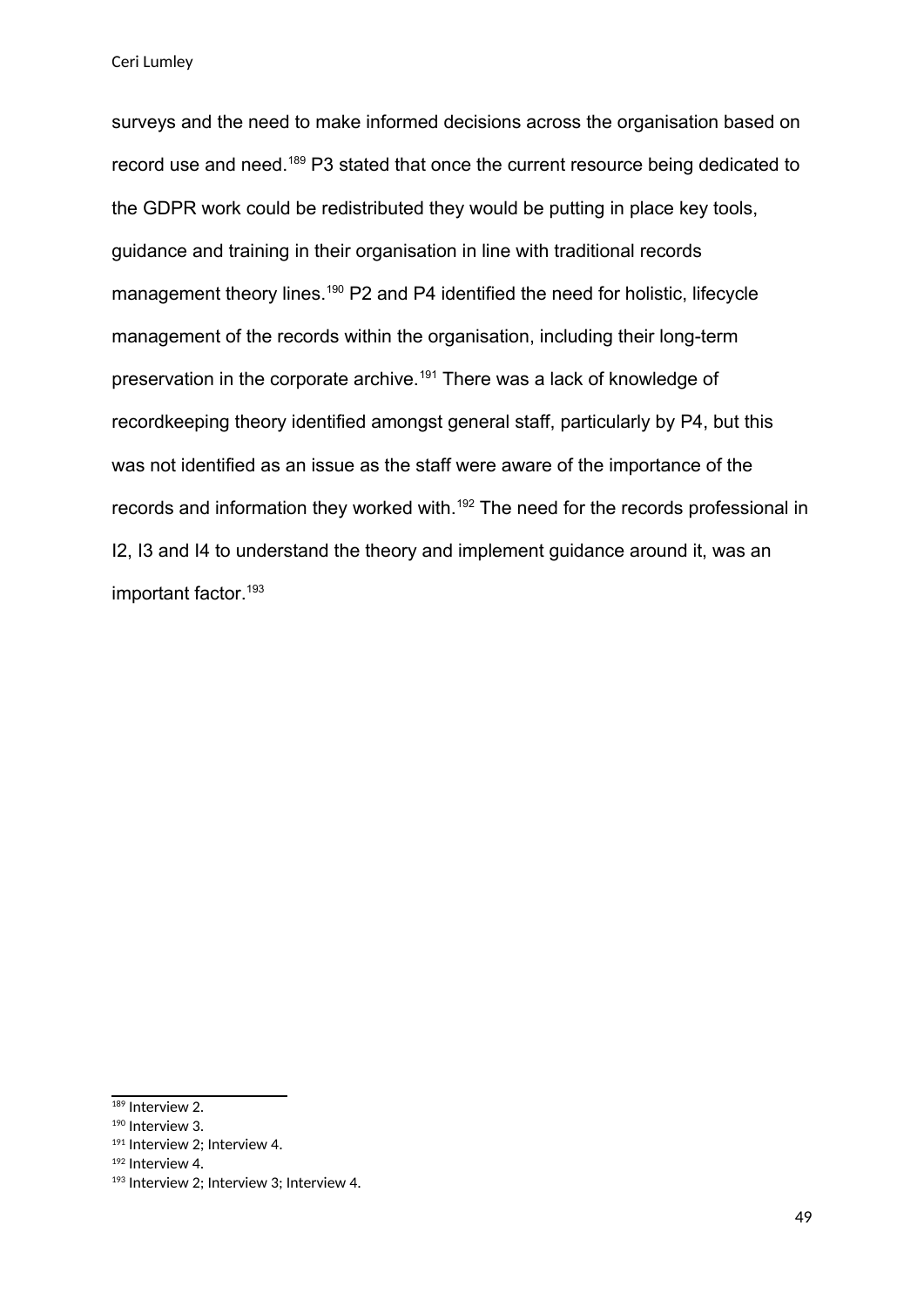# **Chapter 4 - Discussion**

### The impact of digital

It is clear from the participants interviewed that in the time since Margaret Procter's 2002 article, the biggest change in the records management landscape in in the development of digital technologies and digital working.[194](#page-49-0) As outlined by McLeod, the impact of digital is far reaching in the changes it has made to working behaviours, attitudes to recordkeeping and the systems relied upon by all staff in HEIs to do their jobs.<sup>[195](#page-49-1)</sup> All four participants stated that their organisations could have been doing more to manage electronic records but that they were facing almost insurmountable obstacles in organisational culture and structure, resource and engagement from the wider staff, as well as the exponential increase in the numbers of systems used by the institutions and the amount of digital information created.

The 'one size fits all' approach does not work in HEIs owing to the plethora of systems which require different treatment. Email is a key record type which, as highlighted by Booth, Fowler and Thomas, is one area of electronic records management where the individuality of staff and their sense of ownership becomes a barrier.[196](#page-49-2) The limitations of email systems themselves was discussed by P2 who's organisation provides guidance and can *suggest* the use of tagging functions within the Gmail system, but ultimately cannot control email records owing to a lack of functionality within the system itself.<sup>[197](#page-49-3)</sup>

The importance and influence of SharePoint in all four institutions cannot be denied and could represent a move by HEIs to a standardised platform for managing

<span id="page-49-0"></span><sup>194</sup> Procter, "One Size Does Not Fit All: Developing Records Management in Higher Education."

<span id="page-49-1"></span><sup>195</sup> Mcleod, "On Being Part of the Solution, Not the Problem," 187-190.

<span id="page-49-2"></span><sup>196</sup> Booth, Fowler, and Thomas, "E-Mail Archiving for Records Management," 2.

<span id="page-49-3"></span><sup>197</sup> Interview 2.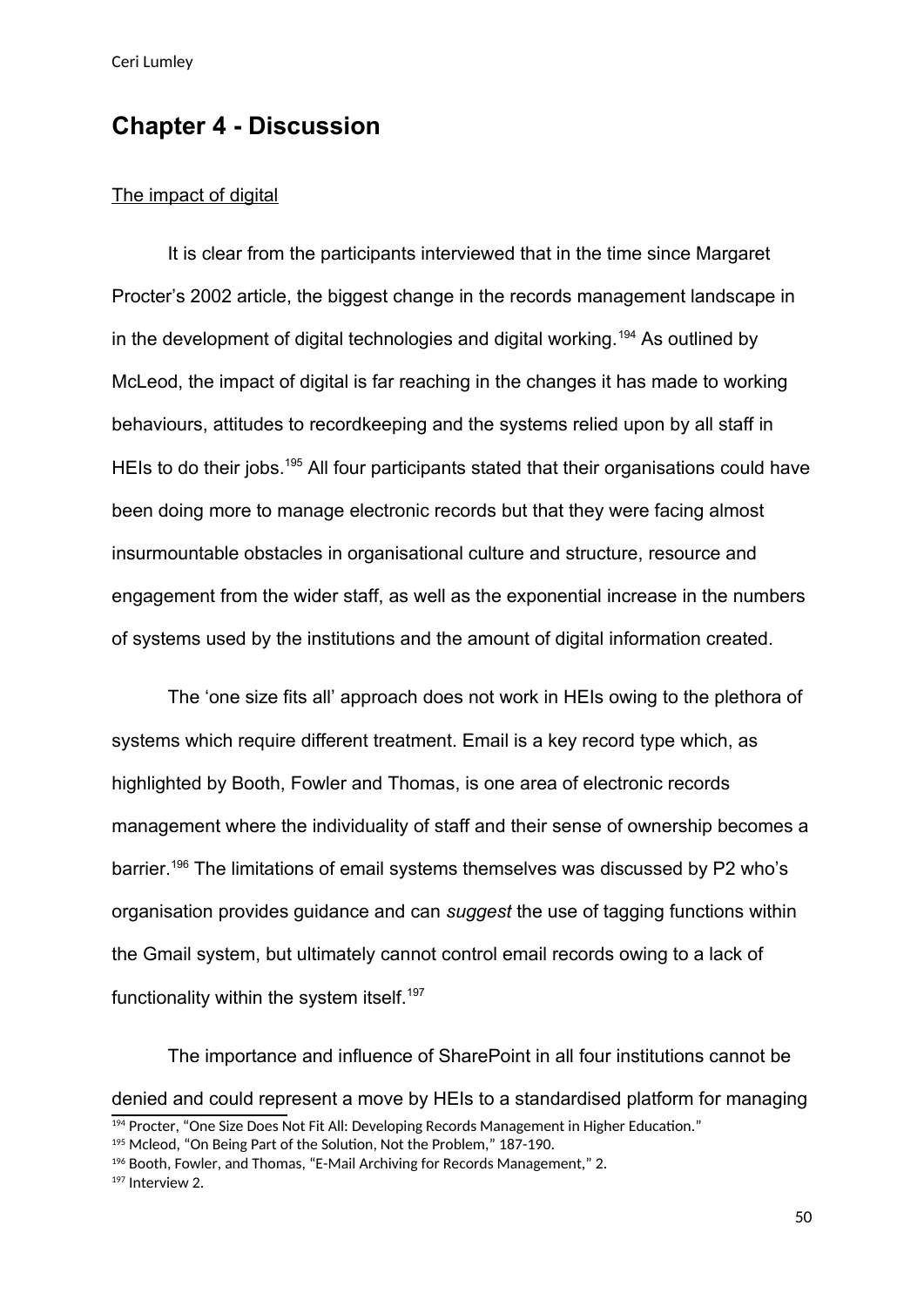certain electronic records. Often included in campus agreements, SharePoint provides a cheap, collaborative document management option for HEIs as shown in the study by McLeod and Lappin.<sup>[198](#page-50-0)</sup> The optimism of the first three participants around the uses and maturity of records systems is indicative of the willingness of those with RM responsibilities to utilise and adapt these systems to enable effective RM.<sup>[199](#page-50-1)</sup> P4 identified the complete and comprehensive nature of the paper file registry at their first HEI as a goal in the representative corporate record it provided. The level of control found in the paper registry and in those HEIs who's online guidance suggests an overarching management of paper records through an internal system.<sup>[200](#page-50-2)</sup> P3 suggested a historic lack of action around paper records simply because their organisation had no issues around space.<sup>[201](#page-50-3)</sup>

 It is clear RM in HE is moving into a new era. Although the static figures in I4's off-site storage would argue that the volume of paper records created has not gone down, P1 highlighted how paper and hardcopy records were "eventually going to fizzle out, I think, over the next decade".<sup>[202](#page-50-4)</sup> The end of the hybrid era of paper and electronic recordkeeping was also remarked upon by P3 who stated that "perhaps we're approaching the end of that awful grey period where there wasn't any appropriate recordkeeping, but people were still working electronically".<sup>[203](#page-50-5)</sup>

Big data and the reuse of data is not only of importance in the research data function of the HEI.<sup>[204](#page-50-6)</sup> If records managers adapt their roles, expanding suggestions

<span id="page-50-1"></span><sup>199</sup> Interview 1; Interview 2; Interview 3.

<span id="page-50-0"></span> $\frac{198}{198}$  Lappin and Mcleod, "Investigation into the Use of Microsoft SharePoint in Higher Education Institutions Final Report," 4.

<span id="page-50-2"></span><sup>200</sup> UCL's guidance for paper records suggests a well-oiled internal system centrally controlled and overseen by the records management team.

<span id="page-50-3"></span><sup>201</sup> Interview 3.

<span id="page-50-4"></span><sup>202</sup> Interview 4; Interview 1.

<span id="page-50-5"></span><sup>203</sup> Interview 3.

<span id="page-50-6"></span><sup>&</sup>lt;sup>204</sup> See McLeod, "Thoughts on the Opportunities for Records Professionals of the Open Access, Open Data Agenda."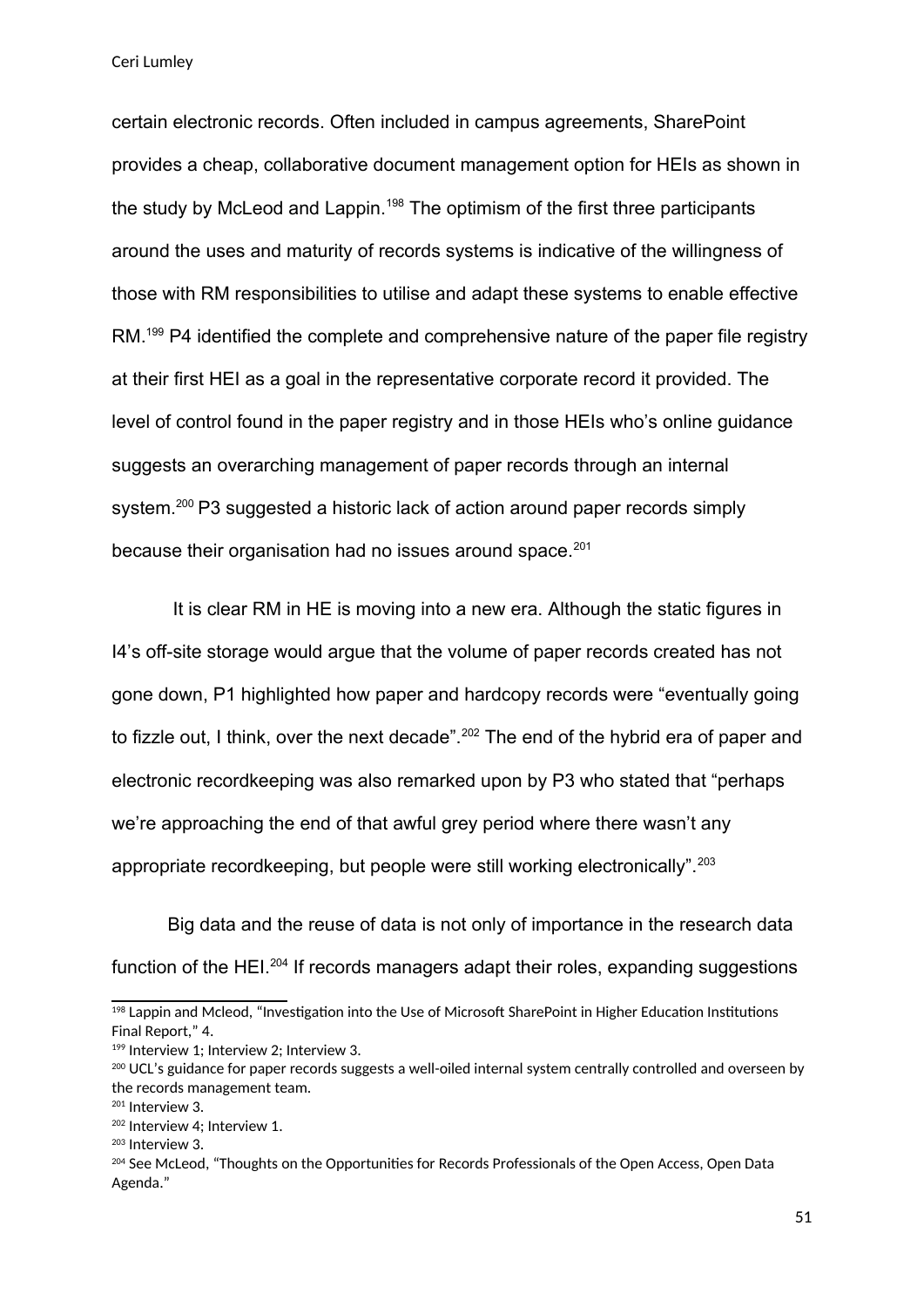put forward by Childs et al in their 2014 study, the use of big data by universities could drive institutions further in the corporate direction already taken by I1 and I2.[205](#page-51-0) Bailey's article on the tangible benefits afforded by good records management focused on the cost reduction, training and space saving possibilities of RM.<sup>[206](#page-51-1)</sup> The use of data and information by HEIs as informing overall organisational strategy and vision would be a clear step away from simply considering records management as a means to save money and operate more efficiently. The usability and value of big data sets was highlighted by P3 and P4. P3 discussed the need for HEIs to show impact on wider society. P4 stated that impact "whether it be from your research, your teaching, you know, beyond the walls of the university, so, that to me is where records and information can really play a part, and so link to that use of data, big data sets, and things like that."<sup>[207](#page-51-2)</sup> Rather than simply proving the tangible benefits of saving money, P3 stated that HEIs should be thinking of information and using it in the same way as other key assets such as money, staff and technology.<sup>[208](#page-51-3)</sup>

The speed with which digital technology moves on was highlighted by all four participants. P4 highlighted that without early input on the requirements of records management within systems, records management would simply be playing "catch-up"<sup>[209](#page-51-4)</sup> P3 was more concerned with the speed at which digital working has developed leaving records management unable to cope, even going so far as to say "it's the electronic record that has killed records management".[210](#page-51-5) P3 continued to say that "for most institutions, it's too late to make the change for records

<span id="page-51-0"></span><sup>205</sup> Sue Childs et al., "Opening Research Data: Issues and Opportunities," *Records Management Journal* 24, no. 2 (2014): 142–62, https://doi.org/10.1108/RMJ-01-2014-0005; Interview 1; Interview 2.

<span id="page-51-1"></span><sup>206</sup> Steve Bailey, "Measuring the Impact of Records Management: Data and Discussion from the UK Higher Education Sector," *Records Management Journal* 21, no. 1 (2011): 46–68, https://doi.org/10.1108/09565691111125107.

<span id="page-51-2"></span><sup>207</sup> Interview 4.

<span id="page-51-3"></span><sup>208</sup> Interview 3.

<span id="page-51-4"></span><sup>209</sup> Interview 4.

<span id="page-51-5"></span><sup>210</sup> Interview 3.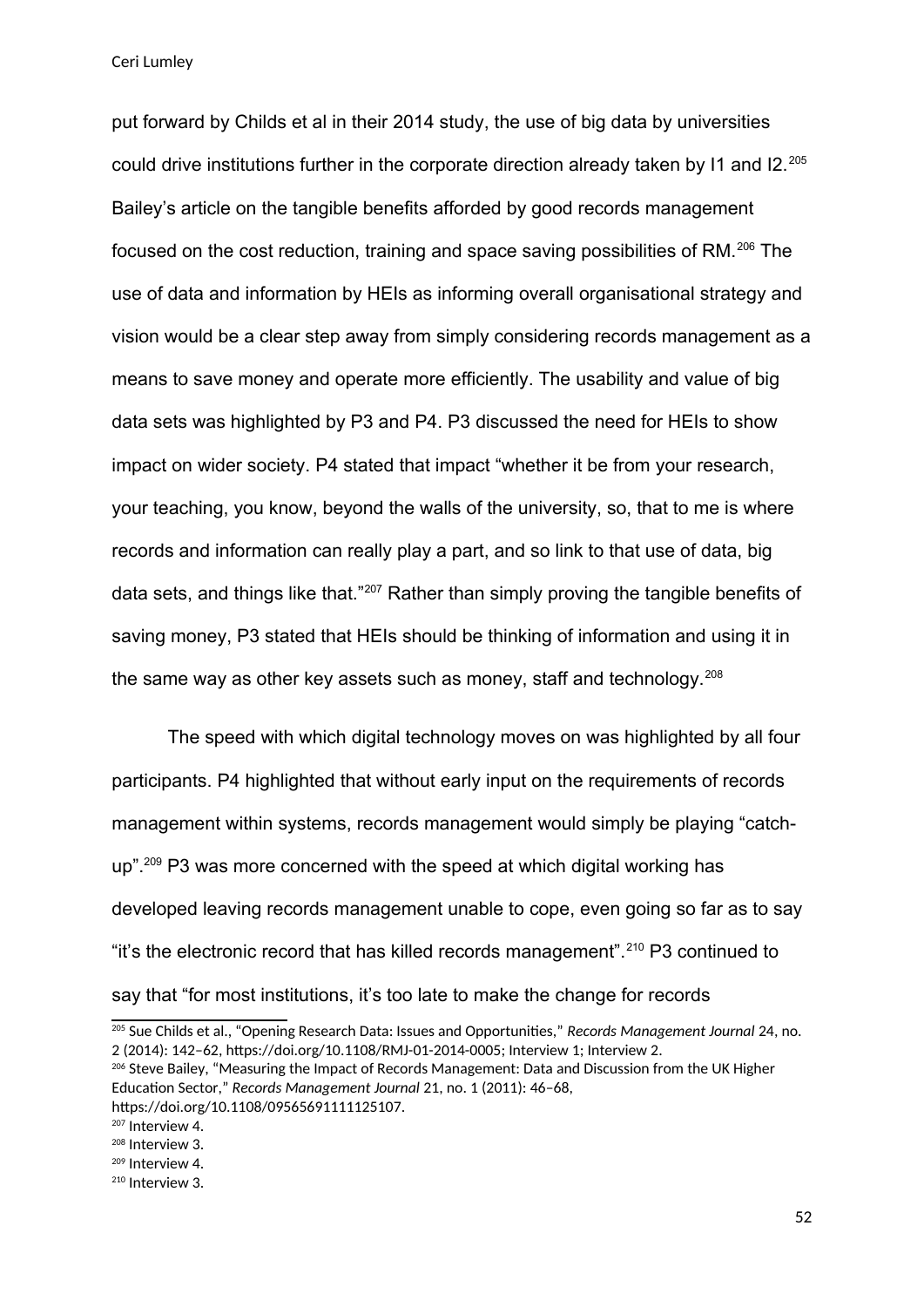management ever to be truly effective again."<sup>[211](#page-52-0)</sup> In the face of such huge issues in electronic records management, perfection is unattainable, particularly as the same practical drivers fail to push HEIs to consider some of the practicalities around records management.[212](#page-52-1) Bott and Edwards' caricatured paper mountain is tame relative to the issue of invisible and ever-expanding electronic storage.<sup>[213](#page-52-2)</sup> Efforts therefore should be driven towards embedding practices around electronic recordkeeping so that it becomes less of a need to catch-up and chase technological development. P3 highlighted the possibilities of online systems and tools in the fact that "things like SharePoint are actually bringing records management to people's desktops".[214](#page-52-3)

Systems like SharePoint have the potential to increase awareness of records management and to build RM into the day-to-day work of staff, incorporating the activities into their daily workflow.<sup>[215](#page-52-4)</sup> However, the call for further tools in I2 highlights that despite the ubiquity of digital technologies and systems, digital literacy is not always guaranteed.<sup>[216](#page-52-5)</sup> McLeod states that "proportion rather than perfection, i.e. fitness-for-purpose, is an appropriate approach to progress practice and achieve positive progress".[217](#page-52-6) P3 highlighted how "as soon as you start talking about widespread cultural change, or large cost impact that's when you start coming up against resistance".<sup>[218](#page-52-7)</sup> This statement implies that the culture of HEIs, identified in the

<span id="page-52-0"></span><sup>&</sup>lt;sup>211</sup> Interview 3.

<span id="page-52-2"></span><span id="page-52-1"></span><sup>212</sup> Bott and Edwards, *Records Management in British Universities : A Survey with Some Suggestions*. <sup>213</sup> Michael. Bott and J. A. Edwards, *Records Management in British Universities : A Survey with Some Suggestions* (The Library, University of Reading, 1978).

<span id="page-52-3"></span><sup>214</sup> Interview 3.

<span id="page-52-4"></span><sup>&</sup>lt;sup>215</sup> Lappin and Mcleod, "Investigation into the Use of Microsoft SharePoint in Higher Education Institutions Final Report," 8, 17.

<span id="page-52-5"></span><sup>216</sup> Interview 2.

<span id="page-52-6"></span><sup>&</sup>lt;sup>217</sup> Julie McLeod, "On Being Part of the Solution, Not the Problem: Taking a Proportionate Approach to Managing Records," *Records Management Journal* 22, no. 3 (2012): 186–97, doi:10.1108/09565691211283147.

<span id="page-52-7"></span><sup>218</sup> Interview 3.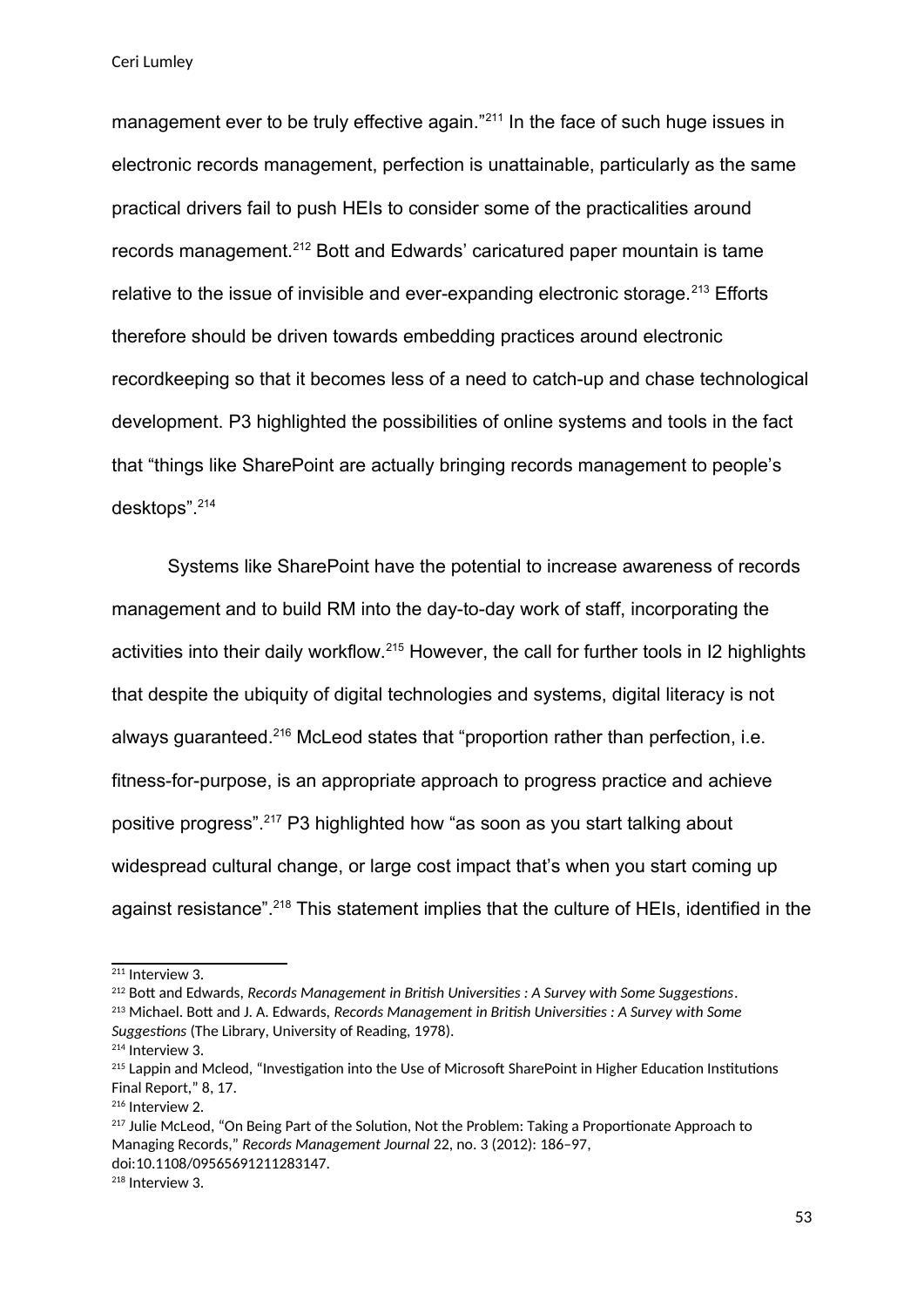literature review, is still present and may not be receptive to change. This was corroborated by P4 who stated that records management is often seen as an "addon".[219](#page-53-0)

The challenge, then, is not to achieve perfection in the management of records and information held in systems, but to apply what RM functionality is possible within the available systems. P2 highlighted SharePoint's capabilities around version control, metadata, and collaboration.<sup>[220](#page-53-1)</sup> The full implementation of systems designed along MoReq functional requirements used in I4, may be unrealistic in a HE environment where resource and organisational appetite is limited.<sup>[221](#page-53-2)</sup> The current resourcing structure of the institutions in this study revealed that short-term project-based initiatives result in unsustainable or incomplete records management functions without appropriate continuous investment and organisational stability. One of the functional requirements in MoReq is the "disposal scheduling service" highlighted by P1 and P2 as an area to develop electronic RM in their organisation using pre-existing tools within SharePoint.<sup>[222](#page-53-3)</sup> The move towards automation may be a logical step, however the risk averse language used by P1 suggested that it was also a big step.<sup>[223](#page-53-4)</sup>

The importance of understanding how staff interact and view information was put forward by Oliver and Foscarini in their book *Records Management and Information Culture.[224](#page-53-5)* The differences in approaches to digital and paper records seen across all four institutions shows staff have not made the transition to thinking

<span id="page-53-0"></span><sup>219</sup> Interview 3.

<span id="page-53-1"></span><sup>220</sup> Interview 2.

<span id="page-53-2"></span><sup>&</sup>lt;sup>221</sup> Interview 4; DLM Forum Foundation, "MoReq2010: Modular Requirements for Records Systems" 1 (2010): 39, doi:10.2792/2045.

<span id="page-53-3"></span><sup>&</sup>lt;sup>222</sup> DLM Forum Foundation, "MoReq2010: Modular Requirements for Records Systems," 24; Interview 1; Interview 2.

<span id="page-53-4"></span><sup>223</sup> Interview 1.

<span id="page-53-5"></span><sup>&</sup>lt;sup>224</sup> Oliver and Foscarini, *Records Management and Information Culture* : Tackling the People Problem, 38-39.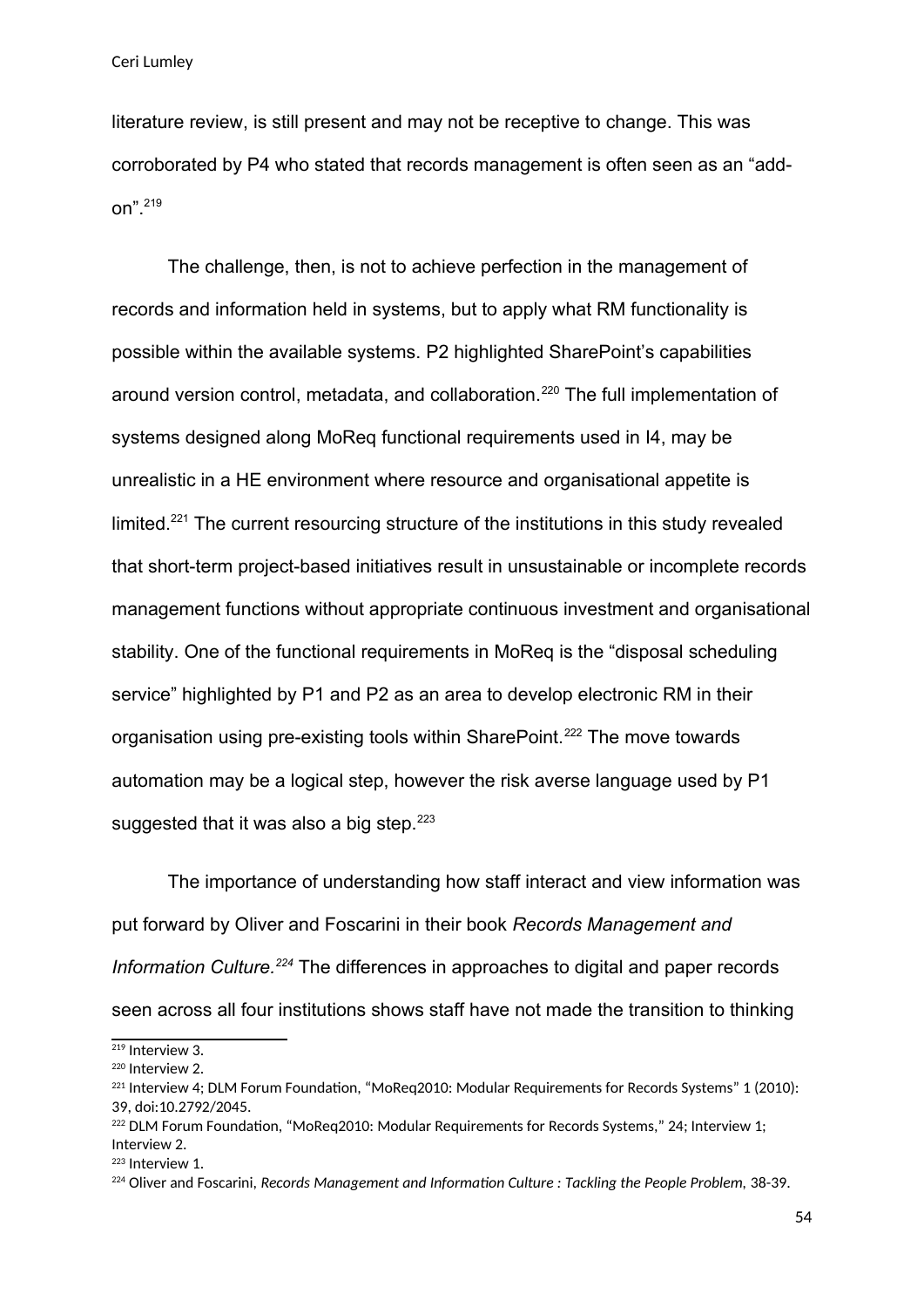about electronic records in the same way. Oliver and Foscarini state how "although it may appear the nature of records is clearly understood by employees of organizations, it cannot be assumed that this understanding is sophisticated enough to be routinely transferred to newer formats and systems".<sup>[225](#page-54-0)</sup> Electronic working, as P3 highlighted, means that "Everybody's their own secretary, everybody is their own records manager, people get to choose themselves where they put information."[226](#page-54-1) This development is not necessarily a bad thing, but as Foscarini and Oliver state, it is important to know and understand the attitudes towards records and information within the institution, as well as having a robust RM infrastructure in place.<sup>[227](#page-54-2)</sup>

Despite research conducted by Loadman, which suggested that the position of the records manager within an organisation has no effect on how the RM function is viewed, all four participants discussed where their team sits and the impact their place within the organisation's structure has.<sup>[228](#page-54-3)</sup> Loadman's study is now quite old and it would appear the changes in the digital landscape have shifted the professional boundaries around records and information. P3 highlighted the existence of their counterpart as an IT professional and discussed the need for those with RM responsibilities to be at senior board level.<sup>[229](#page-54-4)</sup> By aligning more closely with IT colleagues and having a leadership position, such as Chief Information Officer (CIO), within the organisation, records managers may be better able to advocate for their functions whilst having influence over the use and development of systems.<sup>[230](#page-54-5)</sup>

<span id="page-54-4"></span><sup>229</sup> Interview 3.

<span id="page-54-0"></span><sup>&</sup>lt;sup>225</sup> Oliver and Foscarini, *Records Management and Information Culture*: Tackling the People Problem, 39. <sup>226</sup> Interview 3.

<span id="page-54-2"></span><span id="page-54-1"></span><sup>&</sup>lt;sup>227</sup> Oliver and Foscarini, *Records Management and Information Culture* : Tackling the People Problem, 38-42.

<span id="page-54-3"></span><sup>&</sup>lt;sup>228</sup> Jane Loadman, "Does the Position of Records Management within the Organisation Influence the Records Management Provision?," *Records Management Journal* 11, no. 1 (2001): 60.

<span id="page-54-5"></span><sup>230</sup> Interview 1; Interview 3.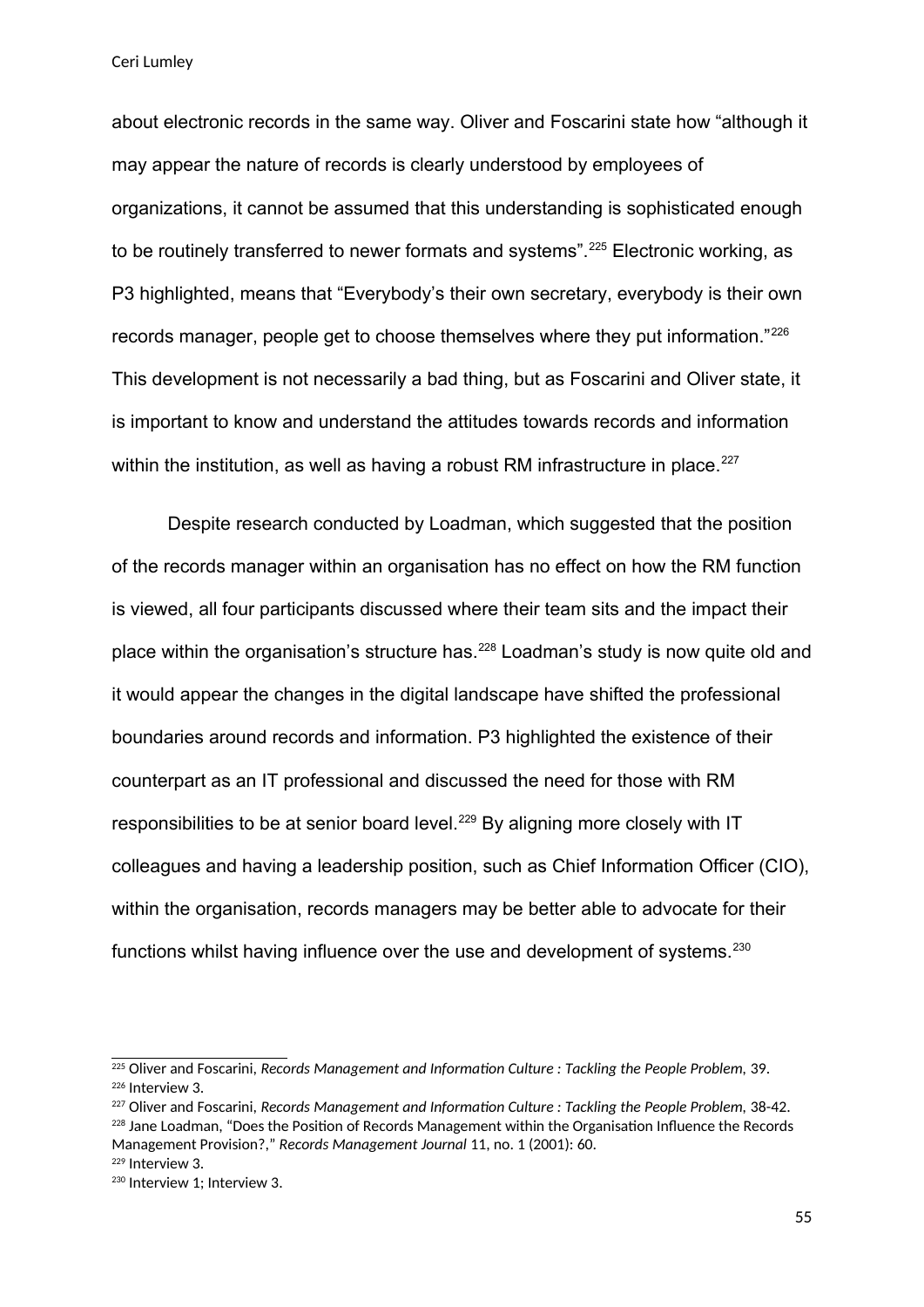The parallel developments of information access legislation and digital technologies has resulted in a breaking down of barriers between records, information and data. The job titles of participants, their areas of responsibility and place within the organisational structure imply a general shift towards information compliance, risk and governance covering everything from official documents to unstructured email. The absorption of data protection responsibilities in the adoption of the Data Protection Officer role of three out of the four participants is evidence of the recognition by the organisation of the skills those individuals possess but also of a wider acknowledgement of the need for these roles to develop to retain their relevance. P3 highlighted how their appointment was as a direct result of information compliance legislation.[231](#page-55-0) This presents a distinctive shift from Bott and Edward's study in the 1979 where records management sat firmly within the Library's structure.<sup>[232](#page-55-1)</sup> Although P2 highlighted how some activities around RDM have remained within the Library's remit they also acknowledged that was the wrong place for it. P1's identification of the records professional skillsets as being from traditional librarian backgrounds is changing, with governance, risk and strategy being more prominent concerns to the contemporary records manager.<sup>[233](#page-55-2)</sup> The upskilling of records and information professionals beyond those professional boundaries has been written about by Broady–Preston who stated that to become a polymath whilst remaining true to professional values was the only way to retain relevance.<sup>[234](#page-55-3)</sup> Maintaining the same professional skills was identified as important by P1 but wider knowledge of the IT skills needed to operate in the current and future digital world

<span id="page-55-0"></span><sup>&</sup>lt;sup>231</sup> Interview 3.

<span id="page-55-1"></span><sup>232</sup> Michael. Bott and J. A. Edwards, *Records Management in British Universities : A Survey with Some Suggestions* (The Library, University of Reading, 1978). <sup>233</sup> Interview 1.

<span id="page-55-3"></span><span id="page-55-2"></span><sup>234</sup> Judith Broady-Preston, "The Information Professional of the Future: Polymath or Dinosaur?," *Library Management* 31, no. 1/2 (2010): 66–78, doi:10.1108/01435121011013412.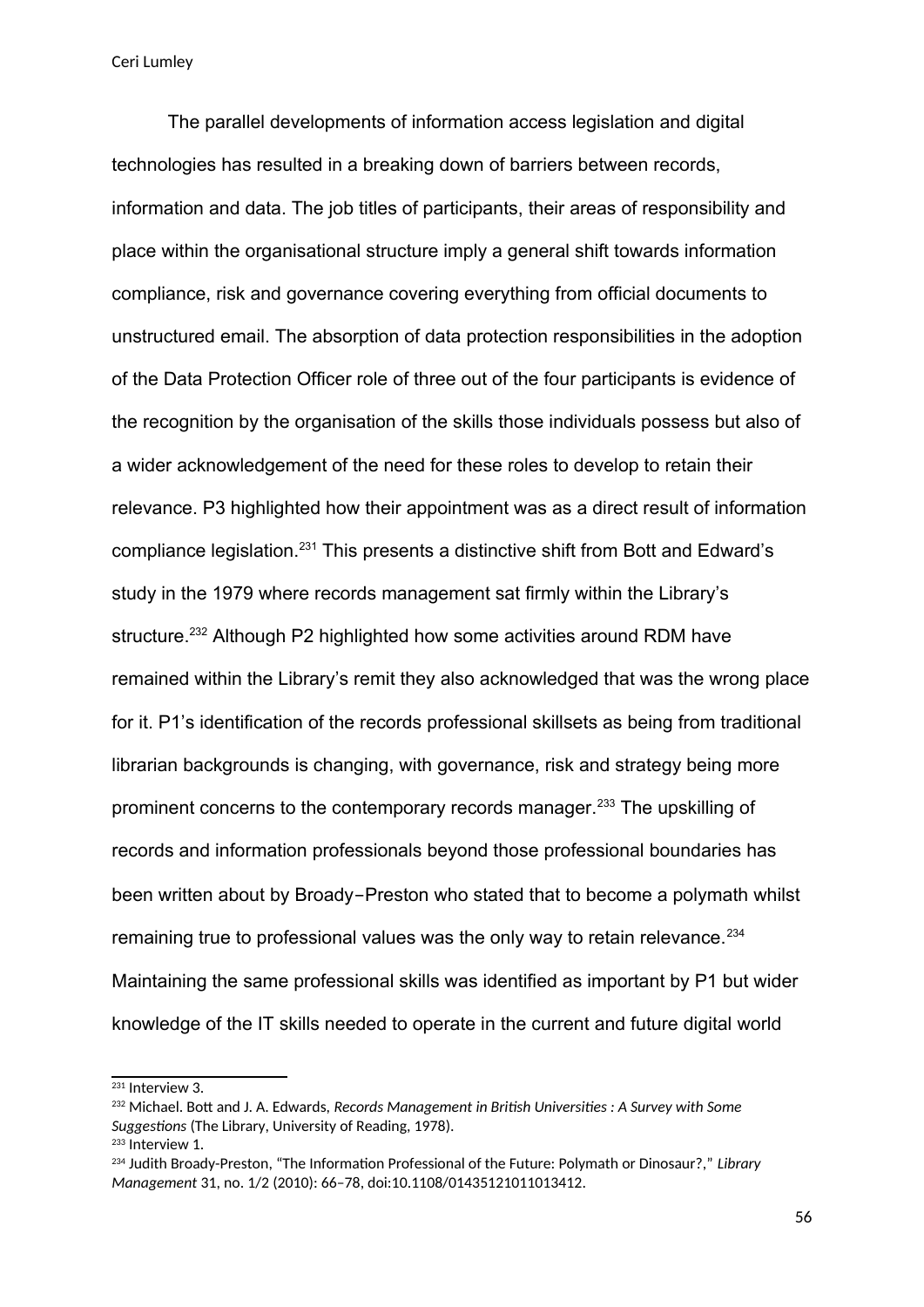were also essential.<sup>[235](#page-56-0)</sup> P1 highlighted the urgent need for "people with the skills needed to manage large scale storage of electronic records".<sup>[236](#page-56-1)</sup> The ability to use technology to preserve the historic record of institutions counteracts the stereotypical image put forward by P1 informed by a lack of understanding of historical value of records and information and the people who manage them. If the stereotypical view of a records manager or archivist is not tackled through upskilling in digital areas there is a risk of encroachment of other professionals, particularly in the area of IT. The value of records could become equally more apparent in those institutions who benefit and utilise the long history of their university through their corporate or institutional archive. The ability and investment in systems to ensure the long-term preservation of records was highlighted by P4 as an advocacy tool utilised by the archive and records management team. As universities become more corporate the importance of their corporate archive increases. The ability to contextualise current RM practices amongst staff using the historical records of the institution was felt by P4 to be an invaluable tool.

"[it] does make our life a lot easier because you know, you show people…minute books and ledgers and things…from a hundred plus years ago and they can equate that to the type of records that they're creating today" $237$ 

The ultimate responsibility for the role must have significant knowledge of the theoretical background (P3) especially as both P3 and P4 discussed how staff may not even be aware of what a record is or needs to be.<sup>[238](#page-56-3)</sup>

## The impact of legislation

<span id="page-56-0"></span><sup>&</sup>lt;sup>235</sup> Interview 1.

<span id="page-56-1"></span><sup>236</sup> Interview 1.

<span id="page-56-2"></span><sup>237</sup> Interview 4.

<span id="page-56-3"></span><sup>238</sup> Interview 3; Interview 4.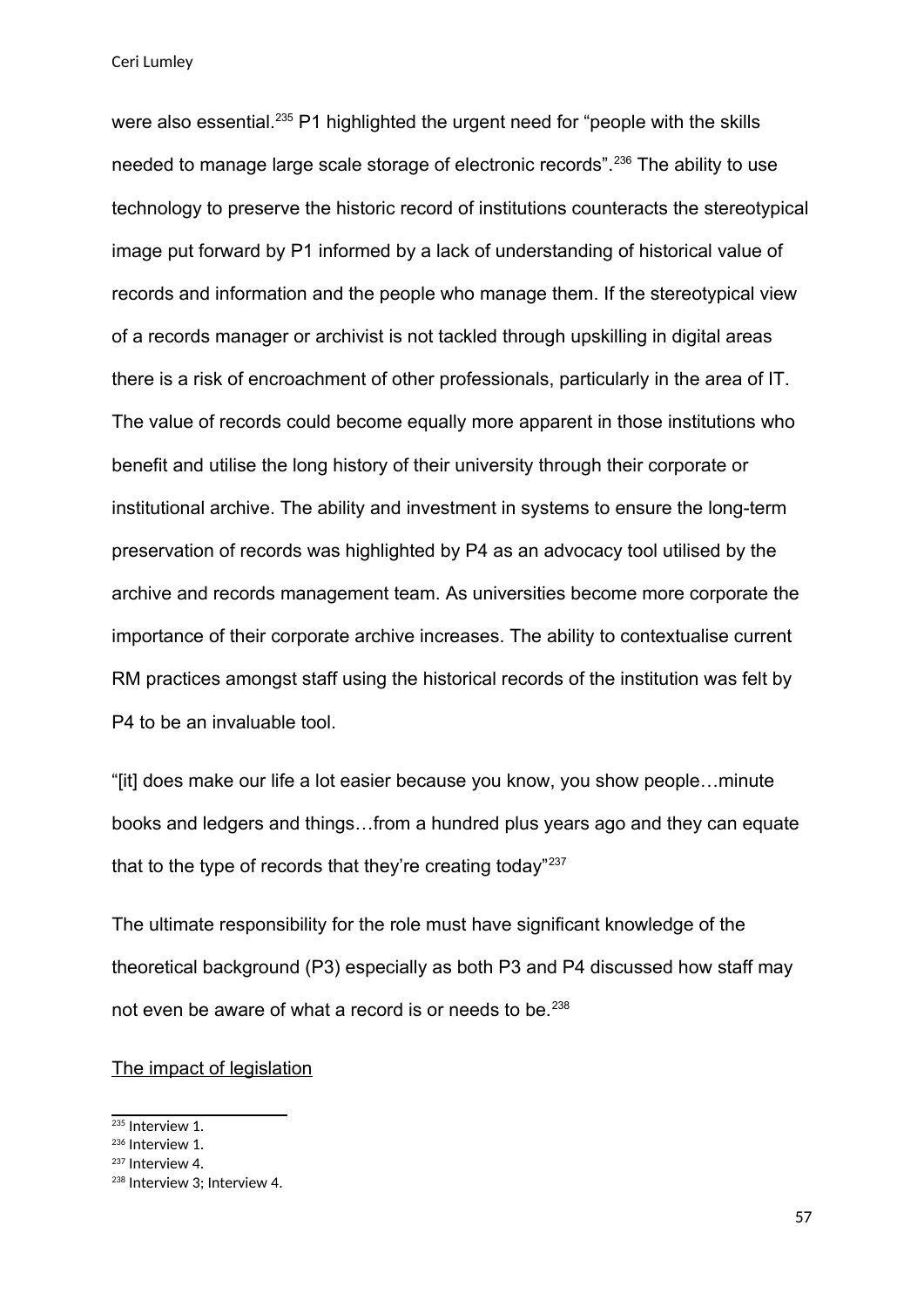The increased opportunities afforded by the GDPR and the Data Protection Act 2018 was similar to those identified by Procter in 2002, with multiple universities choosing to employ a records professional.<sup>[239](#page-57-0)</sup> However, a reactive approach to the GDPR also had a negative impact on some records management activities in the organisations interviewed. The high-profile nature of the new legislation has taken up much of each of the four participants time requiring them to prioritise tasks and drop activities which may have been more beneficial to the wider development of records management within the institution. P1 stated that work and collaboration across important external networks had stopped due to the lack of time available.<sup>[240](#page-57-1)</sup> P3 stated how there had been no time to dedicate to RM since joining their current institution owing to work being done on the GDPR.<sup>[241](#page-57-2)</sup> The lack of clarity within the legislation also proved a difficulty for P1 with the relatively small changes to the legislation itself having greater impact on records management activities such as retention.<sup>[242](#page-57-3)</sup> The implications of the new data privacy rights, identified by P1, means that accountability and the further opening up of organisations to public scrutiny has had more of an effect in convincing their organisation of the need to prioritise preparations and processes around subject access requests.[243](#page-57-4) Out of necessity, specific investment in records management and development was set aside and time given more towards the new legislation. The reactive approach to the GDPR, and information compliance more generally, found in the organisations interviewed, stands in the way of what P2 called "the short term burden" of RM.<sup>[244](#page-57-5)</sup> P2 highlighted

<span id="page-57-0"></span><sup>&</sup>lt;sup>239</sup> Procter, "One Size Does Not Fit All: Developing Records Management in Higher Education," 53.

<span id="page-57-1"></span><sup>240</sup> Interview 1.

<span id="page-57-2"></span><sup>&</sup>lt;sup>241</sup> Interview 3.

<span id="page-57-3"></span><sup>242</sup> Interview 1.

<span id="page-57-4"></span><sup>243</sup> Interview 1; Interview 3.

<span id="page-57-5"></span><sup>&</sup>lt;sup>244</sup> Interview 2.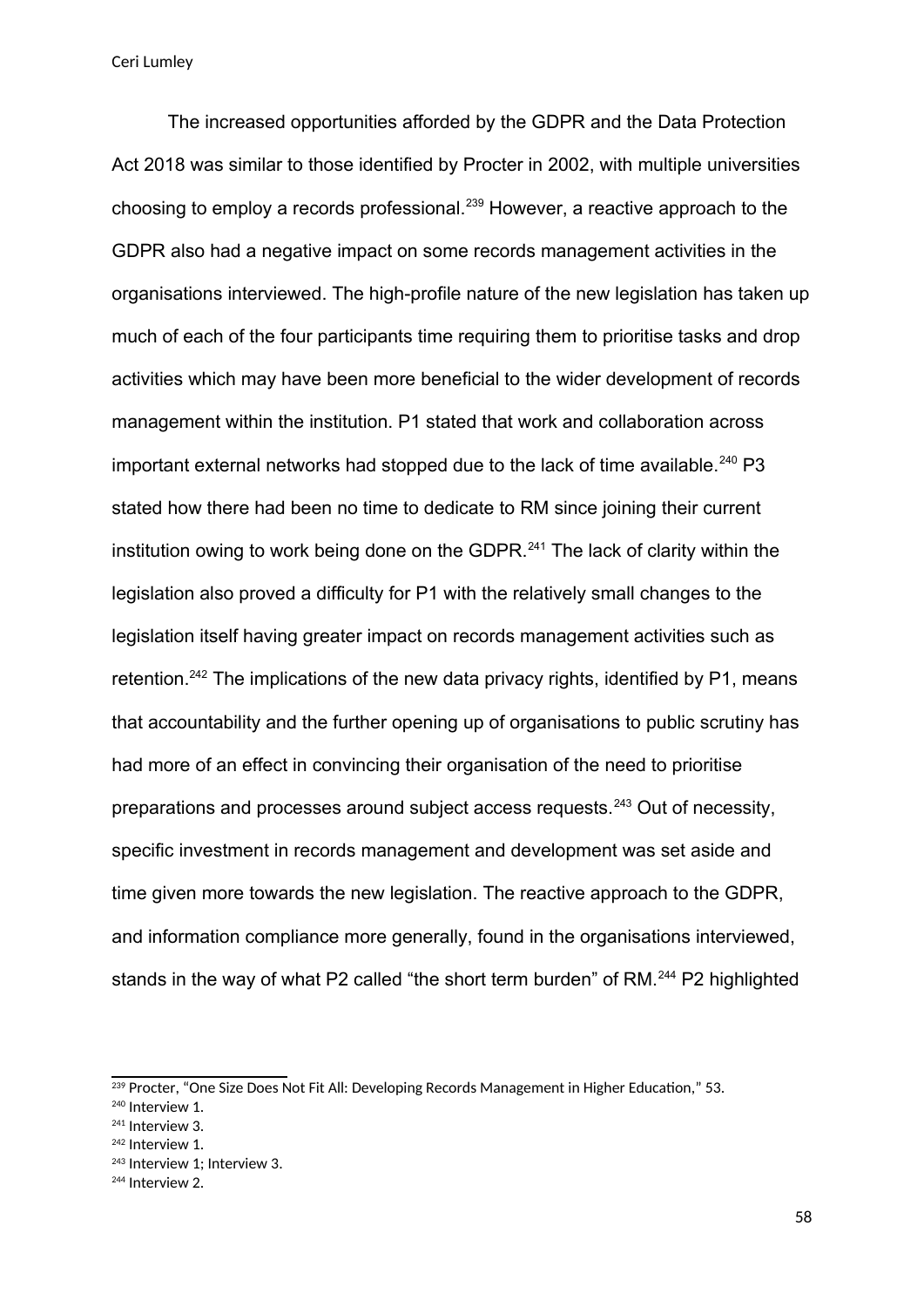how organisations can't see past the initial resourcing of RM, which inhibits long-term investment in the function as a solution to information compliance.<sup>[245](#page-58-0)</sup>

Despite difficulties in three out of the four institutions, compliance with information legislation remains a key driver in HE, particularly around the use of awareness of the law to increase engagement among staff.<sup>[246](#page-58-1)</sup> GDPR proved to be a unification tool across the organisations interviewed. In P1 and P4 there were GDPR working groups in place to discuss common issues across different departments.<sup>[247](#page-58-2)</sup> In this way a new organisation-wide approach to managing data may be beneficial for the overall awareness raising. P4 described the working group as being across academic and non-academic departments showing a need for an approach which bridges the divide highlighted by P2 as being sometimes counter to the overall engagement of the organisation.<sup>[248](#page-58-3)</sup> At a high-level within the organisation, the GDPR and its potential financial implication for non-compliance does have the ability to raise awareness. P3 stated that without the GDPR it is likely no professional would have been taken on in the organisation.<sup>[249](#page-58-4)</sup> The ability to capitalise on the almost universal awareness of the GDPR and the DPA to benefit records management is an opportunity being grasped by those practitioners interviewed, for example in the form of process mapping by P2.<sup>[250](#page-58-5)</sup> The ability of the Regulation to "focus the mind" for fear of financial penalties brought against the institution was highlighted by P4 stating that "nobody wants to be the first institution to get a huge fine". $251$ 

<span id="page-58-0"></span><sup>245</sup> Interview 2.

<span id="page-58-1"></span><sup>&</sup>lt;sup>246</sup> P1 did not identify compliance with the law as a driver.

<span id="page-58-2"></span><sup>&</sup>lt;sup>247</sup> Interview 1, Interview 4.

<span id="page-58-3"></span><sup>248</sup> Interview 2.

<span id="page-58-4"></span><sup>249</sup> Interview 3.

<span id="page-58-5"></span><sup>250</sup> Interview 2.

<span id="page-58-6"></span><sup>251</sup> Interview 4.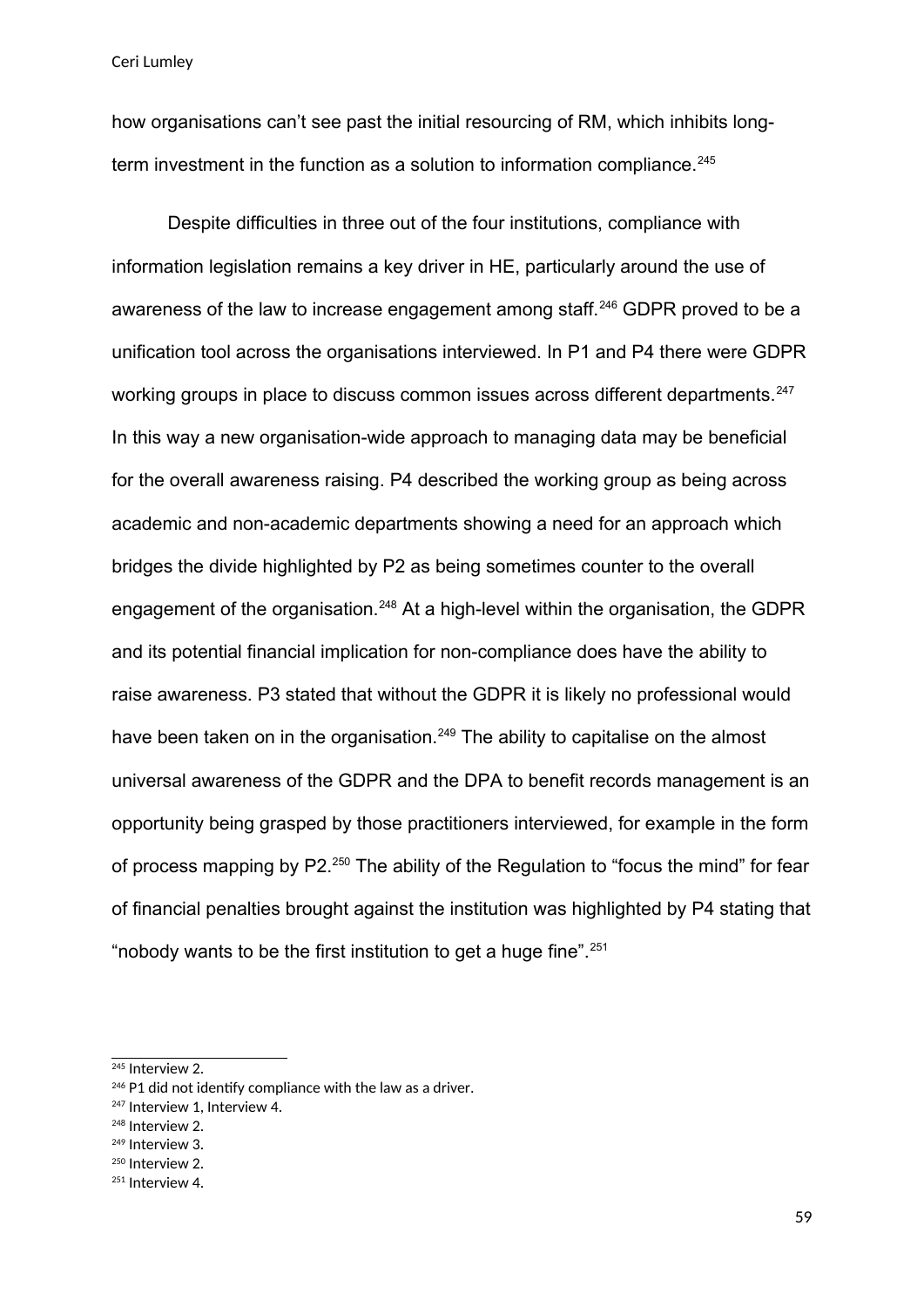As with the need to develop the skills associated with records management, so has the impact of legislation shaped and driven the direction of the role in relation to information compliance. P1 stated that "There was a little flurry [of focus] around before the GDPR came out but that was very much just talking through what the GDPR was going to bring, a very high-level sense."[252](#page-59-0) During the period leading up to and between the introduction and implementation of FoI, the drive to develop HE sector specific guidance resulted in the Jisc infoNet records retention schedule and the business classification scheme off the back of the 'Revision of the Study of the Records Lifecycle'.[253](#page-59-1) Both pieces of work, along with the records management maturity model, were as a direct result of information access legislation.<sup>[254](#page-59-2)</sup> As identified in the literature review access legislation can generate new guidance and it seems appropriate to seek chances to do the same with the GDPR. The high-profile nature of the new Regulation is comparable with that of the original Data Protection Act of 1998 highlighted in Edward and McLeod's study of FE colleges.<sup>[255](#page-59-3)</sup> The reactive nature of the activity around the GDPR in the organisations interviewed in this study is similar to that highlighted by Screene in 2005.<sup>[256](#page-59-4)</sup> This was highlighted in I2 and I3 as a high-level issue around the appetite for developing records management, and in I1 and I4 as a resourcing issue.<sup>[257](#page-59-5)</sup> P3 identified the need for practical guidance as created by the ICO around records management however there has been little put forward by Jisc in the approach to the GDPR implementation date.[258](#page-59-6) Without sector wide guidance it is difficult to implement the management of

<span id="page-59-0"></span> $252$  Interview 1.

<span id="page-59-1"></span><sup>253</sup> Jisc, "Revision of the Study of the Records Lifecycle."

<span id="page-59-2"></span><sup>254</sup> Jisc infoNet, "Guidance Notes for the Records Management Maturity Model"; Jisc, "Revision of the Study of the Records Lifecycle."

<span id="page-59-3"></span><sup>&</sup>lt;sup>255</sup> Edward and McLeod, "Is the Freedom of Information Act Driving Records Management in Further Education Colleges?" 47.

<span id="page-59-4"></span><sup>&</sup>lt;sup>256</sup> Screene, "How Prepared Are Public Bodies for the Implementation of the UK Freedom of Information Act, in January 2005?" 34.

<span id="page-59-5"></span><sup>&</sup>lt;sup>257</sup> Interview 2; Interview 3; Interview 1; Interview 4.

<span id="page-59-6"></span><sup>258</sup> Interview 3.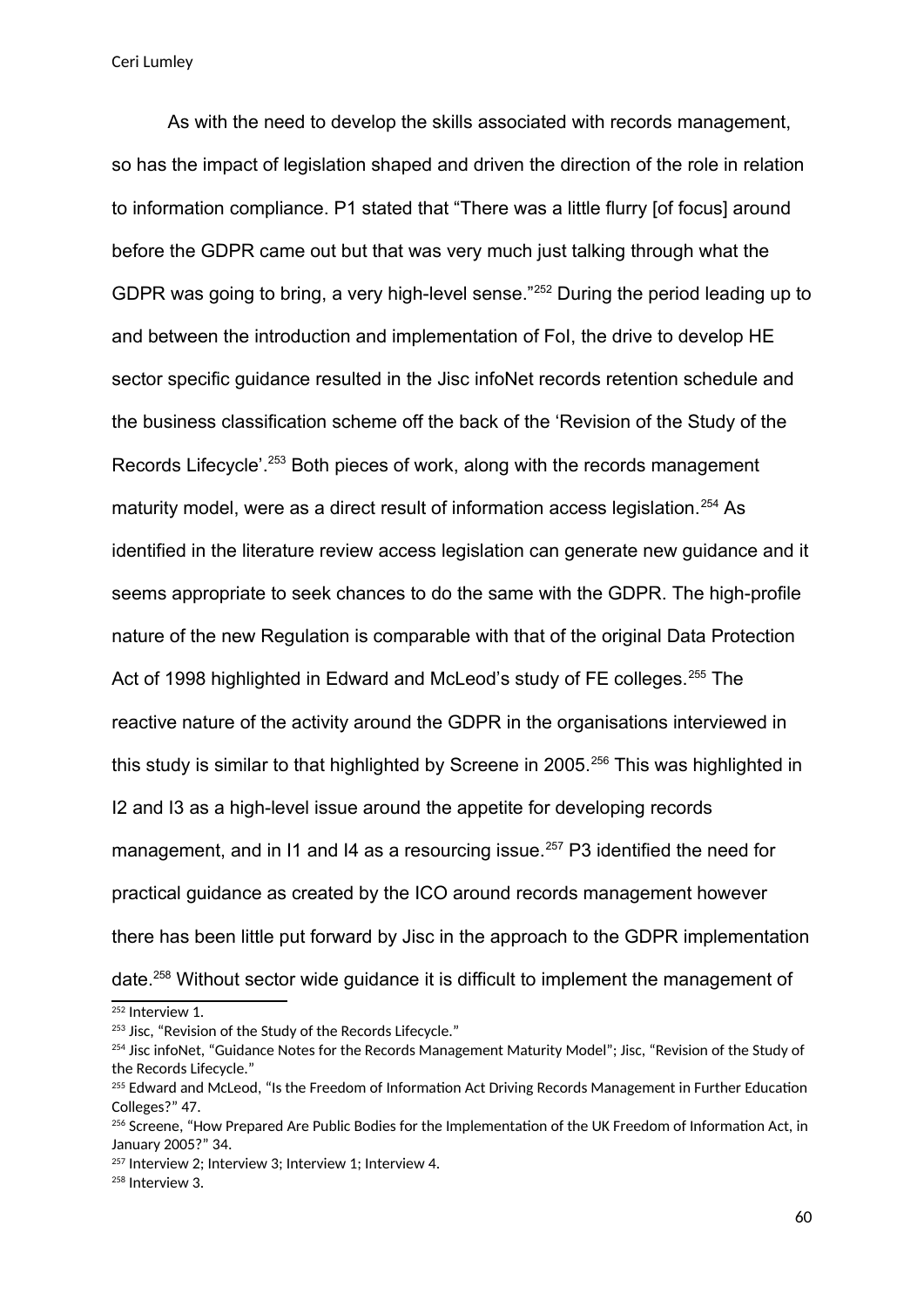information required to ensure compliance across a disparate organisation. Legislation has the ability to open up discussions around issues of information compliance. P1 identified that these discussions are being called for in the types of external network they are part of.<sup>[259](#page-60-0)</sup> The concern is to keep these discussions going and not let them become localised. If there is a collective effort to change, as highlighted by P3 around statutory returns, then open and widespread discussion across the HE sector would be beneficial.

#### Guidance, Jisc and the Higher Education sector

All four participants identified the importance of the Jisc infoNet retention schedule with P3 stating that it "provides…a springboard that then you can take that and then tweak it slightly, for your own organisational needs".<sup>[260](#page-60-1)</sup> However, there is no denying the age and therefore questionable relevance in the current HE context. The applicability of the Jisc tools was an important point raised by P4 who highlighted how the theory around retention and disposal of records was implicit across both paper and electronic formats:

"in theory the retention is in place, so the retention schedules, our retention schedules are irrespective of whether it's paper or electronic, where there's a difference that will be highlighted on the schedule, but essentially... it applies to both paper and digital"<sup>[261](#page-60-2)</sup>

The theory behind applying records management exists as it always has. However, in the case of electronic records, the theory doesn't meet the practice with problems occurring around the implementation across a multiplicity of systems.<sup>[262](#page-60-3)</sup> It is clear from the interview data that the sector context has moved on and the guidance

#### hasn't followed.

<span id="page-60-0"></span><sup>&</sup>lt;sup>259</sup> Interview 1.

<span id="page-60-1"></span><sup>260</sup> Interview 3.

<span id="page-60-2"></span><sup>261</sup> Interview 4.

<span id="page-60-3"></span><sup>262</sup> Interview 4.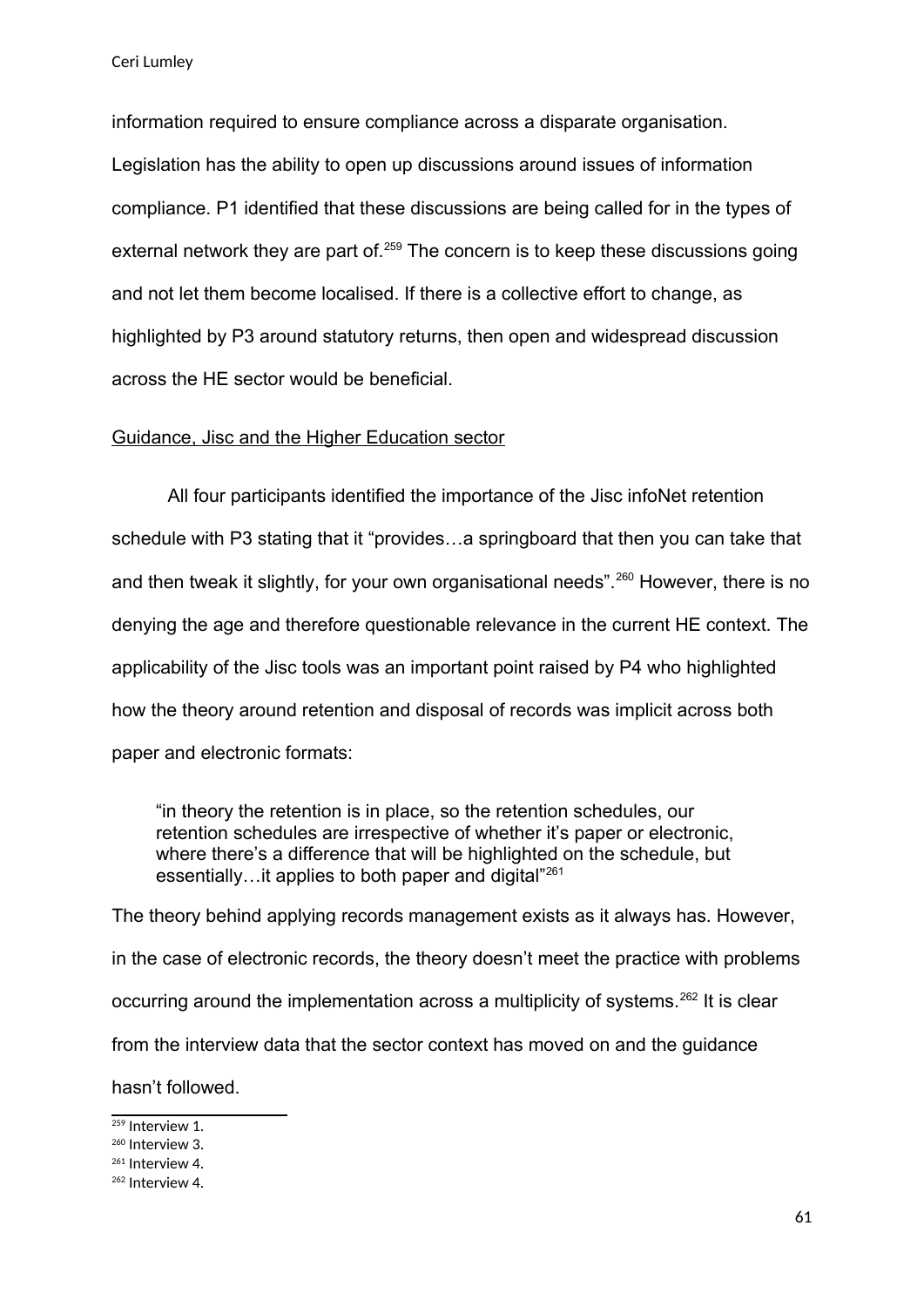The differing attitudes from participants towards the Jisc retention schedule shows how, despite a basic level of supposedly attainable standardisation across HE in this area, the individual needs of the organisation must be taken into account in the implementation. P1 and P3 stated that the granularity is not workable, however P2 highlighted a desire for the tools to be more detailed stating that "I do find that sometimes it doesn't cover what we need it to cover, but…as a model, how far can they go in being so granular".[263](#page-61-0) In order to cover all bases P2 cited the Limitation Act of 1980 as providing a better point of reference with the Jisc retention schedule as supplementary.<sup>[264](#page-61-1)</sup> The area of retention in I1 was of concern, particularly around financially viable data like that produced through research.<sup>[265](#page-61-2)</sup> P1 and P3 indirectly and directly voiced support for the big-bucket methodologies developed by NARA in the US and outlined in their 'Flexible Scheduling' report.<sup>[266](#page-61-3)</sup>

If Jisc are considering a review of the retention schedule, it may prove difficult to reconcile the needs of the HE sector who have, arguably in the face of an expansion in digital records, taken different paths to implementing appropriate retention and disposal of records. This is particularly important considering the data from the interviews showed that retention and disposal were the areas causing the most tension. If, as P3 stated and echoed by McLeod, everyone is now their own records manager, they need to be equipped with adequate risk-based guidance that is "fit-for-purpose".<sup>[267](#page-61-4)</sup> The 'Revision of the Study of the Records Lifecycle' suggested the need to update guidance around records management every two to three

<span id="page-61-0"></span><sup>&</sup>lt;sup>263</sup> Interview 1; Interview 3; Interview 2.

<span id="page-61-1"></span><sup>264</sup> Interview 2.

<span id="page-61-2"></span><sup>&</sup>lt;sup>265</sup> Interview 1.

<span id="page-61-3"></span><sup>&</sup>lt;sup>266</sup>Interview 1; Interview 3; National Archives and Records Administration, "Flexible Scheduling," 2004, https:// www.archives.gov/records-mgmt/initiatives/flexible-scheduling.html.

<span id="page-61-4"></span><sup>&</sup>lt;sup>267</sup> Interview 3; McLeod, "On Being Part of the Solution, Not the Problem: Taking a Proportionate Approach to Managing Records," 191-193.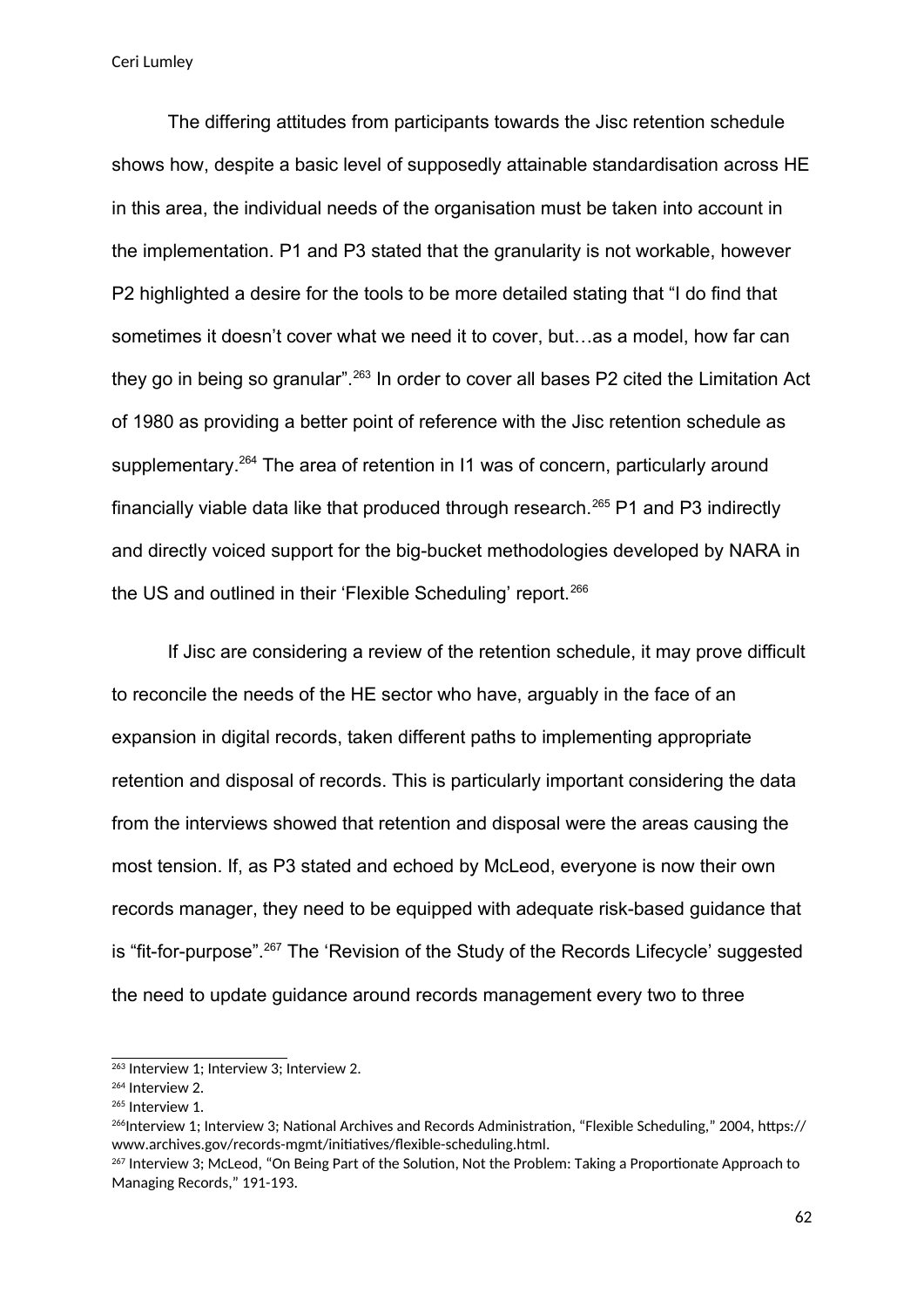years.[268](#page-62-0) Despite the existence of guidance to accompany the Jisc infoNet retention schedule and business classification scheme, P3 stated that 'how-to' guides for RM, similar to those produced by the ICO, would be immensely useful in the practical implementation of records management.<sup>[269](#page-62-1)</sup> The lack of reference to existing guides suggests that existing guides are no longer relevant.

The HESA published statistics in the previous reporting year which indicated a rise in the income generated through corporate function within HEIs. The changing face of HE towards a more commercial outlook was explicitly stated by P1 who also called for increased sector guidance around the management data. The importance of research data and the need for that data to be accessible and available for long periods of time has important financial implications. The failures in the current guidance around research records may become more apparent as the reputation of the HE as a potential business partner is put under scrutiny. Again, as above, there is guidance available which accompanies the Jisc retention schedule but it's lack of reference indicates a lack of awareness around its existence.

There are still clear and definite links to the wider public sector in the legislative and digital contexts. P3 identified the implications for the public sector in Section 46 of the Lord Chancellor's Code of Practice and in article 30 of the GDPR which requires the management of records and recording of processing activities for data across public-bodies.<sup>[270](#page-62-2)</sup> The suggestion by P3 for a statutory return on RM from HEIs "where you have to demonstrate what your records management approach was" echoes what Screene had written optimistically about the proposed legislation

<span id="page-62-0"></span> $268$  Jisc, "Revision of the Study of the Records Lifecycle."

<span id="page-62-1"></span><sup>&</sup>lt;sup>269</sup> Jisc infoNet, "Higher Education Business Classification Scheme and Records Retention Schedules"; Interview 3.

<span id="page-62-2"></span><sup>&</sup>lt;sup>270</sup> Interview 3; "Art. 30 GDPR - Records of Processing Activities | General Data Protection Regulation (GDPR)," accessed August 30, 2018, https://gdpr-info.eu/art-30-gdpr/.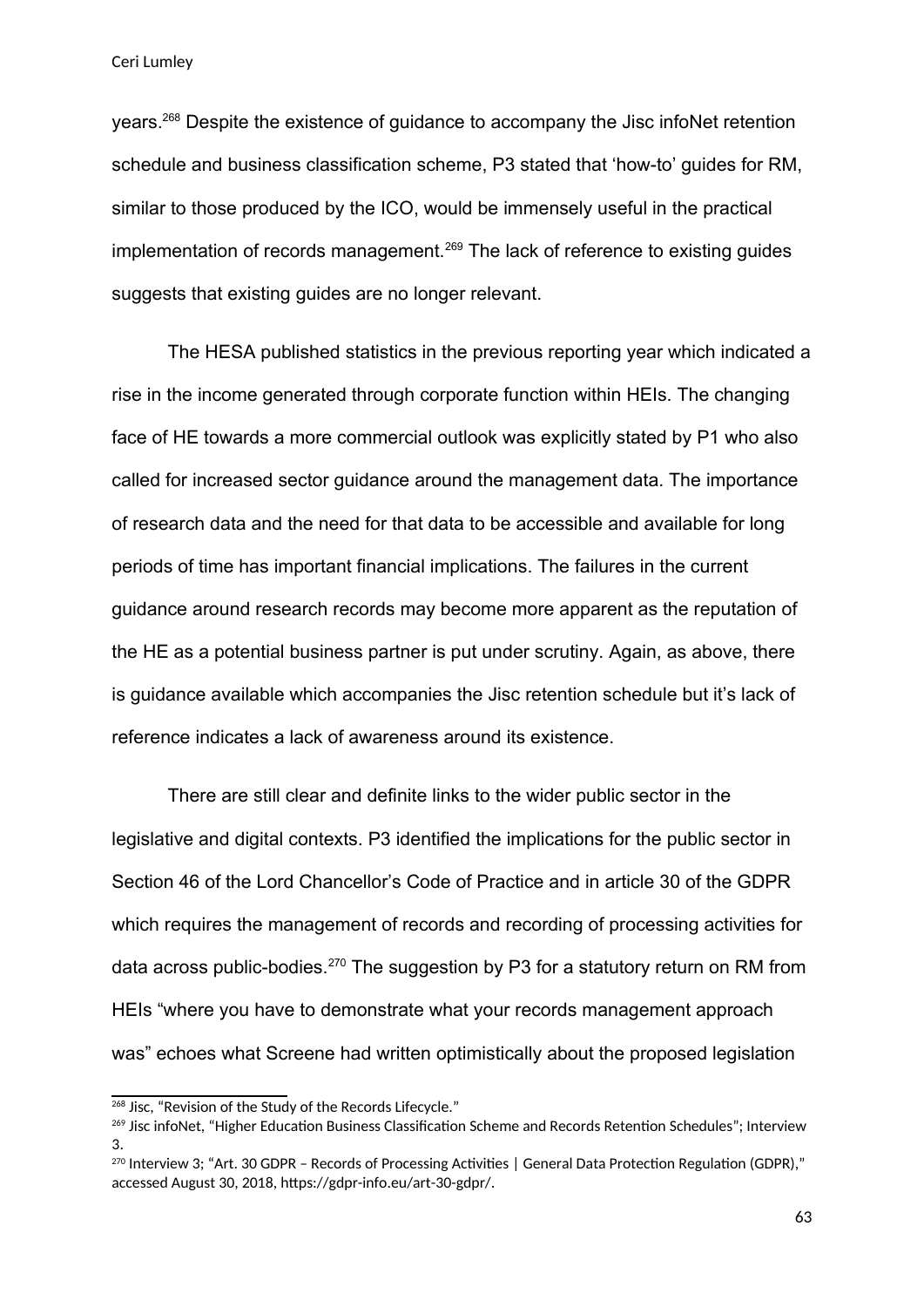to mandate RM put forward by TNA.<sup>[271](#page-63-0)</sup> P1 stated that "the need to have good records management, has never been a part of data protection or information compliance law that's been given much attention".<sup>[272](#page-63-1)</sup> Without mandating legislation or providing the external driver most HEIs need to respond adequately to records and information management requirements, it is possible the function may never develop beyond the minimum compliance requirements of the organisation.

Characteristic of the HE sector is the academic/non-academic split highlighted by P2:

"however…much you try to…compress or collapse the difference there is a split, so you have professional services staff who are doing all the admin at various different levels, and then you have the academic staff who are doing their own business…but they're also doing their research and they've got research data, and they don't always see themselves, or see their administrative function, in the same way that maybe a member of the professional services staff in their department would."[273](#page-63-2)

Data from the HESA from 2016/17 showed an almost equal number of academic to non-academic staff in UK HEIs.<sup>[274](#page-63-3)</sup> If P2's statement above is true across the wider HE sector, then the context has not changed dramatically from the time of Procter's article in 2002 where the same divide presents itself.<sup>[275](#page-63-4)</sup> The inherent cultural split in HEIs may well be tackled by reorganising the structure as in I2.<sup>[276](#page-63-5)</sup> Bott and Edwards highlighted the importance of clerical staff to the administration of HE records in the 1970s, and it is possible that with the loss of the resource in record clerks and admin in each department the responsibility was not explicitly assigned elsewhere.<sup>[277](#page-63-6)</sup> As P4

<span id="page-63-0"></span><sup>&</sup>lt;sup>271</sup> Interview 3; Screene, "How Prepared Are Public Bodies for the Implementation of the UK Freedom of Information Act, in January 2005?" 42.

<span id="page-63-1"></span><sup>272</sup> Interview 1.

<span id="page-63-2"></span><sup>273</sup> Interview 2.

<span id="page-63-3"></span><sup>274</sup> HESA, "Staff," 2017, https://www.hesa.ac.uk/data-and-analysis/staff.

<span id="page-63-4"></span><sup>&</sup>lt;sup>275</sup> Procter, "One Size Does Not Fit All: Developing Records Management in Higher Education," 52.

<span id="page-63-5"></span><sup>276</sup> Interview 2.

<span id="page-63-6"></span><sup>&</sup>lt;sup>277</sup> Bott and Edwards, *Records Management in British Universities* : A Survey with Some Suggestions, 15-16, 22.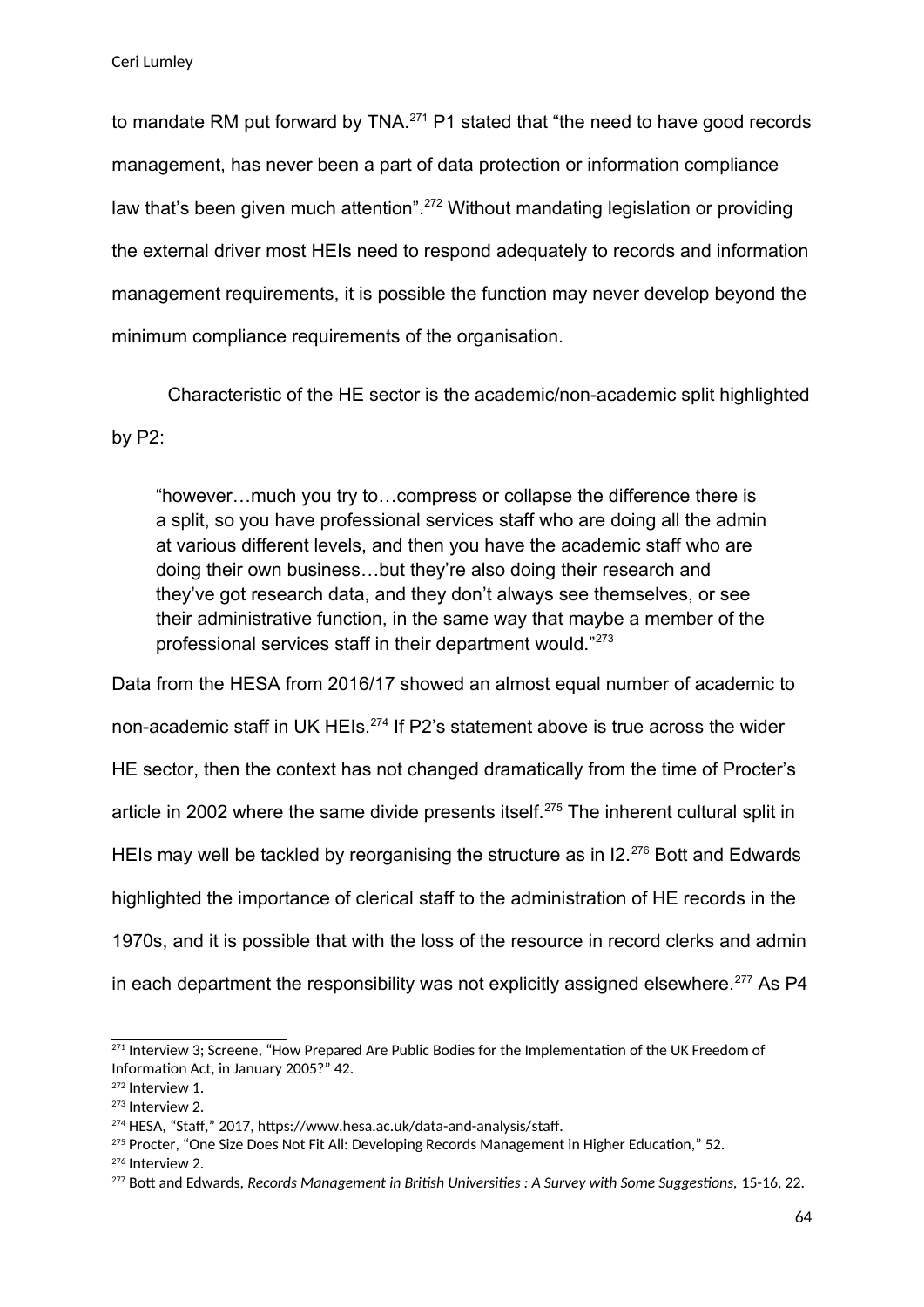highlighted, the only way to make devolved responsibility a success is to make it explicit within the job roles of designated staff members.<sup>[278](#page-64-0)</sup>

#### **Conclusions**

The findings show that there is no one way to manage records within a Higher Education institution. Jisc can provide the baseline but those tools are out of date and the accompanying guidance seemingly not consulted. An increase in the use of digital systems has exacerbated the hybrid records and information environment. Resource is still largely reactive in the face of new information compliance law as it was in the early 2000s with the introduction of FoI. However, there has been a marked increase in the records professionals employed by HEIs to manage their records, or of resource allocated within another compliance role. External drivers still play the most part in providing resource to move records management in HE forward, although some tailored approaches, such as considering individual departments and staff needs, has some success.<sup>[279](#page-64-1)</sup> The sustainability of the one-toone approach in the face of ever increasing electronic storage of records and information is unclear. Increasing investment into systems like SharePoint requires individual staff members to take charge of their own information if it is to be managed appropriately. To bring it back to McLeod "everyone is a records manager (with a lower case "r" and "m"), not just in principle but in practice…the role of the records manager (professional) is strategic and enabling, horizon scanning and focused on our role in solving "big challenges".<sup>[280](#page-64-2)</sup> The investment in system tools and the need for a point of contact across the devolved and often fragmented structure and culture of HEIs would help ensure the position and relevance of RM for the future.

<span id="page-64-0"></span><sup>278</sup> Interview 4.

<span id="page-64-1"></span><sup>279</sup> Interview 1.

<span id="page-64-2"></span><sup>&</sup>lt;sup>280</sup> McLeod, "On Being Part of the Solution, Not the Problem: Taking a Proportionate Approach to Managing Records," 191.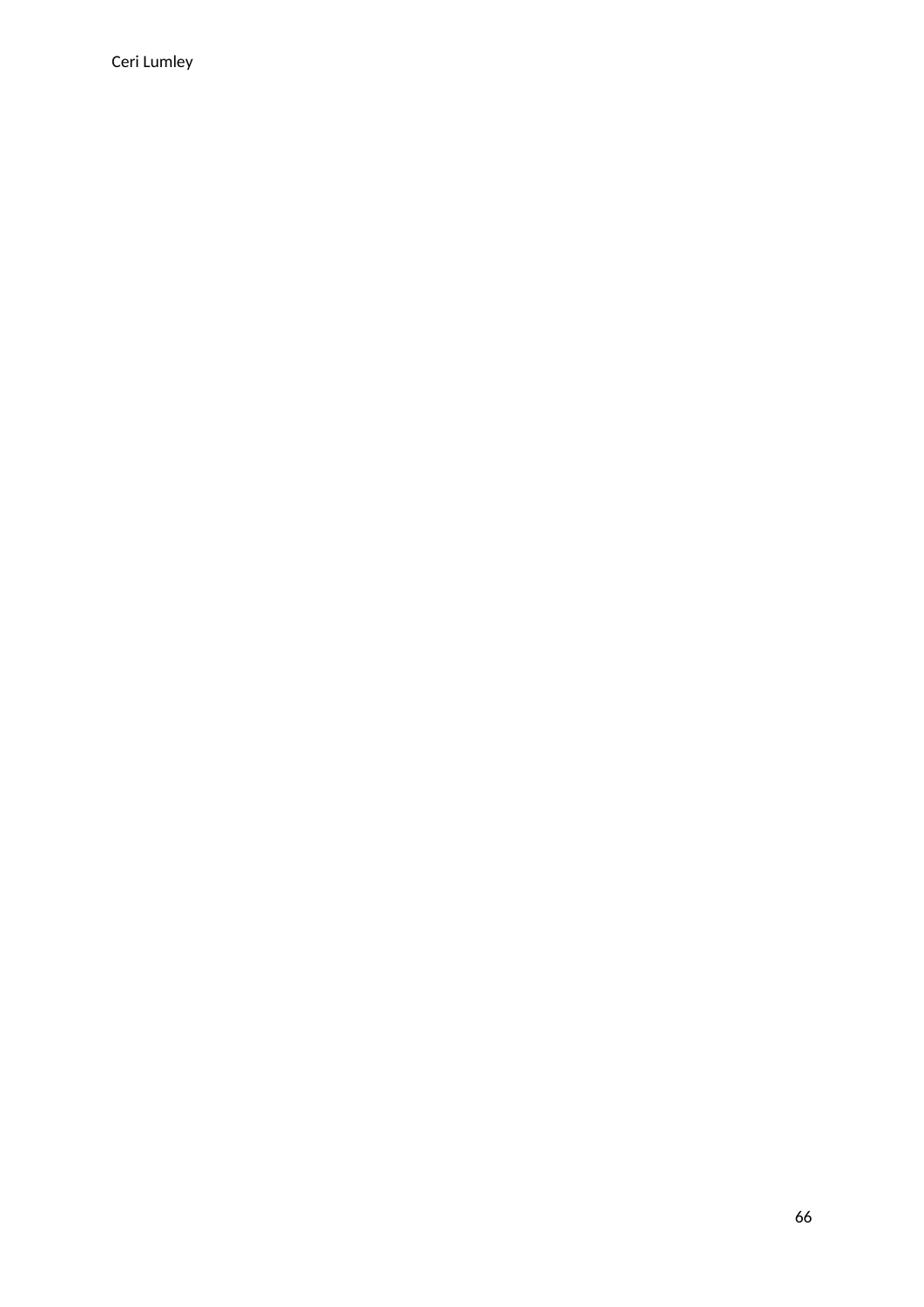## **Chapter 5 - Conclusion**

Despite the limitations of this small sample group it is clear that the way in which records are perceived has changed dramatically with the developments in digital technologies over the last fifteen years. Coupled with the impact of new information access legislation, records management, or more accurately records and information management, has evolved to adopt and absorb information and data concerns whilst keeping one eye on the institutional memory and the corporate record of the institution. The findings of this study show that records management remains a long-term investment. The ever changing, yet often reliably devolved, organisational structure of HEIs means that often there is no 'one size fits all' approach to records and information management. The need for tweaking and adapting guidance and implementation is evident in relation to record types, individual systems and in the differences in approach between paper and digital records.

The importance of Jisc and the guidance they produce is still evident. Difficulties in the application of the current Jisc tools, particularly the retention schedule, should not overshadow the understanding within the sector that these resources provide an important baseline from which institutions can develop and improve. A review of the Jisc guidance would be much welcomed by the sector and the differences in practical approaches, in big-bucket and granular retention, should be considered in the review process. The review would need to ensure any future iteration of the schedule reflects the needs of not only those developing further guidance for their organisation, but the staff across the departments and areas who will be implementing these practices day-to-day.

67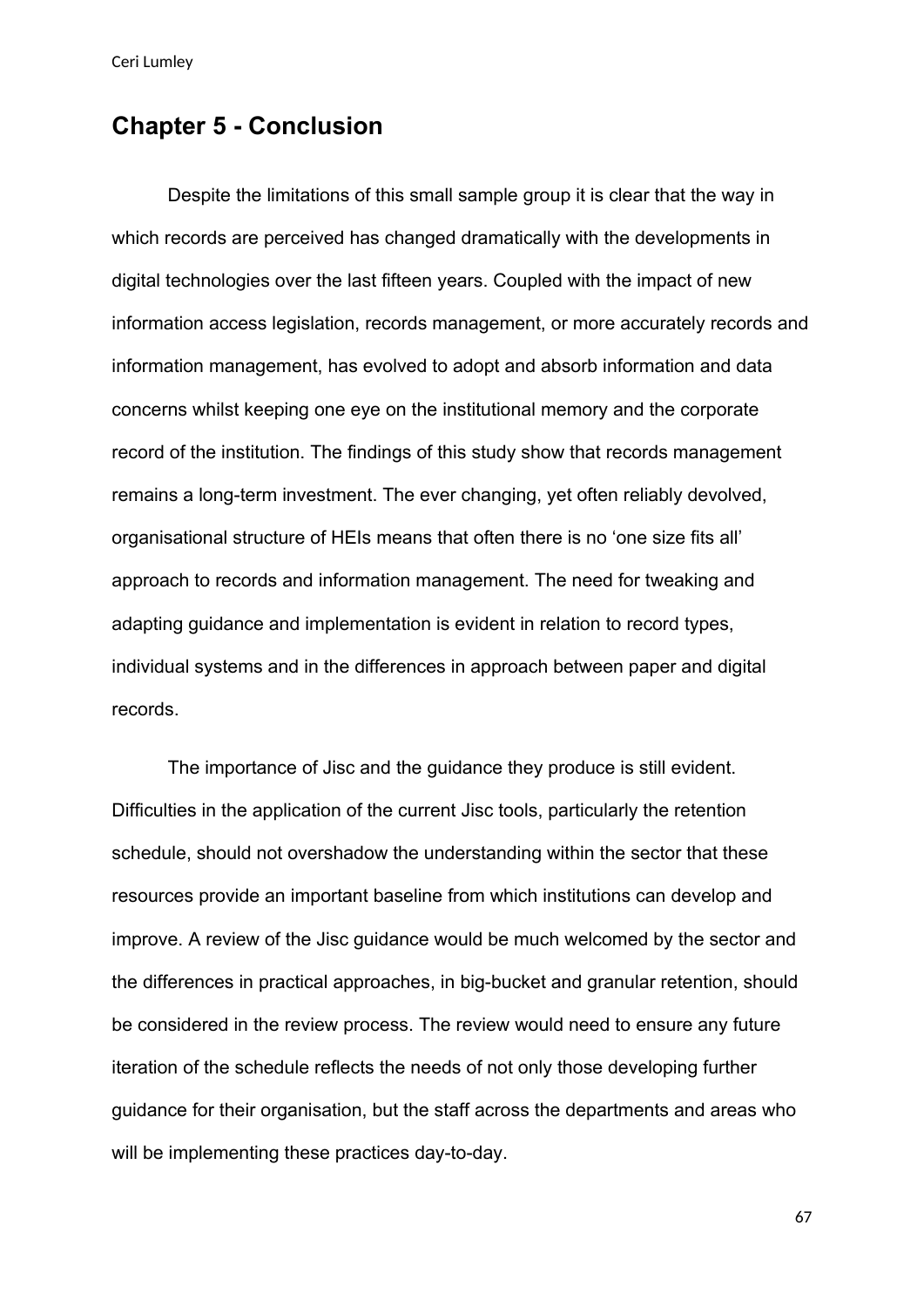By considering records management holistically within the HE sector this study has highlighted key areas for further research. The first area is around the impact that digital work has had on recordkeeping practices. The second is around highlighting the opinions of those carrying out the practical recordkeeping activities, particularly around records which have no statutory instrument. This study has focused on the individual or team undertaking the records management function which has given an idea of the overall responsibility held within the organisation. Understanding how records and information management is viewed and valued across the organisation, in academic and non-academic functions, might provide insight into areas for improvement in overall strategy. As with technology it would be of use to update the situation on the GDPR once the initial period of adjustment is over. In a similar way to studies conducted by Shepherd et al and Shepherd and Ennion in the wider public-sector, it would be useful to know whether or not the desired benefits hoped for in RM were delivered as a result of work around the GDPR.[281](#page-67-0) Finally, Bott and Edwards' survey of 1978 provided valuable and comprehensive data about the situation in relation to records management nationwide. Widening the questions asked in this research in a UK wide survey would establish how far reaching the views expressed by these four participants is.

There was still an overall feeling of optimism from the participants of this study at the prospects both the GDPR and technology can bring. Procter may have had hopes for uniformity in records management across HE, but this may not be achievable in our current legislative and digital landscape.<sup>[282](#page-67-1)</sup> However, the solid

<span id="page-67-0"></span><sup>&</sup>lt;sup>281</sup> Shepherd, Stevenson, and Flinn, "Records Management in English Local Government: The Effect of Freedom of Information," 2011; Elizabeth Shepherd and Elizabeth Ennion, "How Has the Implementation of the UK Freedom of Information Act 2000 Affected Archives and Records Management Services?," *Records Management Journal* 17, no. 1 (2007): 32–51, doi:10.1108/09565690710730688.

<span id="page-67-1"></span><sup>&</sup>lt;sup>282</sup> Procter, "One Size Does Not Fit All: Developing Records Management in Higher Education," 53.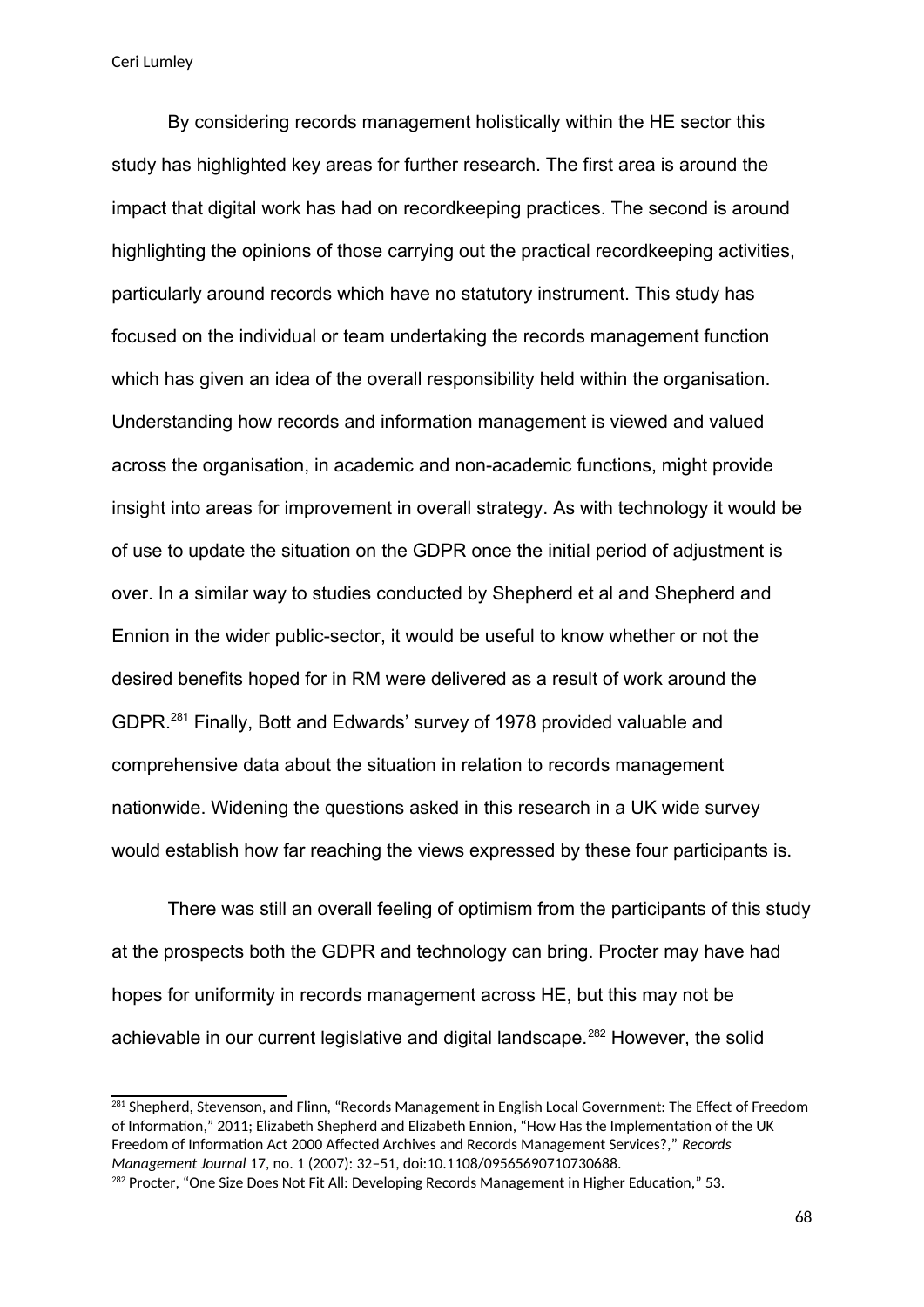baseline of Jisc, coupled with professional links between institutions, means a standardised and strong foundation can still be established from which there is only room for improvement.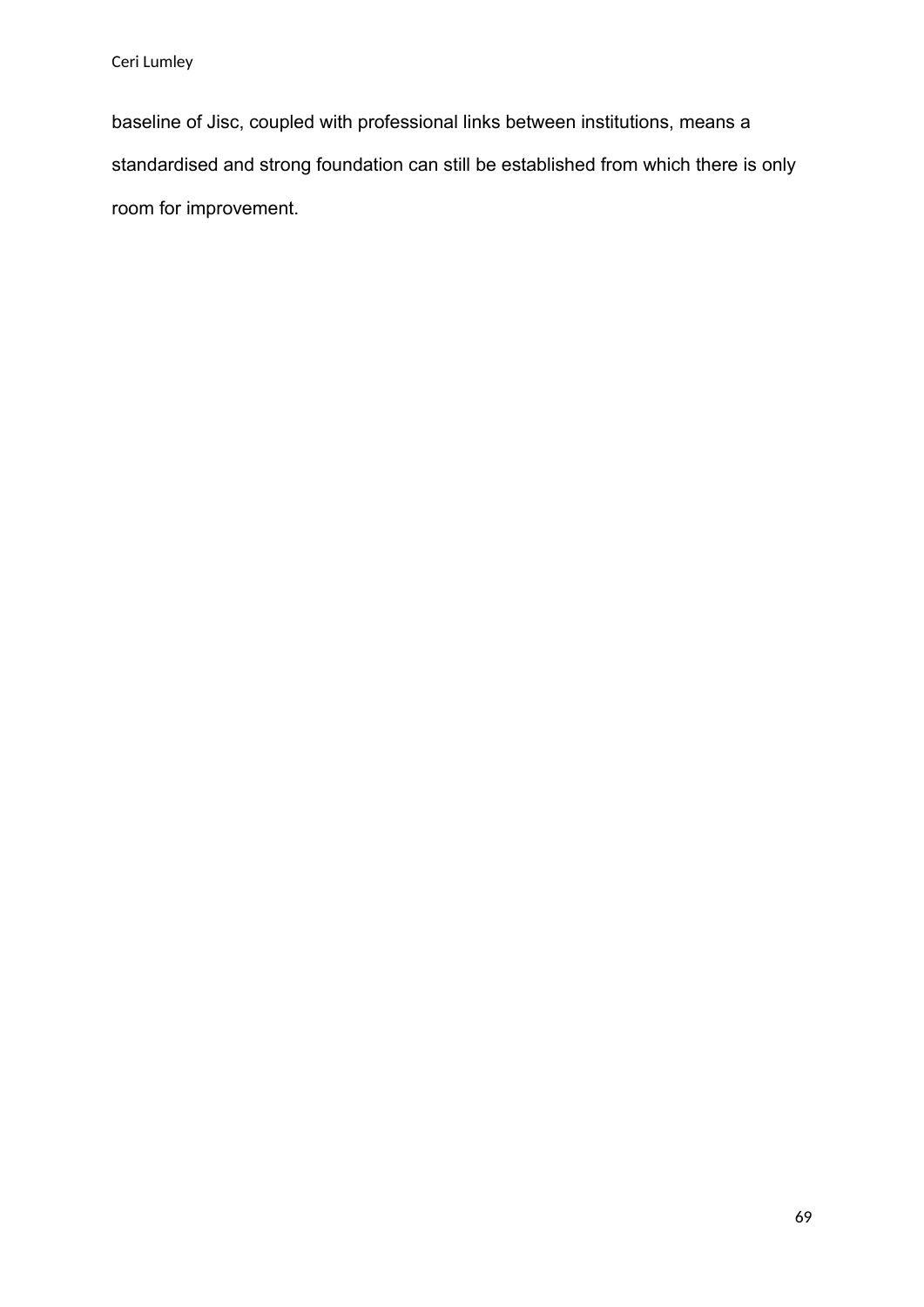# **Bibliography**

Asogwa Brendan, Eze. "The Readiness of Universities in Managing Electronic Records: A Study of Three Federal Universities in Nigeria." The Electronic Library 31, no. 6 (2013): 792–807. https://doi.org/10.1108/EL-04-2012-0037.

Atulomah, Bola C. "Perceived Records Management Practice and Decision Making Among University Administrators in Nigeria." Library Philosophy and Practice, 2011.

Bailey, Steve. "Measuring the Impact of Records Management: Data and Discussion from the UK Higher Education Sector." Records Management Journal 21, no. 1 (2011): 46–68. doi:10.1108/09565691111125107.

Basil Iwhiwhu, Enemute. "Management of Records in Nigerian Universities: Problems and Prospects." The Electronic Library 23, no. 3 (2005): 345–55. https://doi.org/10.1108/02640470510603741

Bedford, Diane, and Jeff Morelli. "Introducing Information Management into the Workplace: A Case Study in the Implementation of Business Classification File Plans from the Sector Skills Development Agency." Records Management Journal 16, no. 3 (2006): 169–75. https://doi.org/10.1108/09565690610713228.

Bell, Helen. "A Review of EDRMS Resources in the UK and Europe." Records Management Journal 15, no. 3 (2005): 168. doi:10.1108/rmj.2005.28115cae.002.

Benaquisto, Lucia. "Open Coding." The SAGE Encyclopedia of Qualitative Research Methods, 2012. doi:10.4135/9781412963909.

Booth, Garry, Graeme Fowler, and Carys Thomas. "E-Mail Archiving for Records Management." In EUNIS 2007, 2007. https://dspace.lboro.ac.uk/dspace-jspui/bitstream/2134/3091/1/eunis2007-110.pdf.

Bott, Michael., and J. A. Edwards. Records Management in British Universities : A Survey with Some Suggestions. The Library, University of Reading, 1978.

Bowker, Lynne, and César Villamizar. "Embedding a Records Manager as a Strategy for Helping to Positively Influence an Organization's Records Management Culture." Records Management Journal 27, no. 1 (2017): 57–68. doi:10.1108/RMJ-02-2016- 0005.

Broady-Preston, Judith. "The Information Professional of the Future: Polymath or Dinosaur?" Library Management 31, no. 1/2 (2010): 66–78. doi:10.1108/01435121011013412.

Brunel University. "Records Management Policy." Accessed September 3, 2018. http://www.brunel.ac.uk/about/documents/pdf/records-management-policy.pdf.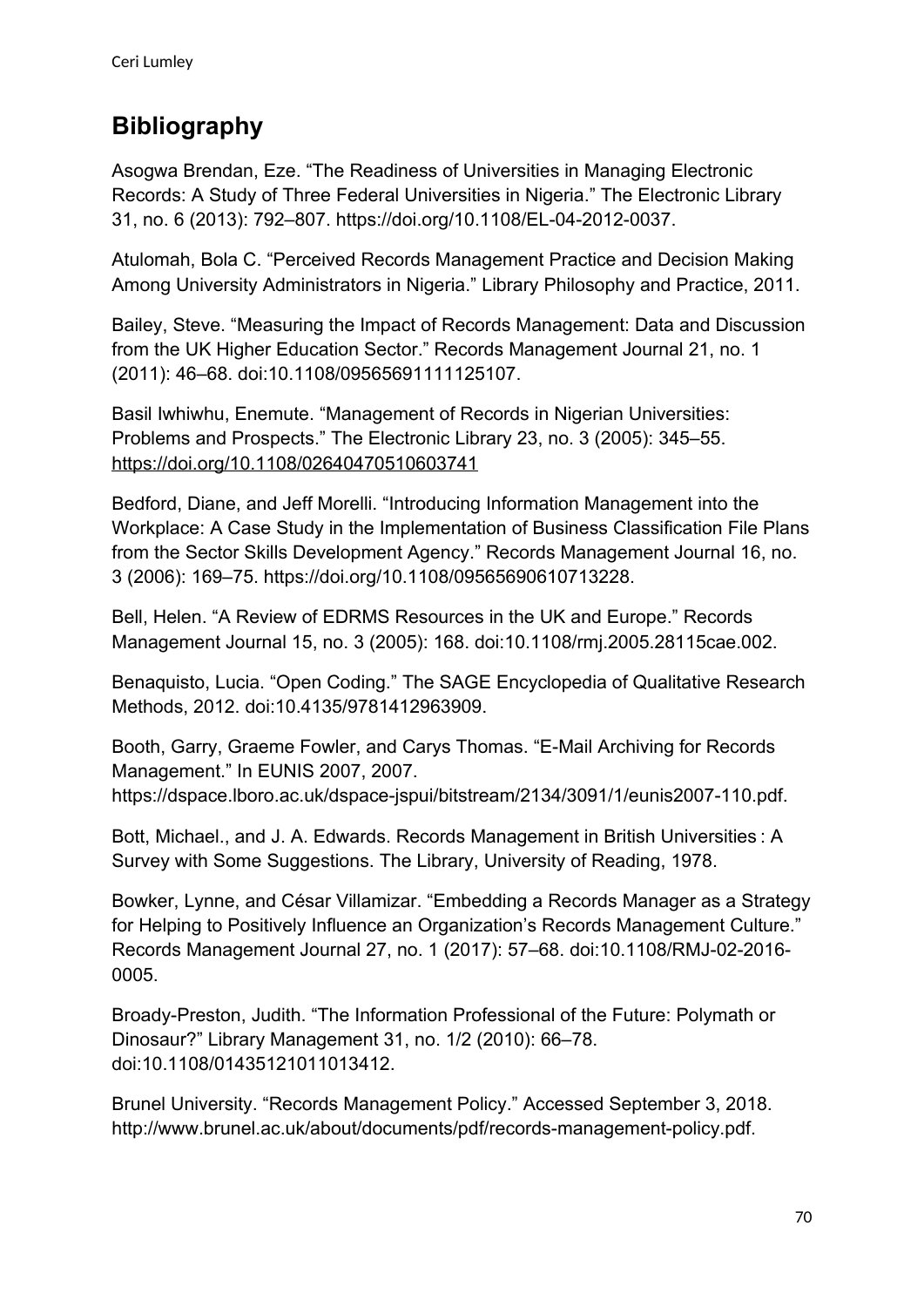Childs, Sue, Julie Mcleod, Elizabeth Lomas, and Glenda Cook. "Opening Research Data: Issues and Opportunities." Records Management Journal 24, no. 2 (2014): 142–62. https://doi.org/10.1108/RMJ-01-2014-0005.

Collins, Sian. "Records Management Policy," 2015. http://www.cardiff.ac.uk/\_\_data/assets/pdf\_file/0006/382551/RecordsManagementPo licyV2\_0Final.pdf.

Digital Preservation Coalition. "Email Preservation: How Hard Can It Be?," 2017. http://www.dpconline.org/events/past-events/email-preservation-2017.

DLM Forum Foundation. "MoReq2010: Modular Requirements for Records Systems" 1 (2010): 525. doi:10.2792/2045.

Edward, Sheila, and Julie McLeod. "Is the Freedom of Information Act Driving Records Management in Further Education Colleges?" Records Management Journal 14, no. 1 (April 2004): 40–50. doi:10.1108/09565690410528938.

Elkin, Judith. "Assessing Research in the United Kingdom: The Research Assessment Exercise 2001." Records Management Journal 9, no. 3 (1999): 207–13. http://dx.doi.org/10.1108/EUM0000000007251%5Cr.

espida Team. "Final Report for the Project Effective Strategic Model for the Preservation and Disposal of Institutional Digital Assets (Espida)," 2007. http://webarchive.nationalarchives.gov.uk/20140702145031/http://www.jisc.ac.uk/ whatwedo/programmes/preservation/assetmanagement/espida.aspx.

Fiebelkorn, Guillermo Eduardo. "Why Does It Take So Long? Implementing Electronic Records Programs at Universities," 2012.

Gallicano, Tiffany. "An Example of How to Perform Open Coding, Axial Coding and Selective Coding." The PR Post, 2013. https://prpost.wordpress.com/2013/07/22/anexample-of-how-to-perform-open-coding-axial-coding-and-selective-coding/.

General Data Protection Regulation (GDPR). "Art. 30 GDPR – Records of Processing Activities" Accessed August 30, 2018. https://gdpr-info.eu/art-30-gdpr/.

Gibbs, Graham R. Grounded Theory - Line-by-Line Coding. Accessed August 26, 2018. https://www.youtube.com/watch?v=Dfd\_U-24egg.

Gibbs, Graham R. Grounded Theory - Open Coding Part 2. Accessed August 12, 2018. https://www.youtube.com/watch?v=vi5B7Zo0\_OE.

Gregory, Keith. "Implementing an Electronic Records Management System: A Public Sector Case Study." Records Management Journal 15, no. 2 (2005): 80–85. https://doi.org/10.1108/09565690510614229//.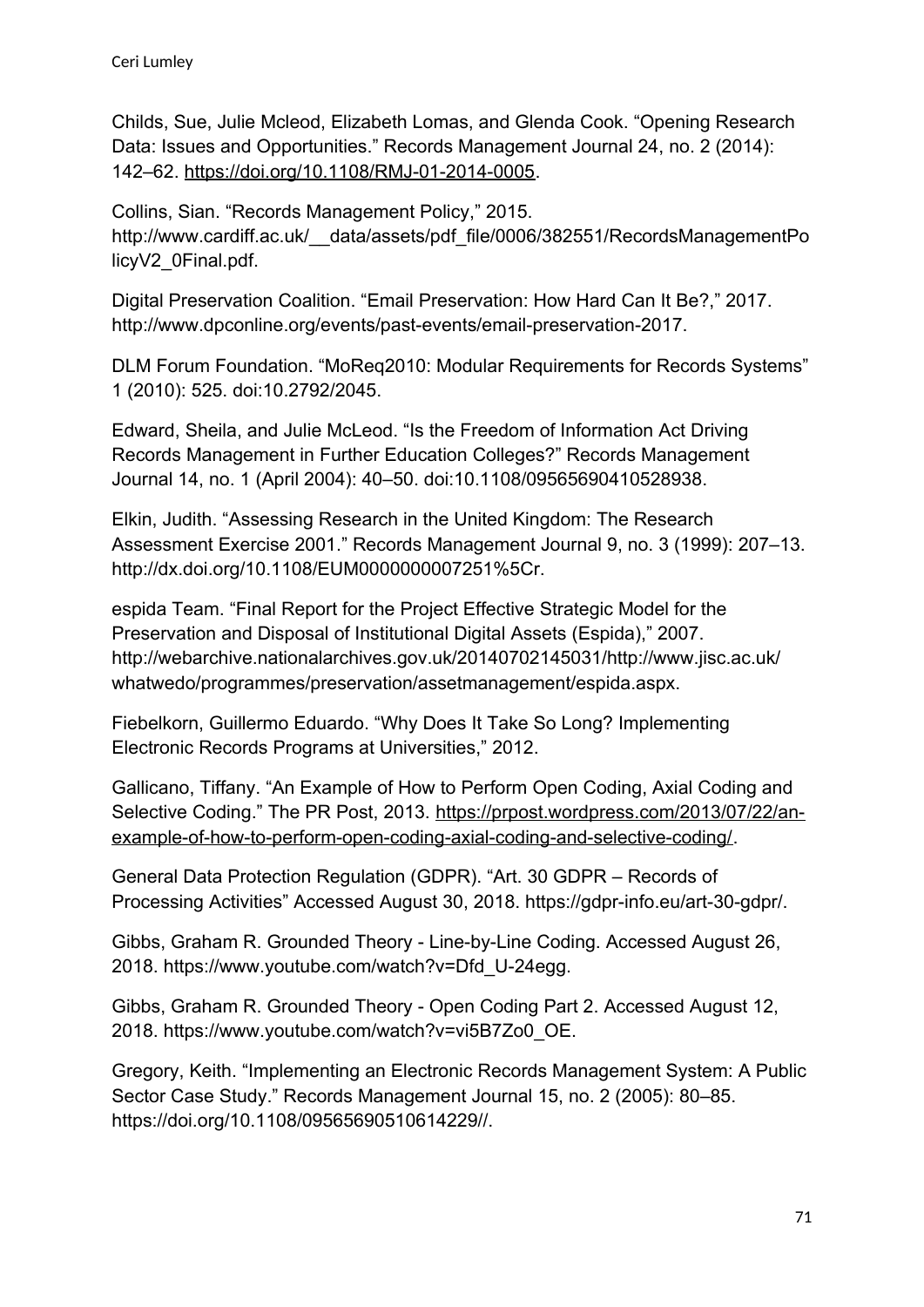Harries, Stephen. Reframing Records Management: Towards Knowledge Governance. Records Management and Knowledge Mobilisation, 2012. doi:10.1016/ B978-1-84334-653-1.50011-1.

HESA. "Staff," 2017. https://www.hesa.ac.uk/data-and-analysis/staff.

HMSO. Data Protection Act c.29. HMSO, London. 1998.

HMSO. Freedom of Information Act, c.36. HMSO, London. 2000.

HMSO. Your Right to Know: The Government's Proposals for a Freedom of Information Act, CM3818. HMSO, London. 1998.

ICO. "Guide to the General Data Protection Regulation (GDPR)." Accessed April 19, 2018. https://ico.org.uk/media/for-organisations/guide-to-the-general-data-protectionregulation-gdpr-1-0.pdf.

Jamil, Raja Ahmed, and Muhammad Saeed Lodhi. "Role of Knowledge Management Practices for Escalating Universities' Performance in Pakistan." Management Science Letters 5 (2015): 945–60. doi:10.5267/j.msl.2015.8.002.

Jisc. "Revision of the Study of the Records Lifecycle." Accessed August 26, 2018. http://webarchive.nationalarchives.gov.uk/20140702153427/http://www.jisc.ac.uk/ whatwedo/programmes/preservation/lifecyclerevision.aspx.

Jisc infoNet. "Guidance Notes for the Records Management Maturity Model," 2009. www.jiscinfonet.ac.uk/records-management/measuring-impact/maturity-model.

Jisc infoNet. "Higher Education Business Classification Scheme and Records Retention Schedules," 2012. http://bcs.jiscinfonet.ac.uk/he/default.asp.

Johnston, Gary P, and David V Bowen. "The Benefits of Electronic Records Management Systems: A General Review of Published and Some Unpublished Cases." Records Management Journal 15, no. 3 (2005): 131–40. doi:10.1108/09565690510632319.

Kings College London. "Records and Information Management Policy," 2016. https:// www.kcl.ac.uk/governancezone/InformationPolicies/Records-and-Information-Management-Policy.aspx.

Külcü, Özgür. "Quality Documentation and Records Management: A Survey of Turkish Universities." Aslib Proceedings 61, no. 5 (2009): 459–73. https://doi.org/10.1108/00012530910989616.

Kulku, Ozgur. "Records Management Practices in Universities : A Comparative Study of Examples in Canada and Turkey." La Revue Canadienne Des Sciences de l'information et de Bibliothéconomie 33, no. 1/2 (2009): 85–107.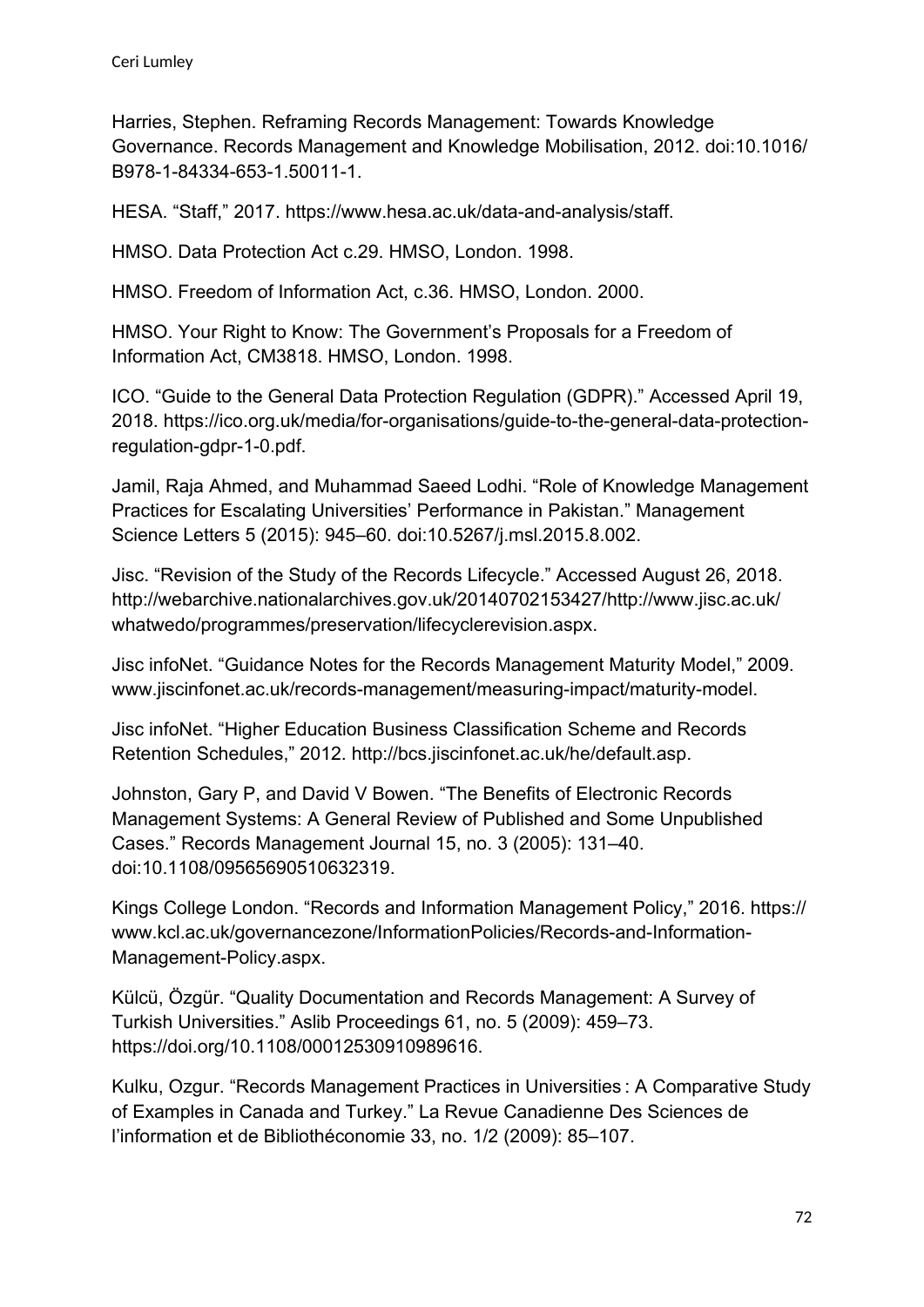Lappin, James. "Solutions to the Email Problem." Thinking Records – James Lappin's Records Management Blog, 2017. https://thinkingrecords.co.uk/.

Lappin, James, and Julie Mcleod. "Investigation into the Use of Microsoft SharePoint in Higher Education Institutions Final Report," 2010. http://www.northumbria.ac.uk/sharepoint\_study.

Lappin, James, and Julie McLeod. "Investigation into the Use of Microsoft SharePoint in Higher Education Institutions: Literature Review." Eduserv, 2009. www.northumbria.ac.uk/sharepoint\_study.

Lauri, Liia, Mati Heidmets, and Sirje Virkus. "The Information Culture of Higher Education Institutions: The Estonian Case." Information Research 21, no. 3 (2016). http://www.informationr.net/ir/21-3/paper722.html#.Wc1JUciGPIU.

Loadman, Jane. "Does the Position of Records Management within the Organisation Influence the Records Management Provision?" Records Management Journal 11, no. 1 (2001): 45–63. www.emeraldinsight.com.

Logan, Andy. "The Economic Impact of Universities in 2014-15 Report for Universities Uk." Oxford Economics, 2017. https://www.universitiesuk.ac.uk/policyand-analysis/reports/Documents/2017/the-economic-impact-of-universities.pdf.

Lord Chancellor. "Lord Chancellor's Code of Practice on the Management of Records Issued under Section 46 of the Freedom of Information Act 2000," 2009. http://www.nationalarchives.gov.uk/documents/information-management/foi-section-46-code-of-practice.pdf.

LSE. "Information Asset and Records Management Policy." Accessed September 3, 2018. https://info.lse.ac.uk/staff/services/Policies-and-procedures/Assets/ Documents/recManPol.pdf.

Magno-Tan, Mary Jane, Allan V. Crisostomo, Bill Villaflor, and James C. Faller. "Cloud-Based College Management Information System for Universities." International Journal of Information and Education Technology 4, no. 6 (2014): 508– 12.

Mcleod, Julie. "On Being Part of the Solution, Not the Problem." Records Management Journal 22, no. 3 (2012): 186–97. doi:10.1108/09565691211283147.

McLeod, Julie. "On Being Part of the Solution, Not the Problem: Taking a Proportionate Approach to Managing Records." Records Management Journal 22, no. 3 (2012): 186–97. doi:10.1108/09565691211283147.

McLeod, Julie. "Thoughts on the Opportunities for Records Professionals of the Open Access, Open Data Agenda." Records Management Journal 22, no. 2 (2012): 92–97. https://doi.org/10.1108/09565691211268711.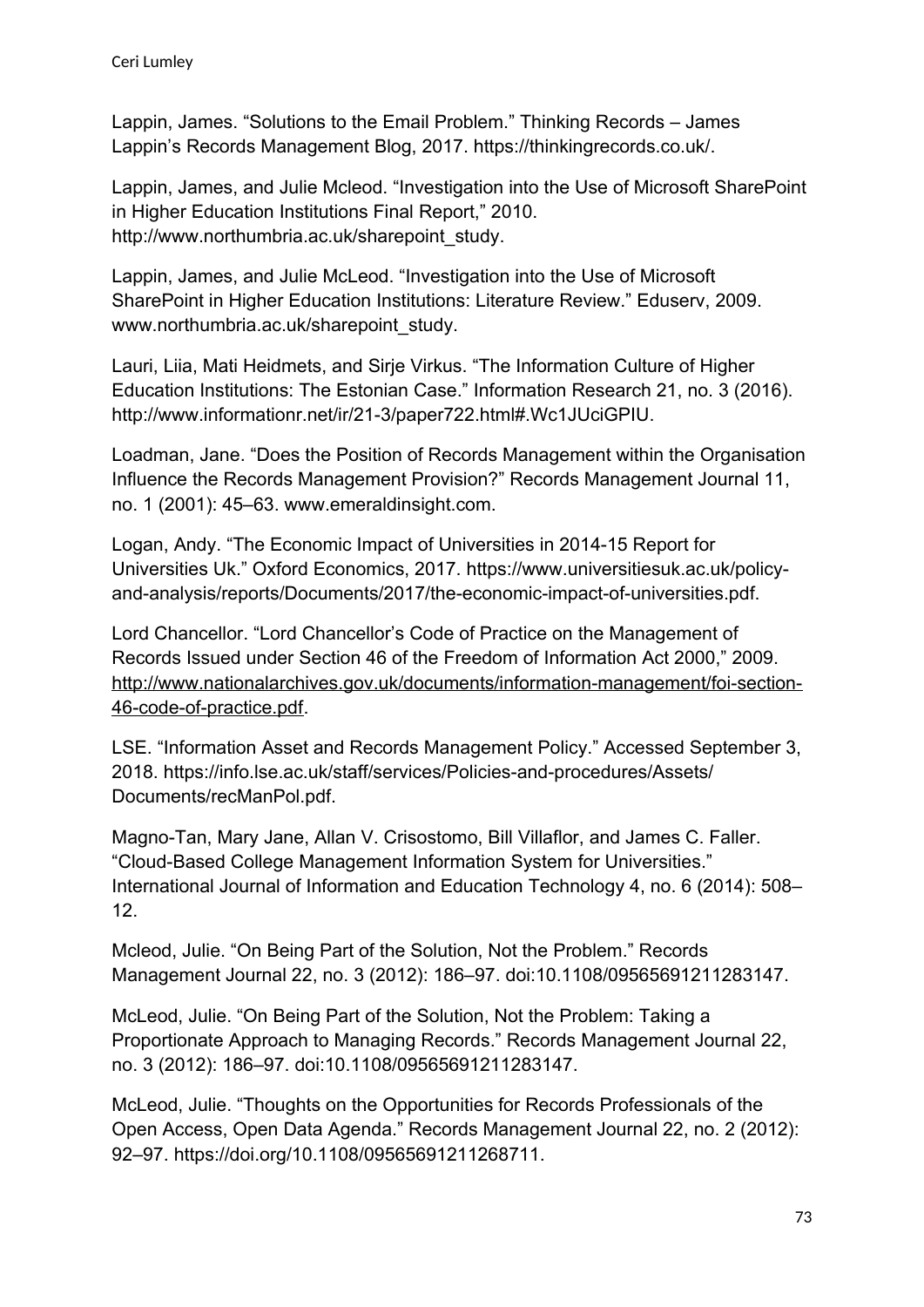McLeod, Julie, Sue Childs, and Susan Heaford. "Records Management Capacity and Compliance Toolkits: A Critical Assessment." Records Management Journal 17, no. 1 (2007): 216–32. doi:10.1108/09565690710833116.

Methven, Patricia. "Study of Records Lifecycle Foreword 2." Jisc, 2002. https://www.webarchive.org.uk/wayback/archive/20130607124124/http:// www.jisc.ac.uk/publications/generalpublications/2002/recordssrlstructure/ fwd2kingscoll.aspx.

Miah, Shah Jahan, and Ahmad Zam Hariro Samsudin. "EDRMS for Academic Records Management: A Design Study in a Malaysian University." Education Information Technology2 22 (2017): 1895–1910. doi:10.1007/s10639-016-9525-6.

Mnjama, Nathan. "Managing University Records." ESARBICA Journal - Journal of the Eastern and Souther Africa Regional Branch of the International Council on Archives, n.d., 32–41.

National Archives and Records Administration. "Flexible Scheduling," 2004. https://www.archives.gov/records-mgmt/initiatives/flexible-scheduling.html.

Ngoepe, Mpho. "Records Management Models in the Public Sector in South Africa." Information Development 32, no. 3 (2016): 338–53. doi:10.1177/0266666914550492.

NSW State Archives and Records. "DIRKS Methodology and Manual." Accessed August 5, 2018.

https://www.records.nsw.gov.au/recordkeeping/advice/dirks/methodology.

Oliver, Gillian. "Information Culture: Exploration of Differing Values and Attitudes to Information in Organisations." Journal of Documentation 64, no. 3 (2008): 363–85. doi:10.1108/09565691311325004.

Oliver, Gillian. Organisational Culture for Information Managers. Oxford : Chandos Publishing, 2011.

Oliver, Gillian, and Fiorella Foscarini. Records Management and Information Culture : Tackling the People Problem. London: London : Facet Publishing, 2014.

Pickard, Alison Jane. Research Methods in Information. London : Facet, 2007.

Popoola, Sunday O. "Organizational Commitment of Records Management Personnel in Nigerian Private Universities." Records Management Journal 19, no. 3 (2009): 204–17.

http://www.emeraldinsight.com.libproxy.ucl.ac.uk/doi/pdfplus/10.1108/095656909109 99193.

Procter, Margaret. "On the Crest of a Wave or Swimming Against the Tide? Professional Education in an Information-Conscious Society." Journal of the Society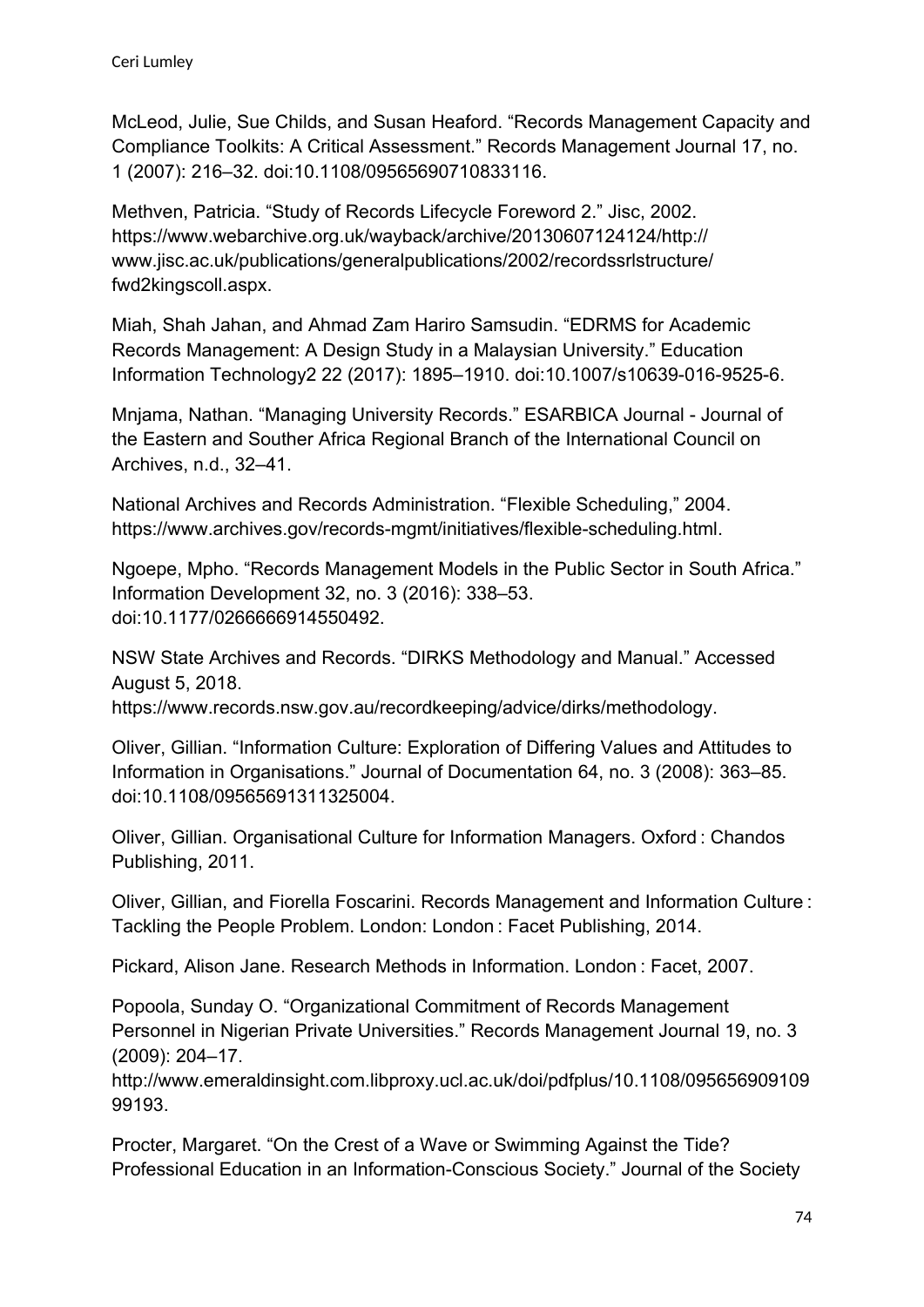of Archivists 26, no. 1 (2007): 55–73. doi:10.1080/00039810500047433org/10.1080/00039810500047433.

Procter, Margaret. "One Size Does Not Fit All: Developing Records Management in Higher Education." Records Management Journal 12, no. 2 (2002): 48–54. https://doi.org/10.1108/0956569021044291760.

Prom, Christopher J. "Preserving Email." Technology Watch Reports, no. December (2011): 57. doi:http://dx.doi.org/10.7207/twr11-01.

Screene, Lorraine. "How Prepared Are Public Bodies for the Implementation of the UK Freedom of Information Act, in January 2005?" Records Management Journal 15, no. 1 (2005): 34–42. doi:10.1108/09565690510585411.

Shepherd, Elizabeth. Archives and Archivists in 20th Century England. Farnham : Ashgate, 2009.

Shepherd, Elizabeth, and Elizabeth Ennion. "How Has the Implementation of the UK Freedom of Information Act 2000 Affected Archives and Records Management Services?" Records Management Journal 17, no. 1 (2007): 32–51. doi:10.1108/09565690710730688.

Shepherd, Elizabeth, Alice Stevenson, and Andrew Flinn. "Records Management in English Local Government: The Effect of Freedom of Information." Records Management Journal 21, no. 2 (2011): 122–34. doi:10.1108/09565691111152053.

Sigauke, Delight T, Cathrine T Nengomasha, and Samuel Chabikwa. "Management of Email as Electronic Records in State Universities in Zimbabwe: Findings and Implications for the National Archives of Zimbabwe." ESARBICA Journal - Journal of the Eastern and Souther Africa Regional Branch of the International Council on Archives 35 (2016): 14–29.

https://search-proquest-com.libproxy.ucl.ac.uk/docview/1878316051?rfr\_id=info %3Axri%2Fsid%3Aprimo.

Skemer, Don C, and Geoffrey P Williams. "Managing the Records of Higher Education: The State of Records Management in American Colleges and Universities." Source: The American Archivist American Archivist 53, no. 53 (1990): 532–47. http://www.jstor.org/stable/40293495.

Sundqvist, Anneli, and Proscovia Svärd. "Information Culture and Records Management: A Suitable Match? Conceptualizations of Information Culture and Their Application on Records Management." International Journal of Information Management 36, no. 1 (2016): 9–15. doi:10.1016/j.ijinfomgt.2015.08.004.

Sutcliffe, Paul. "Building the Corporate Memory in the E-Environment." Records Management Journal 13, no. 2 (2003): 51–53. doi:10.1108/09565690310485261.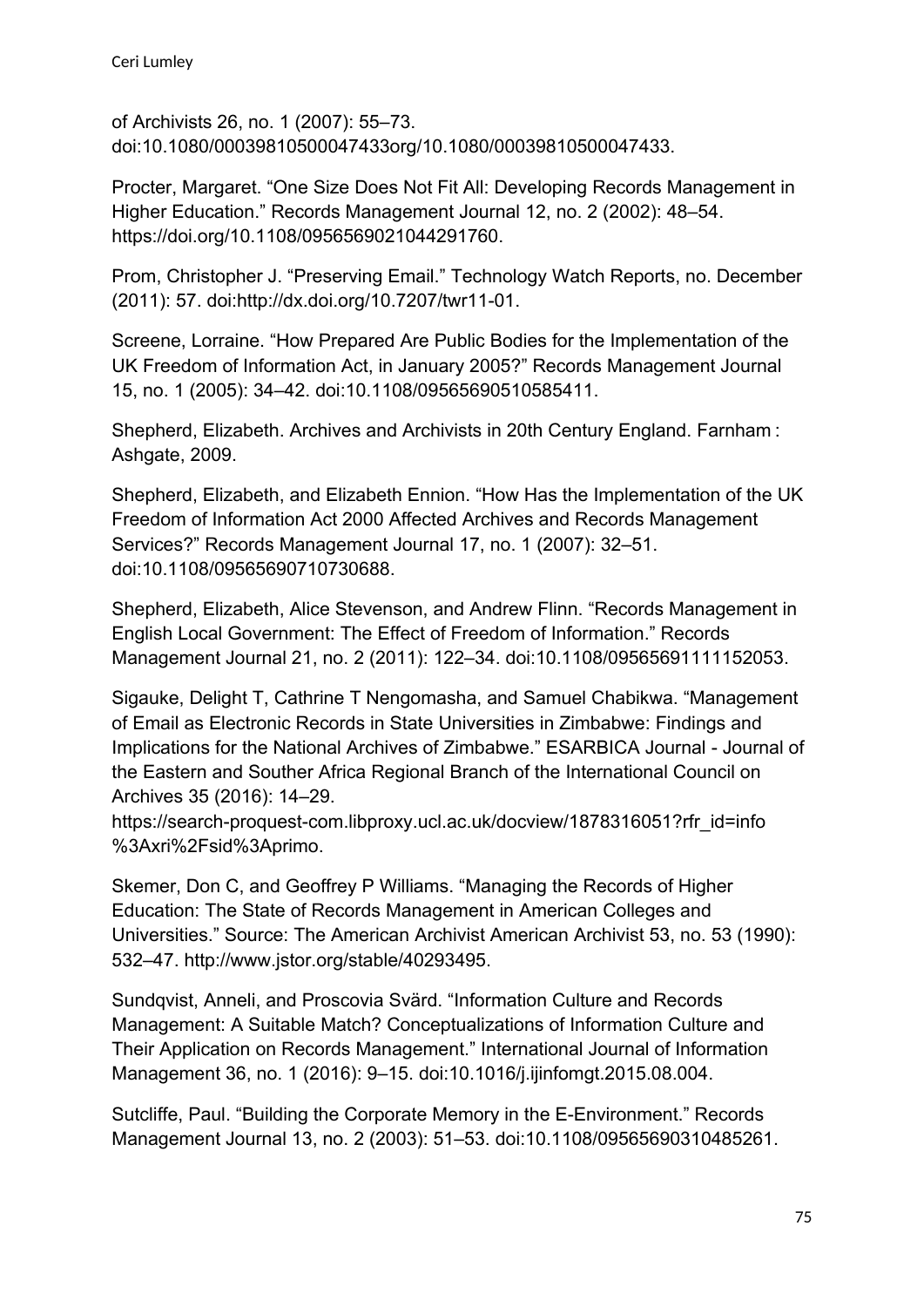The National Archives. "Proposed National Records and Archives Legislation: Proposals to Change the Current Legislative Provision for Records Management and Archives," 2003. www.nationalarchives.gov.uk.

Tombs, Kenneth. "Knowledge Management Is Dead: Long Live Records Management." Records Management Journal 14, no. 2 (2004): 90–93. doi:10.1108/09565690410546145.

Williams, Caroline. "The Research Imperative and the Responsible Recordkeeping Professional." Records Management Journal 17, no. 3 (2007): 150–56. https://doi.org/10.1108/09565690710833053.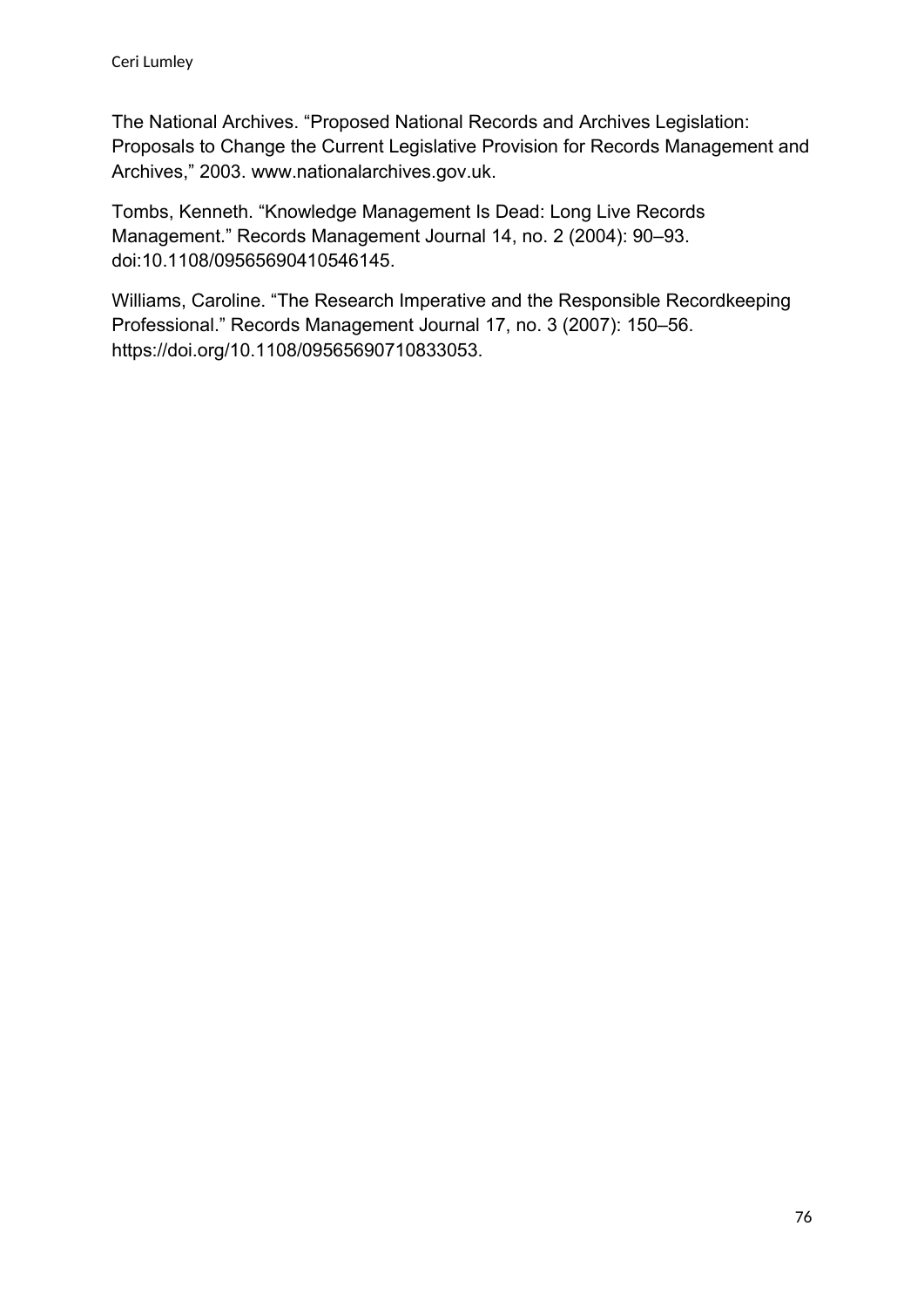# **Appendices**

### **Appendix A - List of search terms used for the literature review**

"Information manager" "Higher Education" "records management" "public sector" "records management" UK "records manager" "Higher Education" "records manager" "public sector" "records manager" universit\* "records" "Higher Education" "records" "public sector" "records" "universit\*" "Information Governance" "Higher Education" Information management in Higher Education Information management universities Joint information systems committee JISC Records management in universities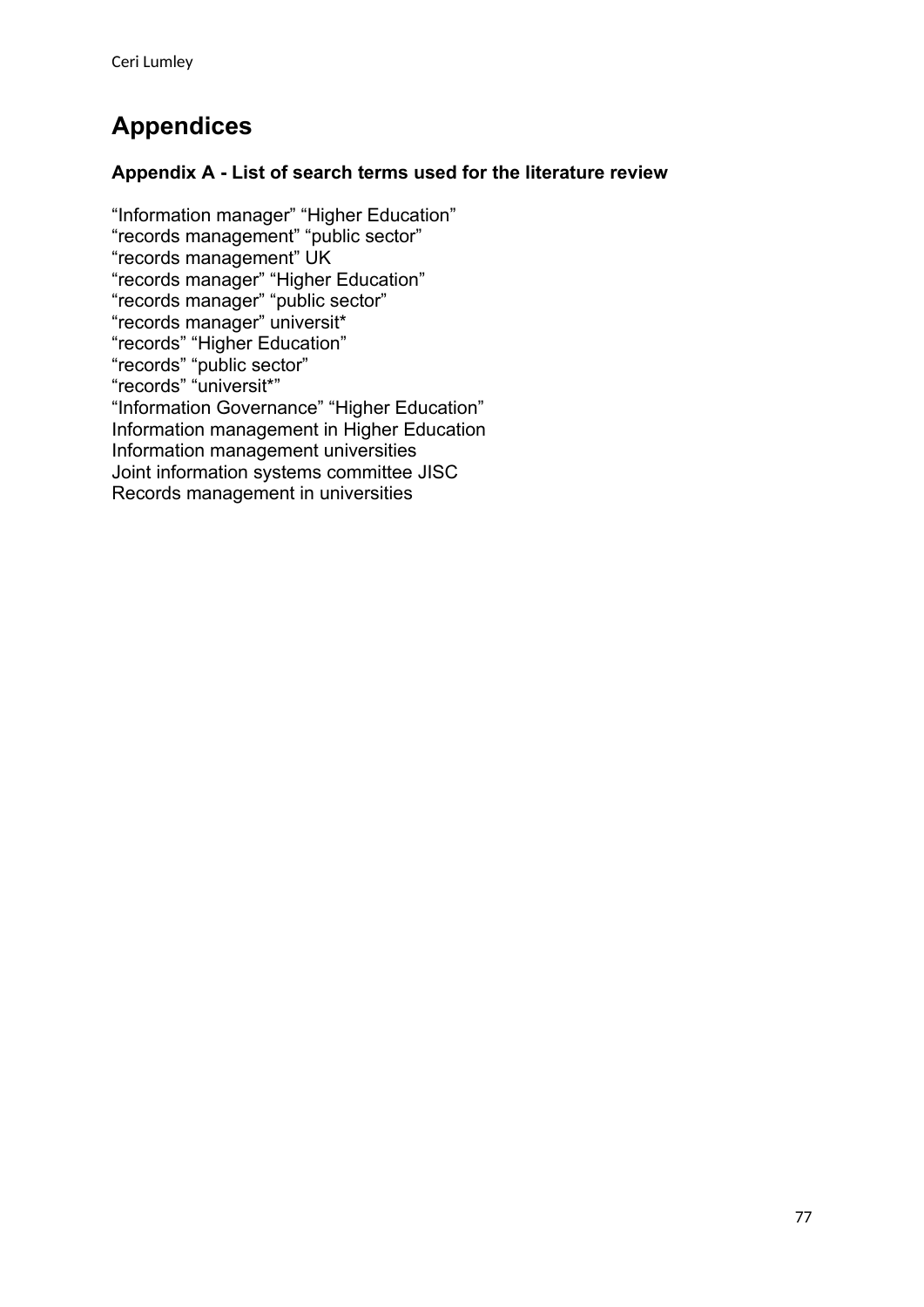## **Appendix B – Full list of interview questions**

| AIMS AND OBJECTIVES (Use as basic questions if time is limited)         |  |
|-------------------------------------------------------------------------|--|
| Overall aim - To explore the delivery of records management in a higher |  |
| education academic context                                              |  |
| How does the records                                                    |  |
| management role work in                                                 |  |
| practice? Who is doing the role                                         |  |
| of RM? What tools are used                                              |  |
| and why?                                                                |  |
| What are the key drivers                                                |  |
| behind records management in                                            |  |
| a HE environment?                                                       |  |
| How should RM in HE                                                     |  |
| institutions be looking to                                              |  |
| develop and adapt                                                       |  |

| <b>Question 1</b>                                                                                                                                                       | <b>Notes</b> | <b>Complete</b><br>? |
|-------------------------------------------------------------------------------------------------------------------------------------------------------------------------|--------------|----------------------|
| Who is doing the role (continued<br>from consent form)                                                                                                                  |              |                      |
| How is RM carried out in your<br>organisation?                                                                                                                          |              |                      |
| <b>Pointer questions</b>                                                                                                                                                |              |                      |
| 1.1 How is RM carried out day-to-<br>day?                                                                                                                               |              |                      |
| 1.2 How much does formal policy<br>and guidance help those<br>responsible for RM day-to-day RM<br>function? / How well do you feel<br>your current guidance is working? |              |                      |
| 1.3 (If no network of<br>staff/champions) Is the<br>responsibility for RM devolved<br>across the organisation?                                                          |              |                      |
| 1.4 (If there are records<br>champions) What are the main<br>issues highlighted by the record<br>champions within their<br>departments/directorates?                    |              |                      |
| 1.5 Is there a working<br>group/steering group/committee<br>around records management -<br>who is this made up of/How was it                                            |              |                      |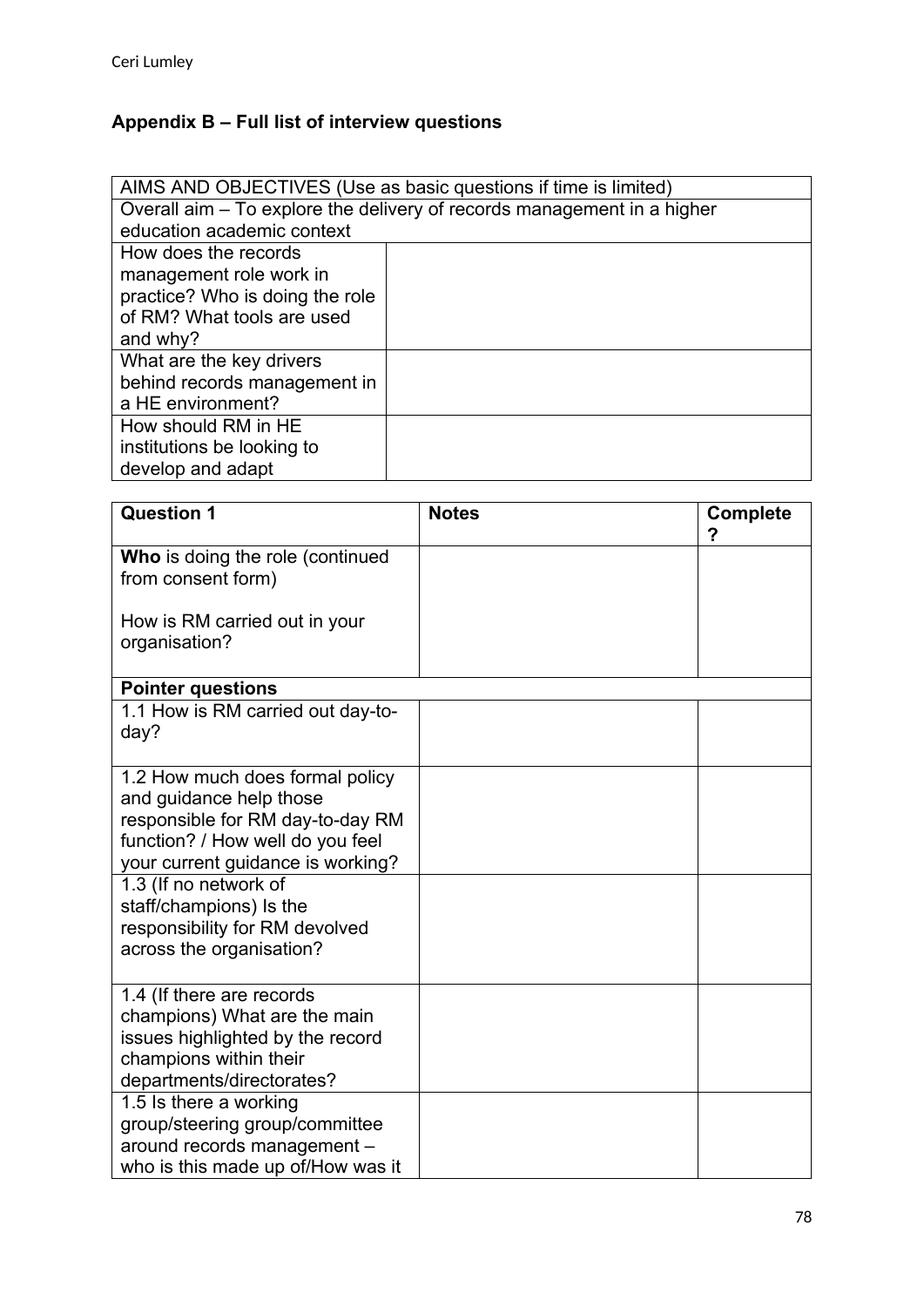| formed?                                                              |                          |                 |
|----------------------------------------------------------------------|--------------------------|-----------------|
| <b>Question 2</b>                                                    | Notes on response        | <b>Complete</b> |
|                                                                      |                          | ?               |
| Why                                                                  |                          |                 |
| What are the main drivers behind<br>RM in your organisation?         |                          |                 |
|                                                                      |                          |                 |
| <b>Pointer questions</b>                                             |                          |                 |
| 2.1 How are records viewed within                                    |                          |                 |
| your organisation? E.g. evidence,                                    |                          |                 |
| information to inform decision<br>making, audit purposes, research   |                          |                 |
| data                                                                 |                          |                 |
| 2.2 Is there a link between the RM                                   |                          |                 |
| function and the research data                                       |                          |                 |
| management function (if it exists)?                                  |                          |                 |
| Do you think there should be?<br>2.3 Do you feel the RM function is  |                          |                 |
| supported and valued in your                                         |                          |                 |
| organisation, why?                                                   |                          |                 |
| - By staff                                                           |                          |                 |
| - By top-level management                                            |                          |                 |
| 2.4 How much does information<br>access legislation drive records    |                          |                 |
| management in your organisation?                                     |                          |                 |
| - FOI                                                                |                          |                 |
| - DPA/GDPR                                                           |                          |                 |
| - EIR                                                                |                          |                 |
| 2.5 How much does compliance<br>drive records management in your     |                          |                 |
| organisation?                                                        |                          |                 |
| - Financial                                                          |                          |                 |
| - Legal                                                              |                          |                 |
| 2.6 Are there any other drivers                                      |                          |                 |
| which you have identified as<br>significant within your organisation |                          |                 |
| or within the HE sector?                                             |                          |                 |
|                                                                      |                          |                 |
| <b>Question 3</b>                                                    | <b>Notes on response</b> | <b>Complete</b> |
|                                                                      |                          | ?               |
| How does RM work in practice?                                        |                          |                 |
| (Continued from the tools and                                        |                          |                 |
| standards section)                                                   |                          |                 |
|                                                                      |                          |                 |
| <b>Pointer questions</b>                                             |                          |                 |
| 3.1 How valuable are the available                                   |                          |                 |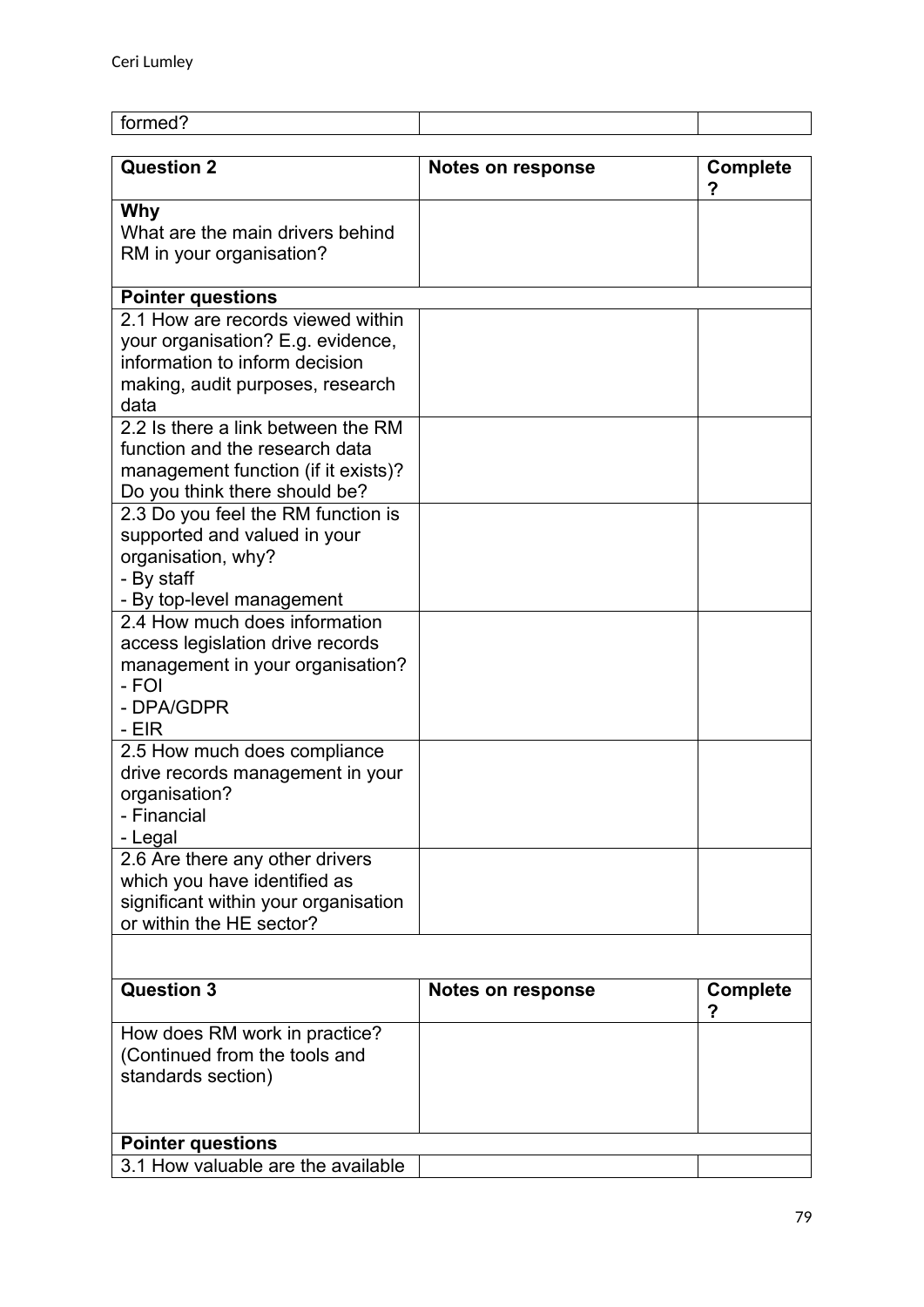| tools you use (outlined on your<br>consent form) to carrying out<br>records management in your<br>organisation/Are the available tools<br>adequate for carrying out records<br>management? |  |
|--------------------------------------------------------------------------------------------------------------------------------------------------------------------------------------------|--|
| 3.2 Do you find JISC a helpful<br>support? Could it do more?                                                                                                                               |  |
| 3.3 How does your organisation<br>manage electronic records?<br>Including email, websites and<br>social media, MS Office files etc                                                         |  |
| 3.4 How do you ensure information<br>is appropriately retained, kept and<br>destroyed?                                                                                                     |  |

| <b>Question 4</b>                                                                                                                 | Notes on response | <b>Complete</b><br>? |
|-----------------------------------------------------------------------------------------------------------------------------------|-------------------|----------------------|
| How should RM in HE institutions<br>be looking to develop and adapt<br>in the future?                                             |                   |                      |
| <b>Pointer questions</b>                                                                                                          |                   |                      |
| 4.1 What one change within your<br>organisation would provide the<br>biggest positive impact on the RM<br>service?                |                   |                      |
| 4.2 What will be the main<br>opportunities or challenges for<br>records management in your<br>organisation in the future?         |                   |                      |
| 4.3 What do you see will be the<br>main opportunities for records<br>management in the HE sector<br>more generally in the future? |                   |                      |
| <b>Question 5</b>                                                                                                                 |                   |                      |
| Is there anything further you would<br>like to add?                                                                               |                   |                      |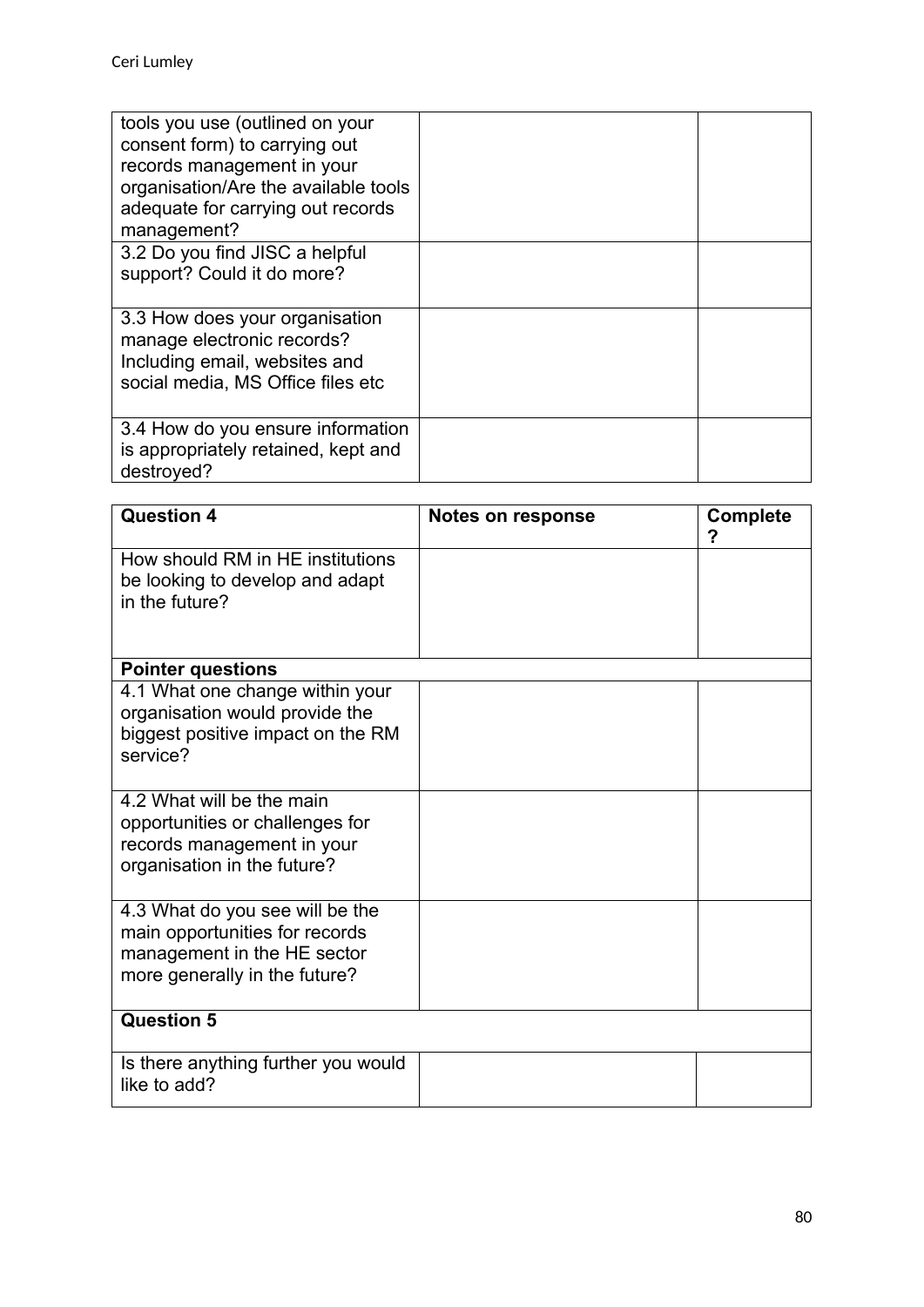### **Appendix C – Example consent form**



## **Does One Size Fit All? Exploring records management in the UK higher education sector.**

## **Consent form and questionnaire**

By signing this consent form, you are agreeing to take part in the above titled InterPARES research project. A separate information sheet is attached which should be read in conjunction with this form.

**Please tick each of the boxes to confirm you have understood the conditions of taking part.** If you have any comments or questions, please get in touch with Ceri Lumley at [ceri.lumley.16@ucl.ac.uk.](mailto:ceri.lumley.16@ucl.ac.uk)

#### **Confirmation of information received**

I have read and understood the information provided in this consent form and the information sheet

I have had an opportunity to ask questions and discuss the research

#### **Agreement to take part in the interview**

I agree to take part in the interview

You may keep and use my personal details to communicate with me about the research

#### **Recording of interview**

I agree to the recording of the interviews. I understand I will be made aware during the interview at which points recordings are happening.

**Use of contributions** 

I agree to the use of my contributions made during this interview being used in publications, presentations and other outputs. All quotations will be anonymized.

#### **Anonymity or acknowledgement (tick one box in this table)**

I would like to be anonymous and referred to by a unique identifying code I would like to be credited by name as having participated in the research where appropriate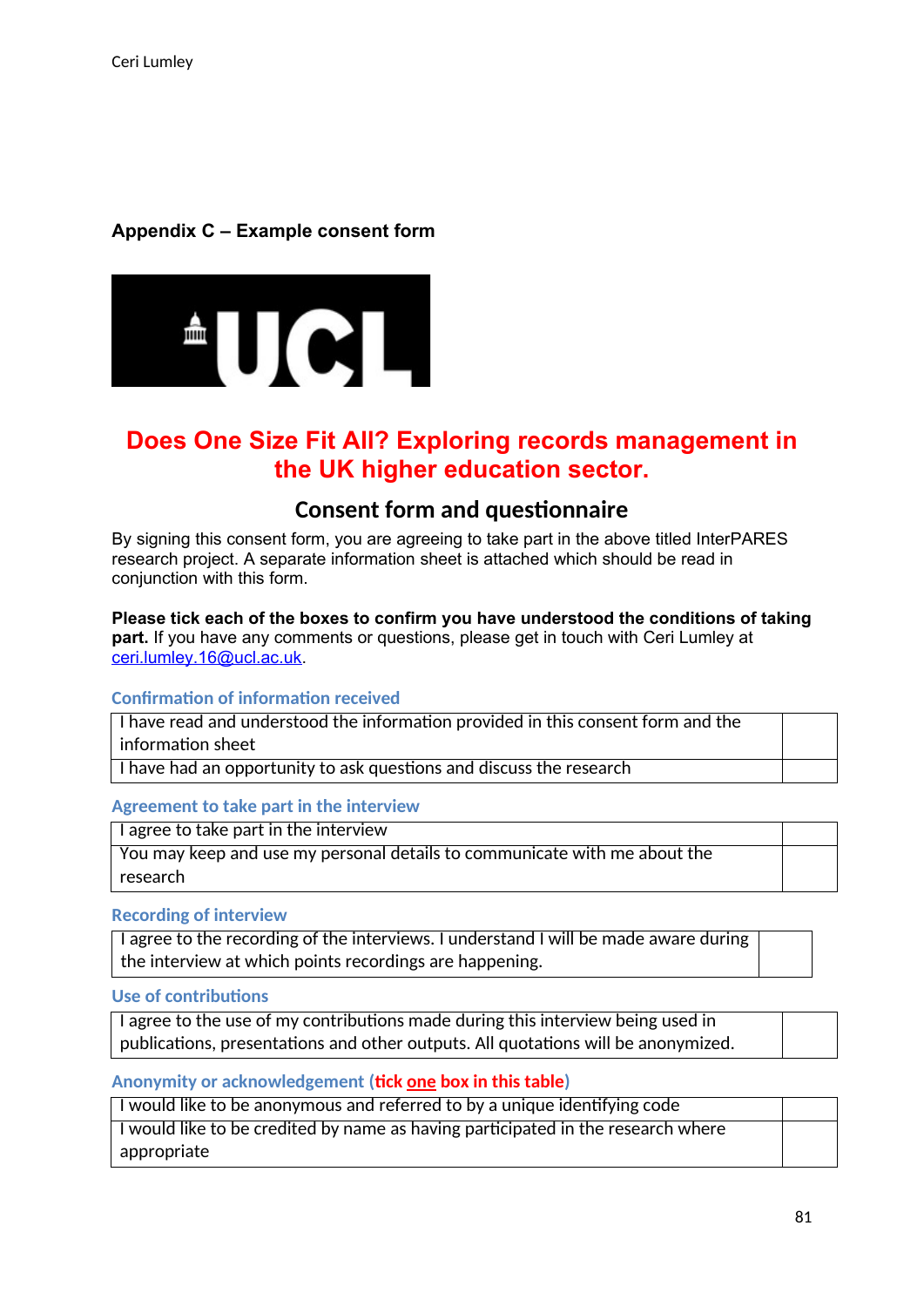### **Contextual information (please print any information you are happy to provide for context)**

Please indicate your profession. This may be used for context around your discussions, so please record this as you would wish it to appear.

Please indicate your job/role title:

Please give a brief overview of what your role entails:

Does your organisation have a dedicated records management post? (Y/N)

If yes to the above, how long has the records management post existed?

Does your organisation have a records management policy? (Y/N)

Does your organisation have a/any retention or disposal schedule? (Y/N)

Please indicate where the records management function sits within your organisation's structure.

Which other directorates/departments are your main partners in facilitating records management?

Is there a network of staff who help facilitate records management within the organisation? e.g. Champions (Y/N)

| Please indicate which of the following areas your role covers (please mark all that apply) |  |
|--------------------------------------------------------------------------------------------|--|
| Records                                                                                    |  |
| Information                                                                                |  |
| Data                                                                                       |  |
| Knowledge                                                                                  |  |
| Compliance                                                                                 |  |
| IT                                                                                         |  |
| Legal                                                                                      |  |
| Other (please specify):                                                                    |  |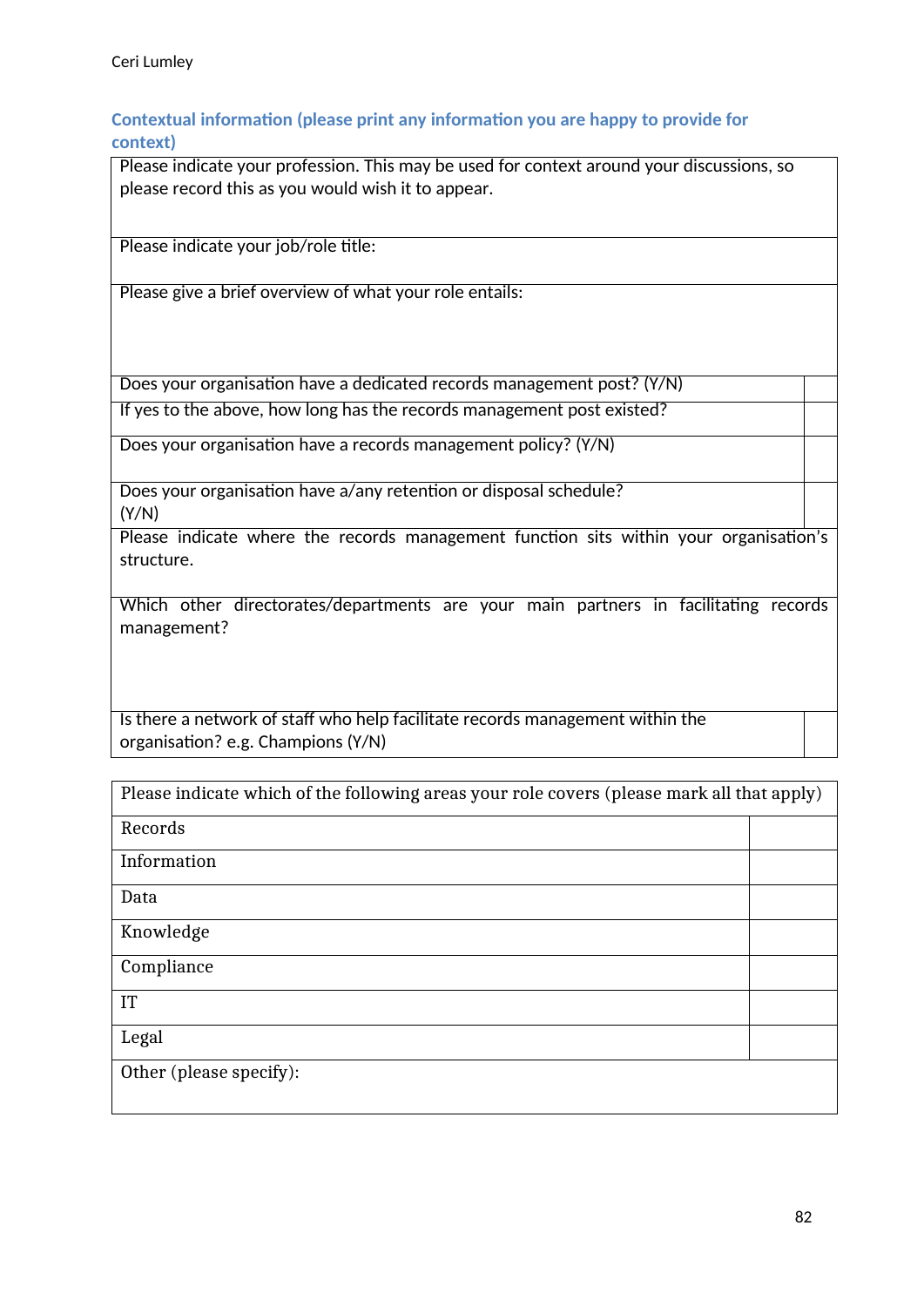Please mark to indicate which standards and available practical tools you use in relation to records management (please mark all that apply)

JISC Business Classification Scheme (BCS)

JISC Higher Education Records Retention Schedule

JISC Impact Calculator

JISC Records Management Maturity Model (please give maturity score)

Functional analysis

Big bucket methodologies

DIRKS manual

CESG Information Assurance Maturity Model (please give maturity score)

ICO Privacy Impact Assessment

ISO 15489-1:2016

Records surveys

Other (please specify):

| Name (please print) | <b>Email address and/or contact number</b> |
|---------------------|--------------------------------------------|
|                     |                                            |
|                     |                                            |
|                     |                                            |
|                     |                                            |

| Signature<br>$-0.0000000$ | $. \n\lambda$<br>Jale |
|---------------------------|-----------------------|
|                           |                       |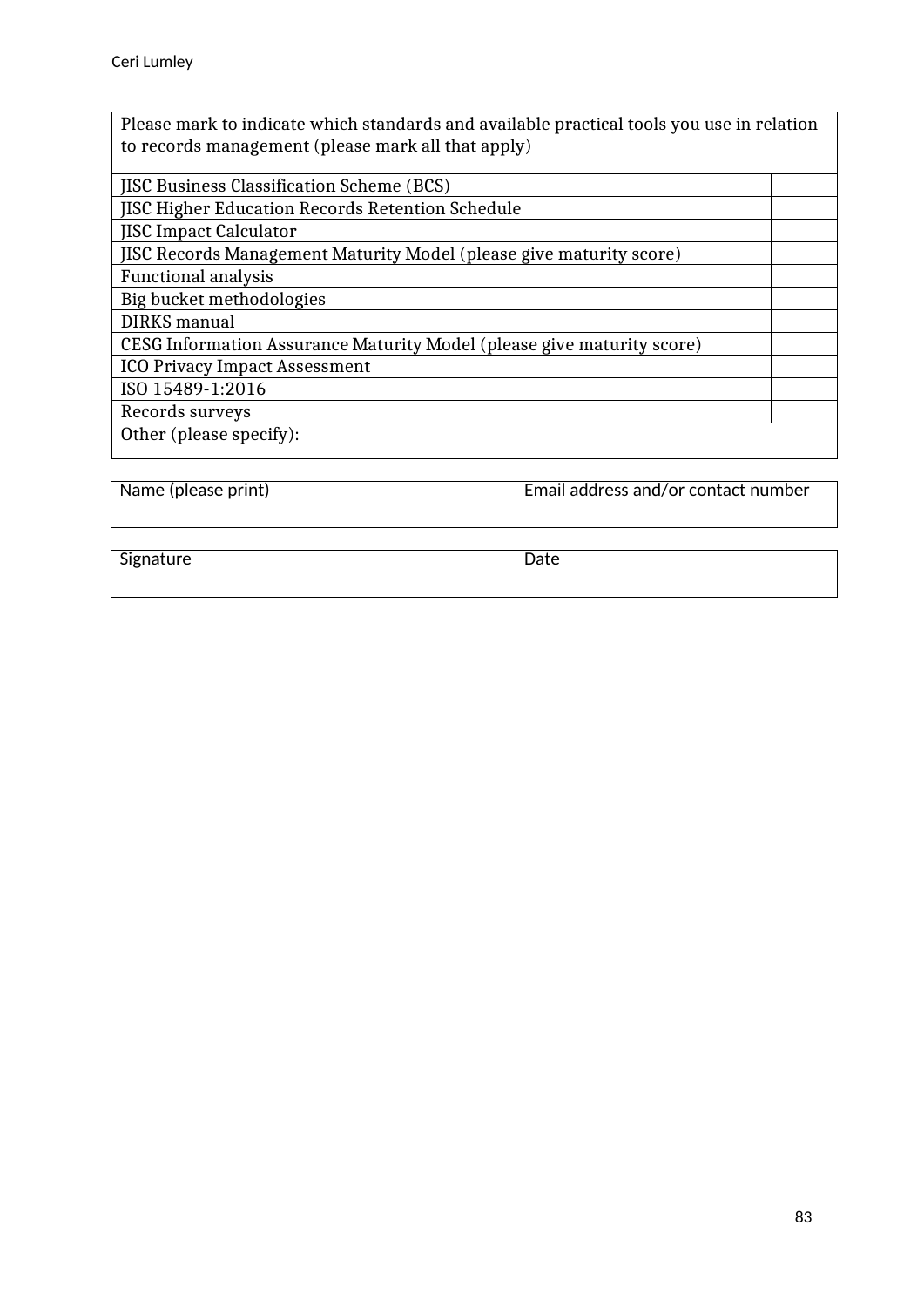### **Appendix D – Example project information sheet**



## **Does one size fit all? Exploring records management in the UK Higher Education sector**

## **Project Information Sheet**

**Research Partners:** UCL (University College London)

#### **Details of Study:**

This research aims to explore the role of records management in the Higher Education (HE) sector today. Records management within the higher education sector presents a unique area for which there is little available research from the past fifteen years. This research aims to investigate the current records management situation within HE including who is undertaking the role of Records Manager, how does the records management function in practice day-to-day, and what the key drivers are behind the function. The research also aims to scope future opportunities in records management within HE as perceived by the practitioners.

This research is being conducted using semi-structured interviews.

#### **Research outcomes**

The outputs from this work will be a report for the InterPARES Trust and a Master's dissertation. In addition, there may be a journal article, presentations, and a blog piece. The work should identify opportunities for reflection upon best practice of records management in HE and accommodate acceptance of a more flexible way of approaching the practice. There may also be practical suggestions for the improvement of tolls available within the sector including the Jisc retention schedule.

#### **How can I help?**

I would like to invite you to participate in a semi-structured interview. You have been identified through a priori criteria sampling as someone who will be able to contribute an indepth knowledge of the practice of records management within a HE context. The interview can take place in person or by phone depending on your preferences. The interview will last no longer than an hour.

#### **Will I be named or identified in the research?**

You can choose whether you want to be named or remain anonymous. If you chose to be anonymous you won't be identified in any publications or presentations. You will be given a unique number which will be used instead of your name. Any contributions you make that could identify you because they are very personal or specific to you (e.g. the time, date and place that something happened) will not be used. If you name anyone else in your contributions, then I will replace their name with a pseudonym and make every effort to anonymise the data.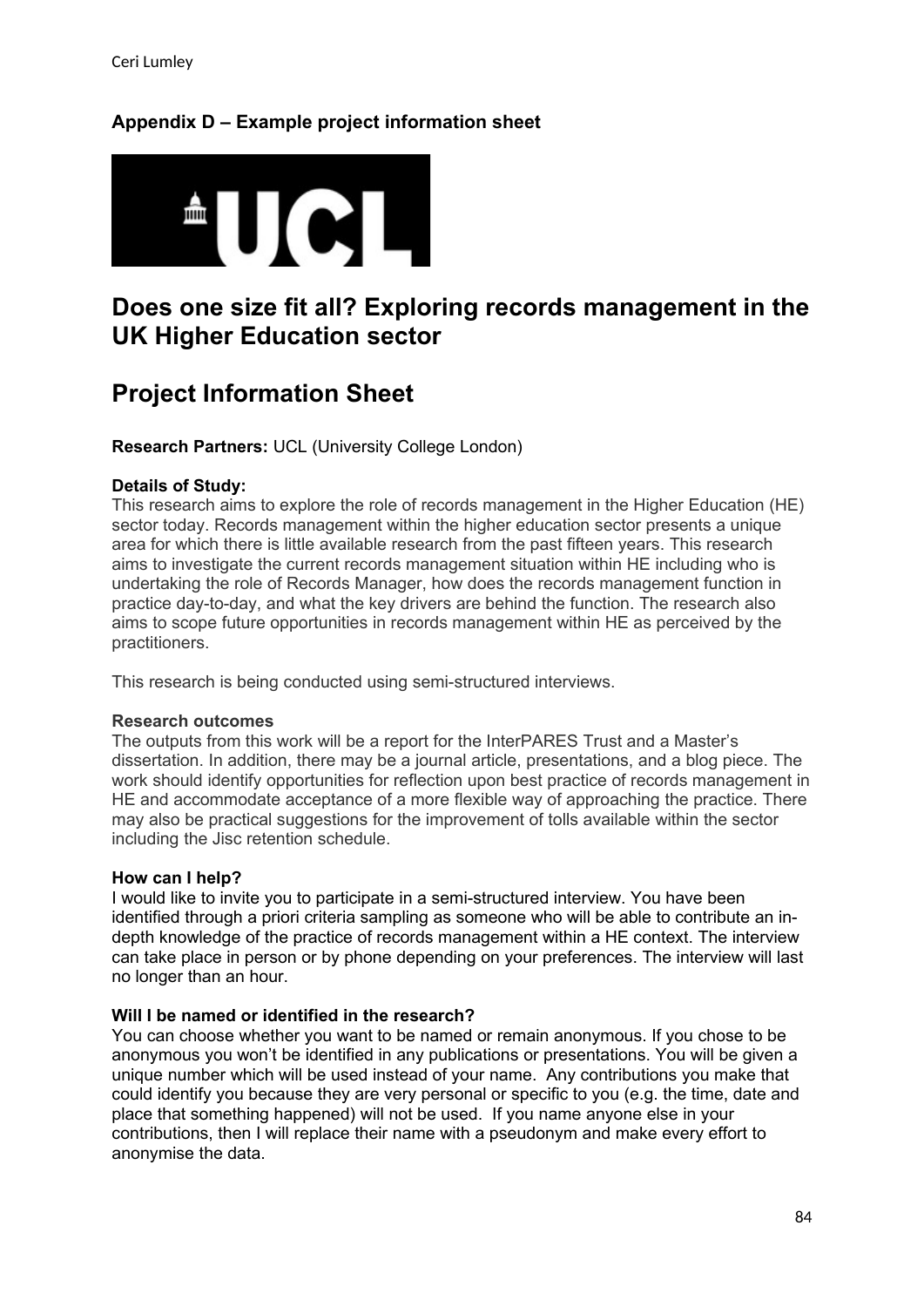#### **Will the interview be recorded?**

I will be recording the interview and you will be made aware that this is happening. This is being done in order to include quotes to provide context for the findings in the final report. The audio recordings will not be shared.

#### **How will your information be held?**

All personal information (e.g. your contact details) is collected and stored in accordance with the General Data Protection Regulation, the Data Protection Act 2018, UCL's Data Protection Policy and Research data management policy.

The audio files and transcripts will be stored on a research database that only Elizabeth Lomas will be able to access. The data will be kept for the duration of the project and then retained in accordance with UCL policies. All information will be held securely on UCL storage. This research has been approved by through the UCL Research processes.

#### **Can I withdraw from the research?**

Yes, you can withdraw from the research at any time without giving a reason.

#### **What will happen to the research?**

I will use the information I collect to produce a report for the InterPARES Trust which I will share with you. I will also produce a UCL dissertation. In addition, I will speak about the research at conferences, and publish news pieces and articles about what I have found.

#### **Are there any risks to being involved?**

I will be open and honest with you throughout the research and do everything I can to minimize risk to you. I will check the transcription (produced as a result of the interview) with you ahead of submitting the final report. You can ask for parts of your contribution to be removed if you would prefer them to be confidential provided you inform us ahead of any publications.

#### **What are the benefits of being involved?**

The benefits of being involved are around raising awareness of records management as a discreet and valuable function within the HE sector. By not only reflecting on the past your contributions will provide important insight into the current situation of records management. It is hoped that this research will make a contribution to the awareness and impact of available tools which will better equip other and future practitioners working in a similar area. It is also hoped that your contribution will open up a further dialogue around the drivers of RM in HE. If we can understand these drivers we can begin to think strategically and dynamically to influence and advocate further for the practice of RM in this area. You may choose to be credited for taking part in the interview or to be anonymised in any outputs from these discussions.

#### **Project contacts:**

University College London:

Researcher: Ceri Lumley, UCL MA Archives and Records Management: [ceri.lumley.16@ucl.ac.uk](mailto:ceri.lumley.16@ucl.ac.uk)

Project Supervisor: Dr Elizabeth Lomas: [e.lomas@ucl.ac.uk](mailto:e.lomas@ucl.ac.uk)

If you have any comments or questions, please do not hesitate to get in touch ceri.lumley.16@ucl.ac.uk